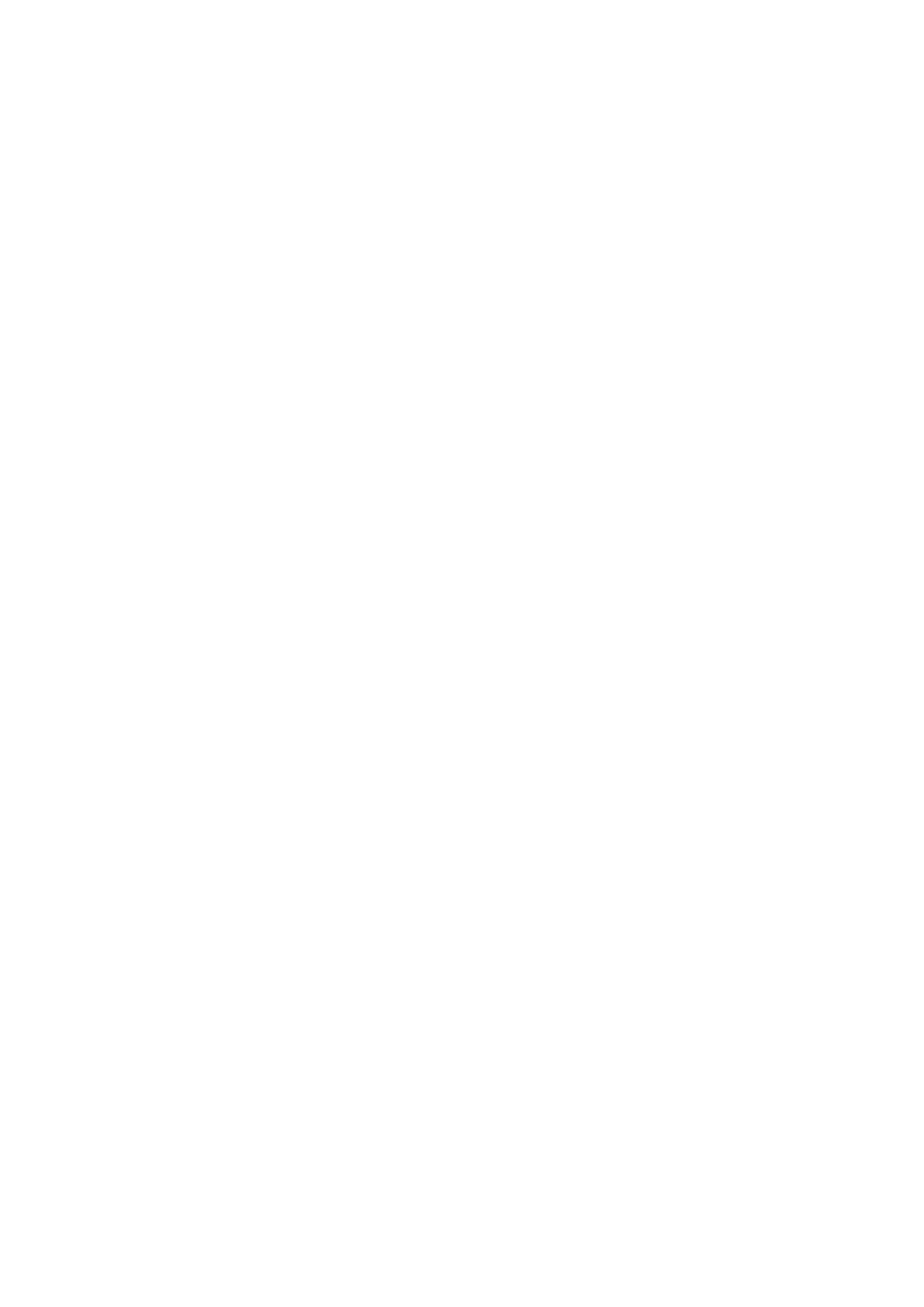Western Australia

# **Bail Act 1982**

**An Act to make better provision for bail in criminal proceedings.** 

Compare 31 May 2006 [05-e0-03] / 26 Jun 2006 [05-f0-07] page 1 Extract from www.slp.wa.gov.au, see that website for further information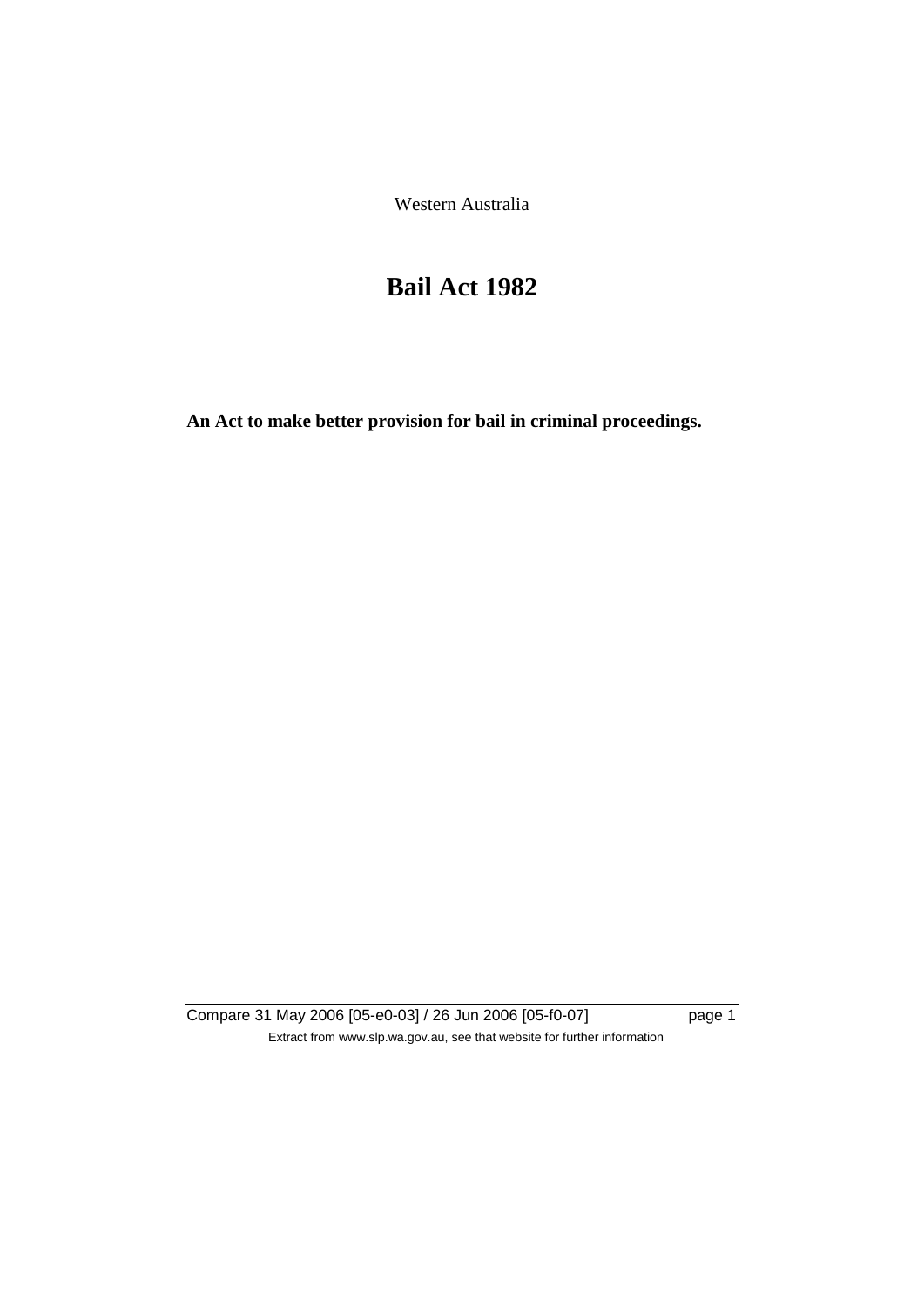## **Part I — Preliminary**

## **1. Short title**

This Act may be cited as the *Bail Act* 1982<sup>1</sup>.

## **2. Commencement**

This Act shall come into operation on a day to be fixed by proclamation  $<sup>1</sup>$ .</sup>

## **3. Interpretation**

(1) In this Act, unless a contrary intention appears —

**"accused"** includes —

- (a) a person charged with, convicted of, or found guilty of an offence;
- (b) a person whose conviction for an offence is stayed;
- (c) a person in respect of whom an appeal relating to an offence is pending;
- (d) a person in respect of whom a new trial for an offence has been ordered;

## **"adjournment"**—

- (a) means any order of a court by which proceedings for an offence are postponed or interrupted or are to be held at a different time or place before the same court; and
- (b) is deemed to include any order of a court, other than a committal to the Supreme Court or District Court, by which the venue of any proceedings for an offence is changed to another court or a court at another place whether by way of a remand, referral, or recommittal of the accused or otherwise;
- **"appeal"** includes an application for leave to appeal;

page 2 Compare 31 May 2006 [05-e0-03] / 26 Jun 2006 [05-f0-07] Extract from www.slp.wa.gov.au, see that website for further information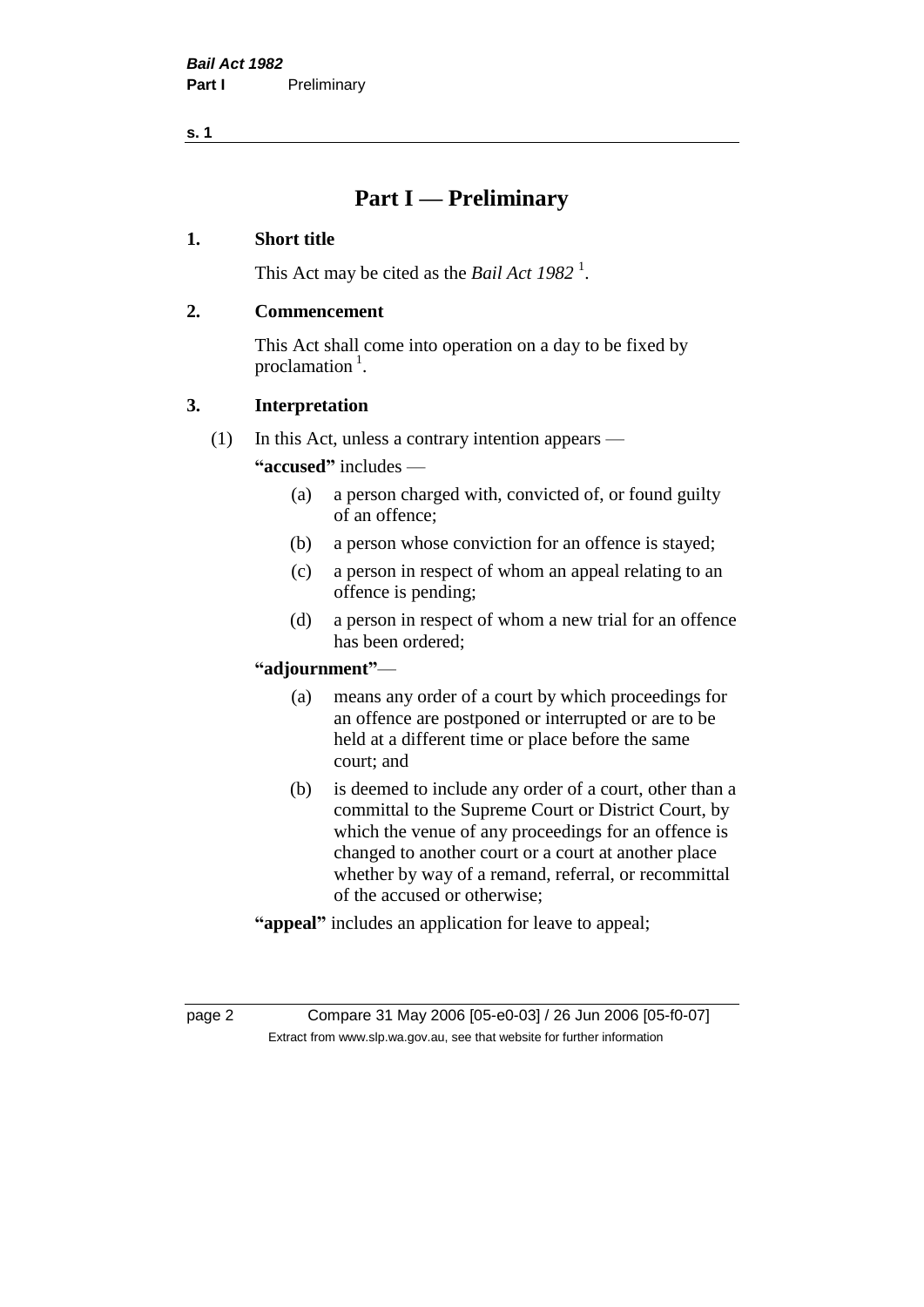### **"appropriate judicial officer"**—

- (a) subject to paragraphs (b) and (c), means a judicial officer who is empowered to exercise jurisdiction in the court before which the accused is required to appear pursuant to his bail undertaking;
- (b) if the court is the Court of Appeal, means a judge of appeal;
- (c) except in section 49, also means a Judge of the Supreme Court or a Judge of the Children's Court in any case where —
	- (i) only a Judge of the Supreme Court or a Judge of the Children's Court has power to grant bail under section 15, or a judicial officer has exercised the power contained in section  $31(2)(d)$ ; or
	- (ii) a Judge of the Supreme Court or a Judge of the Children's Court has granted bail under section 14,

for the appearance in question;

- **"as soon as is practicable"** means as soon as is reasonably practicable;
- **"authorised community services officer"** means any of the following persons —
	- (a) the CEO (Justice) or a delegate of the CEO (Justice) under subsection (5);
	- (b) a registrar of the Children's Court;
	- (c) a superintendent of a detention centre under the *Young Offenders Act 1994*;
	- (d) the officer for the time being in charge of any detention centre under the *Young Offenders Act 1994*;
- **"authorised officer"** means an authorised police officer or an authorised community services officer;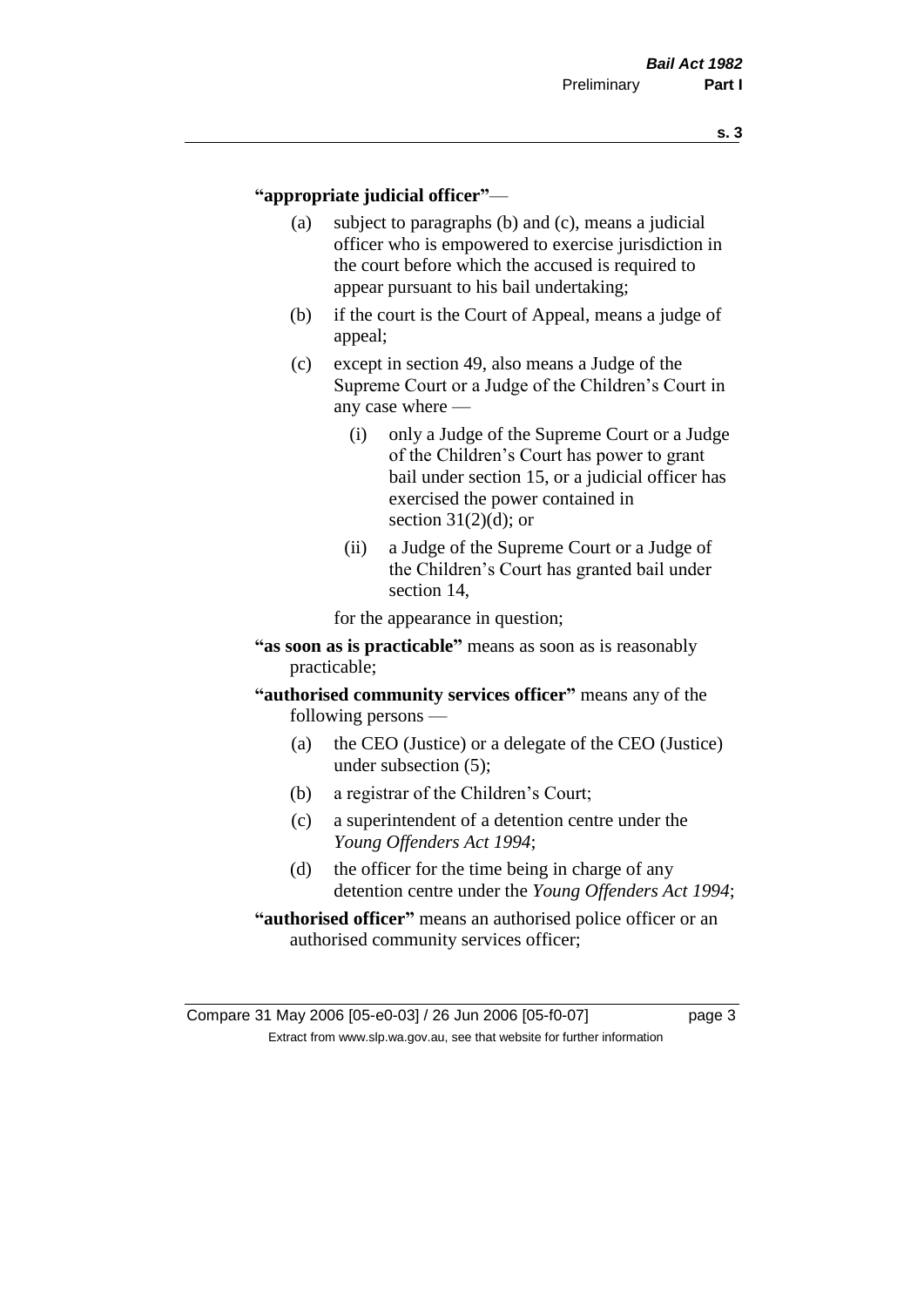| "authorised police officer" means a police officer who holds |
|--------------------------------------------------------------|
| the rank of sergeant, or a higher rank, or is for the time   |
| being in charge of a police station or lock-up;              |

- **"bail undertaking"** means an undertaking described in section 28(2);
- **"CEO (Justice)"** means the chief executive officer of the department of the Public Service principally assisting the Minister to whom the administration of the *Sentence Administration Act 2003* is for the time being committed by the Governor in the administration of that Act;
- **"child"** has the same meaning as "young person" has in the *Young Offenders Act 1994*;
- **"community corrections officer"** has the same meaning as in the *Sentence Administration Act 2003*;

**"court"** means each of the following —

- (a) the Magistrates Court;
- (b) the Children's Court;
- (c) a Coroner's Court;
- (d) the District Court;
- (e) the Supreme Court;
- (f) the Court of Appeal;
- **"early release order"** means an early release order made under the *Sentence Administration Act 1995* or *Sentence Administration Act 2003*;
- **"home detention condition"** means a home detention condition imposed under clause 3 of Part D of Schedule 1;
- **"judicial officer"** means any person empowered to exercise jurisdiction in a court whether or not he is sitting as a court, and includes a single justice;
- **"lock-up"** includes a place prescribed as a lock-up for the purposes of the *Court Security and Custodial Services Act 1999*;

page 4 Compare 31 May 2006 [05-e0-03] / 26 Jun 2006 [05-f0-07] Extract from www.slp.wa.gov.au, see that website for further information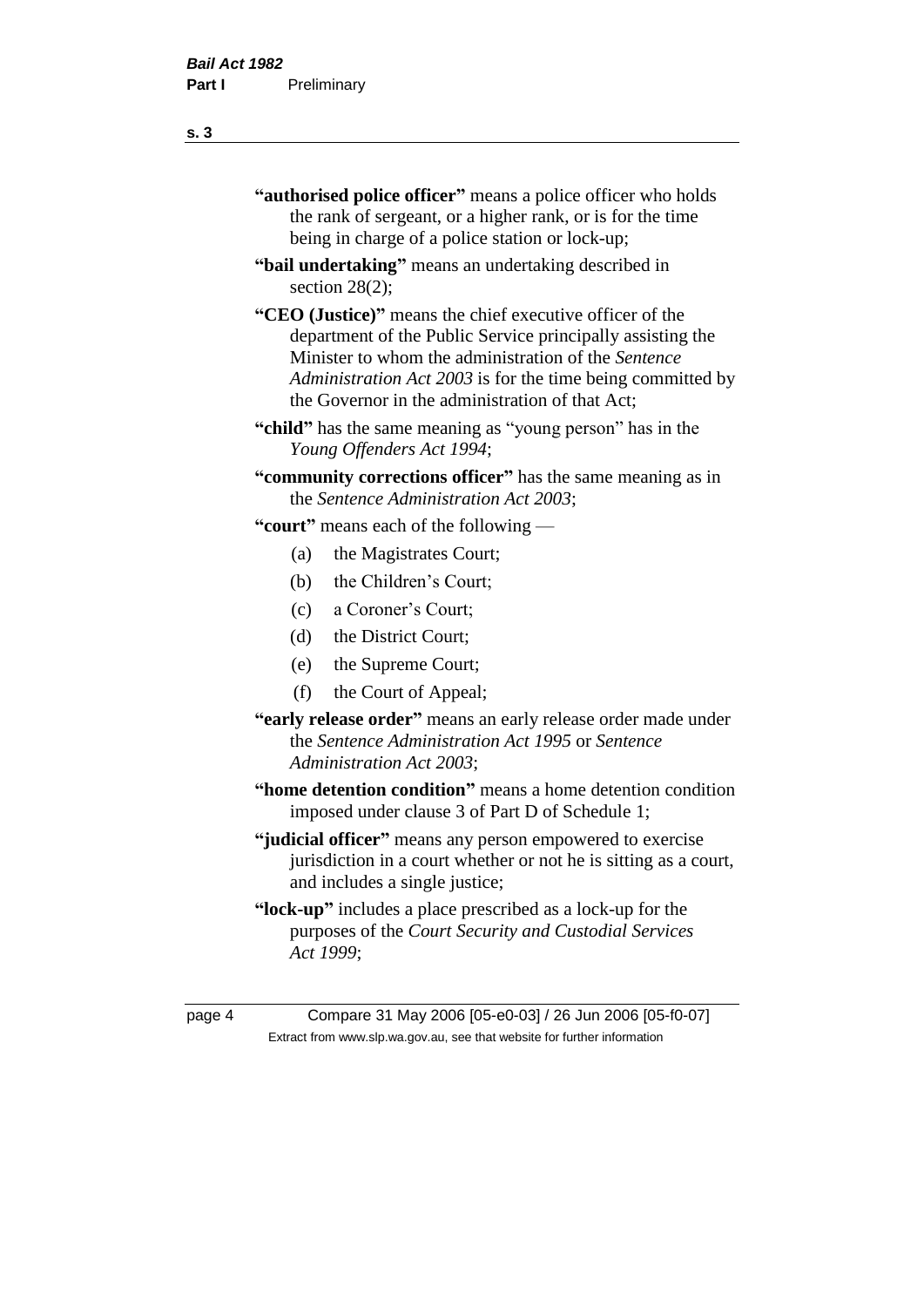- **s. 3**
- **"offence"** means any act, omission or conduct which renders the person doing the act, making the omission or engaging in the conduct liable to any punishment, and includes an alleged offence; but nothing in this definition shall limit the operation of subsection (4);
- **"police officer"** means any member of the Police Force of Western Australia;

## **"prosecutor"** includes —

- (a) in the case of an offence charged in a prosecution notice, the prosecutor;
- (b) in the case of an offence charged in an indictment, the State or the Commonwealth, as the case may be;

### **"serious offence"** means —

- (a) an offence against section 51(2a); and
- (b) an offence described in Schedule 2;

## **"surety"** and **"surety undertaking"** have the meanings assigned to them by section 35;

**"trial"** means all proceedings for an offence between —

- (a) the time when the accused is called upon to plead to the prosecution notice or the indictment; and
- (b) the time when the accused is found not guilty or is sentenced.
- (2) A reference in this Act
	- (a) to a power to grant bail includes a reference to a power to refuse bail;
	- (b) to a grant of bail includes a reference to a grant of bail by the exercise of a power in section 31(2).
- (3) Where in this Act there is a reference to a requirement that an accused appear in court, the reference is to a requirement, unless a contrary intention appears, that the accused —
	- (a) surrender himself into the custody of the court or, in the case of a bail undertaking, of the court specified therein,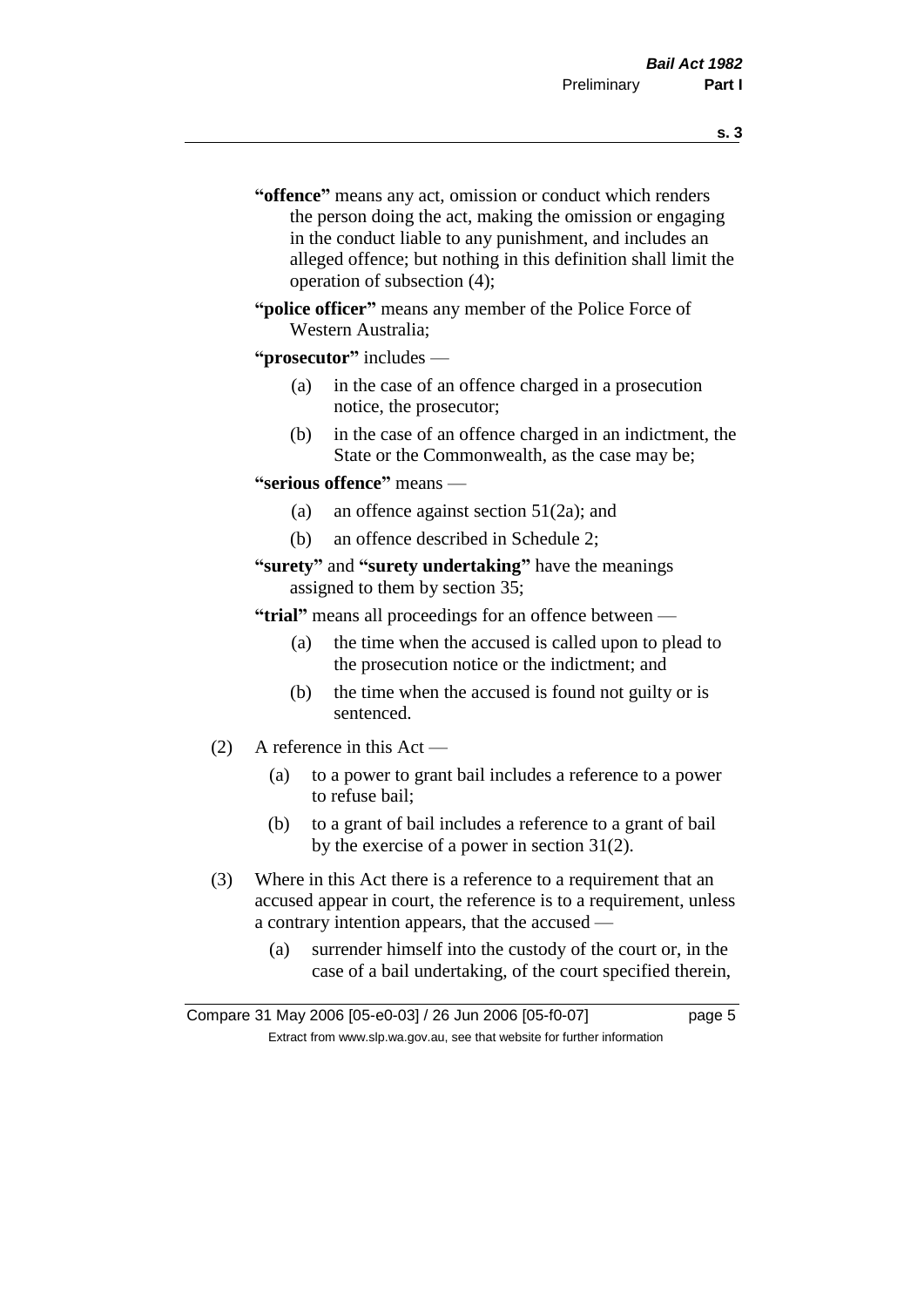or of such person as the court may direct, to be dealt with according to law;

(b) submit himself to a search of his person and any property then in his possession (which is hereby authorised) and allow to be taken from him, to be dealt with according to the relevant law and procedures, anything so found; and

- (c) remain in custody until authorised to be released therefrom.
- (4) If a person is arrested under a warrant issued
	- (a) under section 50, 79, 84E or 129 of the Sentencing Act 1995 in connection with a possible breach of a conditional release order, a sentence of suspended imprisonment or conditional suspended imprisonment, or a community order imposed under that Act; or
	- (b) under section 43 of the *Young Offenders Act 1994* in respect of an alleged breach of a youth community based order, an intensive youth supervision order or a conditional release order made under that Act,
	- then
		- (c) the person is to be taken as having been arrested and to be in custody awaiting an appearance in court for the offence for which the sentence was imposed;
		- (d) the first appearance in court after the arrest is to be taken, for the purposes of sections  $5(1)$  and  $8(1)$  and clause 1 of Part A and clause 7 of Part C of Schedule 1, to be the initial appearance for that offence; and
		- (e) the proceedings following the arrest are to be taken to be proceedings for that offence and to be a trial for the purpose of the definition in subsection (1) of "trial".
- (5) The CEO (Justice) may by writing signed by him delegate to any officer of the department of which he is the chief executive

page 6 Compare 31 May 2006 [05-e0-03] / 26 Jun 2006 [05-f0-07] Extract from www.slp.wa.gov.au, see that website for further information

**s. 3**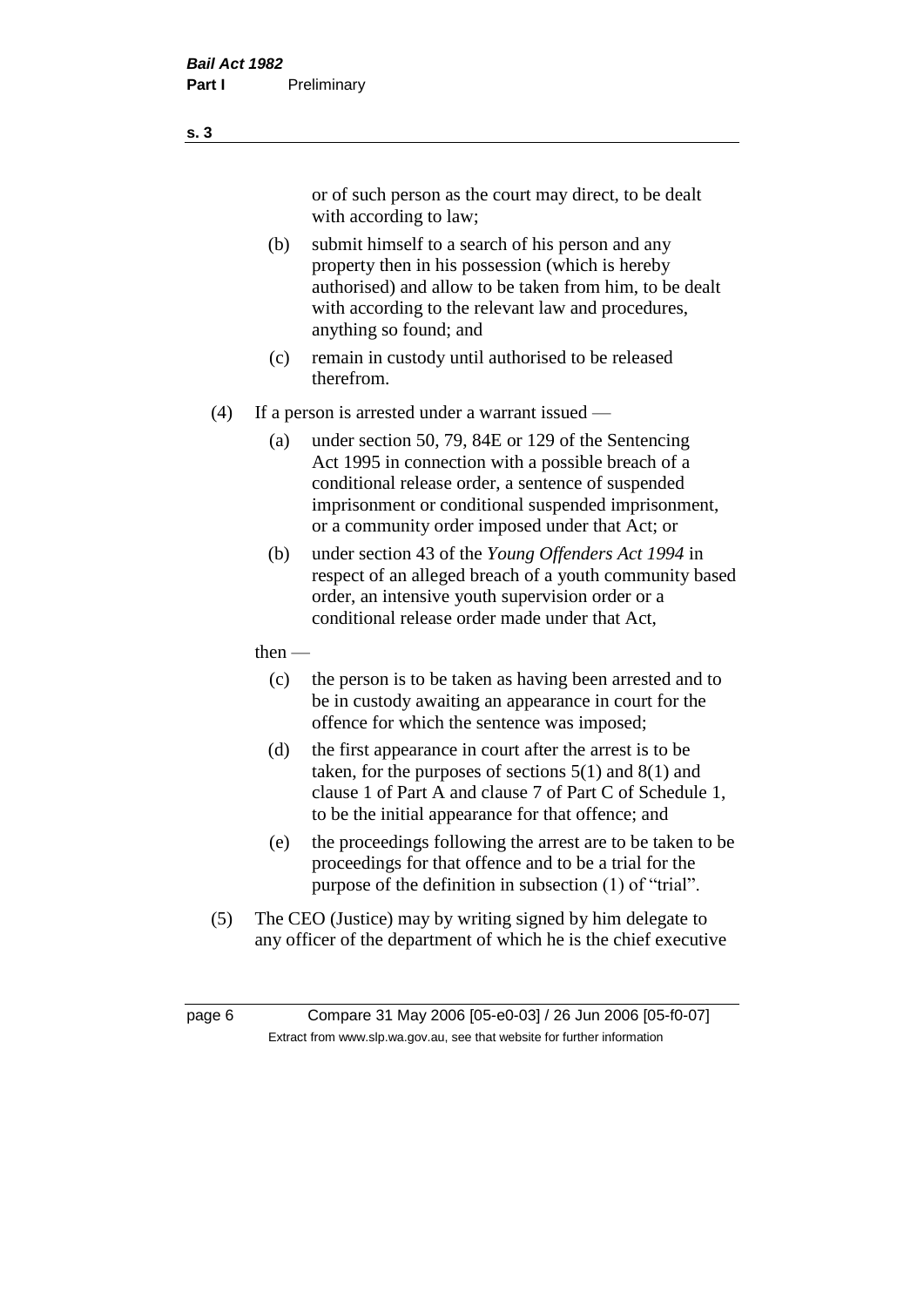officer any function he has under this Act as an authorised community services officer.

*[Section 3 amended by No. 74 of 1984 s. 3; No. 15 of 1988 s. 4; No. 49 of 1988 s. 78; No. 61 of 1990 s. 4; No. 31 of 1993 s. 6; No. 45 of 1993 s. 4 and 12; No. 78 of 1995 s. 7; No. 57 of 1997 s. 21(1); No. 54 of 1998 s. 4 and 14; No. 47 of 1999 s. 7; No. 50 of 2003 s. 29(3); No. 65 of 2003 s. 121(2); No. 27 of 2004 s. 13(2); No. 34 of 2004 s. 251; No. 45 of 2004 s. 28(4); No. 59 of 2004 s. 141; No. 84 of 2004 s. 11, 82 and 83(2).]* 

## **4. Application of this Act**

The operation of this Act extends to any appearance in a court for an offence —

- (a) except to the extent that in this Act, or in the law creating the offence or applicable thereto, express provision is made excluding or limiting the operation of this Act in respect of that appearance;
- (b) whether or not that law contains a reference to the granting of bail;
- (c) however any reference in that law to the granting of bail may be expressed; and
- (d) as if any reference therein to the taking of a recognizance were to a requirement that, except where bail is dispensed with under this Act, the accused enter into a bail undertaking.

*[Section 4 amended by No. 84 of 2004 s. 82.]*

Compare 31 May 2006 [05-e0-03] / 26 Jun 2006 [05-f0-07] page 7 Extract from www.slp.wa.gov.au, see that website for further information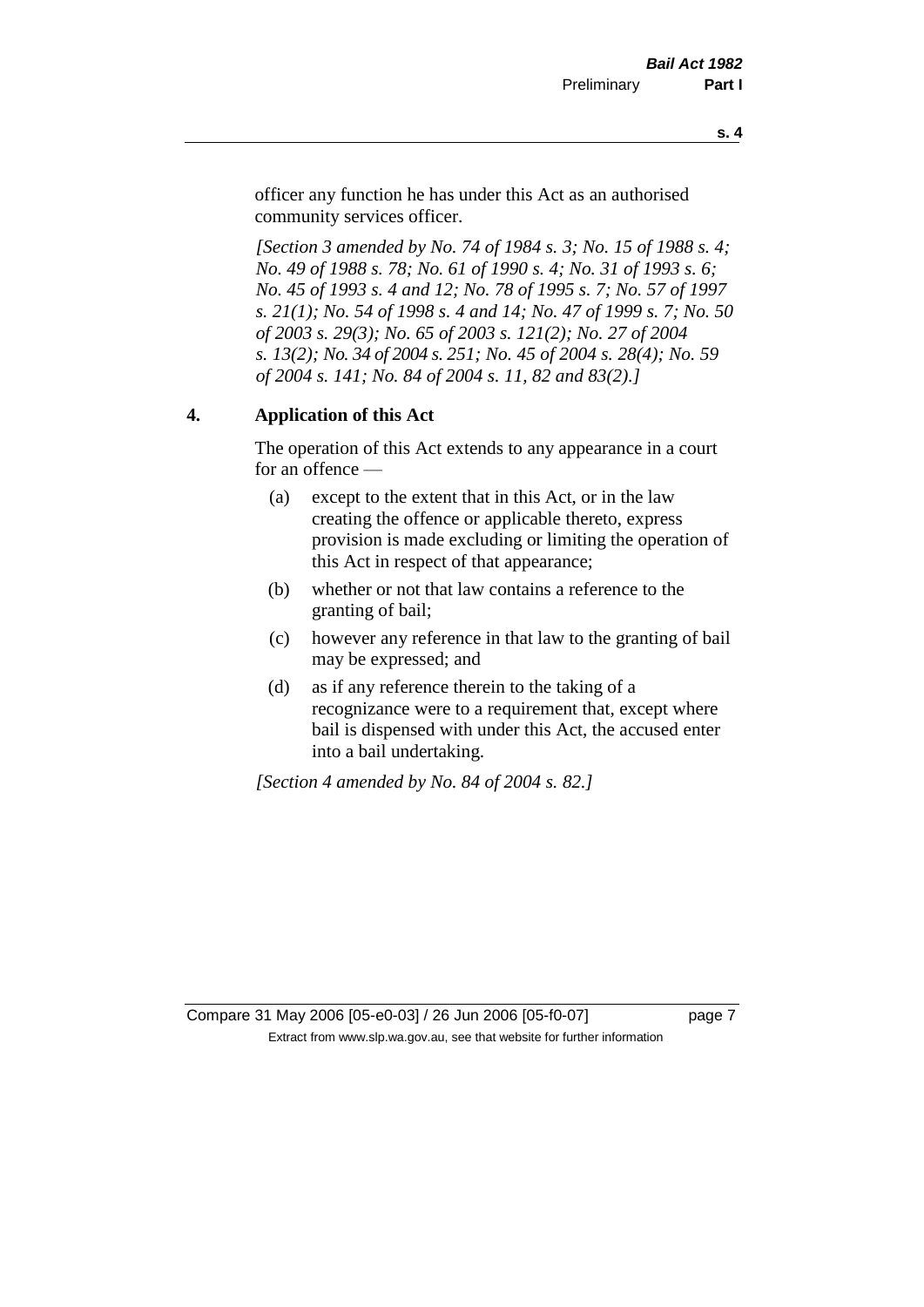## **Part II — Rights of accused in relation to bail**

*[Heading amended by No. 84 of 2004 s. 82.]* 

## **5. Right of accused to have bail considered under this Act**

- (1) An accused who is in custody for an offence awaiting his initial appearance in court therefor is entitled —
	- (a) subject to sections 9, 10, 12 and 16(2), to have his case for bail for that appearance considered under and in accordance with this Act as soon as is practicable;
	- (b) if his case is not so considered, or if he is refused bail or is not released on bail, to be brought before a court as soon as is practicable.
- (2) An accused who is in custody awaiting any appearance in court for an offence, other than an initial appearance, is entitled, subject to sections 7(3), 9 and 10, to have his case for bail for that appearance considered under and in accordance with this Act.

*[Section 5 amended by No. 74 of 1984 s. 4; No. 84 of 2004 s. 82.]* 

## **6. Duty imposed on arresting officer or person**

- (1) The police officer or other person who arrests a person for an offence has a duty —
	- (a) if he is empowered by this Act to grant bail; and
	- (b) unless, as soon as is practicable, he brings the person or causes him to be brought before a court,

to consider that person's case for bail as soon as is practicable, whether or not an application for bail is made by the person or on his behalf.

(2) If that police officer or that other person is not so empowered he shall, subject to subsections (3) and (3a) and unless he brings the person or causes him to be brought before a court as soon as

page 8 Compare 31 May 2006 [05-e0-03] / 26 Jun 2006 [05-f0-07] Extract from www.slp.wa.gov.au, see that website for further information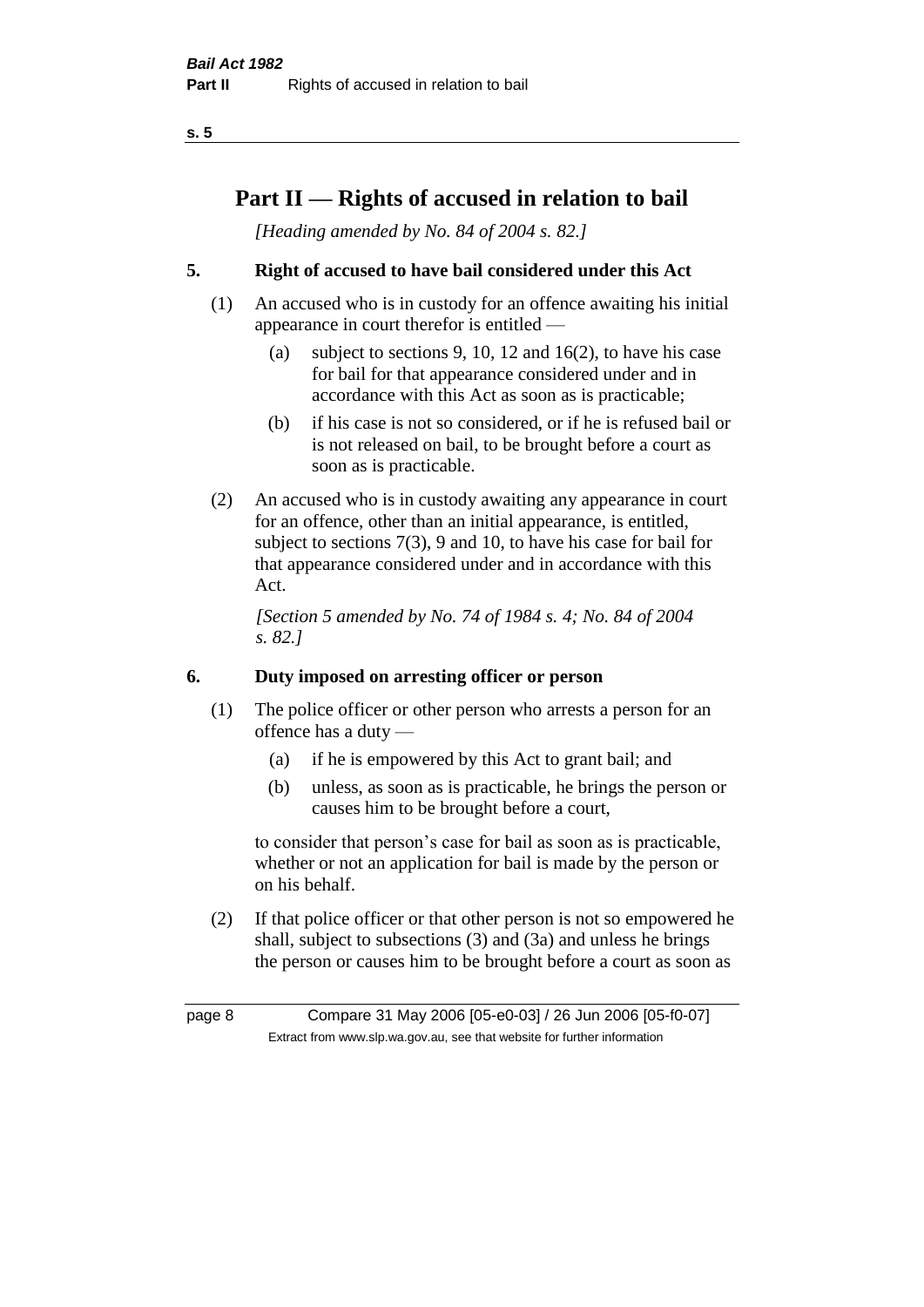is practicable, bring or cause the accused to be brought before an authorised police officer or a justice or, in the case of a child, any authorised officer or a justice, as soon as is practicable, and thereupon —

- (a) such officer is subject to the duty described in subsection (1); or
- (b) if the accused is brought before a justice, the justice is under a duty to consider the person's case for bail as soon as is practicable, whether or not an application for bail is made by the person or on his behalf.
- (2a) A police officer or other person who arrests a person for an offence may, notwithstanding that he is empowered by this Act to grant bail, instead of complying with subsection (1) comply with subsection (2) as if he were not so empowered.
- (3) Where under section 15 or 16 only a Judge of the Supreme Court, a Judge of the Children's Court or a justice has power to grant bail for an offence, the police officer or other person who arrests a person for an offence shall —
	- (a) unless, as soon as is practicable, he brings the person or causes him to be brought before a court; and
	- (b) whether or not an application for bail is made by the person or on his behalf,

bring or cause the accused to be brought as soon as is practicable —

- (c) where section 15 applies, before a Judge of the Supreme Court or a Judge of the Children's Court, as the case may require; or
- (d) where section 16 applies, before a justice,

for the purpose of having the accused's case for bail considered by the Judge, or the justice acting in terms of subsection (2)(b), as the case may be.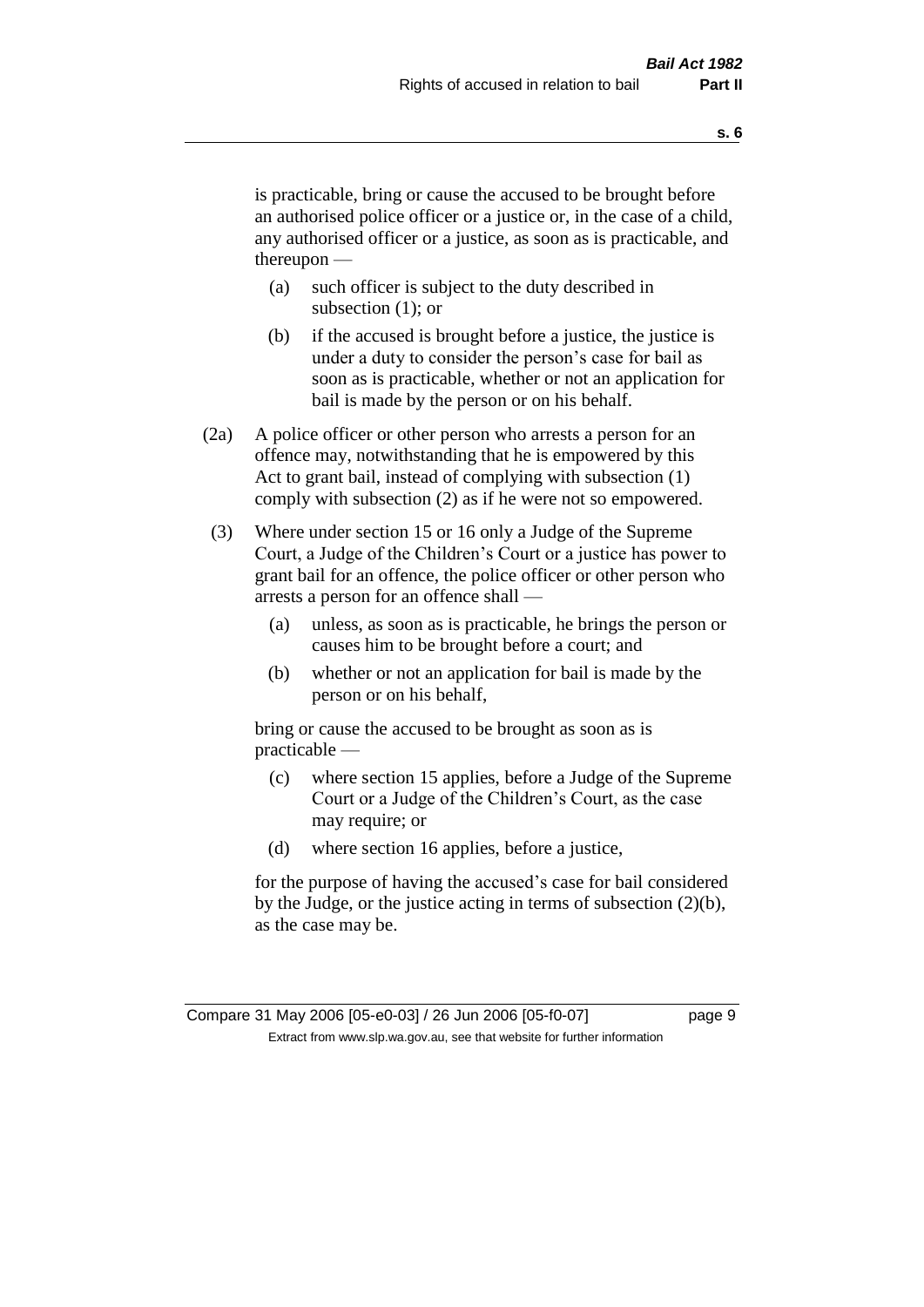- (3a) Where section 16A applies, the police officer or other person who arrests a person for an offence shall as soon as is practicable bring the accused, or cause the accused to be brought, before a court or Judge mentioned in subsection (1) of that section for the purpose of having the accused's case for bail considered by that court or Judge.
- (4) The operation of this section is subject to the exercise of the power conferred by section 9 and to the provisions of sections 10, 12 and 16(2) and clause 3A of Part C of Schedule 1.

*[Section 6 amended by No. 15 of 1988 s. 5; No. 49 of 1988 s. 79; No. 45 of 1993 s. 5; No. 54 of 1998 s. 5; No. 84 of 2004 s. 82.]* 

## **7. Duty imposed on judicial officers in respect of unconvicted accused**

- (1) Upon and following an accused's initial appearance in court for an offence every judicial officer who may thereafter order his detention or continued detention in custody before conviction for the offence (including detention during the period of his trial) is under a duty, unless subsection (2) applies, to consider the accused's case for bail, whether or not an application for bail is made by the accused or on his behalf.
- (2) Where under section 15 only a Judge of the Supreme Court or a Judge of the Children's Court has power to grant bail for an offence, the judicial officer referred to in subsection (1), other than a Judge of the Supreme Court or a Judge of the Children's Court, shall, whether or not an application for bail is made by the person or on his behalf, cause the accused to be taken as soon as is practicable before a Judge of the Supreme Court or a Judge of the Children's Court, as the case may require for the purpose of having the accused's case for bail considered by the Judge.

page 10 Compare 31 May 2006 [05-e0-03] / 26 Jun 2006 [05-f0-07] Extract from www.slp.wa.gov.au, see that website for further information

**s. 7**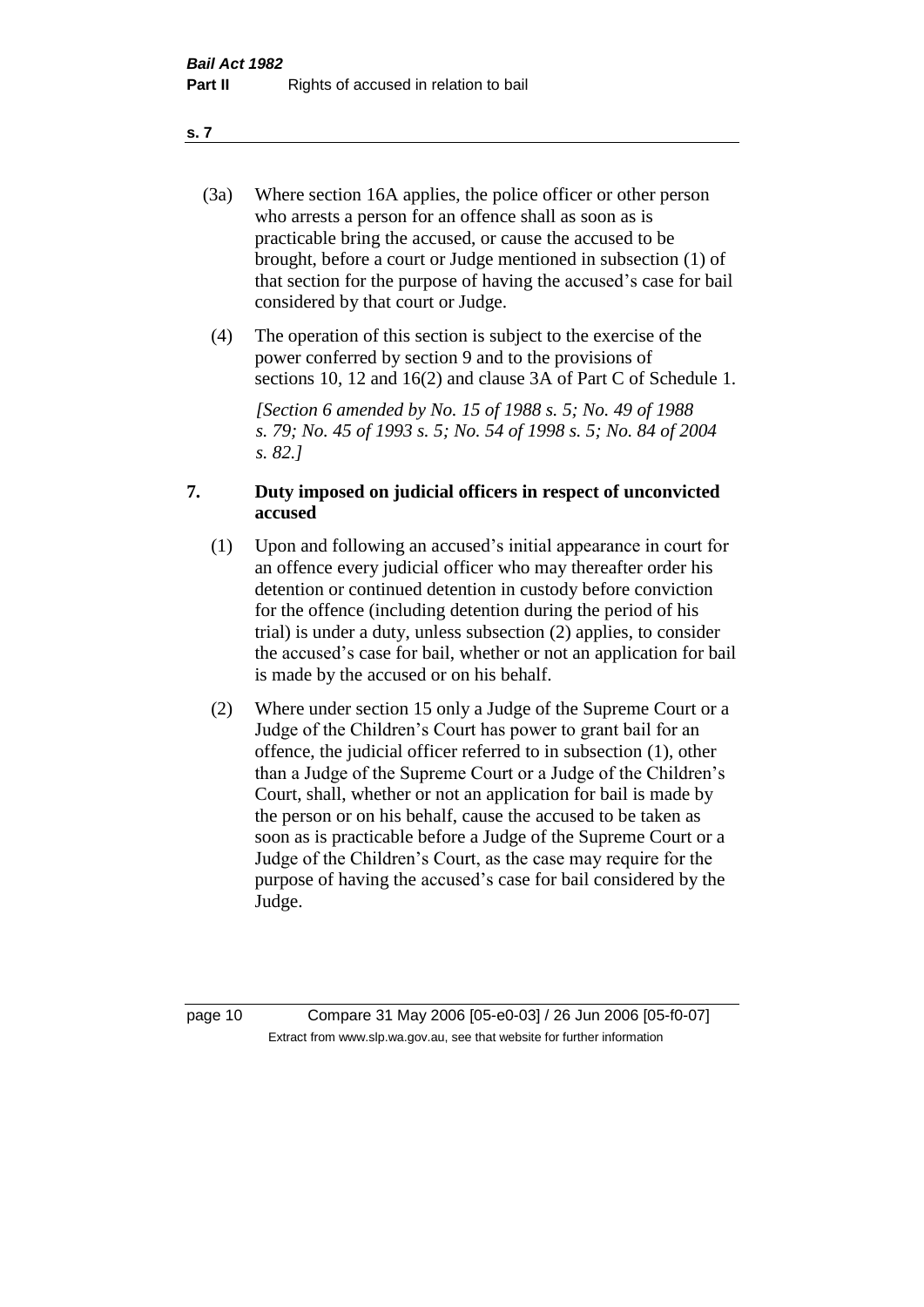- (3) Notwithstanding subsection (2), where
	- (a) the duty described in that subsection or in section  $6(3)$ has been discharged once in relation to an accused's case for bail; and
	- (b) bail has on that occasion been refused by a Judge of the Supreme Court or a Judge of the Children's Court,

the accused's case for bail need not be considered on any subsequent occasion in the same case when the accused's continued detention may be ordered unless the accused satisfies the judicial officer who may order his detention that —

- (c) new facts have been discovered, new circumstances have arisen or the circumstances have changed since bail was refused on the occasion mentioned in paragraph (b); or
- (d) he failed to adequately present his case for bail on that occasion,

but if the judicial officer is so satisfied he shall cause the accused to be taken as soon as is practicable before a Judge of the Supreme Court or a Judge of the Children's Court as the case may require for the purpose of having the accused's case for bail considered by the Judge.

- (4) Notwithstanding subsection (1), after the duty described in that subsection has been discharged once in relation to an accused's case for bail or after a Judge of the Supreme Court or a Judge of the Children's Court has considered the case under section 15, it is sufficient on any subsequent consideration of bail in the same case for a judicial officer, including a Judge of the Supreme Court or a Judge of the Children's Court acting under section 15 —
	- (a) to inquire whether any new fact has been discovered or new circumstance has arisen, or whether the circumstances have changed, since bail was previously granted or refused and whether the accused considers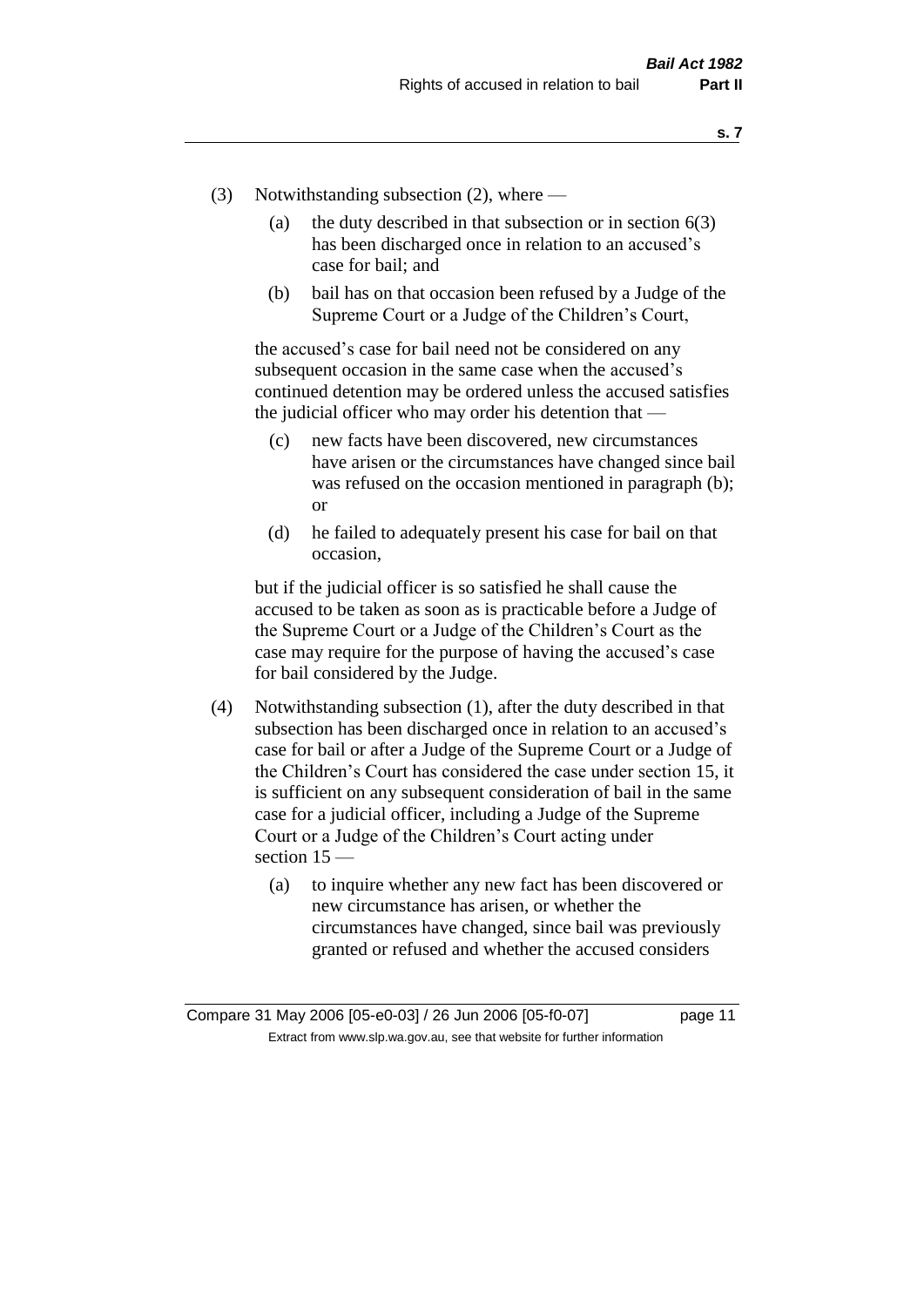#### **s. 7A**

that he failed to adequately present his case for bail on a previous occasion; and

- (b) unless he is satisfied that there is any reason of the kind mentioned in paragraph (a) for not doing so, to adopt the decision previously made in the case, but with power to make such variations of the terms and conditions of bail as he thinks fit.
- (5) The operation of this section is subject to the exercise of the power conferred by section 9 and to the provisions of sections 10, 12 and 16(2) and clause 3A of Part C of Schedule 1.

*[Section 7 amended by No. 74 of 1984 s. 5; No. 49 of 1988 s. 80; No. 45 of 1993 s. 6; No. 84 of 2004 s. 82.]* 

## **7A. Bail for appeal under** *Criminal Procedure (Summary) Act 1902*

- (1) If a person is in custody and an appeal has been commenced under Part 2 of the *Criminal Appeals Act 2004* in connection with the decision by virtue of which the person is in custody, the person may apply for bail —
	- (a) if the appeal is to be heard and determined by the Court of Appeal or if an application has been made to the Court of Appeal for leave to appeal to the Court of Appeal — to the a judge of appeal; or
	- (b) in any other case to a Judge of the Supreme Court.
- (2) Bail shall not be granted to an applicant for bail under subsection (1) until he has given notice of his application for bail to —
	- (a) the State Solicitor; or
	- (b) the Deputy Director of Public Prosecutions (Commonwealth) in Perth,

as the case may require, and that official has been given an opportunity to be heard on the application.

page 12 Compare 31 May 2006 [05-e0-03] / 26 Jun 2006 [05-f0-07] Extract from www.slp.wa.gov.au, see that website for further information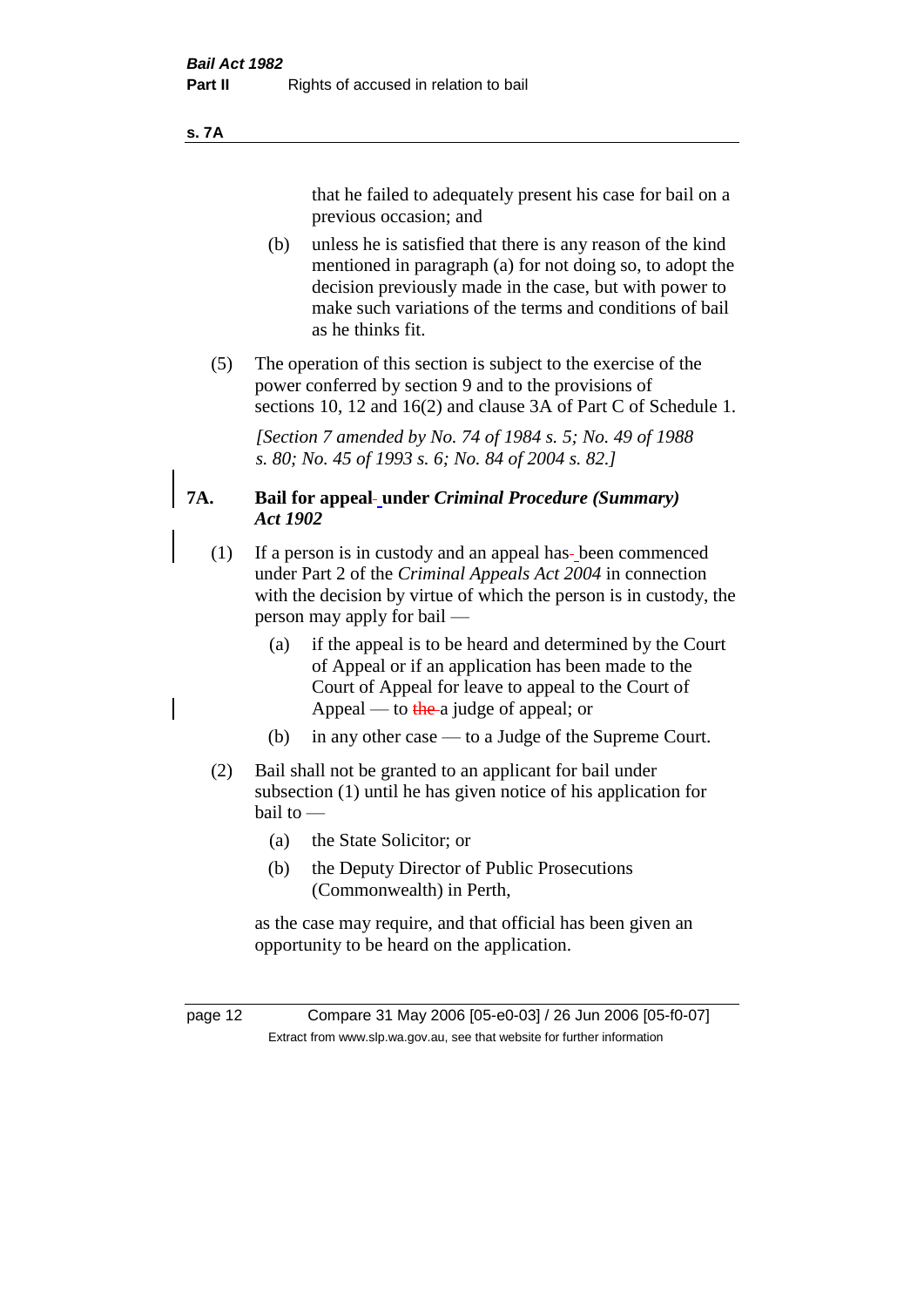*[Section 7A inserted by No. 33 of 1989 s. 18; amended by No. 65 of 2003 s. 88(2); No. 45 of 2004 s. 28(4); No. 59 of 2004 s. 141; No. 84 of 2004 s. 11.]* 

## **8. Accused to be given information and prescribed forms**

- (1) Subject to subsection (4), a judicial officer or authorised officer who is called upon to consider an accused's case for bail, on the first occasion when it arises in relation to an offence or group of offences for which an accused is required to appear, shall ensure that the accused is, or has been, given —
	- (a) such information in writing as to the effect of this Act as is prescribed for the purposes of this paragraph;
	- (b) a prescribed form for completion, designed to disclose to the judicial officer or authorised officer all information relevant to the decision; and
	- (c) where the accused is unable or insufficiently able, to read, speak or write English, such assistance as he may reasonably require in order to have communicated to him the information mentioned in paragraph (a) and complete the form referred to in paragraph (b).
- (2) After an accused case for bail has been considered once, a judicial officer or authorised officer on any subsequent consideration of bail in the same case shall —
	- (a) comply with subsection  $(1)(a)$ ; and
	- (b) either comply with subsection (1)(b) or obtain the form previously completed for the purposes of that paragraph, if any, and ensure that —
		- (i) the form is revised in order to show any changes which he is informed have occurred since it was completed; and
		- (ii) any assistance, of the kind referred to in subsection  $(1)(c)$  is given to the accused for the purpose of completing or revising the form, as the case may be.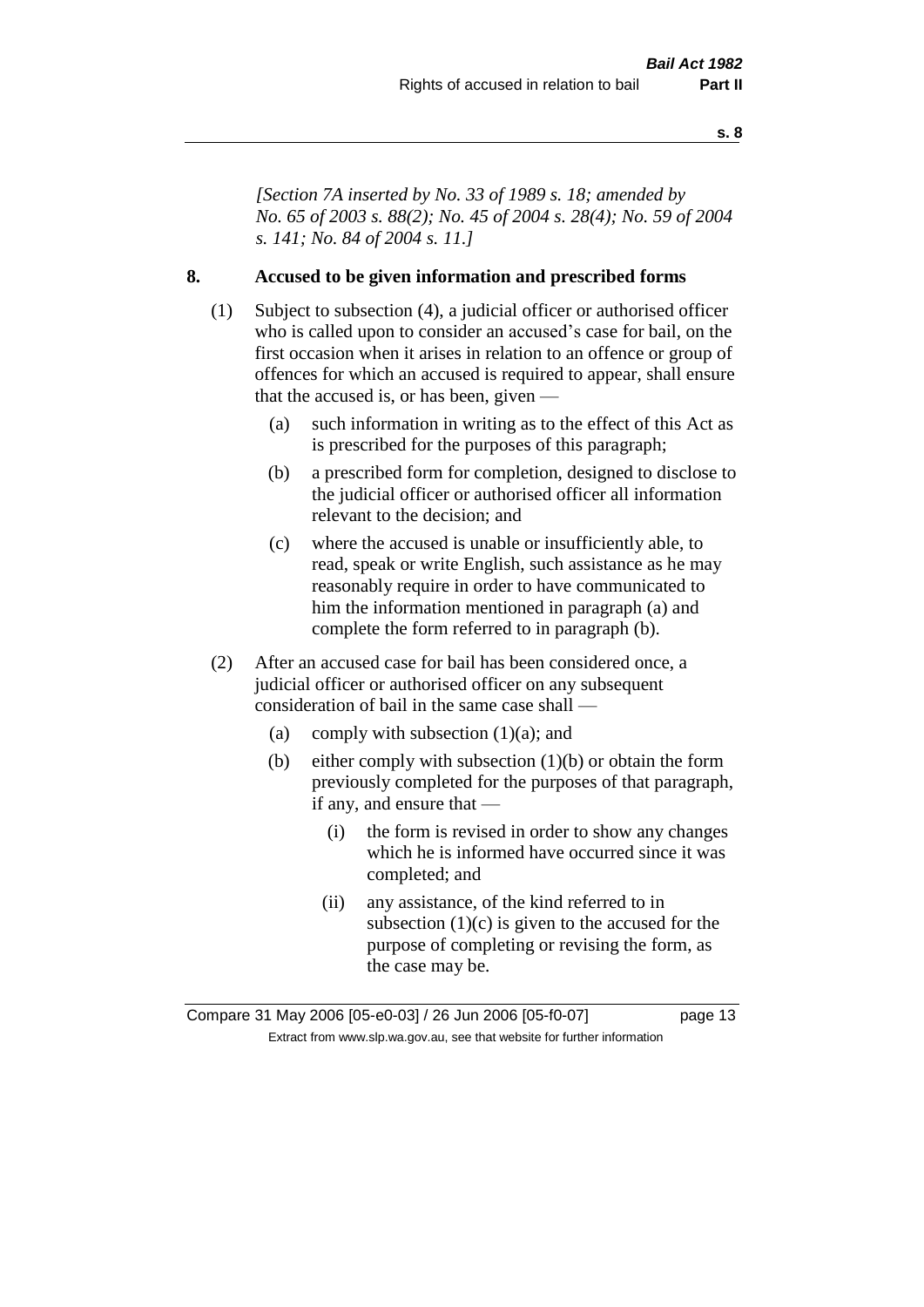- (3) Nothing in this section shall be read as limiting section 23.
- (3a) Notwithstanding subsection  $(1)(a)$  or  $(2)(a)$  a judicial officer or authorised officer need not comply with that paragraph if it appears to him that the accused's case for bail is such that bail is likely to be granted to him in accordance with this Act; but if it subsequently appears to him that bail will not be granted or that the accused is dissatisfied with any condition imposed on the grant of bail he shall then comply with that paragraph.
- (4) Notwithstanding subsection (1)(b) or (2)(b), a judicial officer or an authorised officer may dispense with completion or revision of the form referred to in those paragraphs if it appears to him that  $-$ 
	- (a) the accused's case for bail is such that bail is likely to be granted to him in accordance with this Act; and
	- (b) the information in the possession of the judicial officer or authorised officer is sufficient for his consideration of the case.
- (5) Where a person has applied for bail for an appeal as mentioned in section 7A(1), this section applies as if the consideration of bail for the appeal were a first consideration of bail for an offence.

*[Section 8 amended by No. 74 of 1984 s. 6; No. 15 of 1988 s. 6; No. 33 of 1989 s. 18; No. 84 of 2004 s. 82.]* 

## **9. Bail decision may be deferred until further information obtained**

- (1) Subject to section 26(2) of the *Young Offenders Act 1994*, a judicial officer or authorised officer who is called upon to consider a case for bail may defer consideration of the case for a period not exceeding 30 days if he thinks it is necessary —
	- (a) to obtain more information for the purpose of making a decision in accordance with this Act; or
	- (b) to take any step authorised by section 24(1).

page 14 Compare 31 May 2006 [05-e0-03] / 26 Jun 2006 [05-f0-07] Extract from www.slp.wa.gov.au, see that website for further information

**s. 9**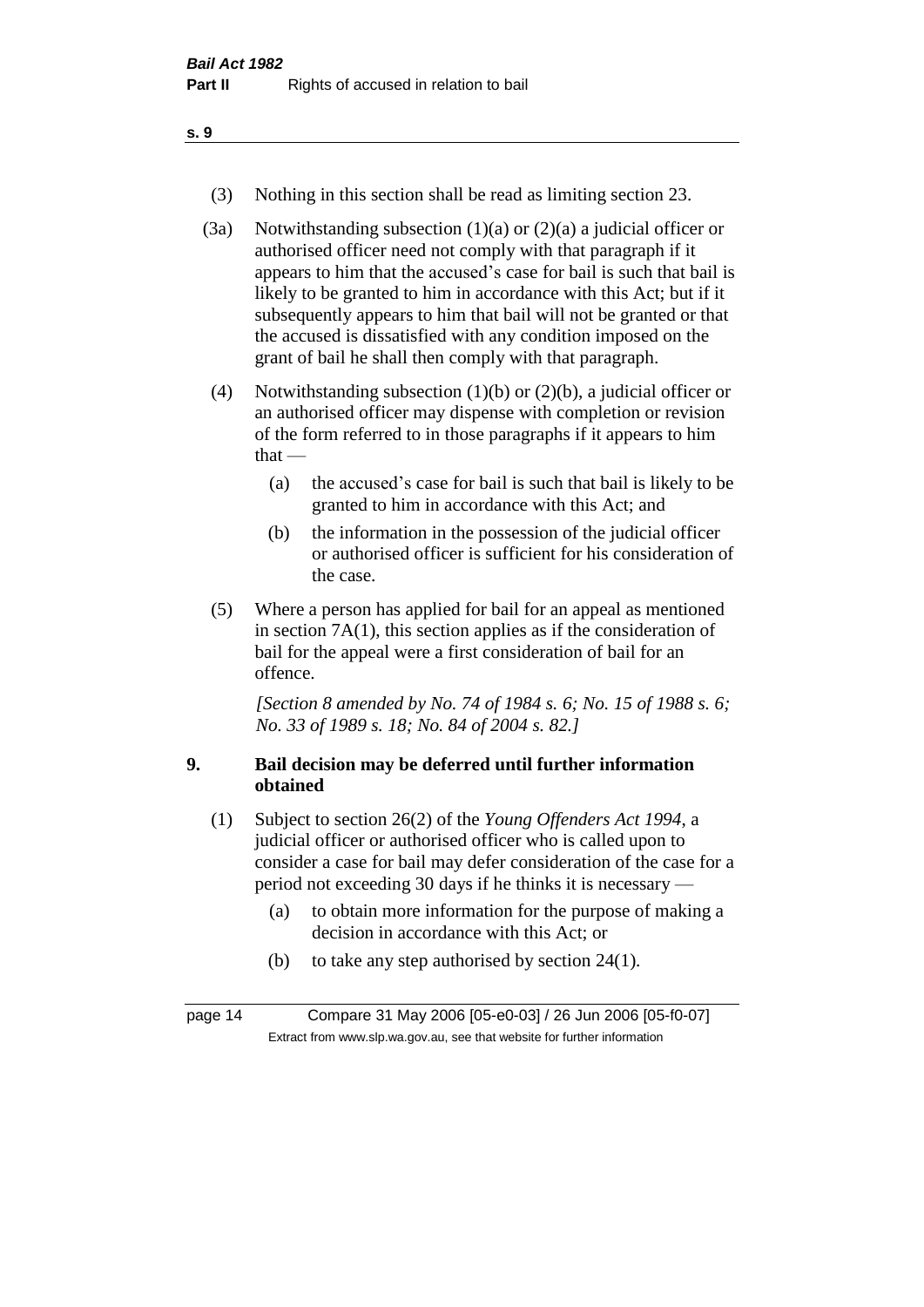(2) Nothing in this section shall be taken to limit the right of an accused to be brought before a court as soon as is practicable if he is not released on bail.

*[Section 9 amended by No. 57 of 1997 s. 21(2); No. 84 of 2004 s. 82.]*

## **10. Sections 5, 6 and 7 do not apply where accused imprisoned for other cause**

Notwithstanding sections 5, 6 and 7, the rights conferred on an accused and the duties imposed on police officers, authorised officers and judicial officers by those sections in respect of an appearance in court for an offence do not arise where —

- (a) the accused is in custody for some other offence or reason (including the non-payment of a sum of money); and
- (b) the police officer, authorised officer or judicial officer is satisfied that the accused is likely to remain in custody for that other offence or reason until or beyond the time for the appearance for the first-mentioned offence.

*[Section 10 amended by No. 84 of 2004 s. 82.]*

## **11. Rights following grant of bail**

- $(1)$  When
	- (a) bail has been granted to an accused for an appearance in court;
	- (b) all conditions which are to be complied with before the release of the accused have been complied with; and
	- (c) he has entered into a bail undertaking for that appearance or his bail undertaking is deemed to be amended under section 31(3),

Compare 31 May 2006 [05-e0-03] / 26 Jun 2006 [05-f0-07] page 15 Extract from www.slp.wa.gov.au, see that website for further information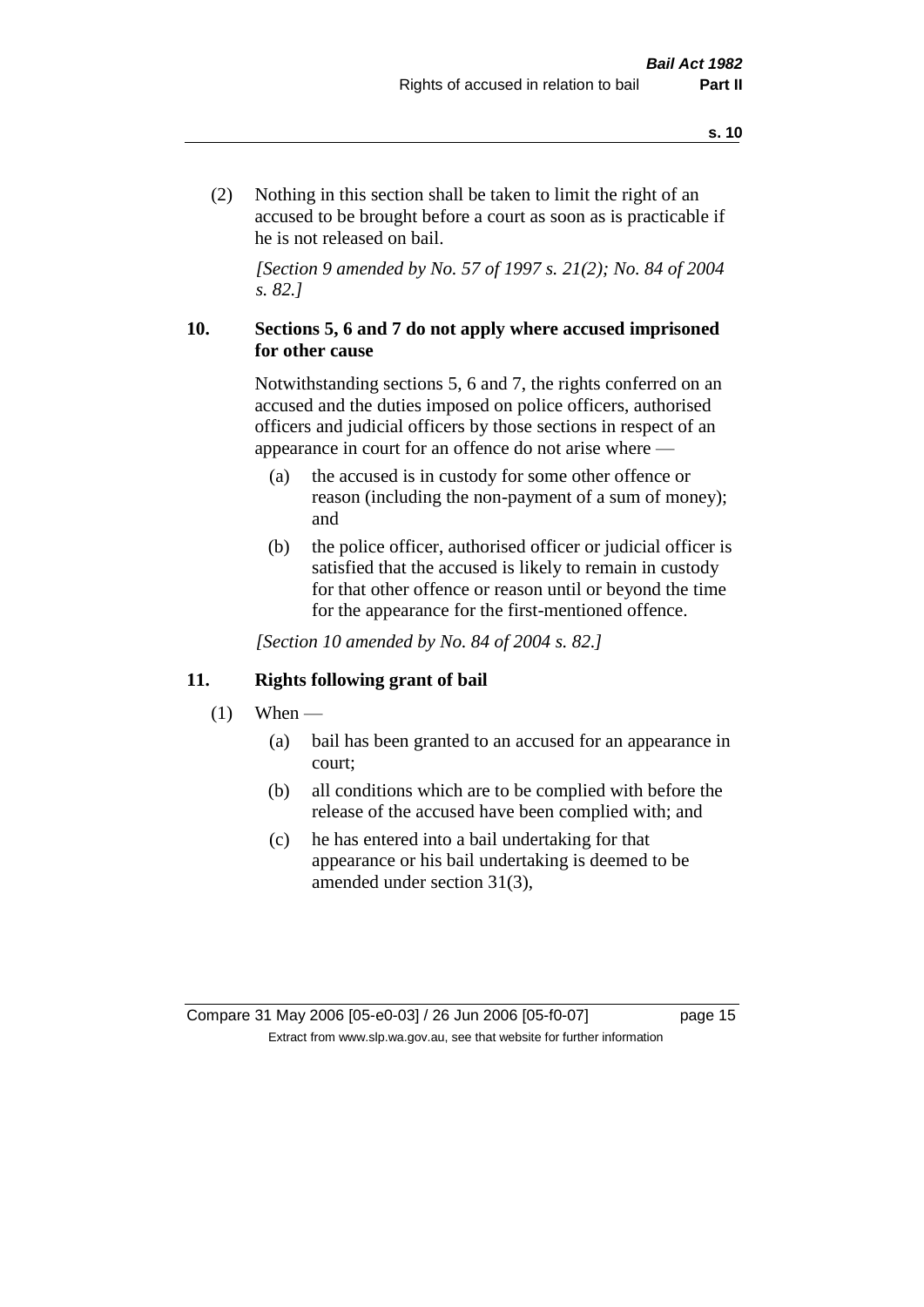the accused has a right to be at liberty until he is required to appear, or to next appear, before a court, but subject to —

- (d) any requirement that he be in custody for some other reason;
- (e) the exercise of the powers in sections 14(3), 17A, 46, 54 and 55; and
- (f) the limitation mentioned in section 12.
- (2) As soon as is practicable after an accused becomes entitled to be at liberty as provided in subsection  $(1)$  —
	- (a) an authorised officer, where bail was granted by an authorised officer;
	- (b) a justice who has granted bail otherwise than while sitting as a court;
	- (c) a Judge's associate, where bail was granted by a Judge of the District Court or the Supreme Court or the Children's Court; and
	- (d) in any other case, the registrar of the court where the judicial officer who granted bail exercises jurisdiction or a justice,

shall, where the accused is in custody in a lock-up or prison, forthwith deliver or cause to be delivered a certificate to that effect in the prescribed form to the person in charge of the lock-up or prison, and that person shall release the accused from custody as soon as is practicable after he receives the certificate.

(3) In subsection (2)(a) **"authorised officer"** does not include an authorised officer who is also the person in charge of the lock-up in which the accused is in custody.

*[Section 11 amended by No. 74 of 1984 s. 7; No. 15 of 1988 s. 7; No. 49 of 1988 s. 81; No. 45 of 1993 s. 7; No. 47 of 1999 s. 8; No. 59 of 2004 s. 141; No. 84 of 2004 s. 82.]* 

page 16 Compare 31 May 2006 [05-e0-03] / 26 Jun 2006 [05-f0-07] Extract from www.slp.wa.gov.au, see that website for further information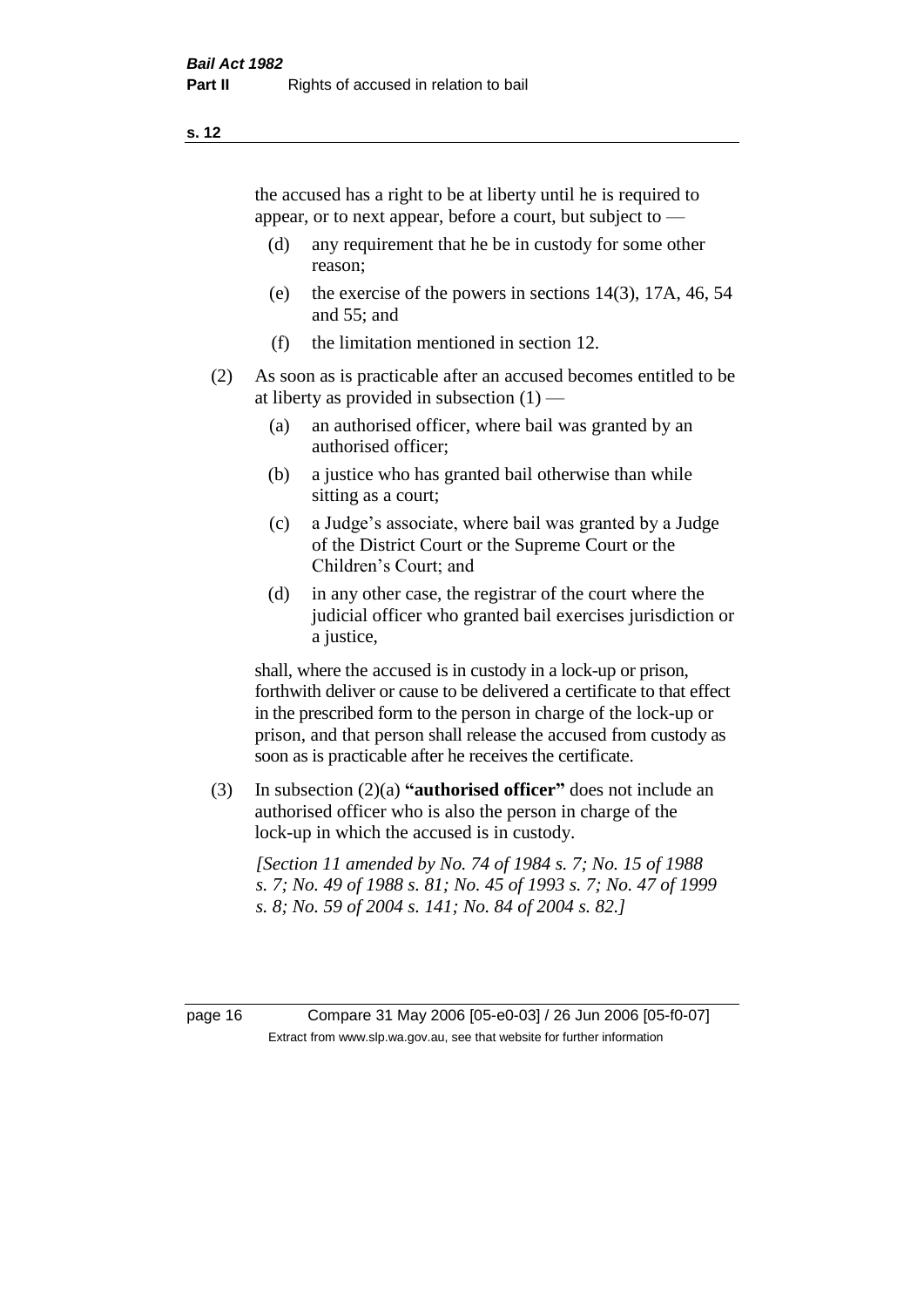## **12. Further limitation on rights in sections 5 and 11**

The right of an accused to have his case for bail considered as soon as is practicable, his right to be at liberty as mentioned in section 11(1), and the corresponding duties created by this Part, are limited so far as is reasonably necessary for the exercise or performance by a person of any statutory power or function vested in him which requires the continued custody of the accused, including the exercise of the powers set out in section 236 of *The Criminal Code*, section 50AA of the *Police Act 1892* and Parts 6 and 7 of the *Criminal Investigation (Identifying People) Act 2002*.

*[Section 12 amended by No. 6 of 2002 s. 96; No. 84 of 2004 s. 82.]*

Compare 31 May 2006 [05-e0-03] / 26 Jun 2006 [05-f0-07] page 17 Extract from www.slp.wa.gov.au, see that website for further information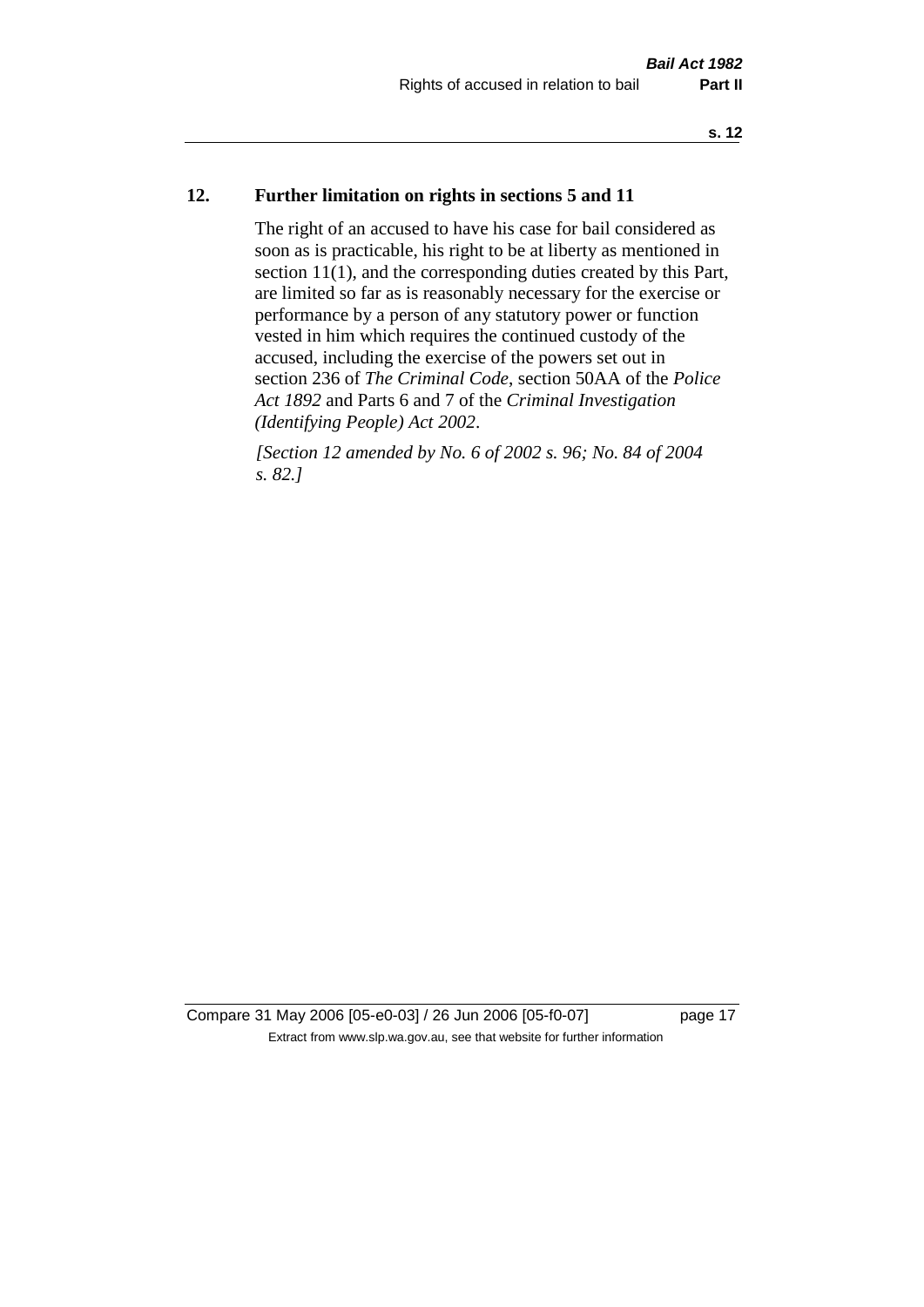## **Part III — Jurisdiction to grant bail**

## **13. Jurisdiction to grant bail**

- (1) Jurisdiction to grant bail for any appearance described in the first column of Part A of Schedule 1 is vested in the judicial officer or authorised officer specified in the second column of that Part opposite thereto and shall be exercised subject to and in accordance with this Part and the further provisions in Parts B, C and D of Schedule 1.
- (2) A home detention condition shall not be imposed as a condition of bail except by a judicial officer.

*[Section 13 amended by No. 61 of 1990 s. 5; No. 45 of 1993 s. 12.]* 

## **14. Supreme Court Judge has jurisdiction in all cases**

- (1) A Judge of the Supreme Court may, in accordance with this  $Act -$ 
	- (a) exercise a power to grant bail which is conferred upon any other judicial officer or any authorised officer by this Act; and
	- (b) revoke or vary any bail previously granted by any other such officer.
- (2) Subject to subsection (2a), the jurisdiction of a Judge of the Supreme Court under subsection (1) in respect of an appearance by an accused may be invoked by application made by either the prosecutor or the accused, and whether or not any other judicial officer has —
	- (a) previously granted or refused bail; or
	- (b) exercised any power conferred on him by section 55,

in respect of that appearance.

(2a) After the jurisdiction under subsection (1) has been invoked once by an accused in relation to an offence or group of

page 18 Compare 31 May 2006 [05-e0-03] / 26 Jun 2006 [05-f0-07] Extract from www.slp.wa.gov.au, see that website for further information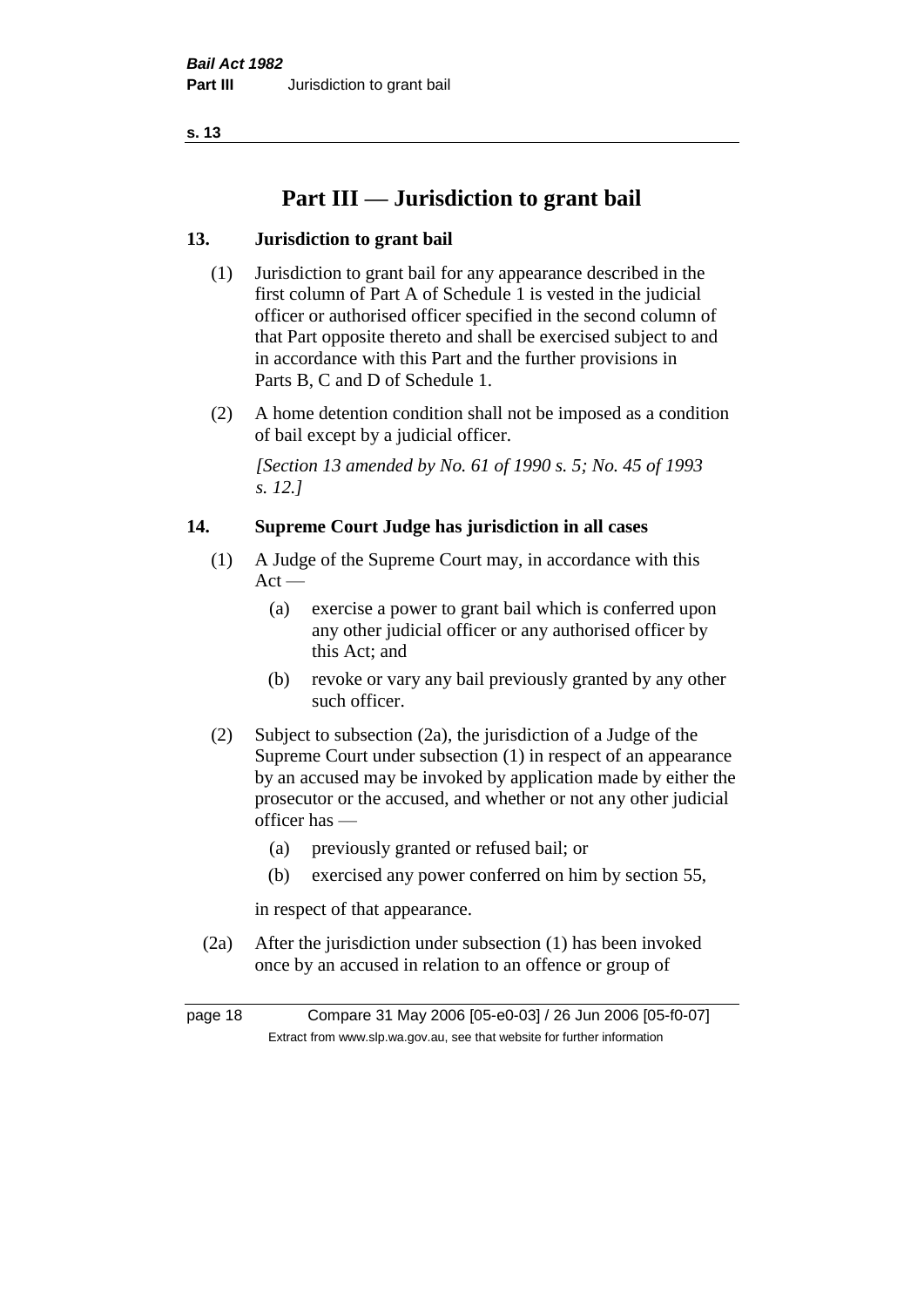offences for which he is required to appear, it may not be further invoked by that accused in relation to that offence or group of offences unless the accused satisfies a Judge of the Supreme Court that —

- (a) new facts have been discovered, new circumstances have arisen or the circumstances have changed since the occasion when the jurisdiction was invoked; or
- (b) he failed to adequately present his case for bail on that occasion.
- (3) Where under subsection (1) a Judge of the Supreme Court
	- (a) revokes the bail of an accused who is at liberty, he may order that the accused be returned to custody to await the appearance for which the bail was granted;
	- (b) varies the bail of such an accused, he may order that the accused be returned to custody until he becomes entitled to be at liberty pursuant to section 11,

and the Judge may issue any warrant which may be necessary to carry such an order into effect.

- (4) In this section **"any other judicial officer"** means any judicial officer whose jurisdiction is inferior to that of a Judge of the Supreme Court.
- (5) The powers and duties conferred on a Judge of the Supreme Court by this section may in the case of a child charged with an offence before the Children's Court also be exercised by a Judge of the Children's Court.

*[Section 14 amended by No. 74 of 1984 s. 8; No. 49 of 1988 s. 82; No. 84 of 2004 s. 82.]* 

## **15. Exclusive jurisdiction of Supreme Court Judge in murder cases**

(1) Where an accused is in custody for wilful murder or murder, the power to grant bail shall be exercised only by a Judge of the

Compare 31 May 2006 [05-e0-03] / 26 Jun 2006 [05-f0-07] page 19 Extract from www.slp.wa.gov.au, see that website for further information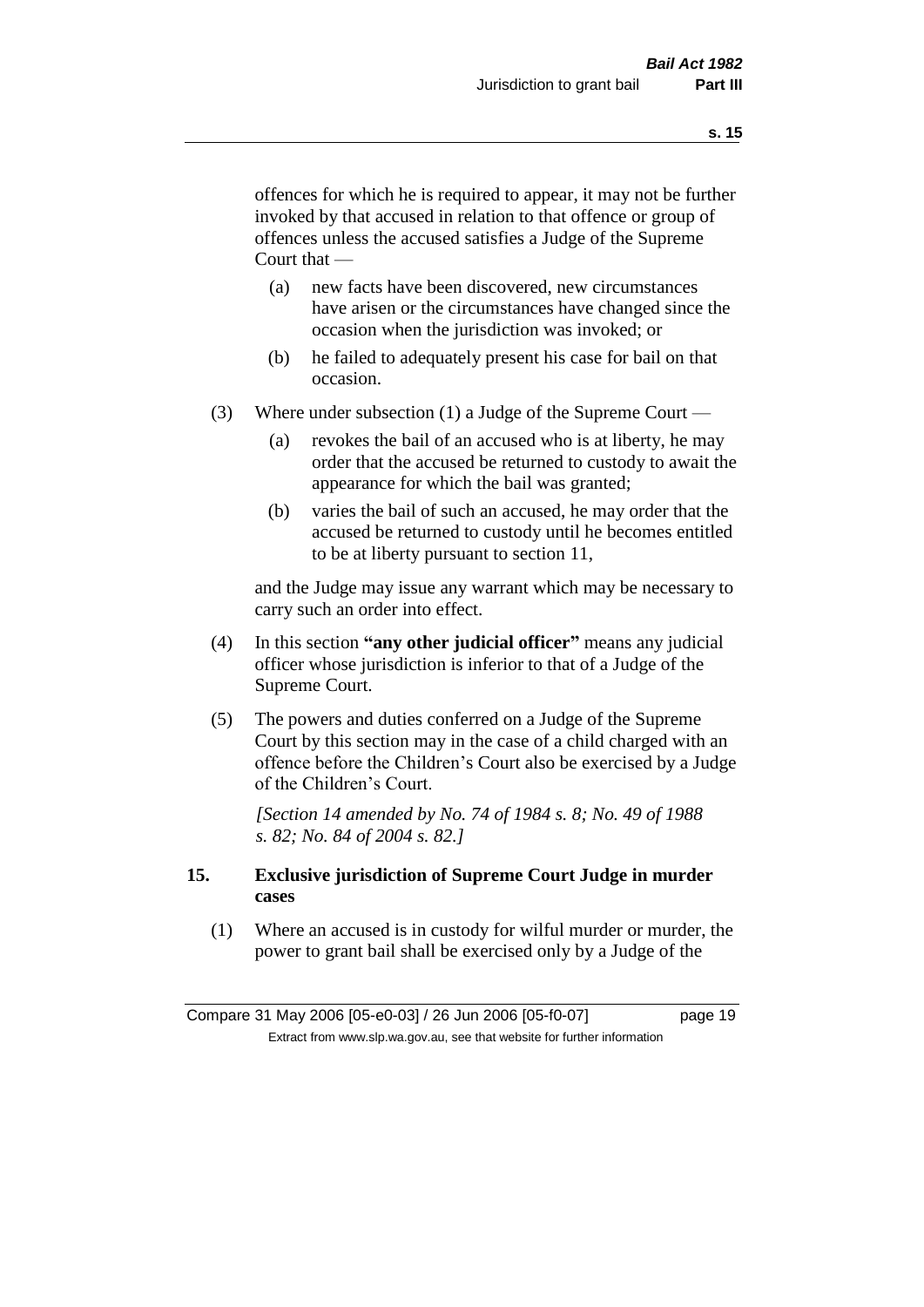Supreme Court, or in the case of an accused who is a child by a Judge of the Children's Court, except —

- (a) where section  $31(2)(d)$  applies; or
- (b) to the extent that the Court of Appeal exercises its powers under Part A of Schedule 1.
- *[(2) repealed]*

*[Section 15 amended by No. 52 of 1984 s. 35; No. 74 of 1984 s. 9; No. 49 of 1988 s. 83; No. 70 of 1988 s. 45; No. 45 of 1993 s. 12; No. 45 of 2004 s. 28(4) ; No. 84 of 2004 s. 82.]* 

## **16. Bail of person arrested on warrant**

- (1) Subject to sections 14 and 15 where the arrest of an accused for an offence is made pursuant to a warrant he shall not be granted bail before he is brought before a court or judicial officer as commanded by the warrant, except by a justice acting in terms of section  $6(2)(b)$ .
- (2) Notwithstanding subsection (1) or any other provision of this Act, an accused who has been arrested pursuant to a warrant -
	- (a) issued under section 56; or
	- (b) issued under the *Criminal Procedure Act 2004* for an offence against section 51(1) or (2),

shall not have a right to have his case for bail considered, and shall not be granted bail, before he is brought before the court as commanded by the warrant.

*[Section 16 amended by No. 59 of 2004 s. 141; No. 84 of 2004 s. 11 and 82.]*

## **16A. Restrictions on powers of authorised officers and justices in certain cases**

(1) Where this section applies to a person who has been arrested for an offence jurisdiction does not arise under section 13 until the person is brought before —

page 20 Compare 31 May 2006 [05-e0-03] / 26 Jun 2006 [05-f0-07] Extract from www.slp.wa.gov.au, see that website for further information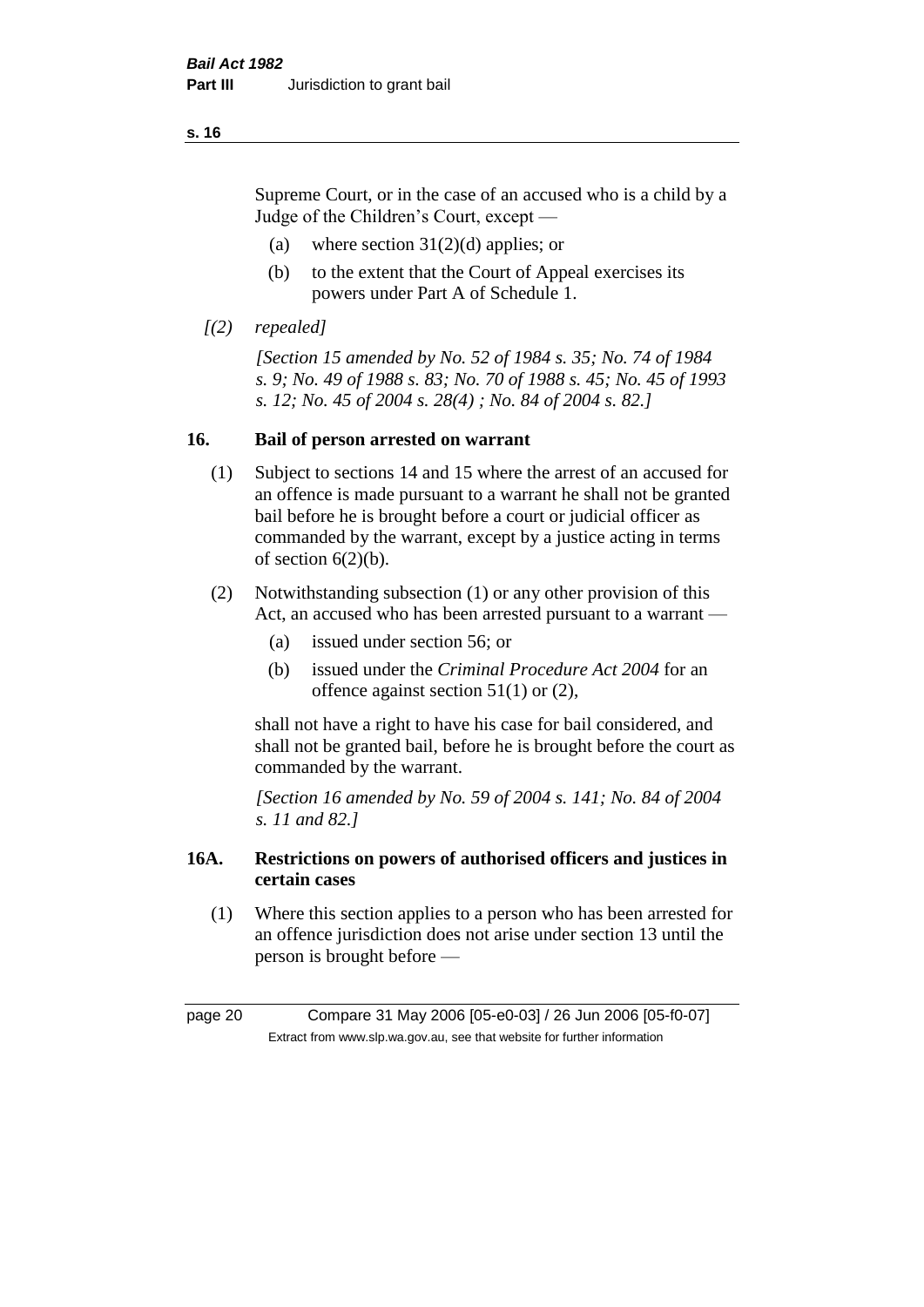- (a) a court constituted by or so as to include a magistrate; or
- (b) where section 15 applies, a Judge of the Supreme Court or a Judge of the Children's Court as the case may require.
- (2) This section applies where
	- (a) a person has been arrested in an urban area for a serious offence; and
	- (b) the serious offence is alleged to have been committed while the accused was —
		- (i) on bail for; or
		- (ii) at liberty under an early release order made in respect of,

another serious offence.

- (3) This section also applies where a person has been arrested in an urban area for an offence against section 61(1) of the *Restraining Orders Act 1997* (which creates offences for breaches of violence restraining orders).
- $(4)$  In this section —

**"urban area"** means —

- (a) the metropolitan region as defined in the *Planning and Development Act 2005* and any prescribed area that adjoins that region; and
- (b) any other prescribed area of the State, being the whole or part of, or an area adjoining, a local government district under the *Local Government Act 1995* that is designated under that Act as a city or a town.

*[Section 16A inserted by No. 54 of 1998 s. 6(1); amended by No. 38 of 2004 s. 59; No. 84 of 2004 s. 82; No. 38 of 2005 s. 15.]*

Compare 31 May 2006 [05-e0-03] / 26 Jun 2006 [05-f0-07] page 21 Extract from www.slp.wa.gov.au, see that website for further information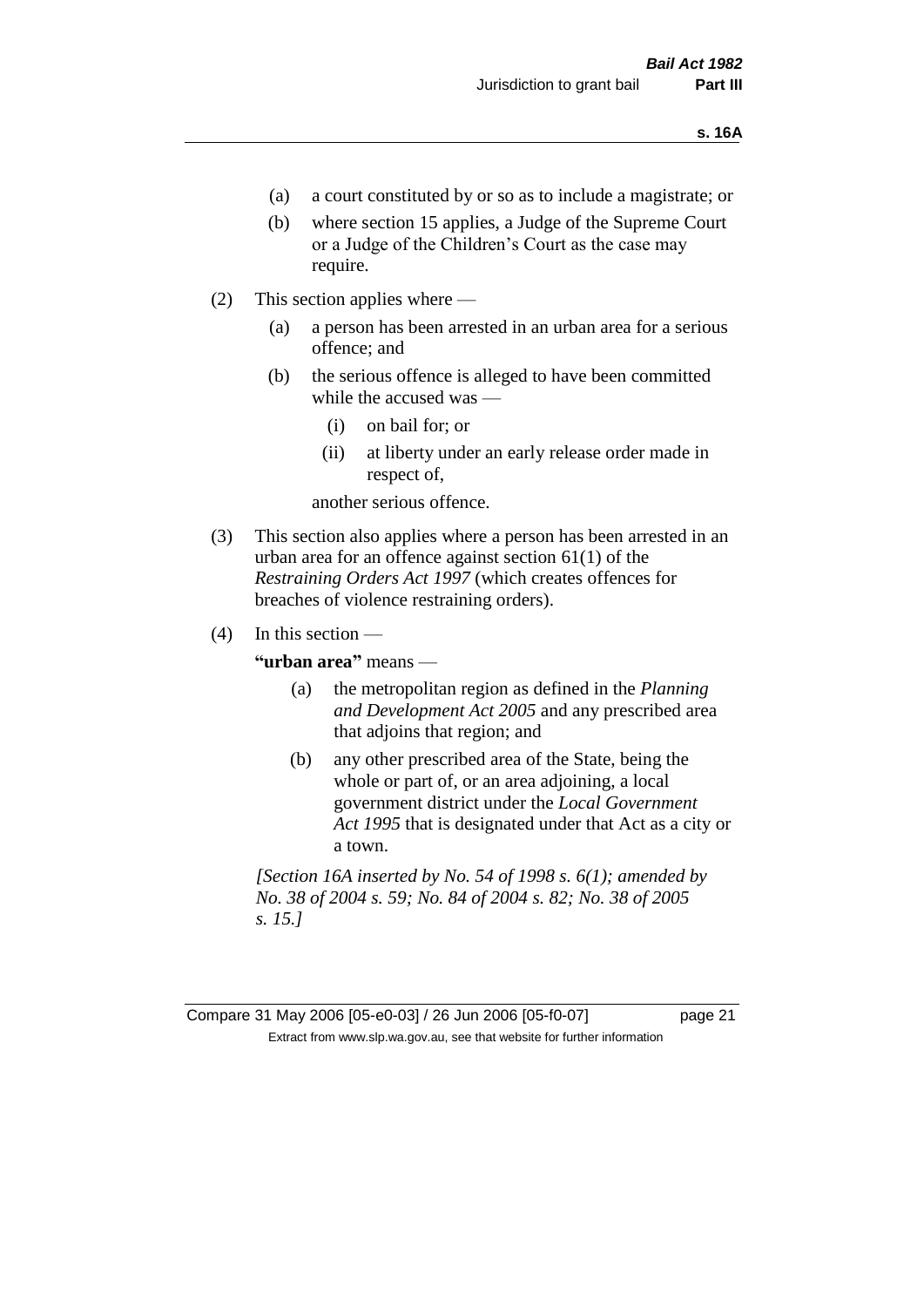| . .<br>۰. |  |
|-----------|--|
|-----------|--|

## **17. Conditions which may be imposed**

- (1) A judicial officer or authorised officer may impose conditions on a grant of bail only to the extent that he is authorised to do so by clause 2(3)(c) of Part C and Part D of Schedule 1.
- (2) Conditions imposed on a grant of bail shall not be any more onerous on the accused than the judicial officer or authorised officer considers is required in the public interest having regard to the nature of the offence for which the accused is in custody and the circumstances of the accused.

*[Section 17 amended by No. 45 of 1993 s. 8 and 12; No. 84 of 2004 s. 82.]* 

## **17A. Further provisions as to responsible person's undertaking (Schedule 1 Part C clause 2)**

- (1) Where this section applies, an authorised police officer may
	- (a) cancel an undertaking of the kind described in clause 2(3)(c) of Part C of Schedule 1;
	- (b) approve of another person as a responsible person within the meaning in that clause; and
	- (c) detain the accused or order his detention until the person so approved enters into an undertaking of the kind mentioned in paragraph (a).
- (2) Subsection (1) applies where
	- (a) a person has entered into an undertaking referred to in paragraph (a) of that subsection;
	- (b) a judicial officer when granting bail ordered that the person may under this section be released from the undertaking by an authorised police officer; and
	- (c) the person wishes to be so released.
- (3) A police officer may, for the purpose of the exercise of the powers in subsection (1), take into custody a child accused who has been released on bail.

page 22 Compare 31 May 2006 [05-e0-03] / 26 Jun 2006 [05-f0-07] Extract from www.slp.wa.gov.au, see that website for further information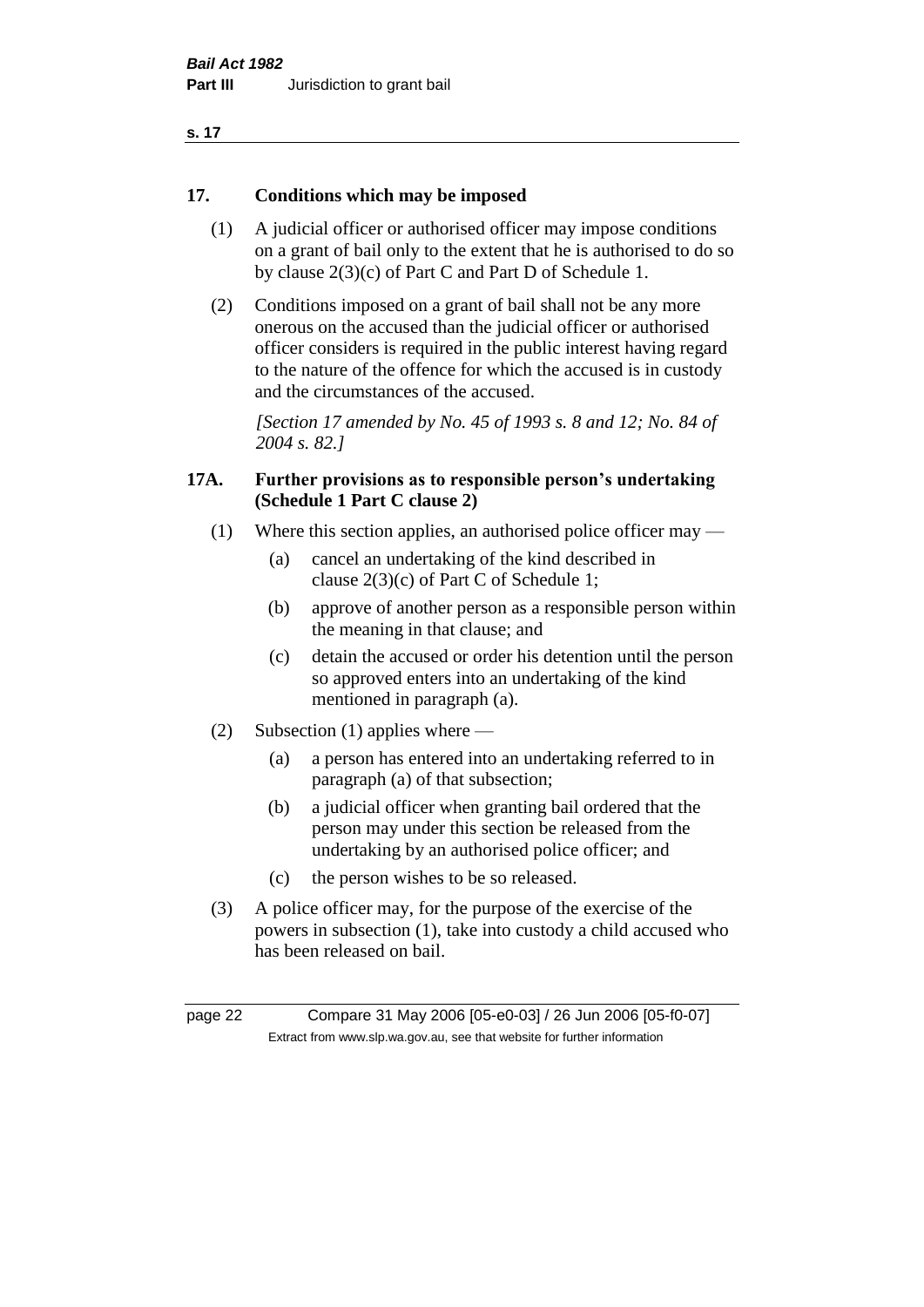- (4) If the police officer is not an authorised police officer he shall, as soon as is practicable, bring the accused before an authorised police officer for the purpose referred to in subsection (3).
- (5) After an undertaking has been entered into as mentioned in subsection  $(1)(c)$ , the accused, subject to this Act, has a right to be at liberty until he is required to appear before a court.

*[Section 17A inserted by No. 45 of 1993 s. 9; amended by No. 84 of 2004 s. 82.]* 

## **18. Police officer may dispense with bail in certain cases upon deposit of cash**

- (1) Except where section 16 applies, an authorised police officer may, in accordance with this section, dispense with the requirement for bail for an appearance in court by an accused for a prescribed simple offence.
- (2) Before an authorised police officer dispenses with the requirement for bail under this section, he shall —
	- (a) give to the accused a notice in the prescribed form specifying the time and place at which he is to appear to be dealt with for the offence and setting out the effect of section  $19(1)$  and  $(2)$ ;
	- (b) fix an amount in cash, not exceeding the amount prescribed for that offence, which the accused shall deposit as security for his appearance at that time and place; and
	- (c) receive the amount of such deposit and an acknowledgment from the accused that he has been given the notice provided for by paragraph (a).
- (3) Where the requirement for bail is dispensed with under this section, the accused has a right to be at liberty, subject to any requirement that he be in custody for some other offence or reason, until he is required to appear before a court for the offence.
- (4) In any proceedings production of a document purporting to be the acknowledgment referred to in subsection  $(2)(c)$  and of a

Compare 31 May 2006 [05-e0-03] / 26 Jun 2006 [05-f0-07] page 23 Extract from www.slp.wa.gov.au, see that website for further information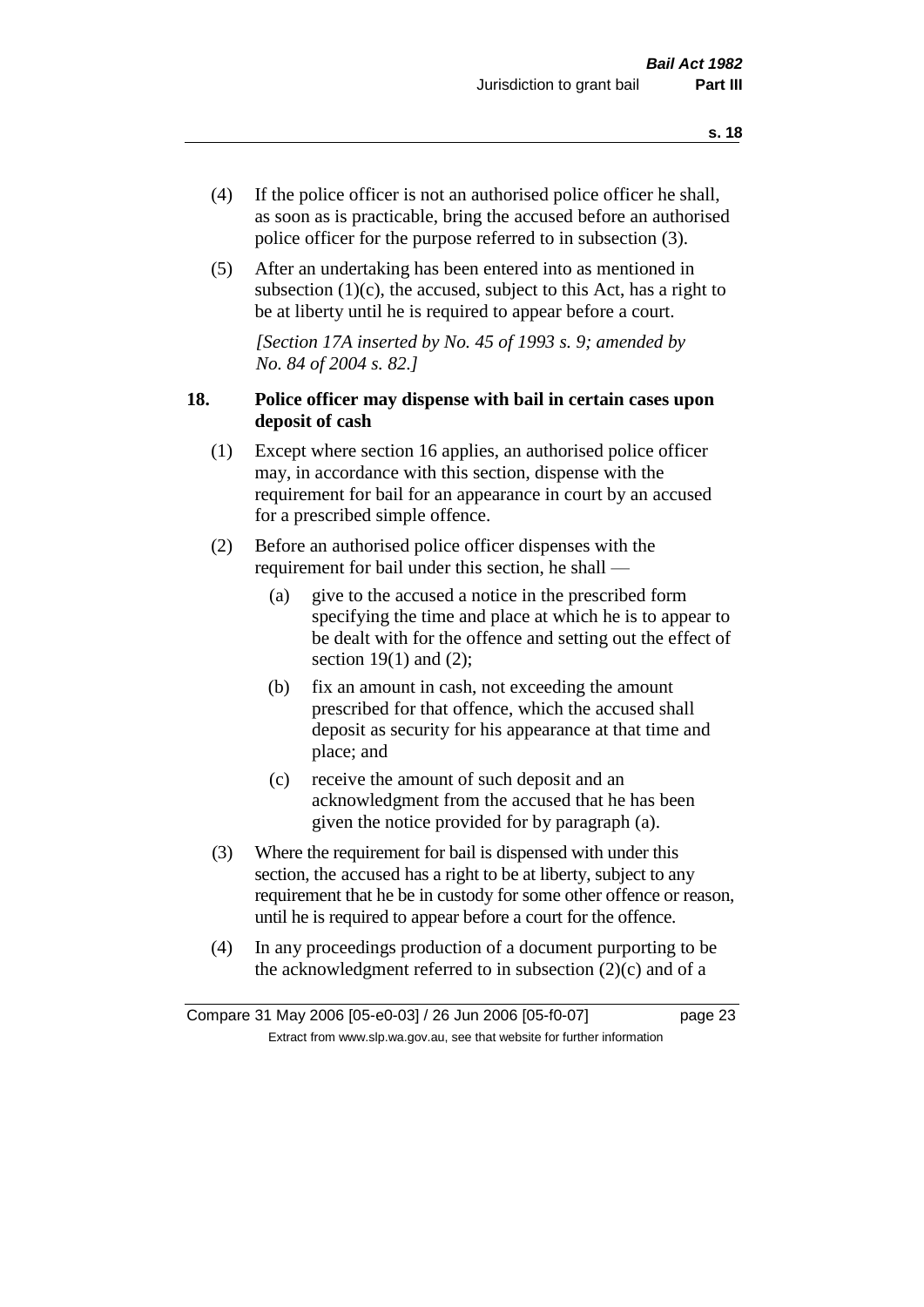copy of the notice referred to in subsection (2)(a) shall be evidence that subsection (2) has been complied with and of the contents of such notice.

*[Section 18 amended by No. 15 of 1988 s. 8; No. 84 of 2004 s. 82.]* 

## **19. Return or application of deposit where bail dispensed with**

- (1) If an accused appears at the time and place notified to him under section  $18(2)(a)$ , or at a time to which the proceedings are adjourned as mentioned in subsection (3), he is entitled to have his deposit refunded to him, but, notwithstanding the foregoing, the court may order that the deposit be applied wholly or partly in or towards payment of any sum of money ordered to be paid in respect of the commission of the offence, or may direct that it be retained as mentioned in subsection (3).
- (2) If an accused fails to appear as mentioned in subsection (1), he does not commit an offence against section 51 but the court shall, if it is satisfied that section 18(2)(a) has been complied with, and whether or not the accused is convicted of the offence for which the appearance was required, order —
	- (a) that the deposit be applied wholly or partly in or towards payment of any sum of money ordered to be paid in respect of the commission of that offence (but without prejudice to the recovery of any balance remaining unpaid); and
	- (b) subject to subsection (3), that so much (if any) of the deposit as is not thereby disposed of be paid to the State.
- (3) If at the time notified to the accused under section  $18(2)(a)$  the proceedings are adjourned or are thereafter further adjourned, whether or not the accused appears, the court may, instead of granting bail to him, from time to time so long as the accused remains unconvicted dispense with the requirement for bail as provided in section 18(1) and (2) and, notwithstanding section  $18(2)(c)$  or subsection  $(2)(b)$ , direct that the amount

page 24 Compare 31 May 2006 [05-e0-03] / 26 Jun 2006 [05-f0-07] Extract from www.slp.wa.gov.au, see that website for further information

#### **s. 19**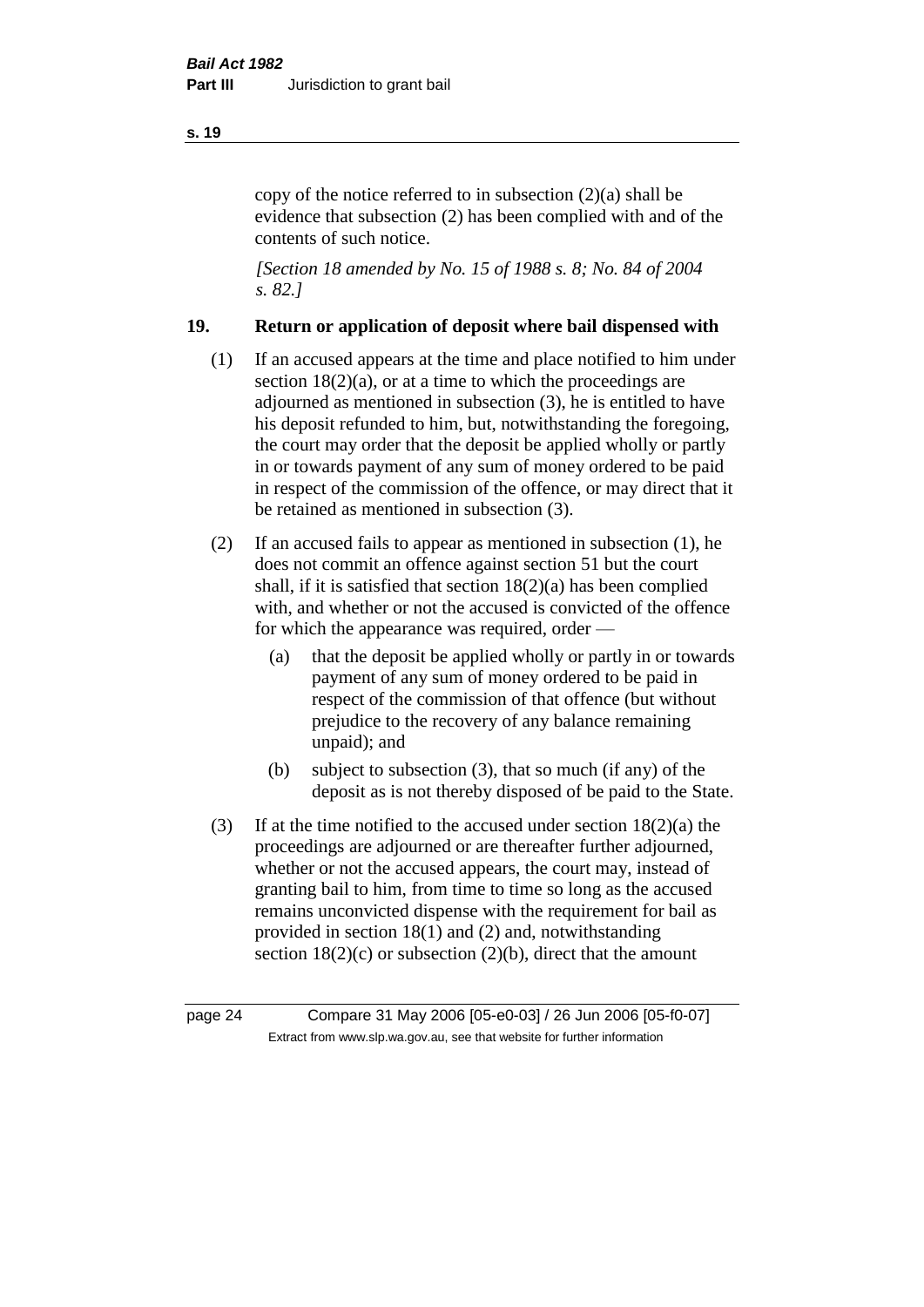already deposited be retained as security for any further appearance.

(4) Where under subsection (3) proceedings are adjourned in the absence of the accused, the notice required by section 18(2)(a) may, notwithstanding that paragraph, be sent to the accused by the registrar of the court, and section  $32(1)$ ,  $(2)$  and  $(3)$  shall apply to the notice and proof of receipt thereof.

*[Section 19 amended by No. 65 of 2003 s. 121(3); No. 59 of 2004 s. 141; No. 84 of 2004 s. 82.]*

Compare 31 May 2006 [05-e0-03] / 26 Jun 2006 [05-f0-07] page 25 Extract from www.slp.wa.gov.au, see that website for further information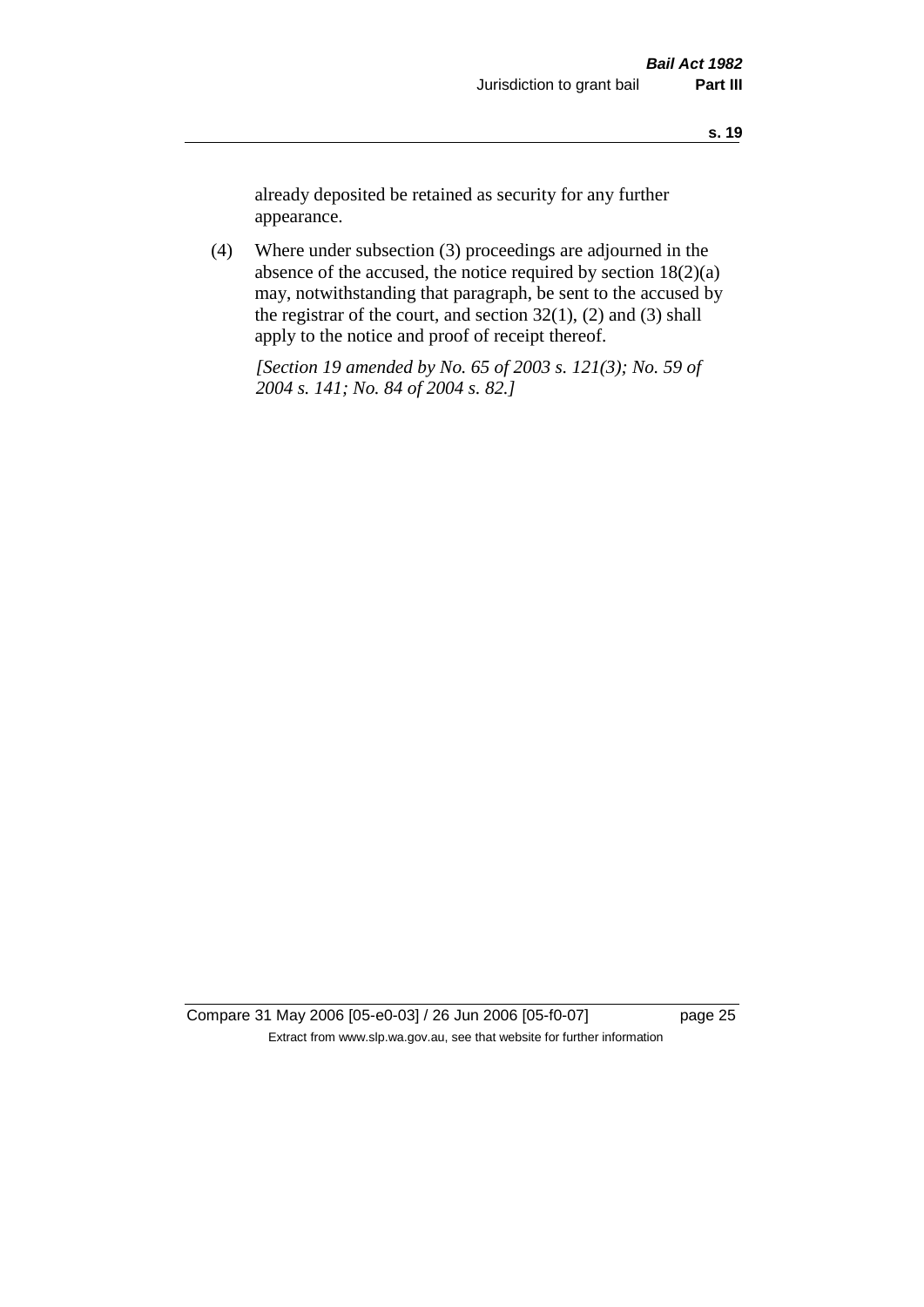## **Part IV — Hearing of case for bail, parties, and evidence**

## **20. Power to consider bail** *in camera* **and to prohibit publication**

- (1) On the consideration by a judicial officer of a case for bail of an accused who is charged with an offence triable by jury, the judicial officer may, to avoid prejudice to either party, exercise the powers described in subsection (2), but shall only exercise the power in paragraph (b) thereof if he considers that the exercise of the power in paragraph (a) is not, on its own, likely to be sufficient to avoid prejudice.
- (2) The powers referred to in subsection (1) are to order
	- (a) that no report, or summary, of any statement, or of any specified statement, made or furnished at the hearing shall be published by any means;
	- (b) that the bail application be heard *in camera*.
- (3) Where an order is made under subsection (2)(a), no report, or summary, of any statement referred to in that paragraph shall be published by any means —
	- (a) if the offence is one that may be tried on indictment, before a court decides that it is to be tried on indictment;
	- (b) if the accused is discharged from further proceedings upon the prosecution notice or indictment brought against him for the offence, before he is so discharged; or
	- (c) if the accused is tried on indictment for the offence, before the trial is ended.
- (4) A person who, except with lawful excuse, fails to comply with an order made under this section commits an offence.

Penalty: \$1 000.

*[Section 20 amended by No. 50 of 2003 s. 37(2); No. 4 of 2004 s. 58; No. 84 of 2004 s. 11 and 82.]*

page 26 Compare 31 May 2006 [05-e0-03] / 26 Jun 2006 [05-f0-07] Extract from www.slp.wa.gov.au, see that website for further information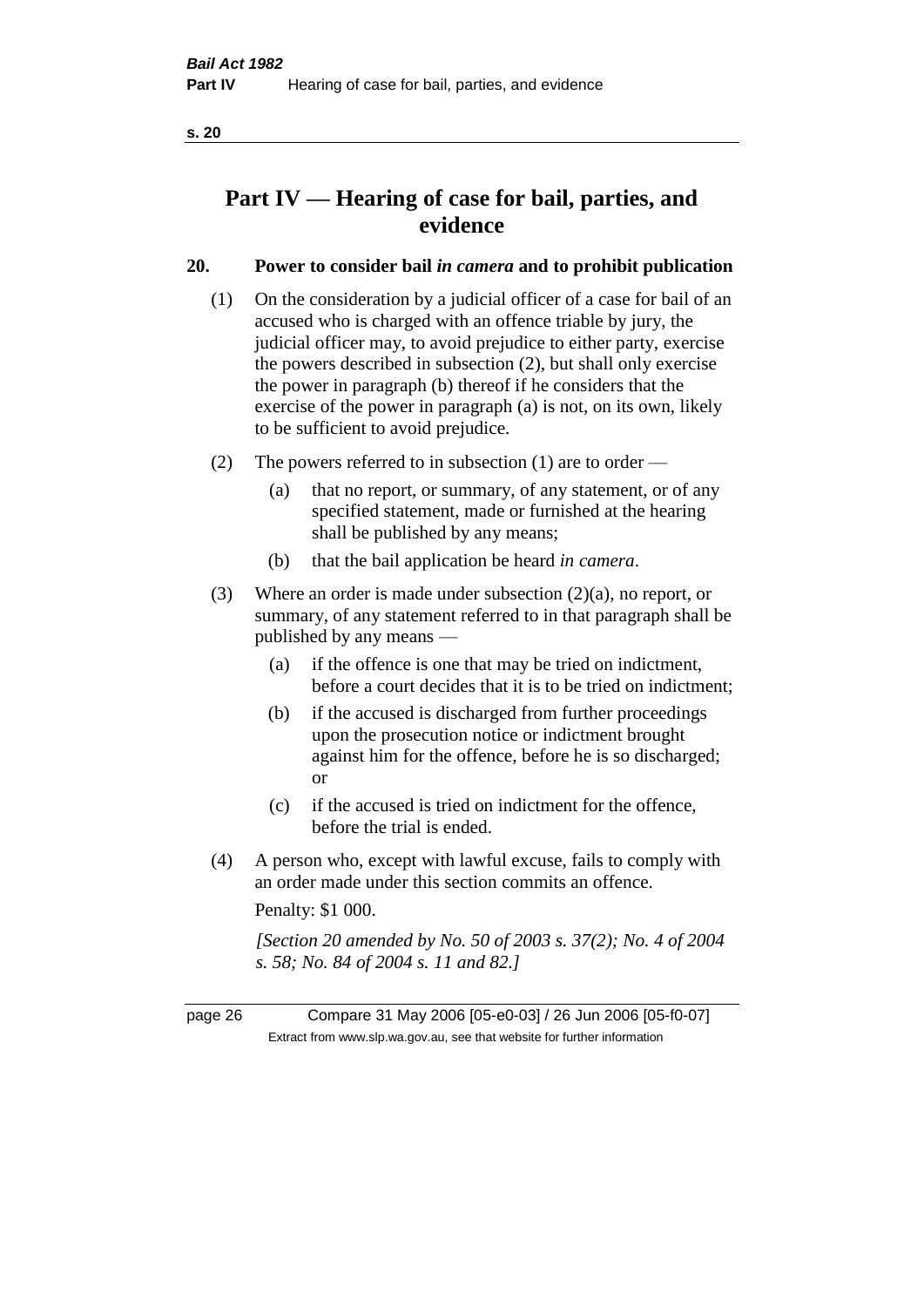## **21. Parties**

- (1) The parties to proceedings on a case for bail are the prosecutor and the accused and, subject to subsection (2), no other person shall be a party to, or be represented at, the proceedings.
- (2) Nothing in subsection (1) affects the right of
	- (a) the Attorney General to apply for leave, or be an appellant, under Part 2 of the *Criminal Appeals Act 2004*;
	- (b) the State Solicitor or the Deputy Director of Public Prosecutions (Commonwealth) to receive notice and be heard under section 7A(2); or
	- (c) an officer referred to in section 33 of the *Children's Court of Western Australia Act 1988* to be present at and participate in proceedings concerning a child under that section.

*[Section 21 amended by No. 15 of 1988 s. 9; No. 49 of 1988 s. 84; No. 33 of 1989 s. 18; No. 31 of 1993 s. 7; No. 65 of 2003 s. 88(3); No. 59 of 2004 s. 141; No. 84 of 2004 s. 11 and 82.]* 

### **22. Evidence**

A judicial officer or authorised person may in considering any case for bail receive and take into account such information as he thinks fit whether or not the same would normally be admissible in a court of law.

## **23. Accused not bound to supply information**

An accused is not obliged to complete, or furnish information for, the prescribed form referred to in section  $8(1)(b)$ , or for any revision thereof, or to furnish any information, whether on oath or otherwise, for the purpose of having his case for bail considered.

*[Section 21 amended by No. 84 of 2004 s. 82.]* 

Compare 31 May 2006 [05-e0-03] / 26 Jun 2006 [05-f0-07] page 27 Extract from www.slp.wa.gov.au, see that website for further information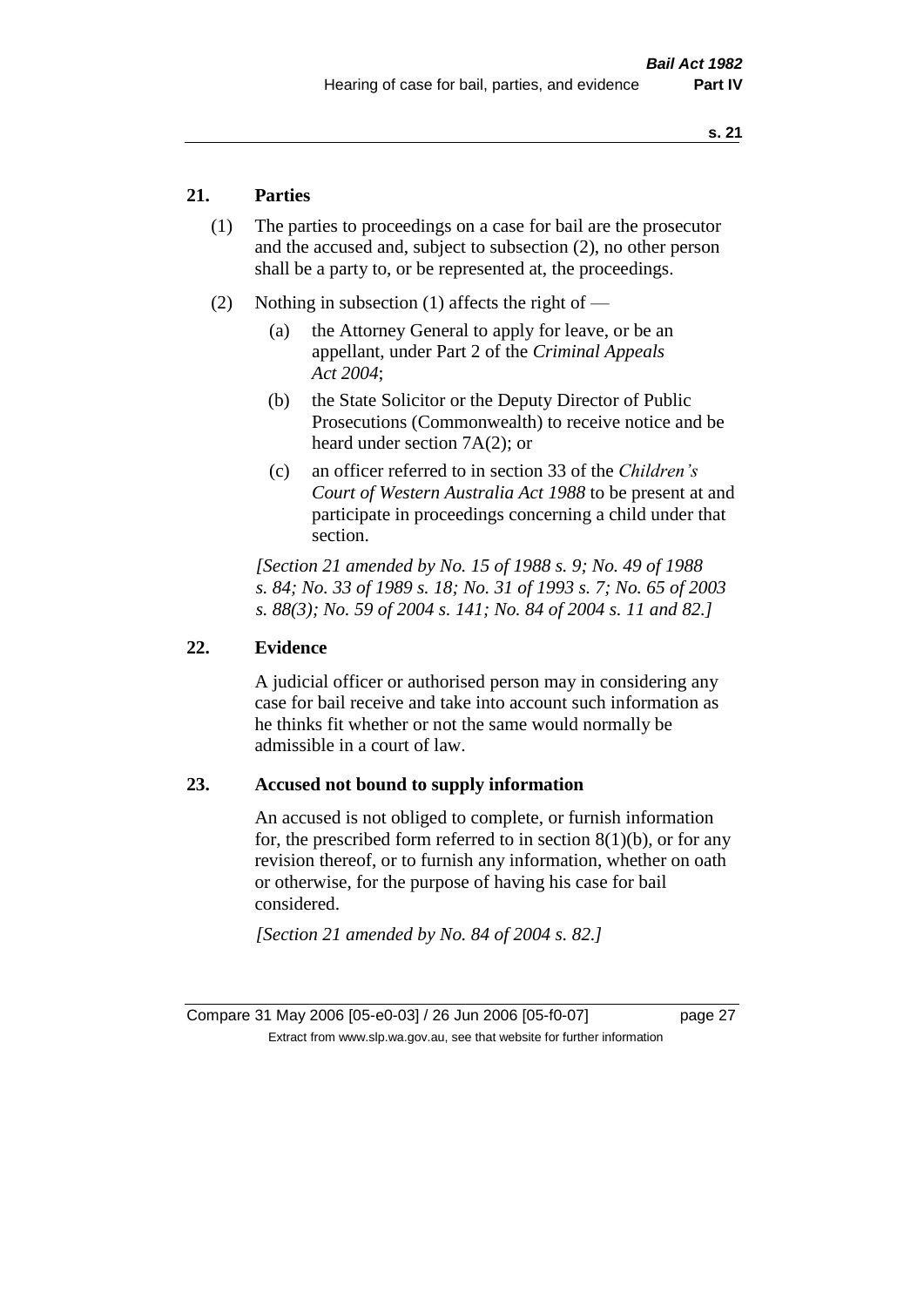## **24. Information may be referred to police officer for verification or for report**

- (1) A judicial officer or authorised officer who is called upon to consider a case for bail may —
	- (a) request that any information placed before the judicial officer or authorised officer by the accused for the purposes of the case be verified by a police officer, and to that end may refer to a police officer the prescribed form mentioned in section 8(1)(b), after it has been completed or revised;
	- (b) request that a report on any matter mentioned in Part C of Schedule 1, so far as it applies to an accused whose case is being or to be considered, be made by a police officer.
- (2) Where a reference or request is made under subsection (1) a police officer shall, as soon as is practicable —
	- (a) make a report to the judicial officer or the authorised officer accordingly; and
	- (b) furnish a copy of the report to the accused or his solicitor or counsel.

*[Section 24 inserted by No. 61 of 1990 s. 6; amended by No. 45 of 1993 s. 12; No. 84 of 2004 s. 11 and 82.]* 

## **24A. Information may be referred to community corrections officer for verification or for report**

- (1) A judicial officer who is called upon to consider a case for bail may refer to a community corrections officer any matter referred to in section 24(1) and may request a community corrections officer to do any matter referred to in that section.
- (2) A judicial officer who is called upon to consider a case for bail and who desires to impose a home detention condition as a condition on a grant of bail, shall request that a report be made

page 28 Compare 31 May 2006 [05-e0-03] / 26 Jun 2006 [05-f0-07] Extract from www.slp.wa.gov.au, see that website for further information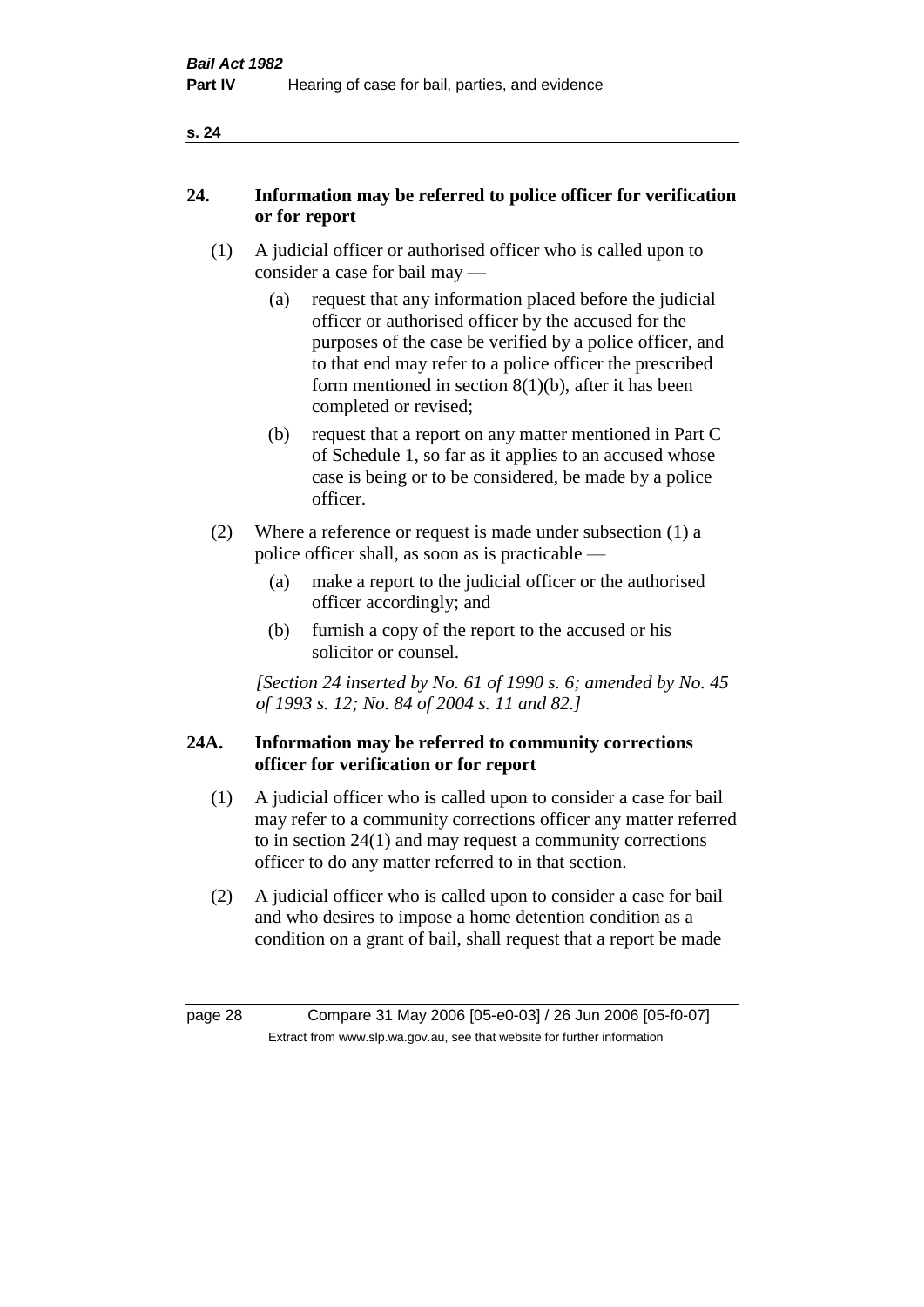by a community corrections officer about the suitability of the accused to be subject to a home detention condition.

- (3) Where a reference or a request is made under subsection (1) or a report is requested under subsection (2) a community corrections officer shall, as soon as is practicable, make a report to the judicial officer and, at the discretion of the judicial officer, copies may be made available to the prosecution or to the accused or his solicitor or counsel.
- (4) Where a community corrections officer makes a report that an accused is suitable to be subject to a home detention condition, the officer shall annex to the report and provide to the accused or his solicitor or counsel, a list of those conditions in rules made under section 50L that may be applied to the accused by the CEO (Justice) while the accused is subject to the home detention condition.

*[Section 24A inserted by No. 61 of 1990 s. 7; amended by No. 31 of 1993 s. 9; No. 84 of 2004 s. 11 and 82.]* 

## **25. Protection of accused as to information given for bail purposes**

A statement made by an accused to a judicial officer or authorised officer for the purpose of a decision whether bail should be granted to him for any appearance in court for an offence shall not be admissible in evidence against him at his trial for that offence.

*[Section 25 amended by No. 84 of 2004 s. 82.]* 

## **26. Record of decision and reasons**

- (1) A bail record form shall be completed by an authorised officer or a justice if he —
	- (a) refuses to grant bail to an accused;
	- (b) grants bail to an accused in the circumstances referred to in clause 3 of Part B of Schedule 1; or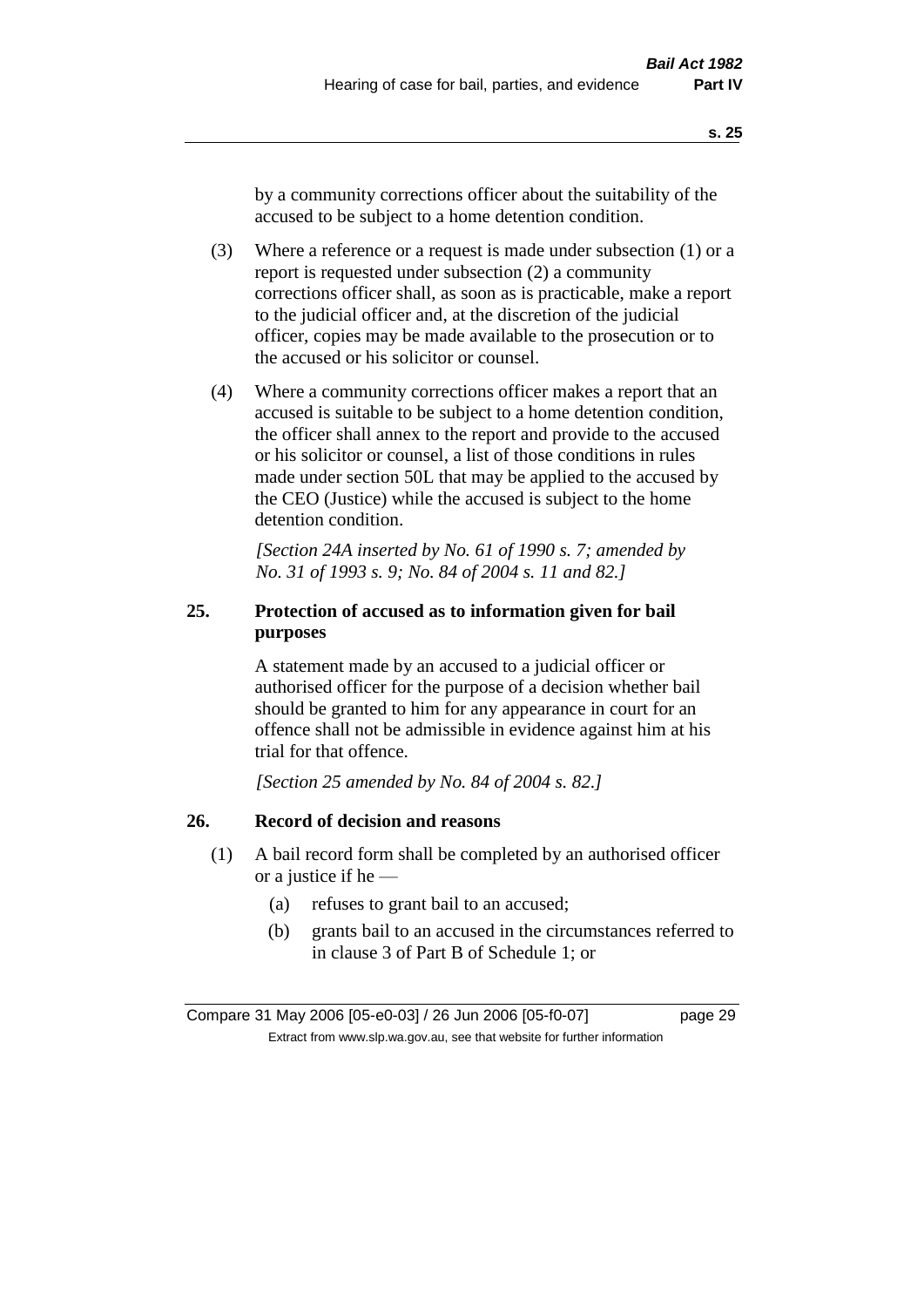- (c) imposes any condition on a grant of bail and it appears to him that the accused is dissatisfied with the condition.
- (2) Where a judicial officer, other than a justice
	- (a) refuses to grant bail to an accused; or
	- (b) imposes any condition on a grant of bail and it appears to him that the accused is dissatisfied with the condition,

a record of the decision and of the reasons therefor shall be made.

- (3) The accused, the prosecutor or an intending prosecutor shall be entitled, upon request, to be furnished with a copy of the bail record form or, where subsection (2) applies, of the record made.
- (4) For the purposes of this section
	- (a) references to a justice do not include a magistrate or a Judge of the District Court or the Supreme Court or the Children's Court who is a justice; and
	- (b) a bail record form is a prescribed form designed to contain a summary of the matters relevant to the decision as to the bail of an accused, including those matters set out in Part C of Schedule 1, the decision made, and the reasons for the decision.

*[Section 26 inserted by No. 15 of 1988 s. 10; amended by No. 49 of 1988 s. 85; No. 45 of 1993 s. 12; No. 59 of 2004 s. 141; No. 84 of 2004 s. 82.]* 

## **27. Transmission of relevant papers to court**

(1) An authorised officer and a judicial officer who consider an accused's case for bail for an appearance for an offence, an authorised police officer who dispenses with bail under section 18, and a person before whom a bail undertaking or a surety undertaking is entered into shall ensure that the relevant

page 30 Compare 31 May 2006 [05-e0-03] / 26 Jun 2006 [05-f0-07] Extract from www.slp.wa.gov.au, see that website for further information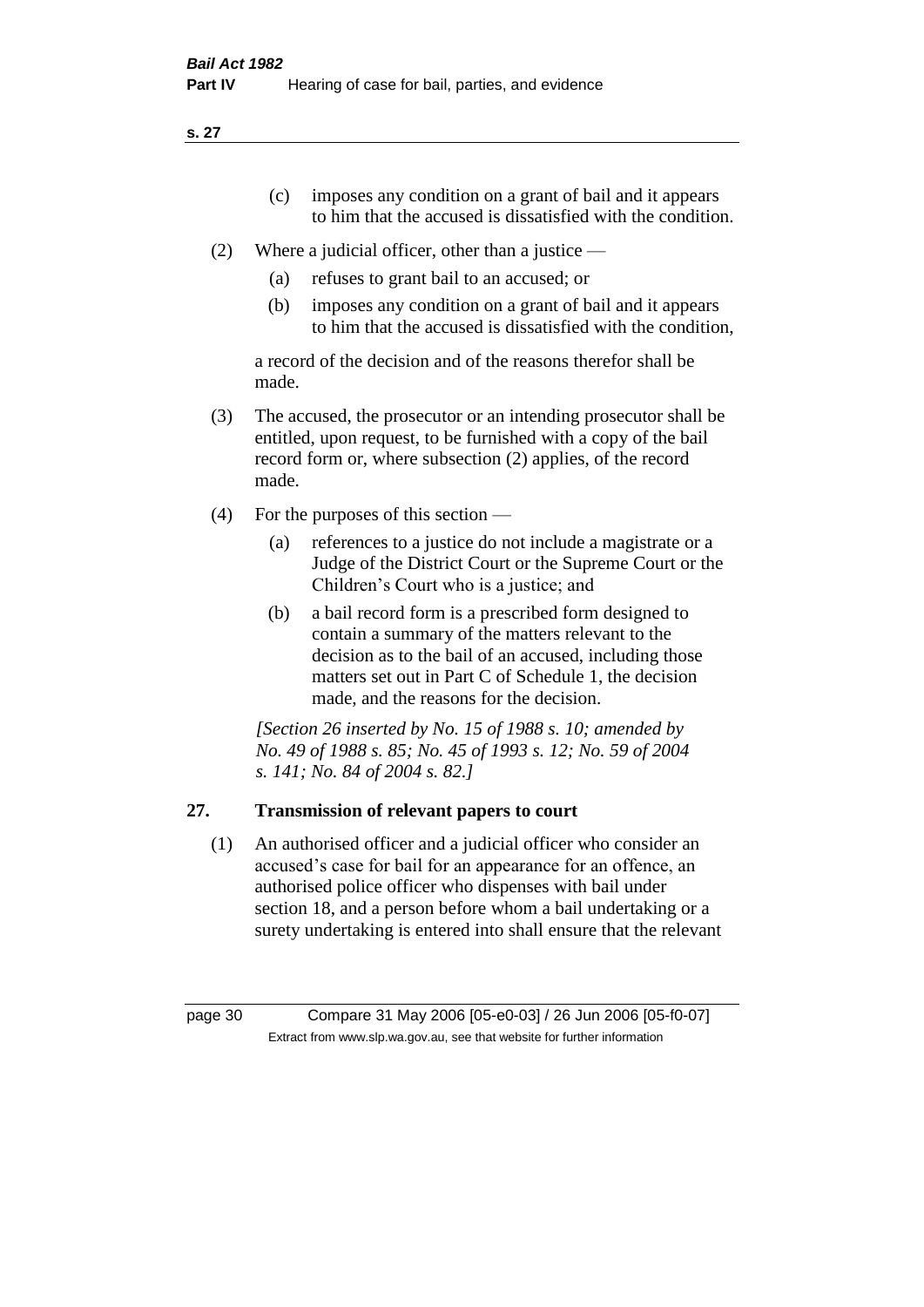papers are sent as soon as is practicable, to the court before which the accused is required to appear.

(2) In subsection (1) **"the relevant papers"** in relation to any particular officer or person means such papers as are prescribed to be sent by that officer or person.

*[Section 27 amended by No. 84 of 2004 s. 82.]* 

## **27A. Transmission of papers to CEO (Justice)**

A judicial officer who grants bail subject to a home detention condition shall ensure that a copy of the bail record form and of the bail undertaking are sent as soon as is practicable to the CEO (Justice).

*[Section 27A inserted by No. 61 of 1990 s. 8; amended by No. 31 of 1993 s. 9.]* 

Compare 31 May 2006 [05-e0-03] / 26 Jun 2006 [05-f0-07] page 31 Extract from www.slp.wa.gov.au, see that website for further information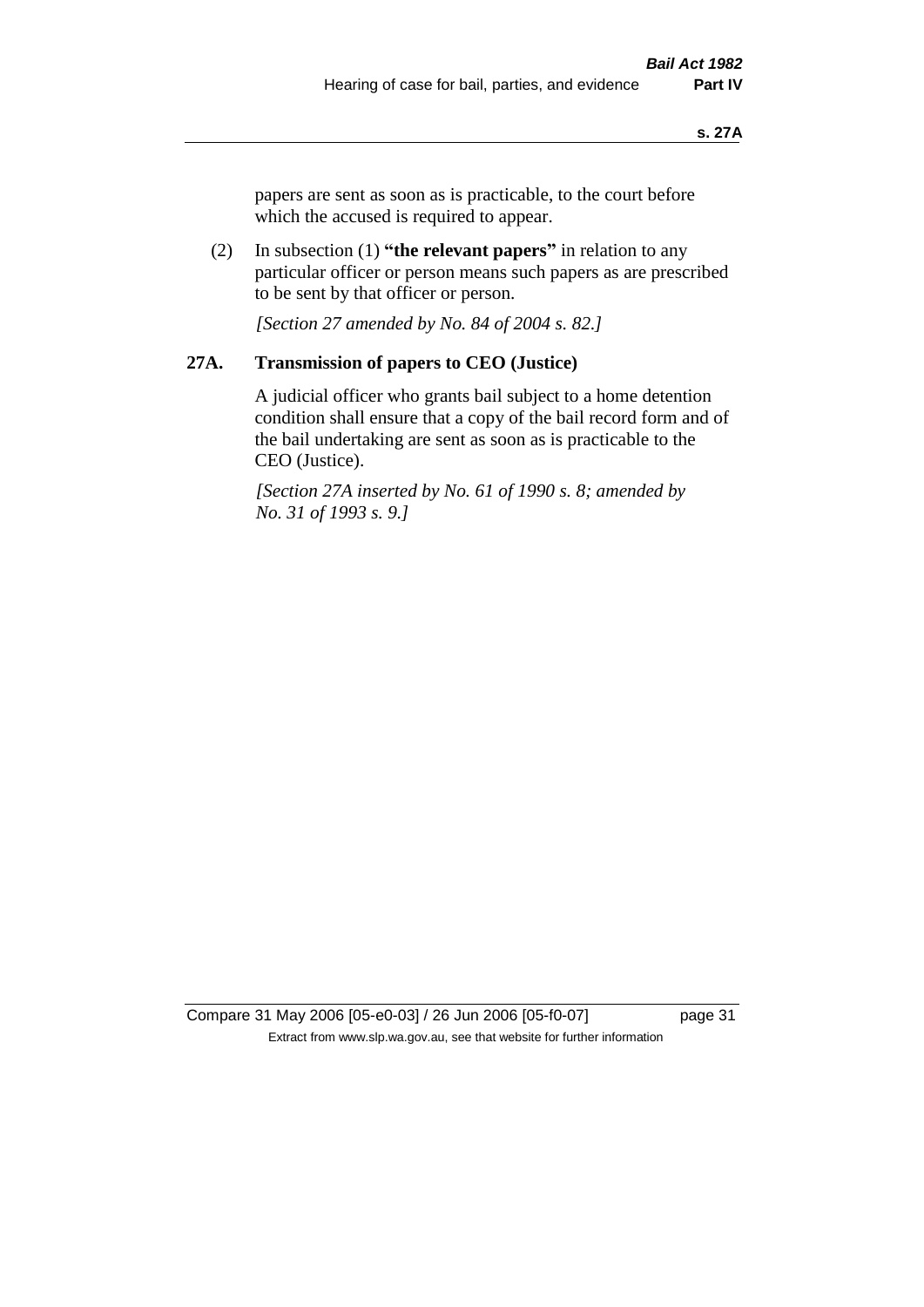## **Part V — Bail undertakings**

### **28. Bail undertaking**

- (1) A person shall not be released on bail for an appearance in court unless he has entered into a bail undertaking for that appearance or is deemed to have done so under section 31(3).
- (2) A bail undertaking is an undertaking in writing by an accused in the prescribed form —
	- (a) that he will appear at a time and place specified, or deemed by section 31(3) to be specified, in the undertaking;
	- (b) that if he fails to appear at that time and place he will as soon as is practicable —
		- (i) notify the registrar of the court at which he is required to appear of the cause of his failure; and
		- (ii) appear at that court when the court is sitting;
	- (c) that he will comply with such conditions as may be imposed on him under clause 2 of Part D of Schedule 1;
	- (d) that he will comply with any home detention condition which may be imposed as a condition on a grant of bail to him pursuant to clause 3 of Part D of Schedule 1,

and containing any agreement as to forfeiture of money by the accused which may be required pursuant to clause 1 of that Part.

- (3) A bail undertaking for any appearance may be entered into in respect of more than one offence.
- (4) The undertakings mentioned in subsection (2)(a) and (b) are, subject to section 34, enforceable under sections 51, 57 and 58.

*[Section 28 amended by No. 61 of 1990 s. 9; No. 45 of 1993 s. 12; No. 59 of 2004 s. 141; No. 84 of 2004 s. 82.]* 

page 32 Compare 31 May 2006 [05-e0-03] / 26 Jun 2006 [05-f0-07] Extract from www.slp.wa.gov.au, see that website for further information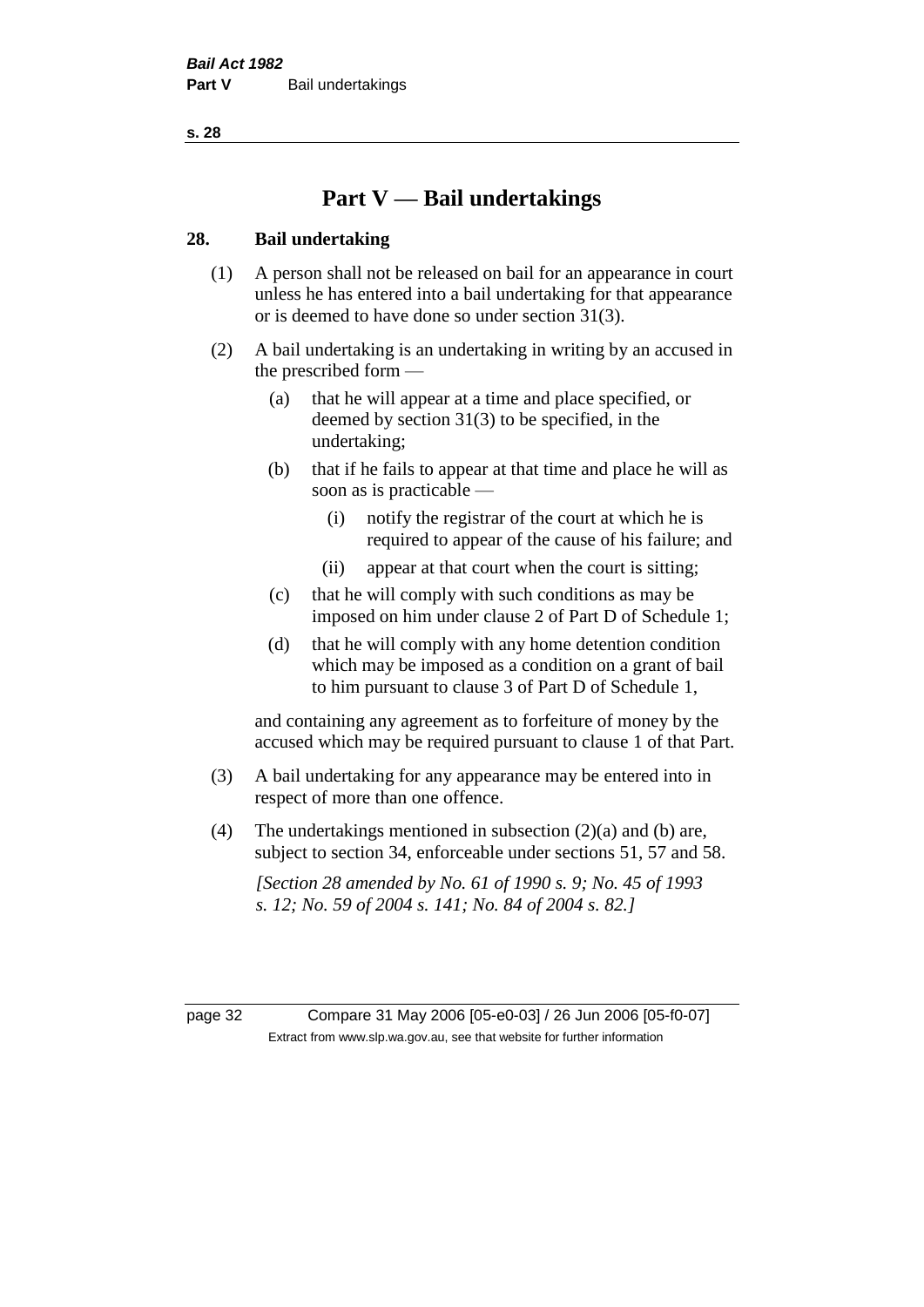## **29. Before whom bail undertaking may be entered into**

A bail undertaking need not be entered into before the judicial officer or authorised officer who granted bail but may be entered into before any of the following persons —

- (a) a judicial officer;
- (b) the Principal Registrar or a Registrar of the Supreme Court;
- (c) the Registrar or a Deputy Registrar of the District Court;
- (d) a registrar of the Magistrates Court;
- (da) a registrar of the Children's Court;
- (e) a coroner's registrar within the meaning of the *Coroners Act 1996*;
- (f) an authorised police officer;
- (g) an associate of a Judge of the Supreme Court or of the District Court or of the Children's Court;
- (h) where the accused is in prison, any person for the time being in charge of the prison;
- (i) where the accused is a child, any authorised community services officer.

*[Section 29 amended by No. 15 of 1988 s. 11; No. 49 of 1988 s. 86; No. 2 of 1996 s. 61; No. 59 of 2004 s. 141; No. 84 of 2004 s. 82.]* 

### **30. Duties of person before whom bail undertaking is entered into**

- (1) The person before whom a bail undertaking is to be entered into by an accused shall before it is entered into —
	- (a) (i) read the undertaking to the accused; or
		- (ii) be informed by the accused that the accused has read it; or
		- (iii) if necessary, have the undertaking translated to the accused;

Compare 31 May 2006 [05-e0-03] / 26 Jun 2006 [05-f0-07] page 33 Extract from www.slp.wa.gov.au, see that website for further information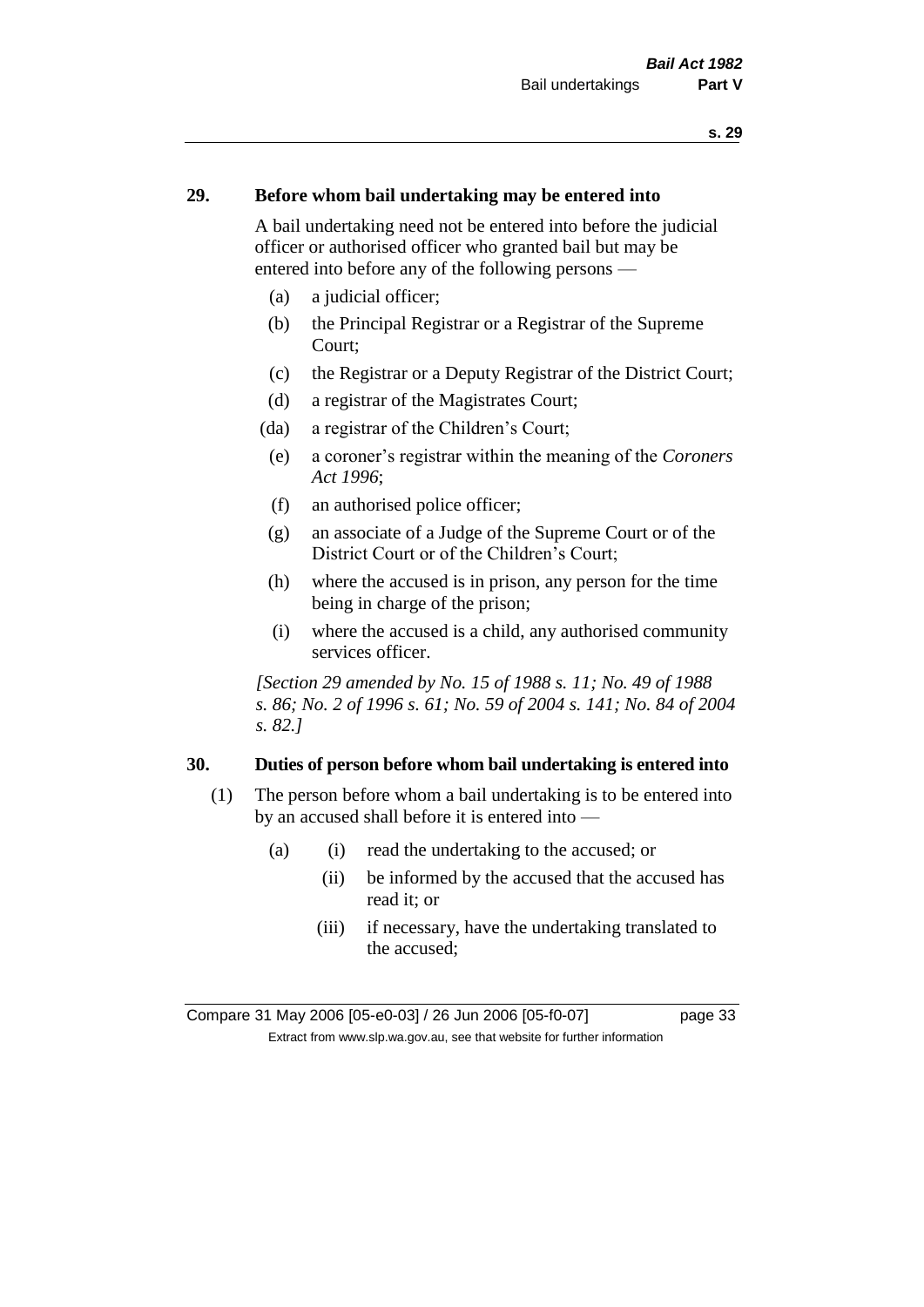and

- (b) ensure that all conditions which are to be complied with before the release of the accused have been complied with.
- (2) The person before whom a bail undertaking is entered into by an accused shall give to him, or cause to be given to him —
	- (a) a copy of the bail undertaking as duly completed; and
	- (b) a notice in writing in the prescribed form showing
		- (i) his obligations pursuant to the undertaking; and
		- (ii) the consequences of his failure to comply with them.
- (3) The person before whom a bail undertaking is entered into by an accused shall enquire of the accused whether he requires the notice referred to in subsection (2)(b) to be read or translated to him and shall take such steps as are necessary to comply with any such requirement of the accused.

*[Section 30 inserted by No. 15 of 1988 s. 12; amended by No. 84 of 2004 s. 82.]* 

## **31. Different time and place for appearance may be substituted**

- (1) A different time or a different time and place may be substituted in accordance with this section for the time and place for appearance specified, or deemed by this section to be specified, in a bail undertaking.
- (2) A different time, or a different time and place, for the appearance by the accused may be substituted as mentioned in subsection  $(1)$  —
	- (a) upon an adjournment of proceedings at which the accused is present, by the judicial officer, if he has power to grant bail for that appearance, fixing a time and place for the resumed proceedings and notifying the accused orally thereof;

**s. 31**

page 34 Compare 31 May 2006 [05-e0-03] / 26 Jun 2006 [05-f0-07] Extract from www.slp.wa.gov.au, see that website for further information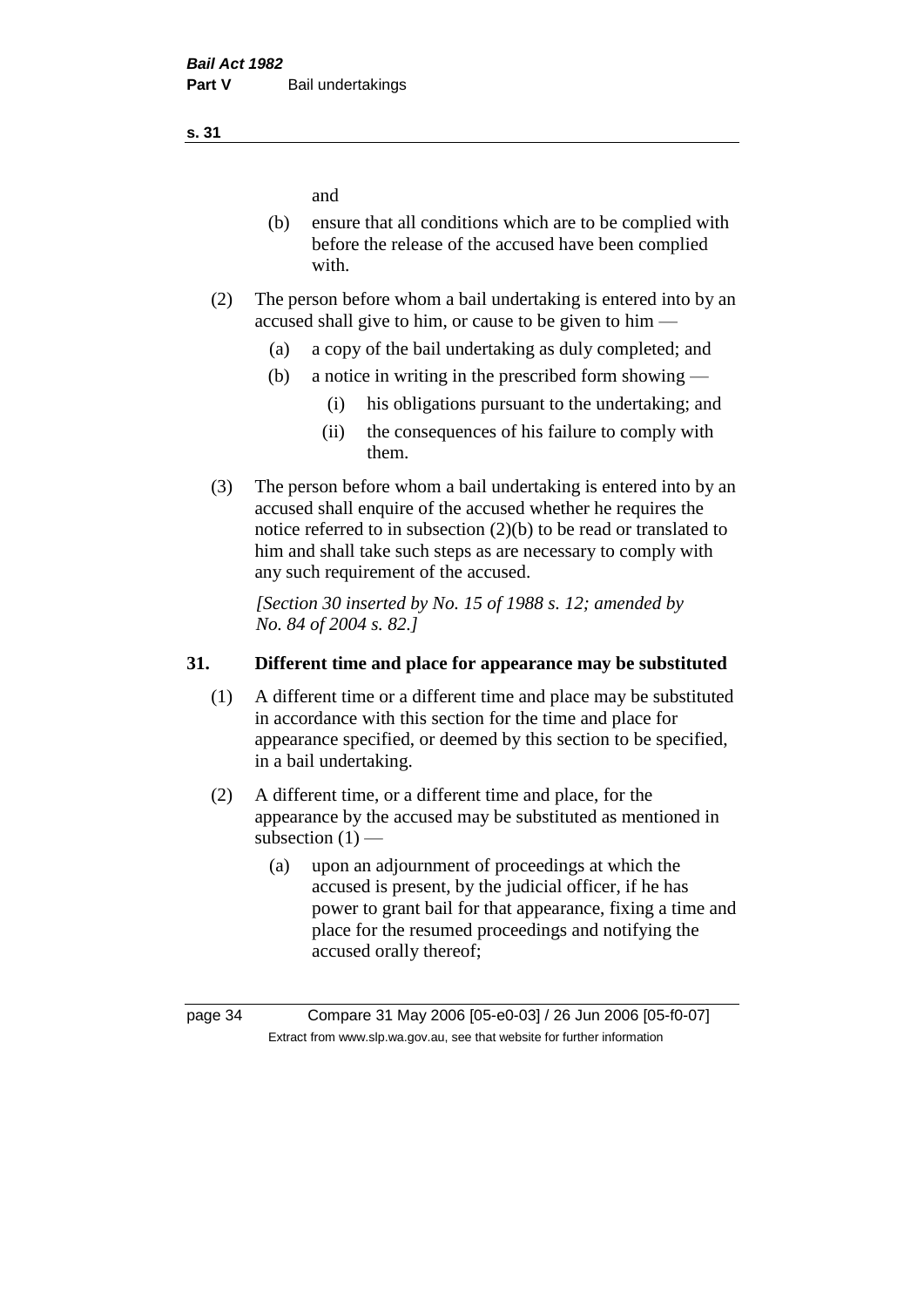- (b) upon an adjournment of proceedings from which the accused is absent for reasonable cause, by the judicial officer, if he has power to grant bail for that appearance, fixing a time and place for the resumed proceedings and directing the registrar of the court to give written notice thereof to the accused;
- $(c)$  where
	- (i) a Judge of the Supreme Court or a Judge of the Children's Court has granted bail to an accused under section 15; and
	- (ii) a judicial officer, other than such a Judge, has committed the accused to the Supreme Court,

by a Judge of the Supreme Court notifying the accused orally, or directing the registrar of the court to give written notice to the accused of the time or time and place for the proceedings;

- $(d)$  where
	- (i) a Judge of the Supreme Court or a Judge of the Children's Court has granted bail to an accused under section 15;
	- *[(ii) deleted]*
	- (iii) the judicial officer is satisfied that there has been no material change in the facts or circumstances which applied on the grant of bail,

Compare 31 May 2006 [05-e0-03] / 26 Jun 2006 [05-f0-07] page 35 Extract from www.slp.wa.gov.au, see that website for further information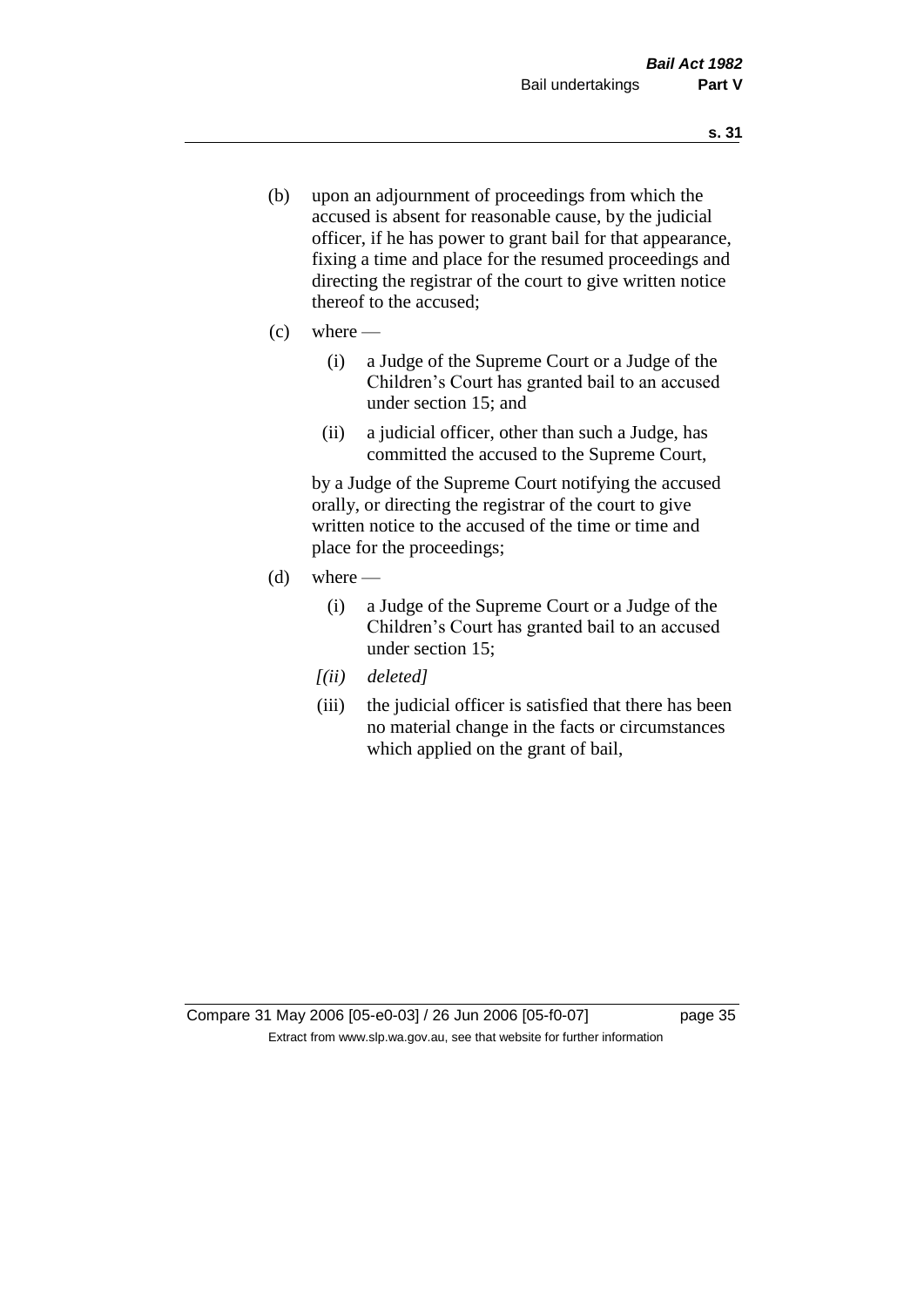by the judicial officer notifying the accused orally, or directing the registrar of the court to give written notice to the accused, of the time or time and place for the resumed proceedings;

- (e) upon a committal to the Supreme Court or District Court, by a judicial officer, if he has power to grant bail for that appearance, fixing a specified day in a specified sitting or session of that court and directing the registrar of the court to give written notice thereof to the accused;
- (f) where an accused has been committed for trial in the Supreme Court or the District Court in a specified sitting or session thereof or on a specified day in a specified sitting or session thereof, by an officer of the court fixing a time for the trial in that sitting or session and giving written notice thereof to the accused;
- (g) if the parties agree to a different time or a different time and place for the proceedings, by an officer of the court giving written notice thereof to the accused.
- (3) Where a different time or a different time and place is notified to an accused pursuant to subsection (2) the bail undertaking shall be deemed to be amended to specify that time or that time and place for appearance, and the terms and conditions thereof shall continue to apply as so amended as if the accused had entered into the bail undertaking in that form.
- (4) Where the power in subsection (2)(b) is exercised upon an adjournment of proceedings the right of the accused to be at liberty under section 11(1) does not lapse by reason only that there is an interval between the adjournment of the proceedings and the time when he is notified of the time and place for the resumed proceedings.

*[Section 31 amended by No. 15 of 1988 s. 13; No. 49 of 1988 s. 87; No. 27 of 2002 s. 21; No. 59 of 2004 s. 141; No. 84 of 2004 s. 82.]* 

page 36 Compare 31 May 2006 [05-e0-03] / 26 Jun 2006 [05-f0-07] Extract from www.slp.wa.gov.au, see that website for further information

**s. 31**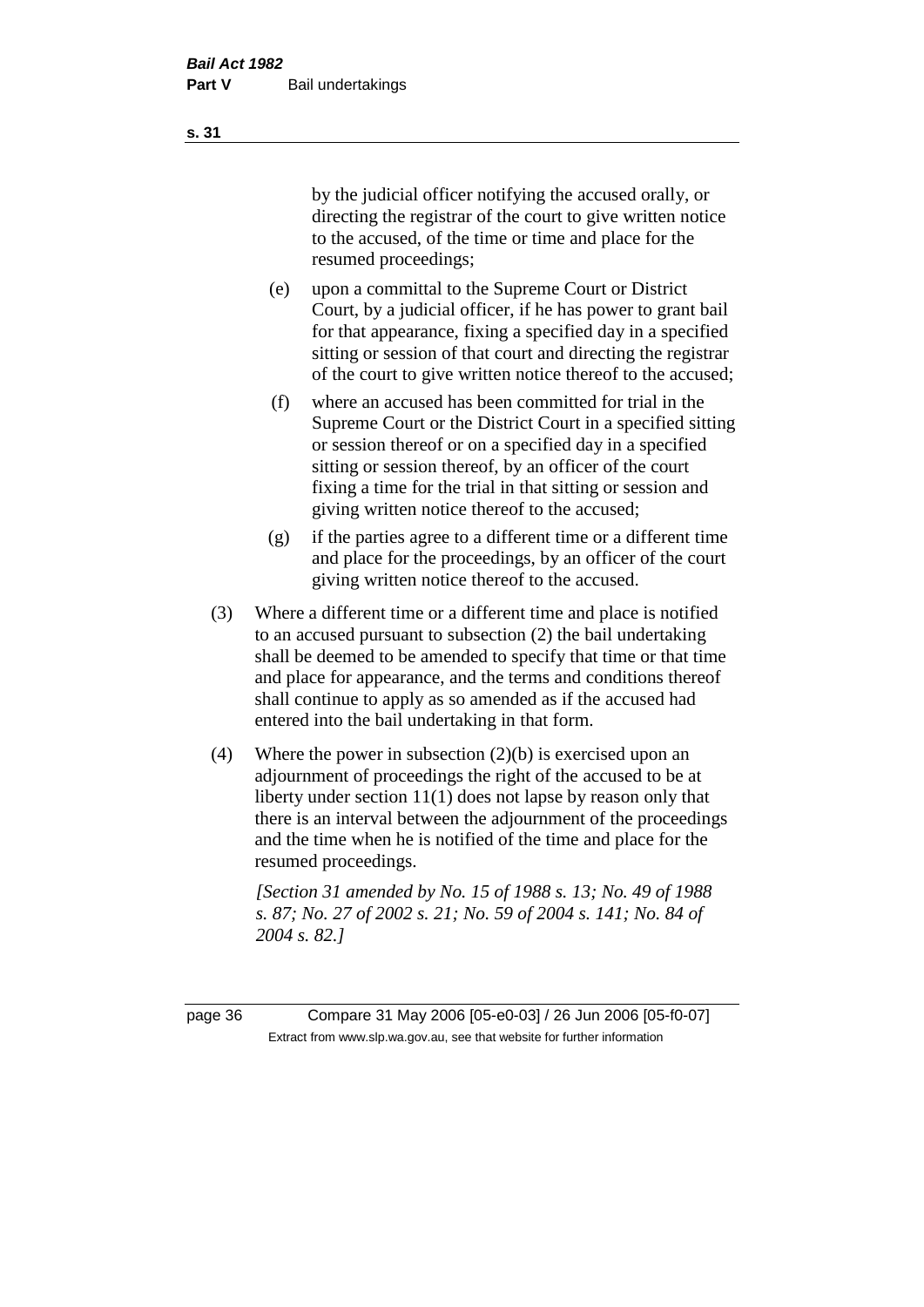## **32. Giving and proof of notices under section 31**

- (1) A written notice to an accused under section 31(2), shall be given to him personally or sent to him by registered post or telegram at his address appearing in his bail undertaking or notified under section 60.
- (2) Without limiting section 75(2) of the *Interpretation Act 1984*, **"registered post"** in subsection (1) includes any method of post whereby an acknowledgment of receipt is obtained from the person to whom a letter is addressed; and if a notice is sent to a person by that method, production of an acknowledgment purporting to be signed by that person shall be evidence of his receipt of the same.
- (3) If notice is sent by registered post (otherwise than as mentioned in subsection (2)) or by telegram it shall be presumed, unless the contrary is shown, to have been received and at the time when, in the ordinary course of events, the letter or telegram would have been delivered.
- (4) The judicial officer who under section  $31(2)(a)$  notifies an accused of the time and place for resumed proceedings shall endorse on the accused's bail undertaking a certificate showing details of such time and place and that he notified the accused thereof.
- (5) In any proceedings
	- (a) a document purporting to be a copy of a notice referred to in subsection (1) shall be evidence of the terms of the notice;
	- (b) an endorsement on a bail undertaking purporting to be a certificate referred to in subsection (4) shall be evidence of the matters appearing therein without proof of the signature of the judicial officer who made it.

*[Section 32 amended by No. 74 of 1984 s. 12; No. 84 of 2004 s. 82.]* 

Compare 31 May 2006 [05-e0-03] / 26 Jun 2006 [05-f0-07] page 37 Extract from www.slp.wa.gov.au, see that website for further information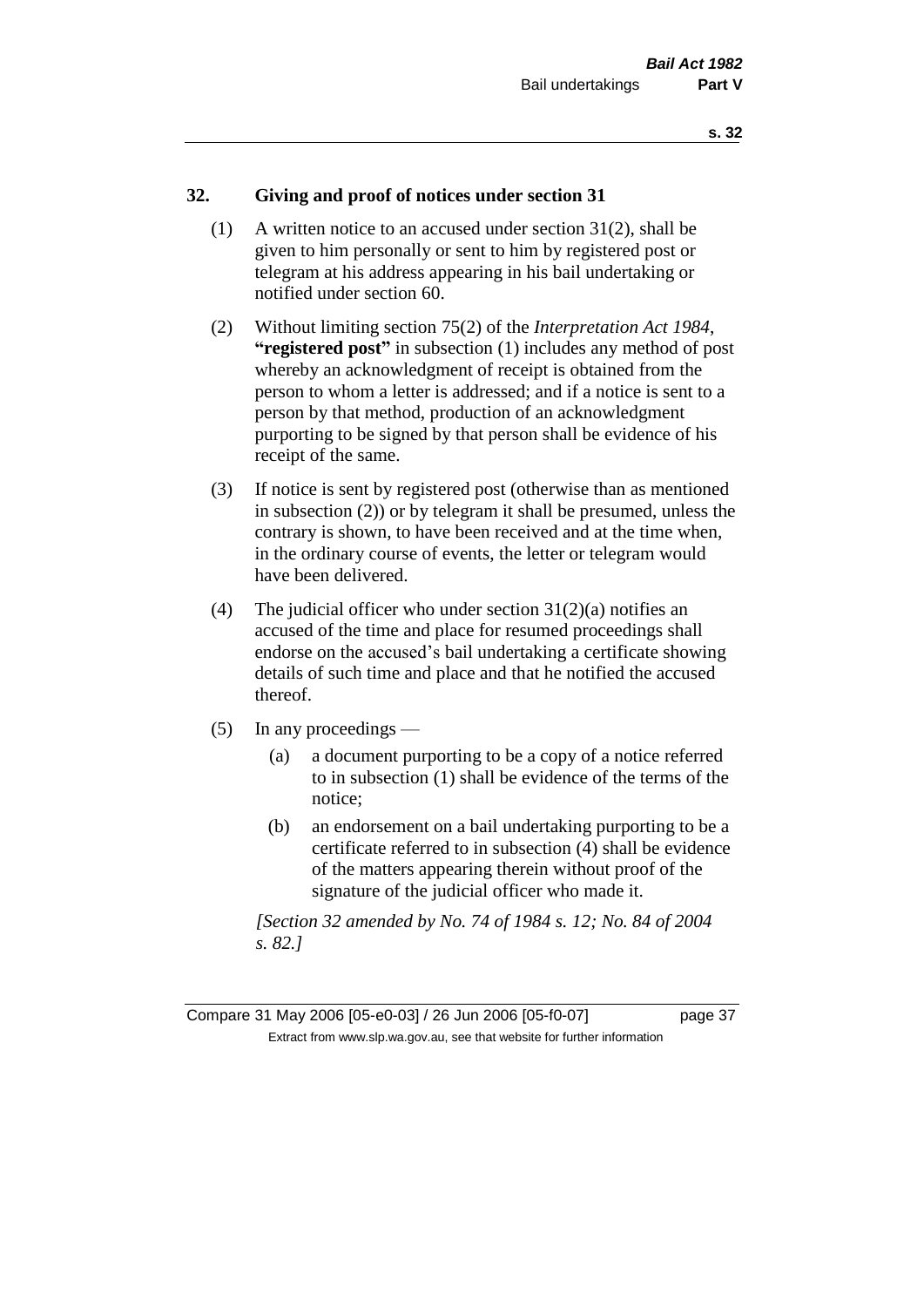## **33. Judicial officer may order accused to enter into bail undertaking**

- (1) Where bail is granted to an accused by a judicial officer, whether with or without any condition being attached thereto, and the accused fails or refuses to enter into a bail undertaking in terms of the grant, the judicial officer who granted bail may, subject to subsection (3), order that the accused enter into the bail undertaking within such time as he may specify.
- (2) If an accused does not comply with an order under subsection (1), the judicial officer may, subject to subsection (3), further order that a bail undertaking, in such form as the judicial officer may approve, shall be deemed to have been entered into by the accused on the date of such further order, and thereupon that undertaking shall be treated as if it had been duly entered into by the accused for the purposes of this Act.
- (3) A judicial officer shall not
	- (a) make an order under subsection (2) unless he has personally informed the accused of the terms and effect of the order made under subsection (1);
	- (b) exercise any of the powers conferred on him by this section unless he is satisfied that the accused has the capacity to enter into and comply with the undertaking.

*[Section 33 amended by No. 84 of 2004 s. 82.]* 

## **34. Cessation and suspension of bail undertaking**

A bail undertaking ceases to have effect —

- (a) upon the revocation of bail under section 55;
- (b) upon the death of the accused, but only if no order has been made under section 57;
- (c) subject to section 31, upon the appearance in court by the accused as required by his bail undertaking;

page 38 Compare 31 May 2006 [05-e0-03] / 26 Jun 2006 [05-f0-07] Extract from www.slp.wa.gov.au, see that website for further information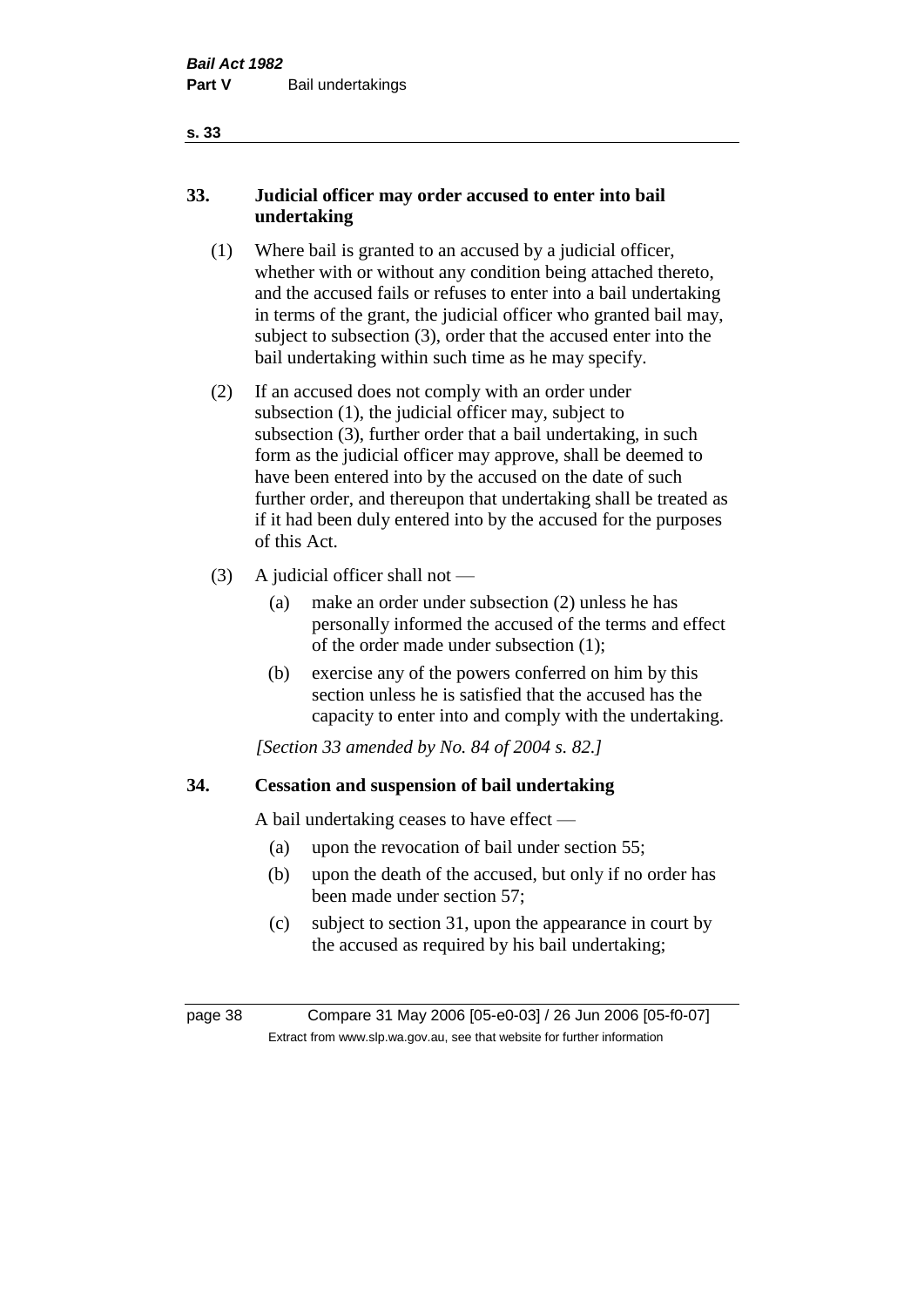- **s. 34**
- (d) upon the discharge of the accused according to law from any further proceedings for the offence, or all of the offences, to which the bail undertaking relates;
- (e) during any period before the time at which the accused is required to appear in court when he is in custody for any other offence or reason.

*[Section 34 amended by No. 84 of 2004 s. 82.]* 

Compare 31 May 2006 [05-e0-03] / 26 Jun 2006 [05-f0-07] page 39 Extract from www.slp.wa.gov.au, see that website for further information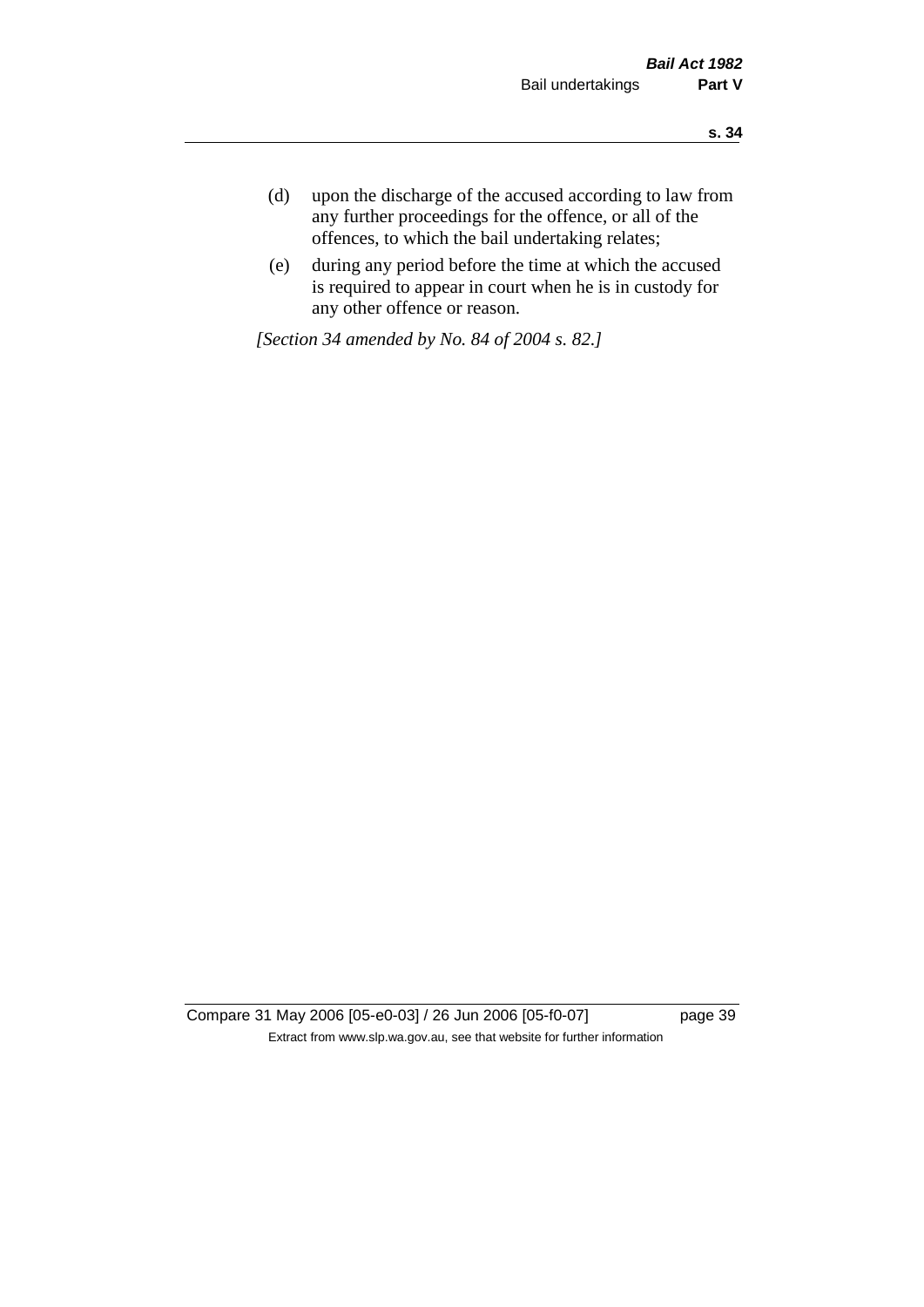# **Part VI — Sureties and surety undertakings**

## **35. Meaning of surety and surety undertaking**

- (1) A surety is a person who, as a condition of the grant of bail to an accused, enters into a surety undertaking, that is to say, undertakes in writing that he will, subject to this Act, forfeit a specified amount of money if the accused fails to comply with any requirement of his bail undertaking mentioned in section  $28(2)(a)$  and  $(b)(ii)$ .
- (2) A surety is required to be approved under section 40.
- (3) A forfeiture of money by a surety as mentioned in subsection (1) is enforceable as provided in section 49 but not otherwise.

*[Section 35 amended by No. 84 of 2004 s. 82.]* 

#### **36. Authority to approve sureties**

- (1) The decision whether an applicant should be approved as a surety in any case shall be made, on notice to the prosecutor in the prescribed manner —
	- (a) where a judicial officer imposed the requirement for a surety in that case, by that judicial officer or by a judicial officer whose jurisdiction is co-extensive with that judicial officer's;
	- (b) where an authorised officer imposed the requirement for a surety in that case, by that or any other authorised officer; or
	- (c) where subsection (2) applies, by an officer of the court authorised under that subsection.
- (2) A judicial officer when granting bail to an accused subject to a requirement for a surety or sureties may authorise a justice, a registrar of any court or an associate of a Judge of the Supreme Court or of the District Court or of the Children's Court, by name or office, to decide whether any applicant should be approved as a surety in that case.

page 40 Compare 31 May 2006 [05-e0-03] / 26 Jun 2006 [05-f0-07] Extract from www.slp.wa.gov.au, see that website for further information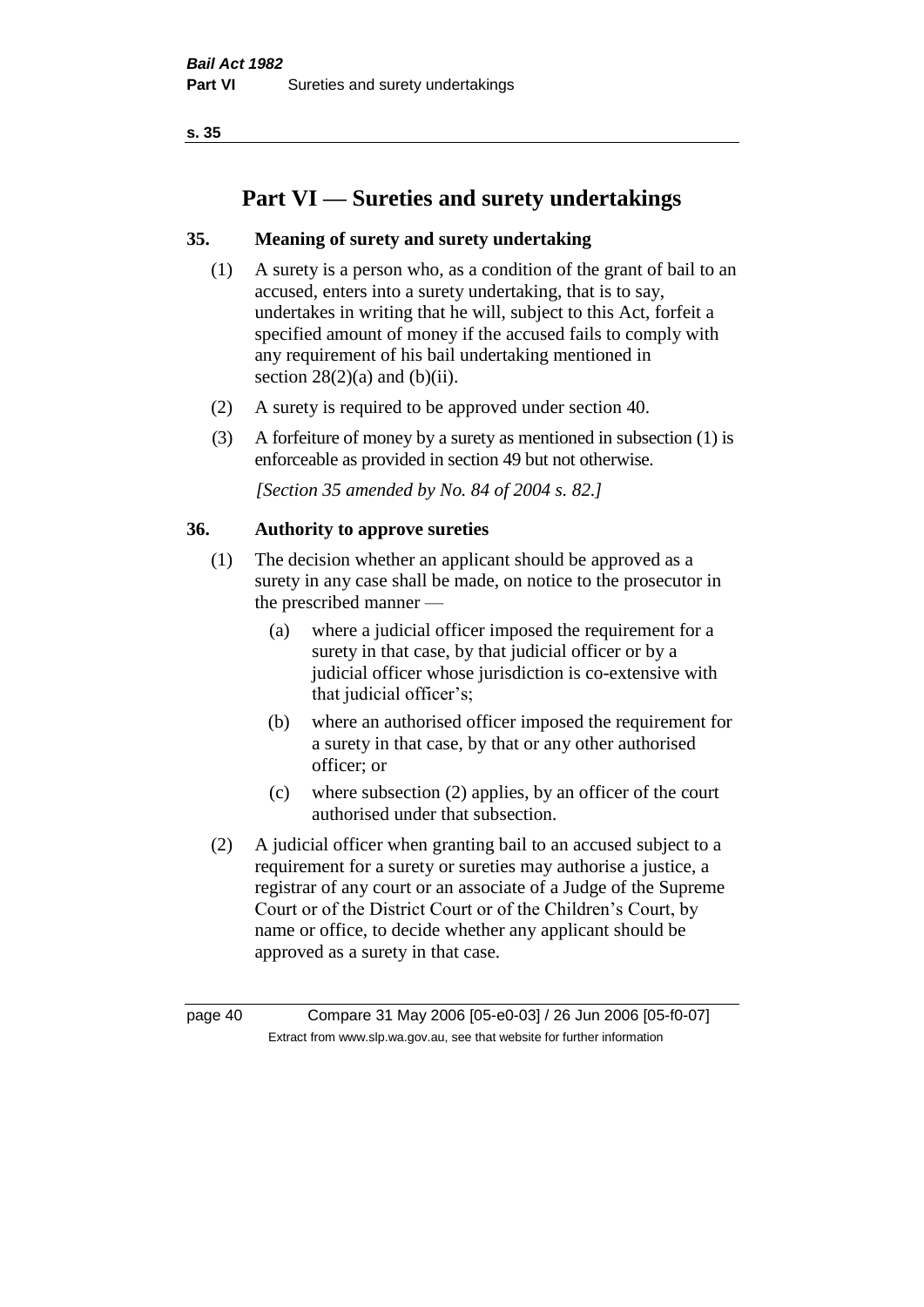*[Section 36 amended by No. 15 of 1988 s. 14; No. 49 of 1988 s. 88; No. 59 of 2004 s. 141; No. 84 of 2004 s. 82.]* 

#### **37. Proposed surety to receive certain information and prescribed form for completion**

- (1) Whenever an officer referred to in section 36(1) is called upon to decide whether an applicant should be approved as a surety, he shall ensure that the applicant is, or has been, given —
	- (a) a duly completed notice in the prescribed form showing details of the terms and conditions on which bail has been granted to the accused in whose case the surety is required;
	- (b) such information in writing as to the effect of this Act in relation to the rights, obligations and liabilities of sureties as is prescribed for the purposes of this paragraph; and
	- (c) a prescribed form of declaration for completion designed to disclose to the officer all information relevant to the decision.
- (2) Before he makes his decision, the officer shall ensure that the applicant furnishes to him the declaration referred to in subsection (1)(c) duly completed.

*[Section 37 amended by No. 84 of 2004 s. 82.]* 

#### **38. Persons disqualified from being sureties**

- (1) A person is not qualified to be approved as a surety if  $-$ 
	- (a) he is under 18 years of age; or
	- (b) subject to subsection (2), the value of his assets, after provision is made for his debts and liabilities, is less than the amount which he might become liable to forfeit under his proposed surety undertaking; or

Compare 31 May 2006 [05-e0-03] / 26 Jun 2006 [05-f0-07] page 41 Extract from www.slp.wa.gov.au, see that website for further information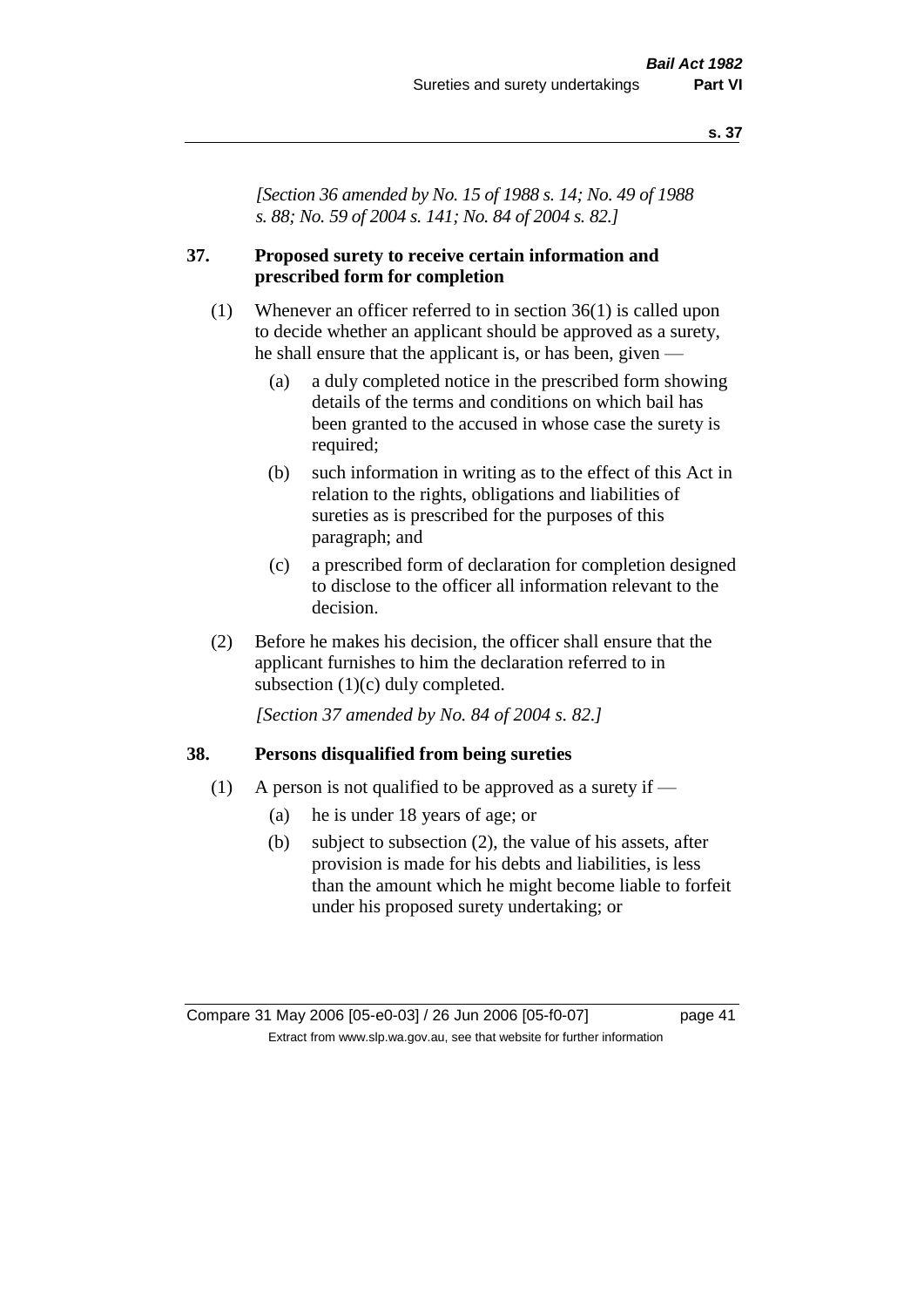(c) there are reasonable grounds for believing that he has been, or will be, indemnified by any person against any forfeiture referred to in paragraph (b).

(2) Subsection (1)(b) does not apply where the applicant for approval is required to give security sufficient to cover the amount which he might become liable to forfeit.

#### **39. Matters relevant to approval of sureties**

In determining whether an applicant is suitable to be a surety an officer referred to in section 36(1) shall have regard to all matters which appear to him to be relevant including, as well as any others, the following —

- (a) the character and antecedents of the applicant;
- (b) his proximity to or connection with the accused, whether by kinship, place of residence or otherwise; and
- (c) his ability to pay, or give security for, the amount which he might become liable to forfeit under his proposed surety undertaking, without excessive hardship to himself or his dependants.

*[Section 39 amended by No. 84 of 2004 s. 82.]* 

#### **40. Decision on application by proposed surety**

- (1) Upon receipt of the duly completed declaration referred to in section  $37(1)(c)$ , the officer shall, after making any enquiries which he thinks desirable, make a decision, as soon as is practicable, either to approve or not to approve of the applicant as a surety in that case.
- (2) If the officer does not approve of the applicant as a surety he shall record the reasons for his doing so and inform the applicant and the accused thereof, or cause them to be so informed.

page 42 Compare 31 May 2006 [05-e0-03] / 26 Jun 2006 [05-f0-07] Extract from www.slp.wa.gov.au, see that website for further information

**s. 39**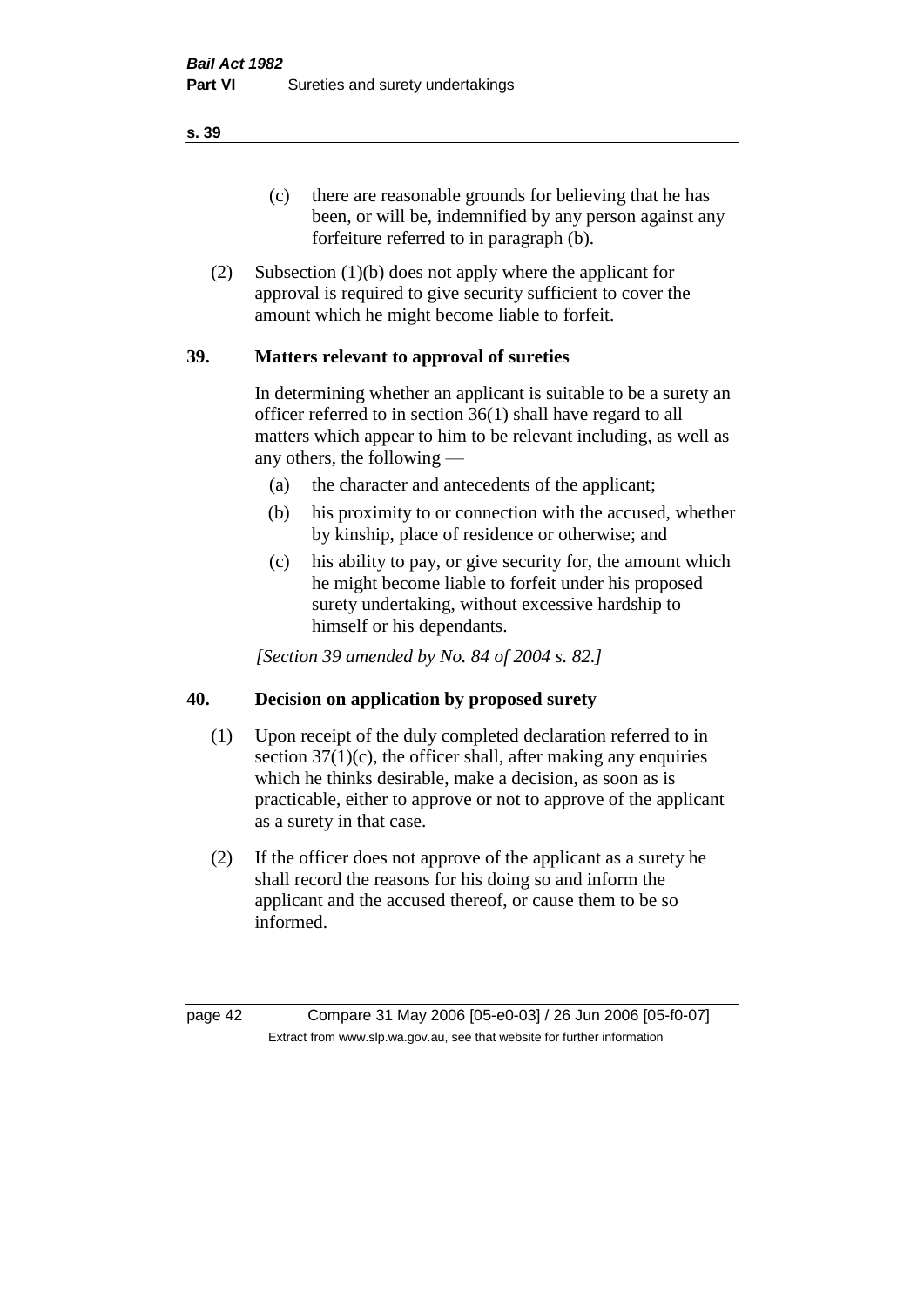*[Section 40 amended by No. 15 of 1988 s. 15; No. 84 of 2004 s. 82.]* 

#### **41. Finality of decision to refuse approval**

- (1) A decision by an officer referred to in section 36(1) not to approve of the applicant as a surety is final unless the applicant becomes entitled to re-apply under subsection (2).
- (2) An applicant who is refused approval as a surety may re-apply for approval to the officer who made that decision, or if he is absent or unavailable to another officer acting in his position, on the ground that —
	- (a) new facts have been discovered, new circumstances have arisen or the circumstances have changed since he was refused approval; or
	- (b) he failed to adequately present his case for approval on his previous application,

and the provisions of this Act, except section 37, shall, with necessary modifications, apply to any such further application and the decision thereon.

#### **42. Before whom surety undertaking may be entered into**

A surety undertaking need not be entered into before the officer who approved the surety but may be entered into before any person before whom the accused for whose appearance the surety is approved might enter into his bail undertaking under section 29.

*[Section 42 amended by No. 84 of 2004 s. 82.]* 

Compare 31 May 2006 [05-e0-03] / 26 Jun 2006 [05-f0-07] page 43 Extract from www.slp.wa.gov.au, see that website for further information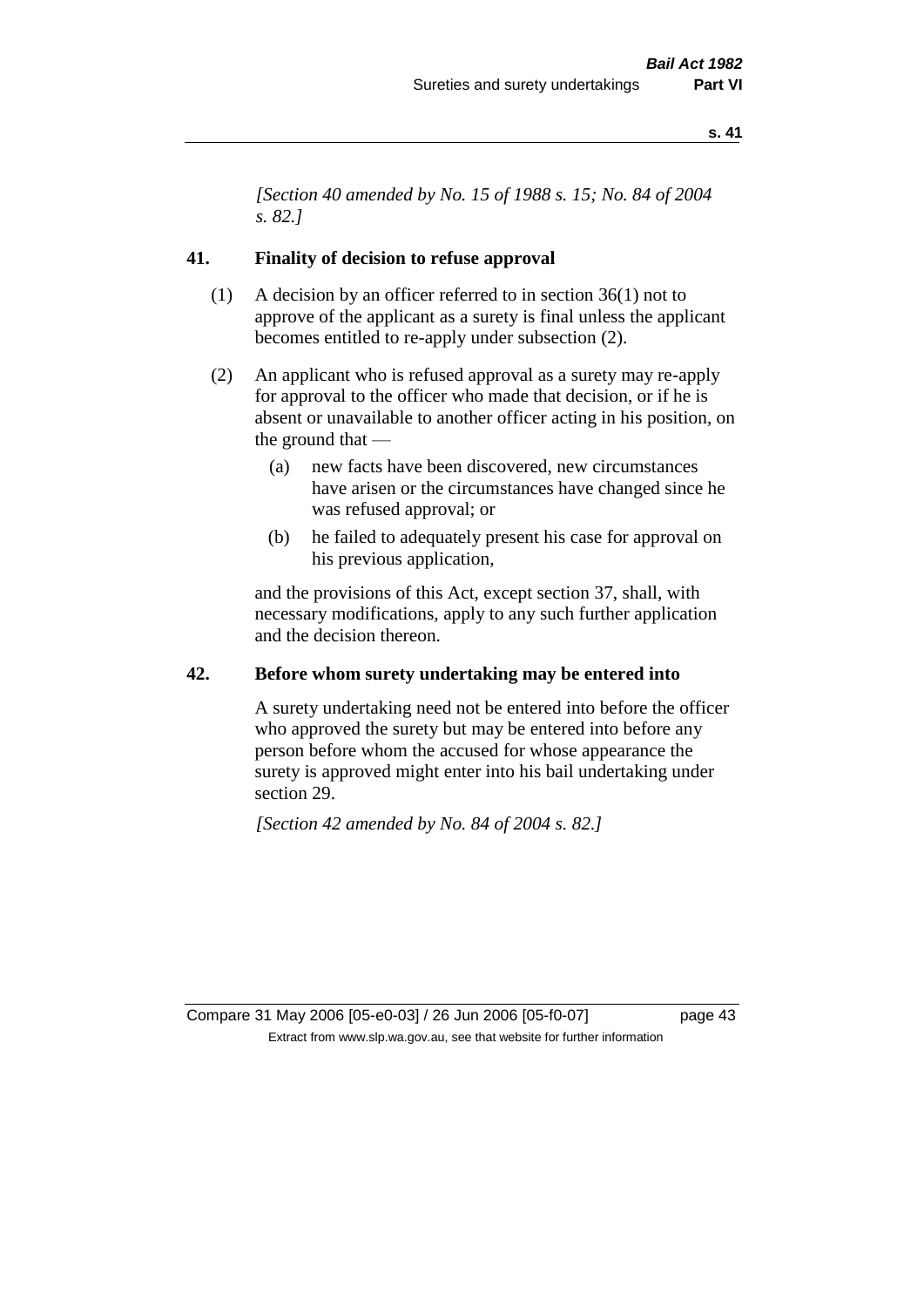## **43. Duties of persons before whom surety undertaking is entered into**

A person before whom a surety undertaking is to be entered into —

- $(a)$  shall
	- (i) read to the surety;
	- (ii) be informed by the surety that he has read; or
	- (iii) if necessary, have translated to the surety,

the documents described in section  $37(1)(a)$  and (b), and the surety undertaking, before the surety enters into the undertaking;

- (b) shall ensure that all conditions which are to be complied with by the surety have been complied with before the surety enters into his undertaking; and
- (c) shall give to the surety a copy of his surety undertaking as duly completed.

*[Section 43 amended by No. 74 of 1984 s. 13.]* 

## **44. Surety undertaking extends to adjourned hearing only by consent**

- (1) A surety undertaking does not extend to the failure by the accused to appear at a different time or a different time and place pursuant to section 31 unless —
	- (a) his surety undertaking contains a provision that it does so extend; and
	- (b) where applicable, pursuant to subsection (2), he has received notice as mentioned in that subsection.
- (2) A surety undertaking may, at the option of the surety, also contain a provision that, where a different time or a different time and place for the accused's appearance is substituted pursuant to section 31, the surety's liability shall only arise if he

page 44 Compare 31 May 2006 [05-e0-03] / 26 Jun 2006 [05-f0-07] Extract from www.slp.wa.gov.au, see that website for further information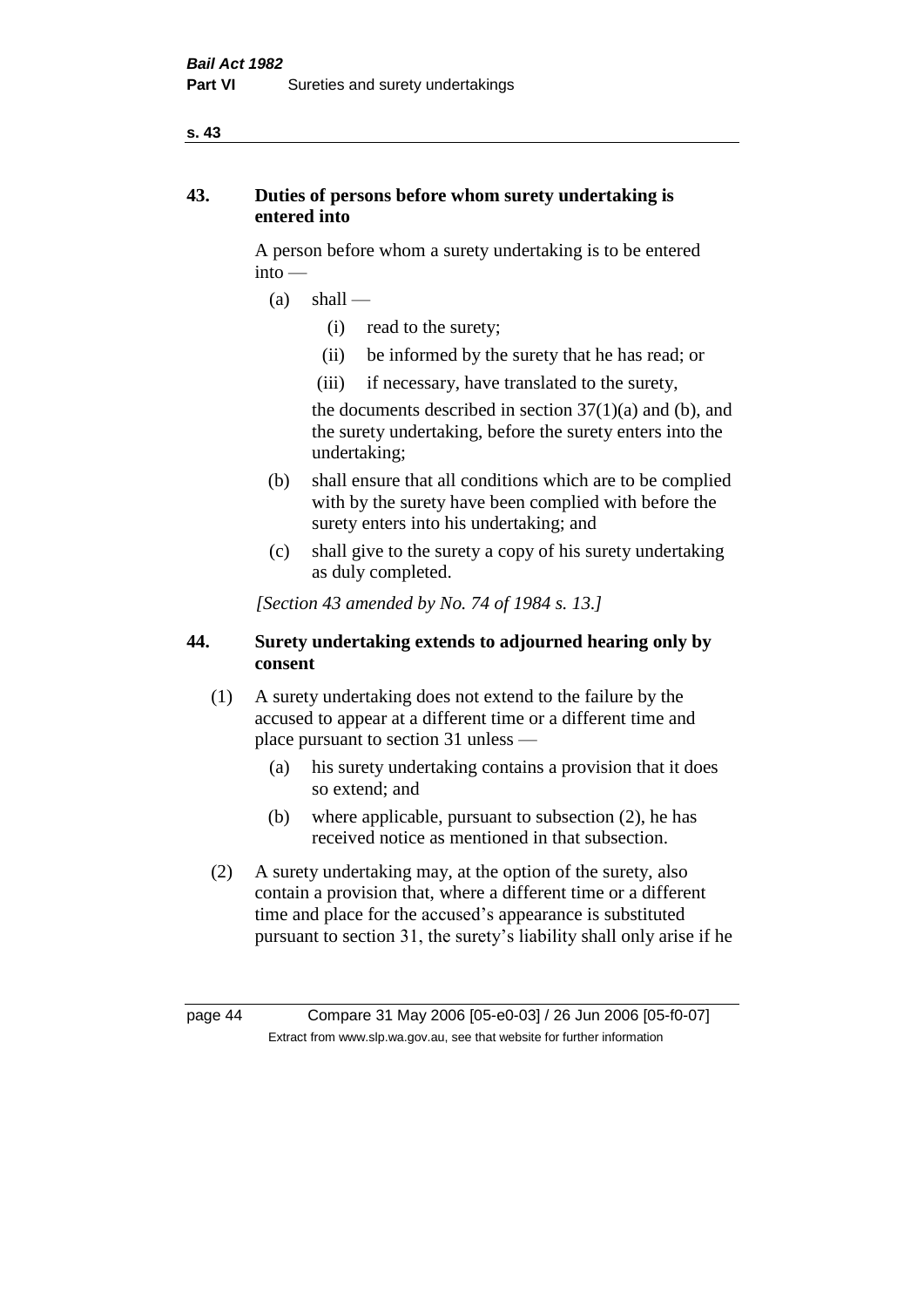is given notice, as soon as is practicable, of the different time or the different time and place.

*[Section 44 amended by No. 74 of 1984 s. 14; No. 84 of 2004 s. 82.]* 

## **45. Giving and proof of notices under section 44**

- (1) For the purposes of section 44(2) notice to a surety may be given —
	- (a) orally to the surety by the judicial officer when he fixes a time and place for the proceedings or the resumed proceedings;
	- (b) in the prescribed form to the surety personally; or
	- (c) by the registrar of the court sending the prescribed form by registered post or telegram to him at his address appearing in his undertaking or notified under section 60.
- (2) Section 32(2) and (3) shall apply to the service and proof of service of a notice under subsection  $(1)(c)$ .
- (3) A judicial officer who, under subsection  $(1)(a)$ , notifies a surety of the time and place for the proceedings or the resumed proceedings shall endorse on the surety's undertaking a certificate showing details of such time and place and that he notified the surety thereof.
- (4) In any proceedings
	- (a) a document purporting to be a copy of a notice referred to in section 44(2) shall be evidence of the terms of the notice;
	- (b) an endorsement on a surety undertaking purporting to be a certificate referred to in subsection (3) shall be evidence of the matters appearing therein without proof of the signature of the judicial officer who made it.

*[Section 45 amended by No. 74 of 1984 s. 15; No. 59 of 2004 s. 141.]* 

Compare 31 May 2006 [05-e0-03] / 26 Jun 2006 [05-f0-07] page 45 Extract from www.slp.wa.gov.au, see that website for further information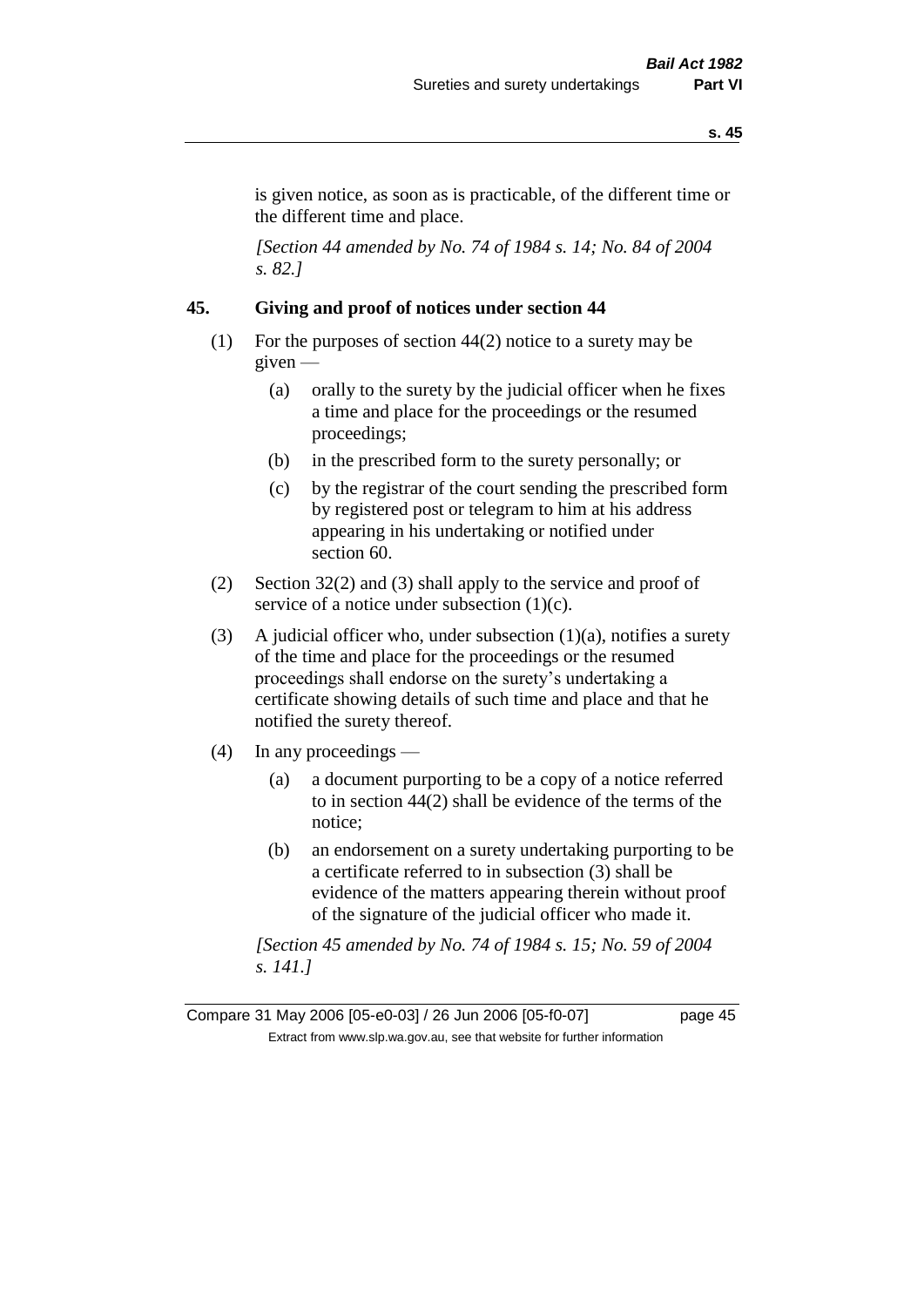#### **46. Power of surety to apprehend accused**

- (1) A surety may arrest an accused for whose appearance in court he has entered into a surety undertaking if the surety has reasonable grounds to believe that —
	- (a) the accused
		- (i) is not likely to comply with the requirements of his bail undertaking mentioned in section  $28(2)(a)$  or (b):
		- (ii) is, or has been, in breach of any condition of his bail undertaking mentioned in section 28(2)(c); or
		- (iii) is, or has been, in breach of a home detention condition mentioned in section 28(2)(d);

and

- (b) it is not expedient to invoke the assistance of a police officer under section 54(1) because the delay occasioned by doing so would defeat the purpose of that section.
- (2) A surety who arrests an accused under subsection (1) shall, as soon as is practicable, deliver him into the custody of a police officer and thereafter he shall be dealt with under section 54(4) and section 55, and those provisions shall apply, as if he had been arrested by a police officer under section 54(2).

*[Section 46 amended by No. 74 of 1984 s. 16; No. 61 of 1990 s. 10; No. 84 of 2004 s. 82.]* 

#### **47. Cessation and suspension of surety undertaking**

A surety undertaking ceases to have effect —

- (a) upon the revocation of bail under section  $55(1)$ ;
- (b) upon the release of an accused under section 55(2) if the surety does not consent to the continuance in force of his surety undertaking;

page 46 Compare 31 May 2006 [05-e0-03] / 26 Jun 2006 [05-f0-07] Extract from www.slp.wa.gov.au, see that website for further information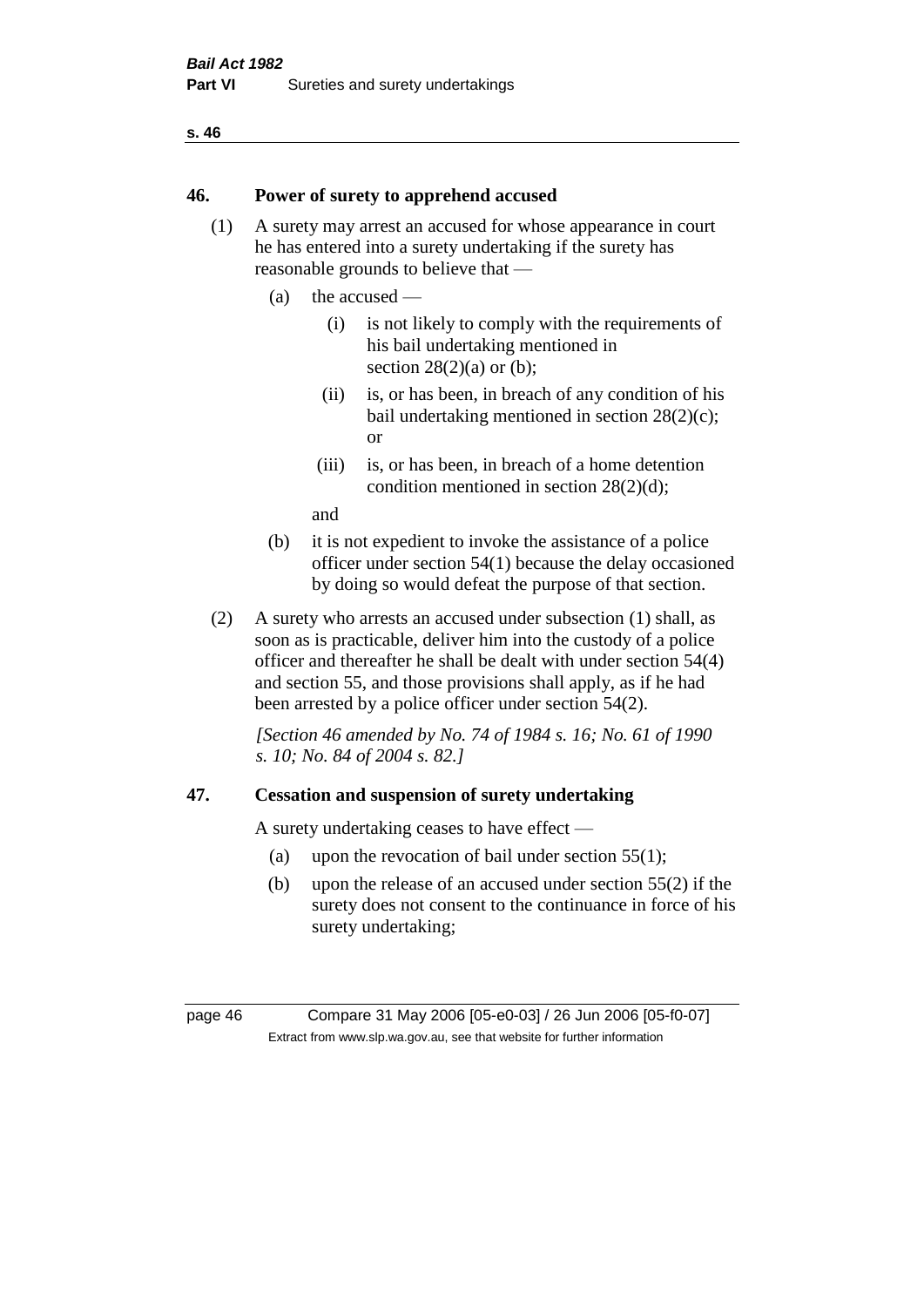- (c) upon its being cancelled under section 48(4) (and as from the time fixed therefor) by an appropriate judicial officer;
- (d) upon the death of the surety, but only if no order under section 49(1) has been made before then;
- (e) subject to sections 31 and 44, upon the appearance in court by the accused as required by his bail undertaking;
- (f) upon the discharge of the accused according to law from any further proceedings for the offence, or all of the offences, to which the surety undertaking relates; or
- (g) during any period before the time at which the accused is required to appear in court when he is in custody for any other offence or reason.

*[Section 47 amended by No. 84 of 2004 s. 82.]* 

#### **48. Surety may apply for cancellation of his undertaking**

- (1) A surety may apply to an appropriate judicial officer for cancellation of his undertaking.
- (2) An application under subsection (1) may be made at any time before that specified, or deemed by section 31(3) to be specified, in the accused's bail undertaking for his appearance in court.
- (3) Upon an application being made under subsection (1) an appropriate judicial officer shall cause the accused to appear before him or another such officer and may issue a warrant or summons for that purpose.
- (4) Upon the appearance of the accused before the time mentioned in subsection (2) an appropriate judicial officer shall —
	- (a) cancel the surety undertaking; and
	- (b) exercise one of the powers set out in section  $55(1)(d)$ or (e).

Compare 31 May 2006 [05-e0-03] / 26 Jun 2006 [05-f0-07] page 47 Extract from www.slp.wa.gov.au, see that website for further information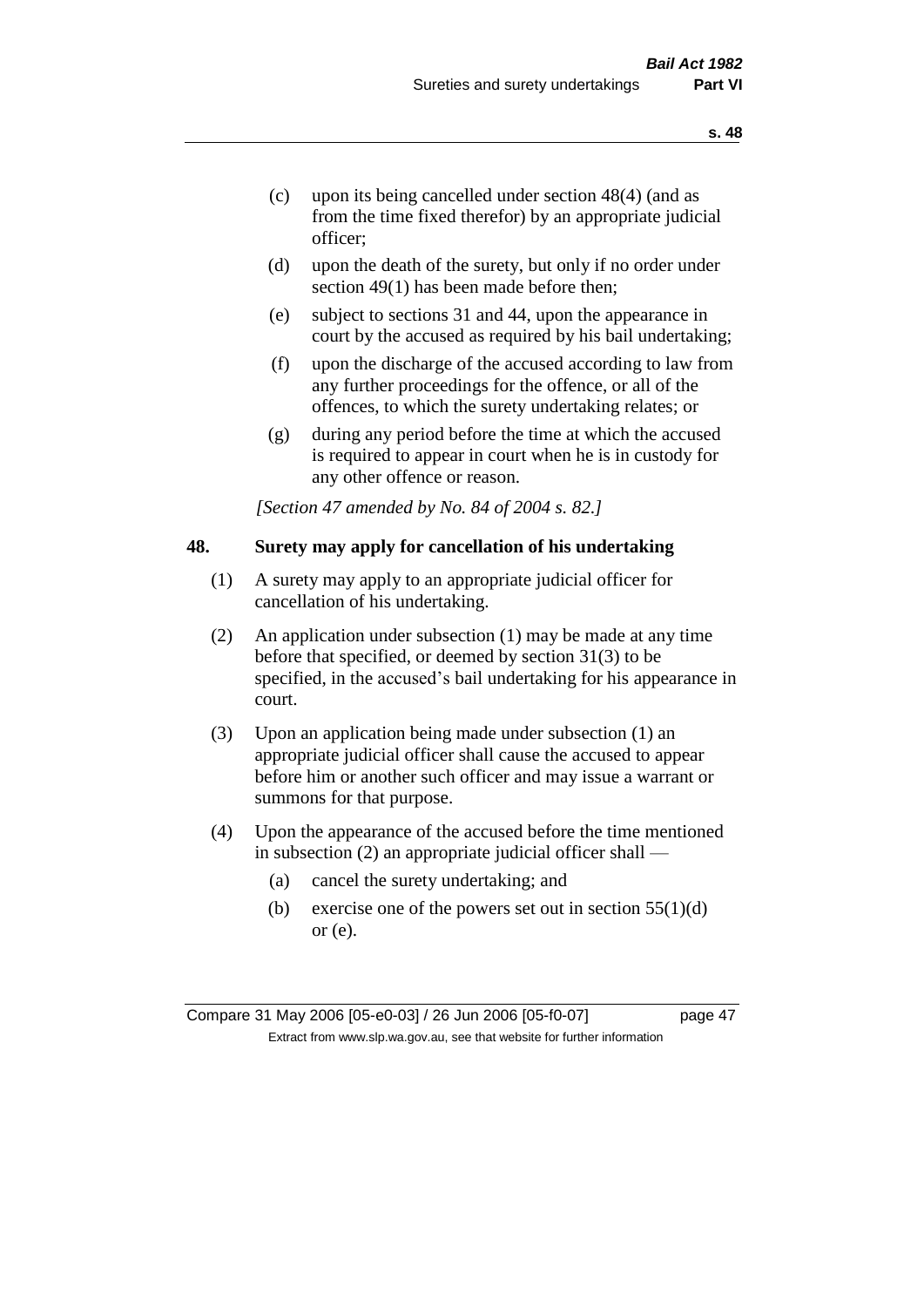- (5) An application under subsection (1) must be made, and proceedings on it are to be conducted —
	- (a) in a court of summary jurisdiction in accordance with regulations made under the *Criminal Procedure Act 2004*;
	- (b) in the Supreme Court or the District Court  $-\text{in}$ accordance with rules of court made under the *Criminal Procedure Act 2004*.

*[Section 48 amended by No. 59 of 2004 s. 141; No. 84 of 2004 s. 7 and 82.]* 

## **49. Forfeiture of money under surety's undertaking**

- (1) Where an accused has failed to comply with any requirement of his bail undertaking mentioned in section 28(2)(a) or (b)(ii) the following provisions of this section apply for the purpose of enforcing payment to the State of any sum thereupon payable by a surety in terms of his surety undertaking —
	- (a) the registrar of the court before which the accused failed to appear may apply to an appropriate judicial officer for an order that the sum be paid;
	- (b) that judicial officer shall summon the surety to appear before the court in which the judicial officer exercises jurisdiction to show cause why an order of forfeiture should not be made under this section;
	- (c) on the hearing of the application and upon proof of the surety's liability in terms of his undertaking, the judicial officer shall order forfeiture of the full amount specified in the undertaking unless the surety attends at the hearing and shows to the satisfaction of the judicial officer that there was reasonable cause for the failure of the accused to comply with the requirement to which the application relates;
	- (d) notwithstanding paragraph (c), the judicial officer may decline to make an order under that paragraph or may

page 48 Compare 31 May 2006 [05-e0-03] / 26 Jun 2006 [05-f0-07] Extract from www.slp.wa.gov.au, see that website for further information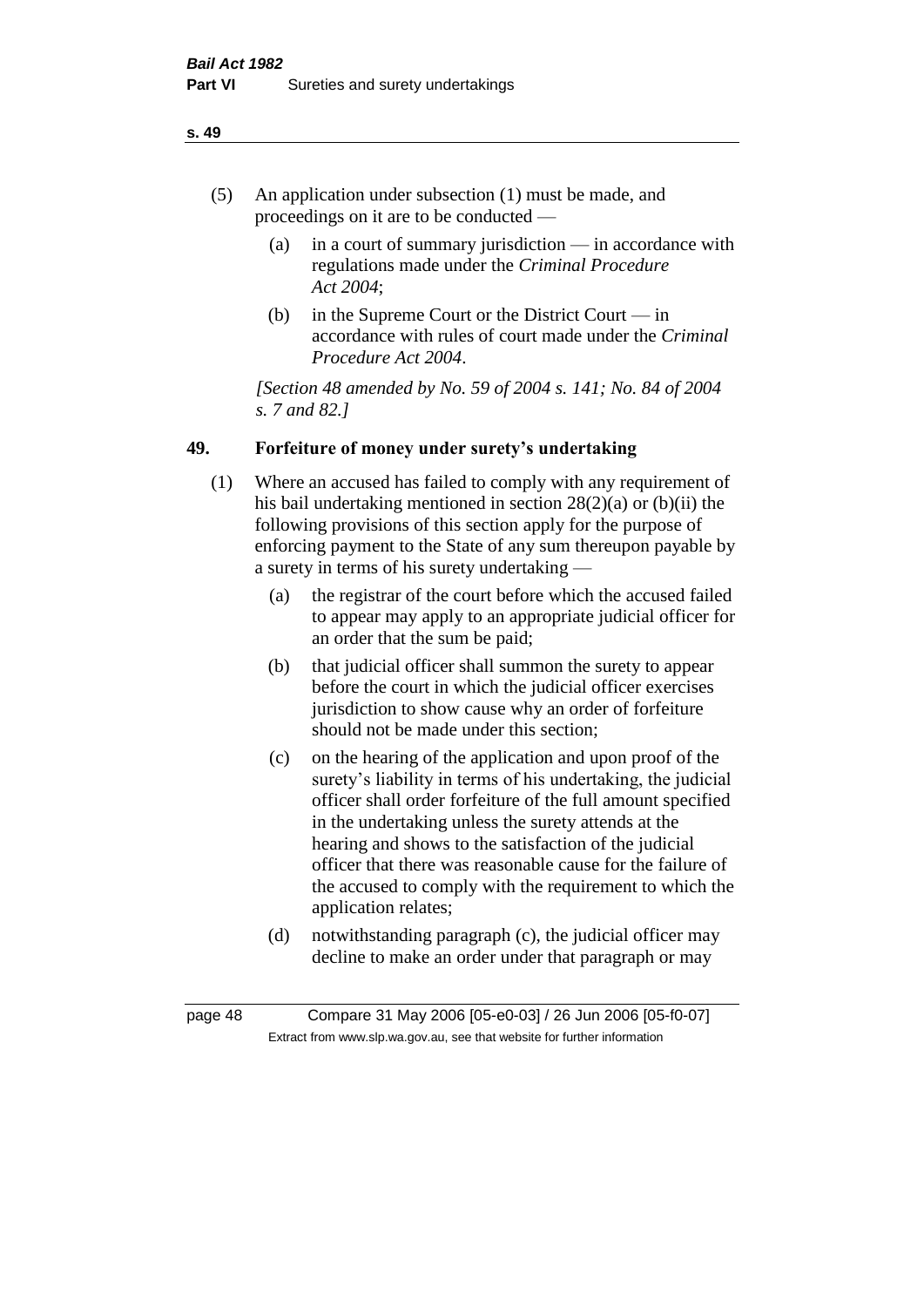order forfeiture in part only where the surety attends and shows to the satisfaction of the judicial officer —

- (i) that, by reason of a change of circumstances since the undertaking was entered into, an order for forfeiture, or for forfeiture in full (as the case may be), would cause excessive hardship to the surety or his dependants; and
- (ii) that such hardship would not be relieved by the exercise of one or more of the powers conferred by section 59;
- (e) an order may be made under this section whether or not the accused has been convicted of an offence against section 51(1) or (2) but if, after an order has been made, the surety satisfies the Governor that new facts have been discovered or new circumstances have arisen which show that there was reasonable cause for the failure of the accused as mentioned in paragraph (c), the Governor may exercise the power in section 139 of the *Sentencing Act 1995* as if the forfeiture were one to which that section applied.
- (2) An application under subsection (1) must be made, and proceedings on it are to be conducted —
	- (a) in a court of summary jurisdiction in accordance with regulations made under the *Criminal Procedure Act 2004*;
	- (b) in the Supreme Court or the District Court in accordance with rules of court made under the *Criminal Procedure Act 2004*.
- (3) Without prejudice to the recovery of such an amount as a civil debt due to the State, any amount to be paid under an order made under this section is to be paid, and its payment may be enforced under Part 5 of the *Fines, Penalties and Infringement Notices Enforcement Act 1994*, unless an order has been made under subsection (4).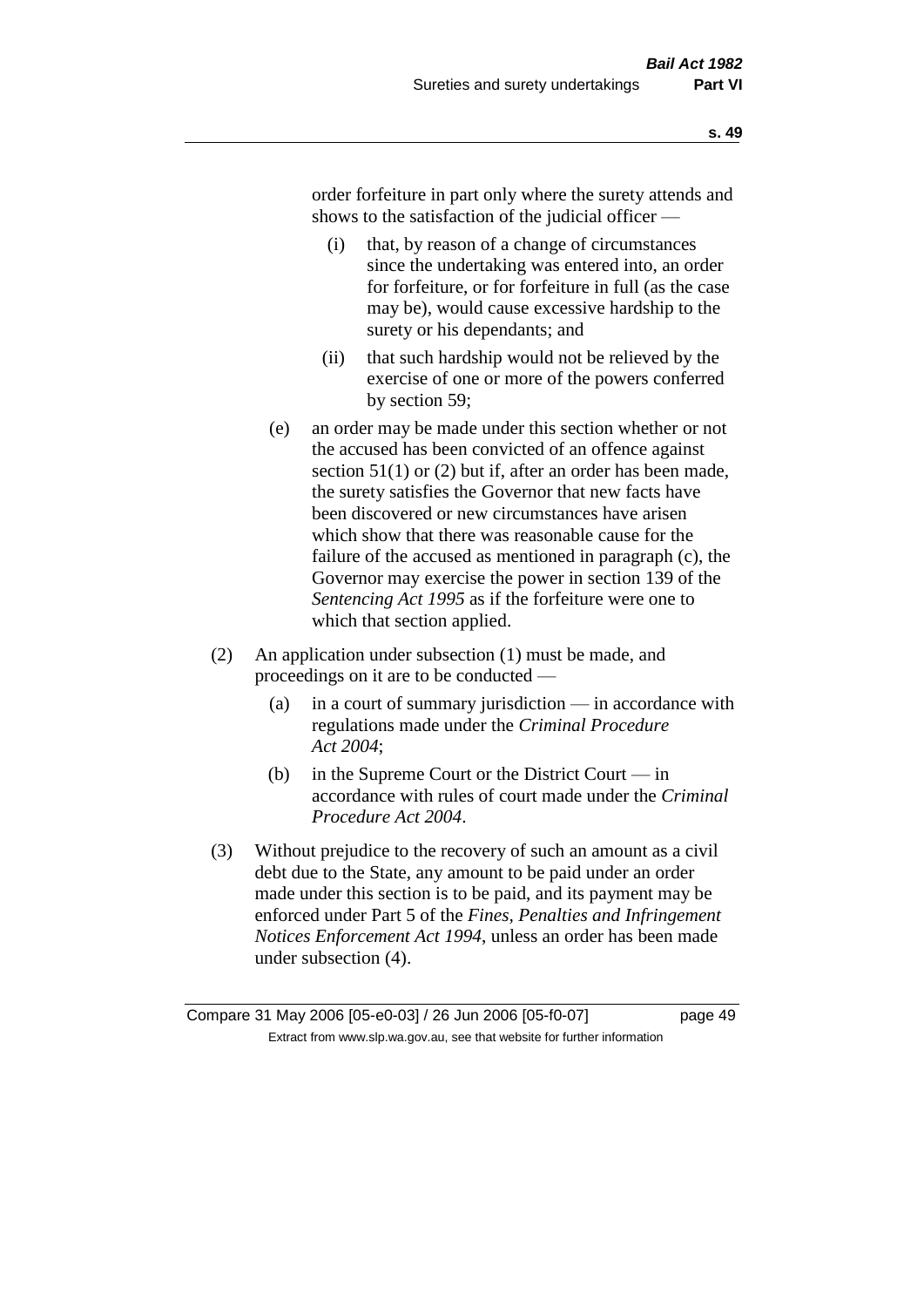(4) If under this section the Supreme Court or the District Court makes an order requiring the payment of money, the court may make an order under section 59 of the *Sentencing Act 1995* in respect of the amount payable and for that purpose that section, with any necessary changes, applies as if the amount were a fine imposed on the surety.

*[Section 49 amended by No. 74 of 1984 s. 17; No. 92 of 1994 s. 5; No. 78 of 1995 s. 8; No. 65 of 2003 s. 121(3); No. 74 of 2003 s. 29; No. 59 of 2004 s. 141; No. 84 of 2004 s. 8, 11 and 82.]* 

#### **50. Offence to indemnify surety**

(1) If a person indemnifies, or agrees to indemnify, a surety or proposed surety against any liability which the surety or proposed surety may incur under this Act (including this section) he and the surety or proposed surety and any person with whom he agrees as aforesaid each commits an offence.

Penalty: \$1 000 or imprisonment for 12 months or both.

- (2) An offence is committed under subsection  $(1)$ 
	- (a) whether the agreement is made before or after the surety undertaking is entered into and whether or not a proposed surety actually becomes a surety; and
	- (b) whether the compensation is to be in money or in money's worth.
- (3) An offence is not committed under subsection (1) by a surety or proposed surety if he shows —
	- (a) that he had no knowledge of an agreement within the meaning of subsection (1) proposed to be entered into between 2 other persons; or
	- (b) that having such knowledge he took all steps reasonably available to him to prevent the agreement being entered into.

*[Section 50 amended by No. 74 of 1984 s. 18.]* 

page 50 Compare 31 May 2006 [05-e0-03] / 26 Jun 2006 [05-f0-07] Extract from www.slp.wa.gov.au, see that website for further information

**s. 50**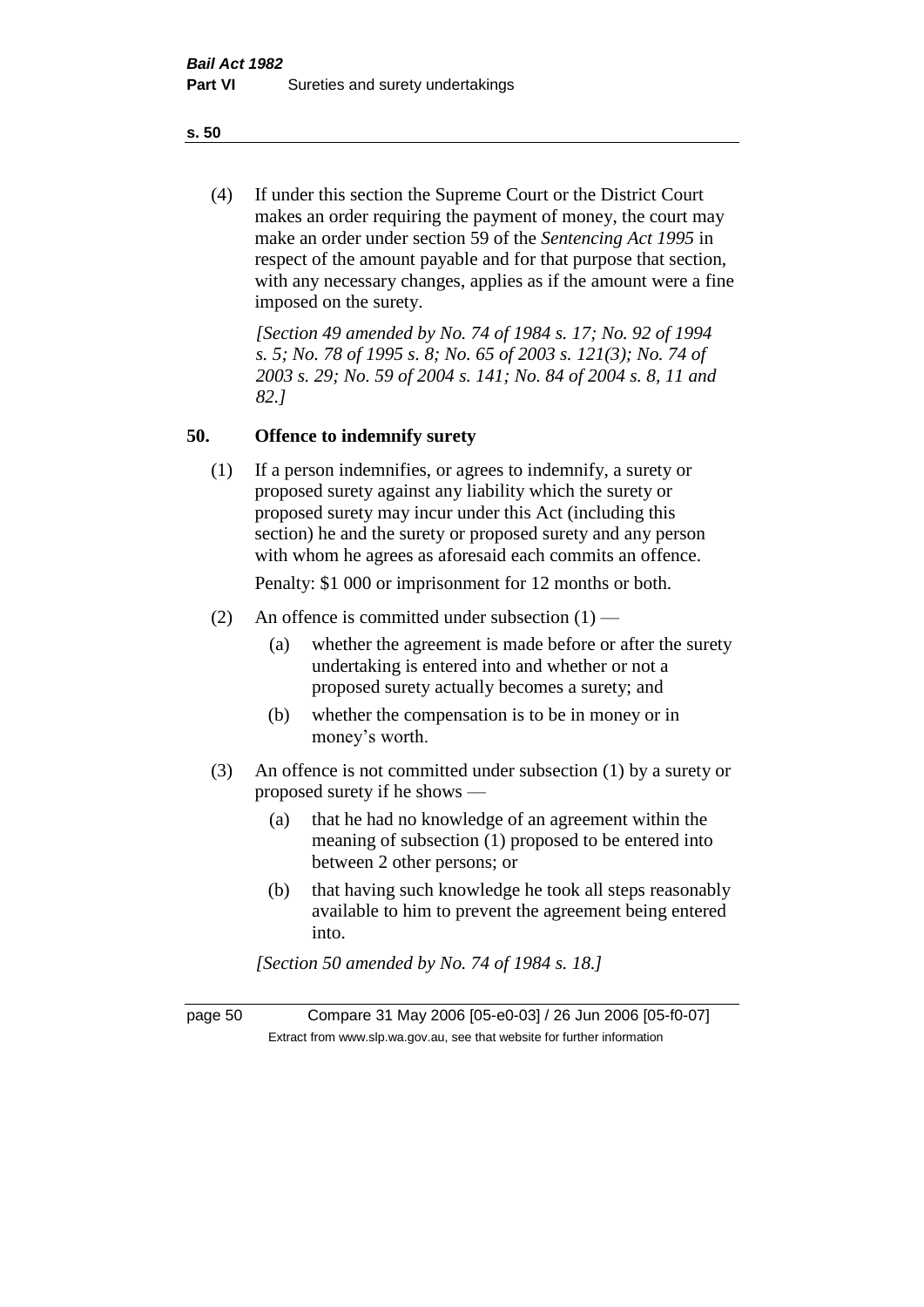**s. 50A**

# **Part VIA — Administration of home detention conditions**

*[Heading inserted by No. 61 of 1990 s. 11.]* 

#### **50A. Powers of CEO (Justice)**

The CEO (Justice) has all of the powers conferred under this Act on a community corrections officer and may review, vary, or rescind a direction given by a community corrections officer.

*[Section 50A inserted by No. 61 of 1990 s. 11; amended by No. 31 of 1993 s. 9.]* 

*[50B. Repealed by No. 78 of 1995 s. 8.]* 

## **50C. Powers and duties of community corrections officers**

- (1) A community corrections officer may give such reasonable directions to an accused subject to a home detention condition as are necessary for the proper administration of the condition and any other condition imposed on the grant of bail to the accused including, without limiting the generality of the foregoing, directions as to —
	- (a) when the accused may leave the place where he is required by the home detention condition to remain;
	- (b) the period of any authorised absence from the place where he is required by the home detention condition to remain;
	- (c) when the accused shall return to the place where he is required by the home detention condition to remain;
	- (d) the method of travel to be used by the accused during any absence from the place where he is required by the home detention condition to remain; and
	- (e) the manner in which the accused shall report his whereabouts.

Compare 31 May 2006 [05-e0-03] / 26 Jun 2006 [05-f0-07] page 51 Extract from www.slp.wa.gov.au, see that website for further information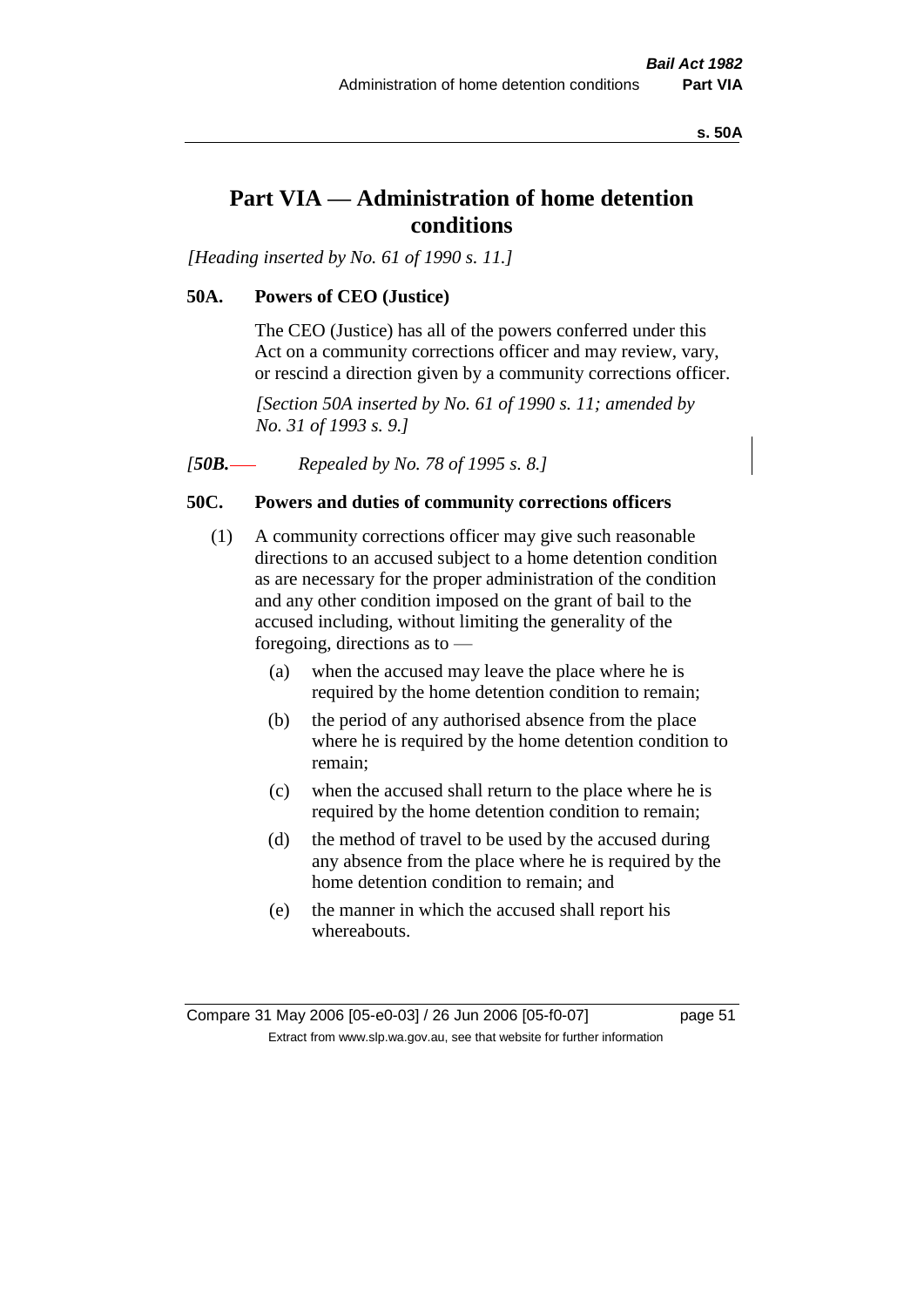**s. 50D**

| (2)     | For the purpose of ascertaining whether or not an accused is<br>complying with a home detention condition or any direction<br>given pursuant to subsection (1), a community corrections<br>officer may, at any time $-$ |                                                                                                                                                                       |  |  |
|---------|-------------------------------------------------------------------------------------------------------------------------------------------------------------------------------------------------------------------------|-----------------------------------------------------------------------------------------------------------------------------------------------------------------------|--|--|
|         | (a)                                                                                                                                                                                                                     | enter or telephone the place where the accused is<br>required by a home detention condition to remain;                                                                |  |  |
|         | (b)                                                                                                                                                                                                                     | enter or telephone the accused's place of employment or<br>any other place where the accused is permitted or<br>required to attend; or                                |  |  |
|         | (c)                                                                                                                                                                                                                     | question any person at any place referred to in<br>paragraph $(a)$ or $(b)$ .                                                                                         |  |  |
| (3)     | A person who $-$                                                                                                                                                                                                        |                                                                                                                                                                       |  |  |
|         | (a)                                                                                                                                                                                                                     | hinders a person exercising powers under subsection (2);<br><sub>or</sub>                                                                                             |  |  |
|         | (b)                                                                                                                                                                                                                     | fails to answer a question put pursuant to<br>subsection $(2)(c)$ or gives an answer that the person<br>knows is false or misleading in a material particular,        |  |  |
|         | commits an offence.                                                                                                                                                                                                     |                                                                                                                                                                       |  |  |
|         | Penalty: \$2 000 and imprisonment for 12 months.                                                                                                                                                                        |                                                                                                                                                                       |  |  |
| (4)     | A community corrections officer —                                                                                                                                                                                       |                                                                                                                                                                       |  |  |
|         | (a)                                                                                                                                                                                                                     | shall keep such records and make such returns and<br>reports in relation to accused persons subject to home<br>detention conditions as the CEO (Justice) directs; and |  |  |
|         | (b)                                                                                                                                                                                                                     | shall make any records relating to a defendant subject to<br>a home detention condition available on the request of<br>the CEO (Justice) to him.                      |  |  |
|         | [Section 50C inserted by No. 61 of 1990 s. 11; amended by<br>No. 31 of 1993 s. 9; No. 50 of 2003 s. 37(3); No. 84 of 2004<br>s. 82, 83(3).                                                                              |                                                                                                                                                                       |  |  |
|         |                                                                                                                                                                                                                         |                                                                                                                                                                       |  |  |
| page 52 |                                                                                                                                                                                                                         | Compare 31 May 2006 [05-e0-03] / 26 Jun 2006 [05-f0-07]                                                                                                               |  |  |
|         |                                                                                                                                                                                                                         | Extract from www.slp.wa.gov.au, see that website for further information                                                                                              |  |  |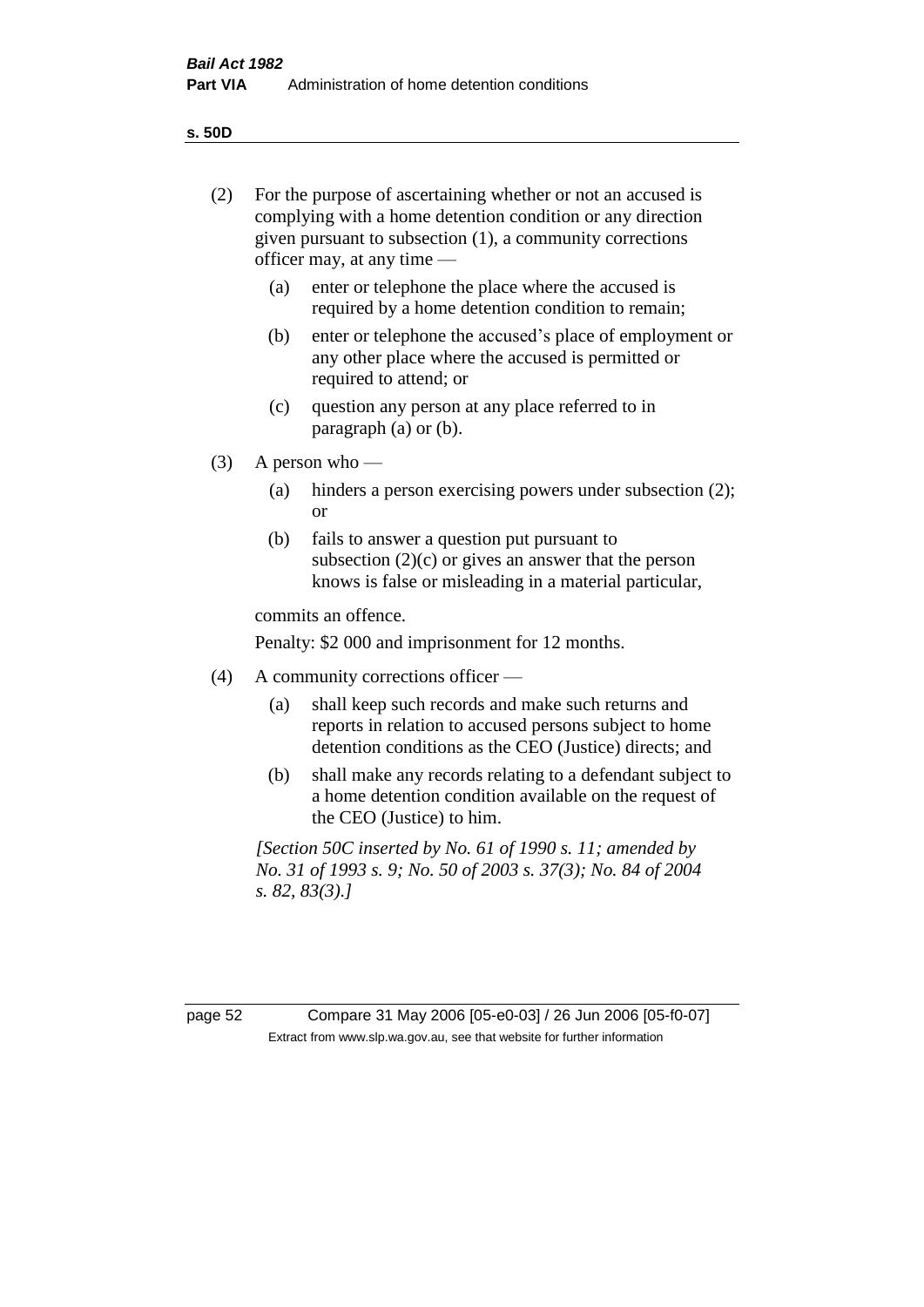#### **50D. Powers of members of the Police Force**

- (1) For the purpose of ascertaining whether or not an accused is complying with a home detention condition, a member of the Police Force may —
	- (a) require the accused to produce a copy of his bail undertaking and any notice by the CEO (Justice) under section 50E(a) for inspection; and
	- (b) require the accused to explain why he is absent from the place where he is required by the home detention condition to remain.
- (2) An accused who fails to comply with subsection  $(1)(a)$  or who fails to explain when required to do so under subsection (1)(b) or who gives an explanation that the accused knows is false or misleading in a material particular, commits an offence.

Penalty: \$2 000.

*[Section 50D inserted by No. 61 of 1990 s. 11; amended by No. 31 of 1993 s. 9; No. 50 of 2003 s. 37(4) ; No. 84 of 2004 s. 82.]* 

#### **50E. CEO (Justice) may substitute a different place of detention and apply conditions**

The CEO (Justice) may, at any time, by notice in writing given to an accused granted bail subject to a home detention condition —

- (a) substitute a different place for the place where an accused is required by a home detention condition to remain;
- (b) require the accused to comply with such of the conditions specified in the list provided to the accused under section 24A(4) as are specified in the notice.

*[Section 50E inserted by No. 61 of 1990 s. 11; amended by No. 31 of 1993 s. 9; No. 84 of 2004 s. 82.]* 

Compare 31 May 2006 [05-e0-03] / 26 Jun 2006 [05-f0-07] page 53 Extract from www.slp.wa.gov.au, see that website for further information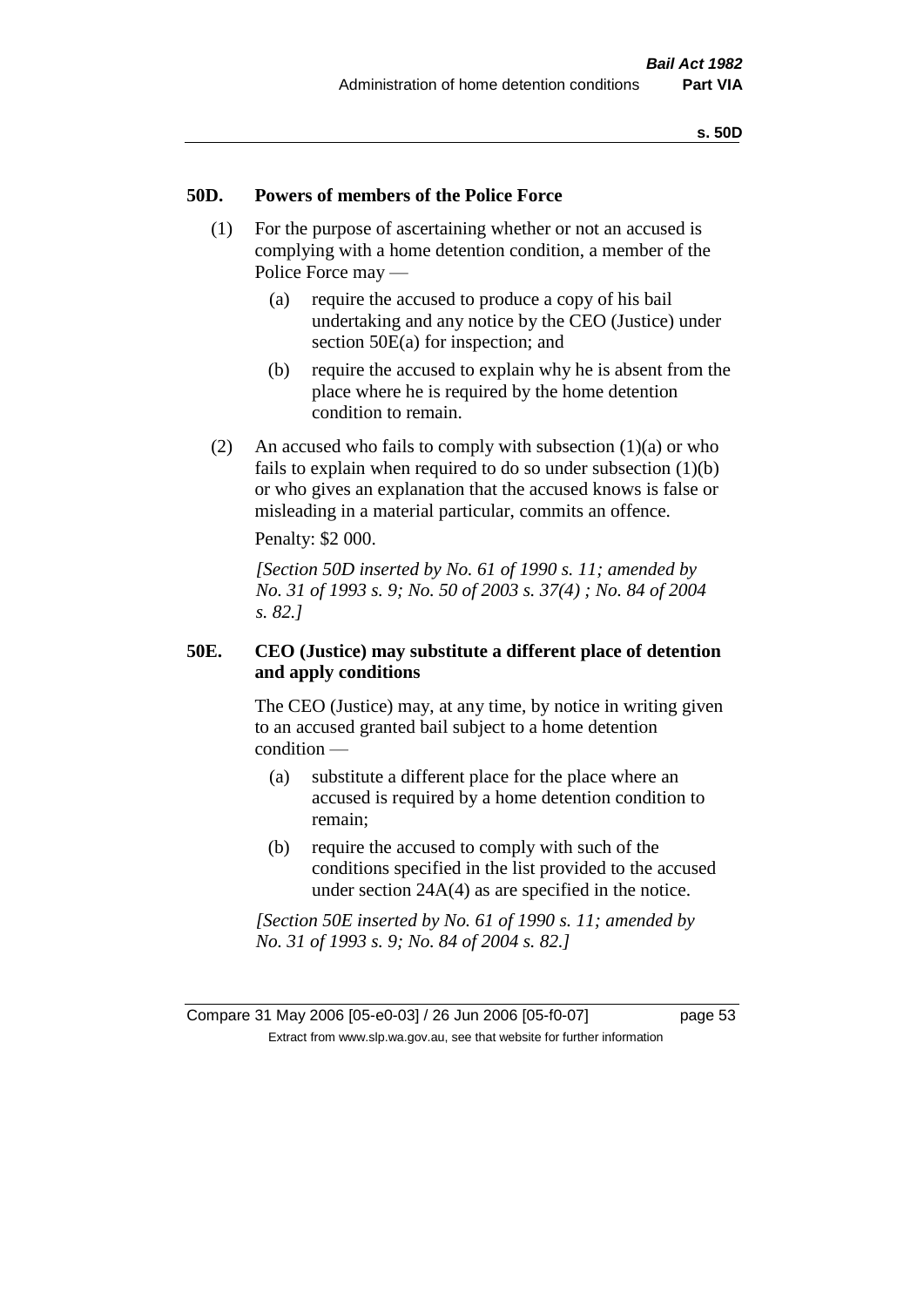| ۰.<br>×<br>-<br>۰.<br>× |  |
|-------------------------|--|
|-------------------------|--|

#### **50F. CEO (Justice) may revoke bail**

- (1) Where a home detention condition has been imposed as a condition on a grant of bail to an accused the CEO (Justice) may, in his absolute discretion, by instrument signed by him and if practicable, given to the accused, revoke the bail.
- (2) Without limiting the generality of subsection (1), the power to revoke bail may be exercised where the accused —
	- (a) is not likely to comply with any requirement of his bail undertaking mentioned in section 28(2)(a) or (b); or
	- (b) is, or has been, or is likely to be in breach of any condition of his bail undertaking mentioned in section  $28(2)(c)$ .
- (3) Subject to subsection (4), where the CEO (Justice) revokes bail he shall include a statement of his reasons for the cancellation in the instrument cancelling the bail.
- (4) Where the CEO (Justice) is of the opinion that it would be in the interest of the accused or any other person, or the public, to withhold from the accused any or all of the reasons referred to in subsection (3), the CEO (Justice) may so withhold the reason or reasons.
- (5) Where the CEO (Justice) revokes bail, he may, whenever necessary, issue a warrant directed to all members of the Police Force to have the accused arrested and brought before an appropriate judicial officer.

*[Section 50F inserted by No. 61 of 1990 s. 11; amended by No. 31 of 1993 s. 9; No. 84 of 2004 s. 82.]* 

#### **50G. Procedure on arrest after revocation of bail**

(1) An accused arrested pursuant to a warrant issued under section 50F shall be taken as soon as is practicable before an appropriate judicial officer unless he is arrested less than

page 54 Compare 31 May 2006 [05-e0-03] / 26 Jun 2006 [05-f0-07] Extract from www.slp.wa.gov.au, see that website for further information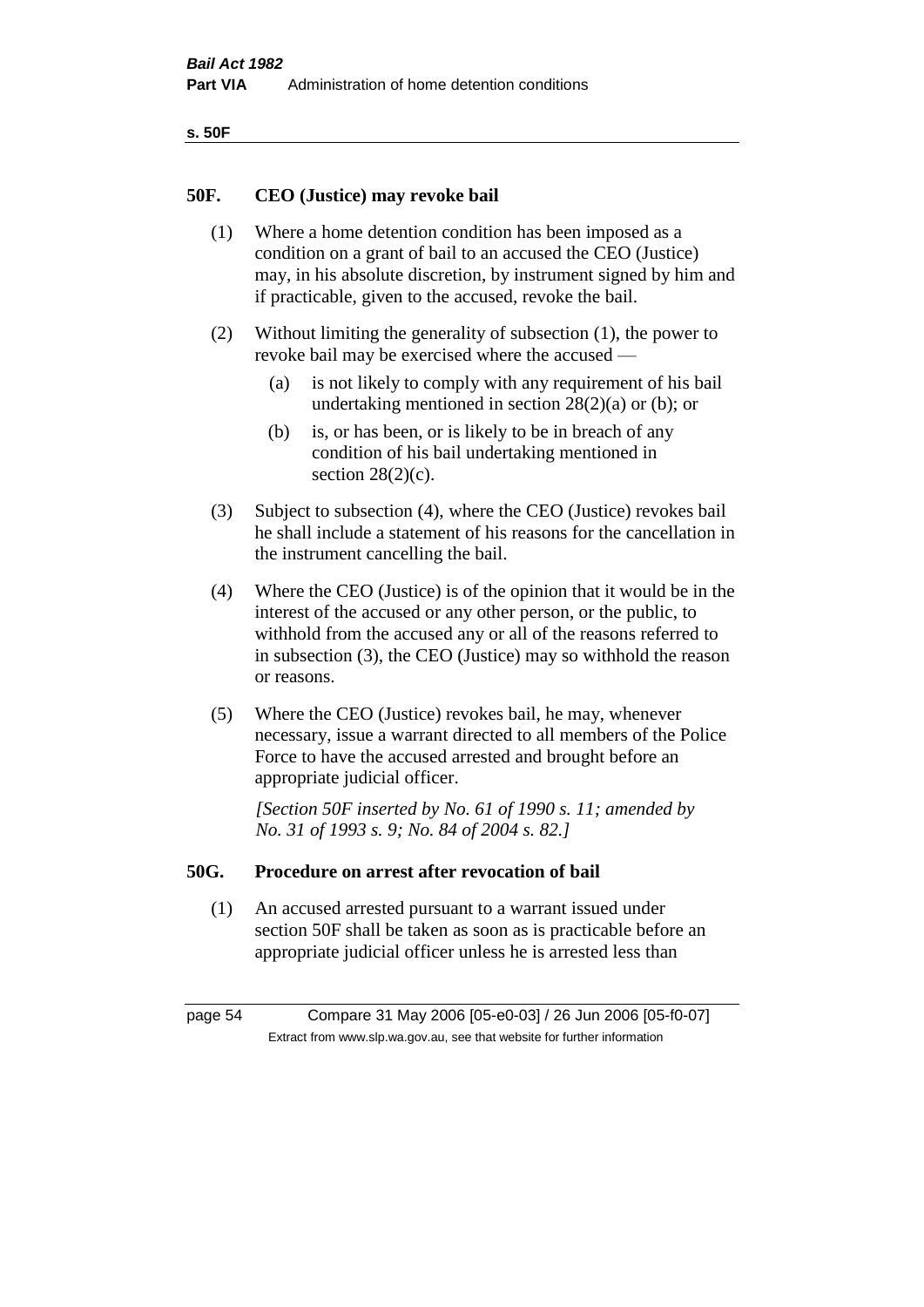24 hours before the time at which he is due to appear in accordance with his bail undertaking, in which case he shall be held in custody and brought before an appropriate judicial officer at that time.

- (2) The judicial officer before whom an accused appears under this section may —
	- (a) remand the accused in custody to appear at the time and place specified, or deemed by section 31(3) to be specified, in his bail undertaking; or
	- (b) grant fresh bail to the accused in accordance with this Act, other than clause 2 of Part B of Schedule 1.

*[Section 50G inserted by No. 61 of 1990 s. 11; amended by No. 45 of 1993 s. 12; No. 84 of 2004 s. 82.]* 

#### **50H. Exclusion of the rules of natural justice**

The rules known as the rules of natural justice (including any duty of procedural fairness) do not apply to or in relation to the doing or omission of any act, matter or thing under this Part by the CEO (Justice).

*[Section 50H inserted by No. 61 of 1990 s. 11; amended by No. 31 of 1993 s. 9.]* 

## **50J. Delegation by CEO (Justice)**

The CEO (Justice) may, either generally or as otherwise provided by the instrument of delegation, by writing signed by him, delegate to any person any power or duty under this Part, other than this power of delegation.

*[Section 50J inserted by No. 61 of 1990 s. 11; amended by No. 31 of 1993 s. 9.]* 

## **50K. Retrieval of monitoring equipment**

If under rules made under section 50L any device or equipment has been installed at the place where an accused is required by a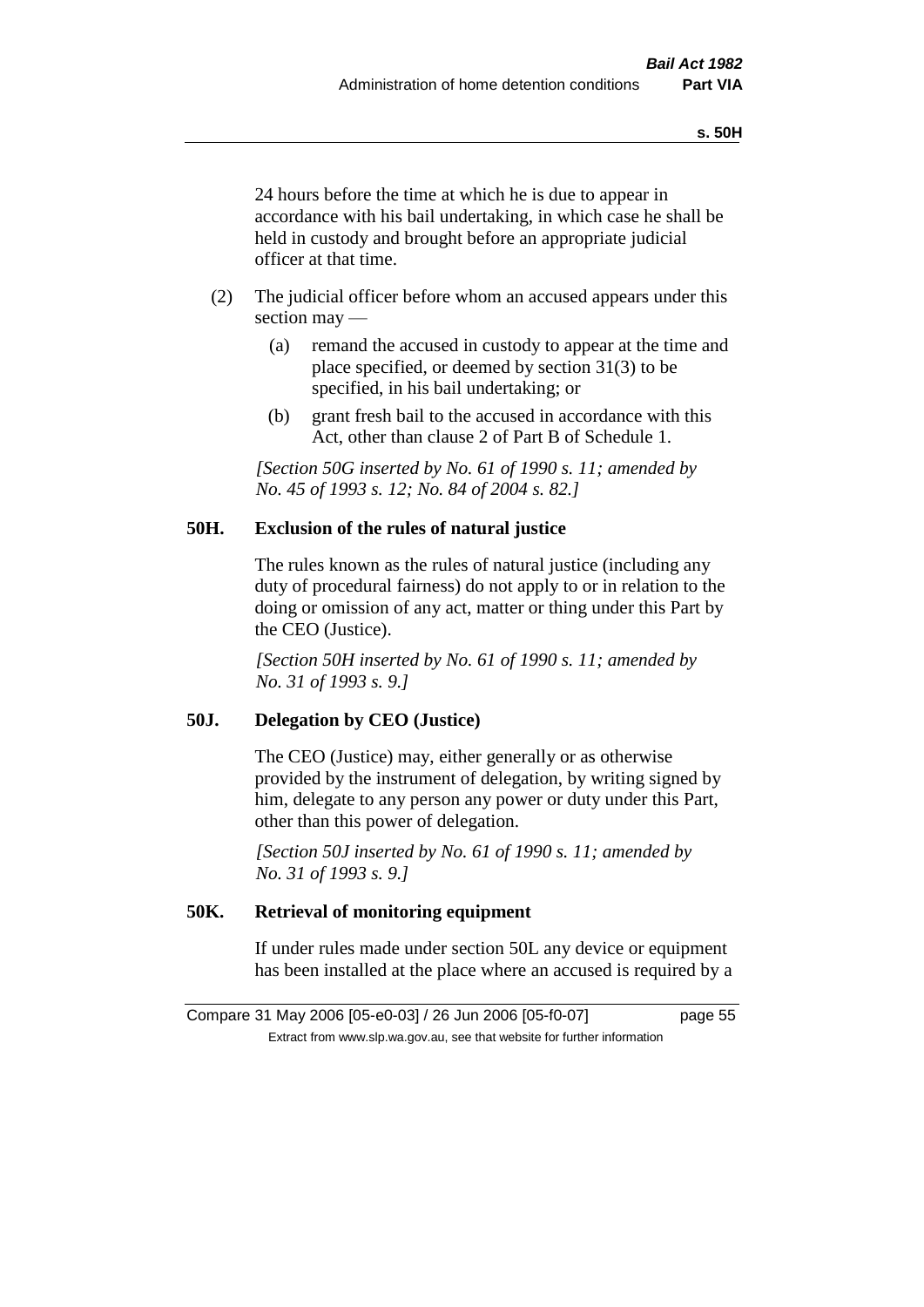#### **s. 50L**

home detention condition to remain, section 118 of the *Sentence Administration Act 2003* applies.

*[Section 50K inserted by No. 78 of 1995 s. 8; amended by No. 50 of 2003 s. 29(3); No. 84 of 2004 s. 82.]* 

## **50L. Rules**

- (1) The CEO (Justice) may, with the approval of the Minister, make rules for the purposes of this Part which may provide for the manner of ensuring that accused persons are complying with home detention conditions and for conditions to be applied to accused persons granted bail subject to home detention conditions including conditions —
	- (a) requiring a defendant to wear any device;
	- (b) requiring a defendant to permit the CEO (Justice) to install any device or equipment at the place where the defendant is required by a home detention condition to remain.
- (2) Rules made under this section may confer a discretionary authority on any person or class of persons.
- (3) Sections 41 and 42 of the *Interpretation Act 1984* do not apply to rules made under this section.

*[Section 50L inserted by No. 61 of 1990 s. 11; amended by No. 31 of 1993 s. 9; No. 84 of 2004 s. 82 and 83(3).]* 

page 56 Compare 31 May 2006 [05-e0-03] / 26 Jun 2006 [05-f0-07] Extract from www.slp.wa.gov.au, see that website for further information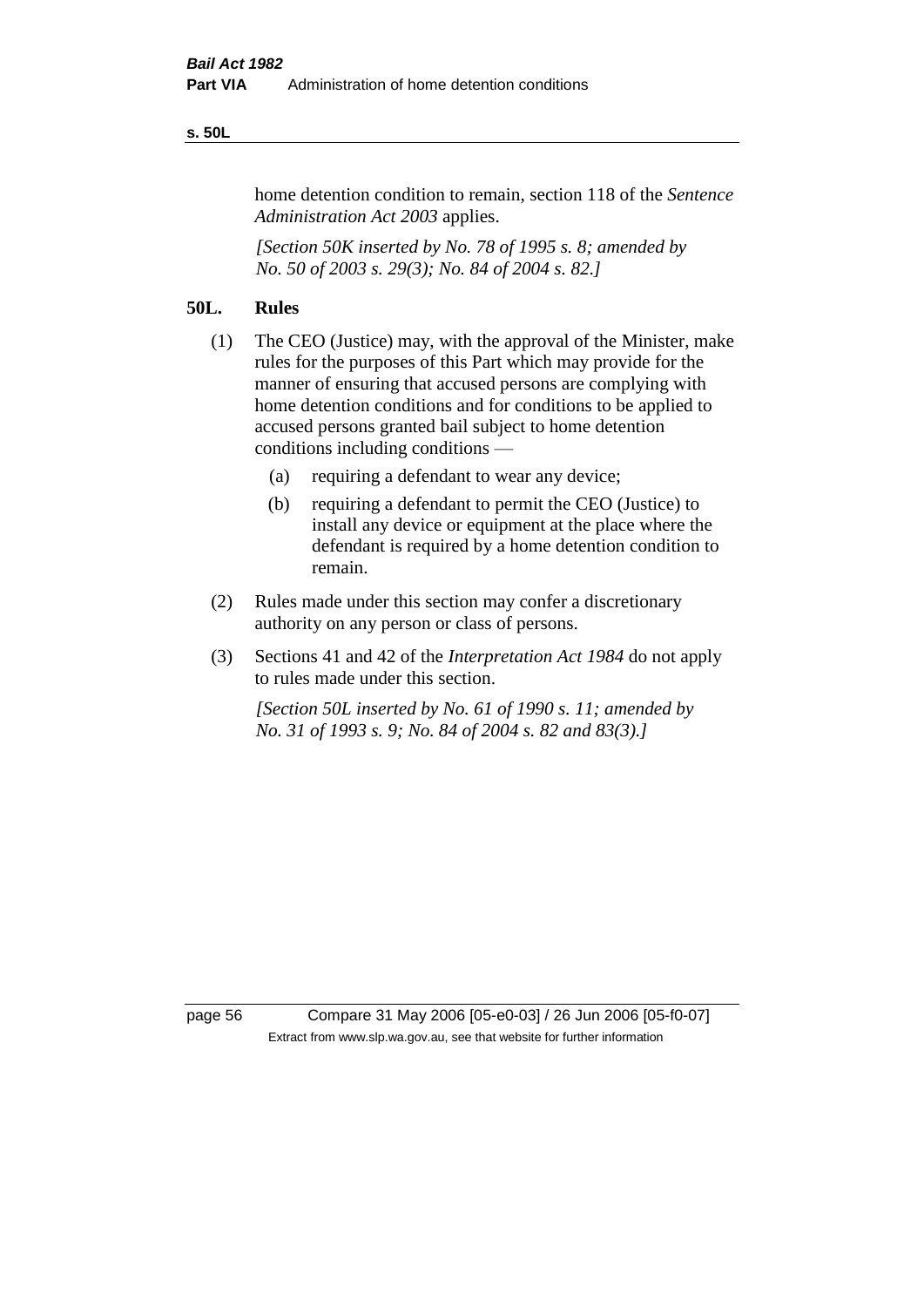# **Part VII — Enforcement of bail undertakings**

## **51. Offence to fail to comply with bail undertaking**

- (1) An accused who, without reasonable cause, fails to comply with the requirement of his bail undertaking mentioned in section 28(2)(a) commits an offence.
- (2) An accused who fails to comply with the requirement of his bail undertaking mentioned in section  $28(2)(b)(ii)$  commits an offence.
- $(2a)$  An accused
	- (a) whose bail undertaking includes any condition imposed for a purpose mentioned in clause  $2(2)(c)$  or (d) of Part D of Schedule 1; and
	- (b) who fails to comply with the condition,

commits an offence.

- (3) An accused shall not be convicted in his absence of an offence against this section.
- (4) An accused who is charged with an offence against subsection (1) or (2) may be convicted of the other of those offences if that other offence is proved by the evidence.
- (5) A prosecution for an offence against subsection (1), (2) or (2a) may be brought at any time.
- (6) A person who is convicted of an offence against subsection (1), (2) or (2a) is liable to a fine not exceeding \$10 000 or imprisonment for a term not exceeding 3 years, or both.
- (7) A court which convicts an accused of an offence against this section may, in addition to any penalty which it may impose, order that the accused pay such sum as it may fix in or towards defraying the costs and expenses of and consequent upon his apprehension following the failure to comply with his bail undertaking for which he was convicted.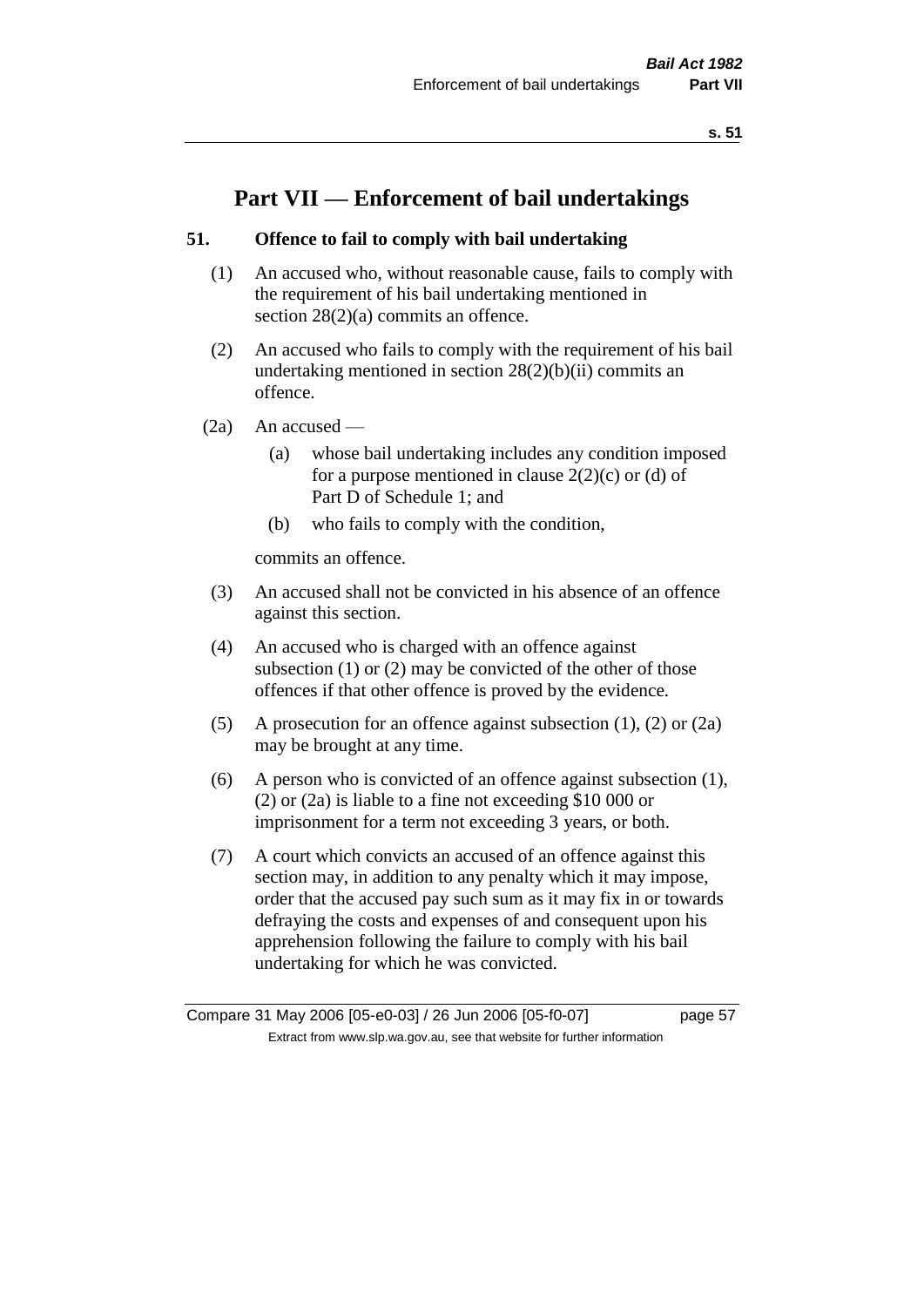- (8) An order made under subsection (7)
	- (a) shall specify to whom and in what manner the sum shall be paid; and
	- (b) may be enforced as though the sum were a penalty imposed under this section.

*[Section 51 amended by No. 54 of 1998 s. 9; No. 59 of 2004 s. 141; No. 84 of 2004 s. 11 and 82.]*

#### **52. Provisions as to summary proceedings before superior courts for an offence under section 51**

- (1) This section applies, notwithstanding any other Act, for the purpose of prosecuting an offence against section 51(1), (2) or (2a) where the court before which the accused is bound to appear at the time when he fails to comply with his bail undertaking is the Supreme Court or the District Court.
- (2) Where this section applies, the accused shall be dealt with summarily for the offence and shall be so dealt with —
	- (a) by a judge of the Supreme Court in any case where the accused was bound to appear before the General Division of the Supreme Court;
	- (ab) by a judge of appeal in any case where the accused was bound to appear before the Court of Appeal;
	- (b) by a Judge of the District Court in any case where the accused was bound to appear before that Court.
- (3) A prosecution for an offence which is to be dealt with under this section shall be commenced by the authorised officer (as defined in section 80 of the *Criminal Procedure Act 2004*) who was conducting the proceedings in which the accused failed to comply with his bail undertaking —
	- (a) where subsection  $(2)(a)$  or (ab) applies, in the Supreme Court; and
	- (b) where subsection (2)(b) applies, in the District Court.

page 58 Compare 31 May 2006 [05-e0-03] / 26 Jun 2006 [05-f0-07] Extract from www.slp.wa.gov.au, see that website for further information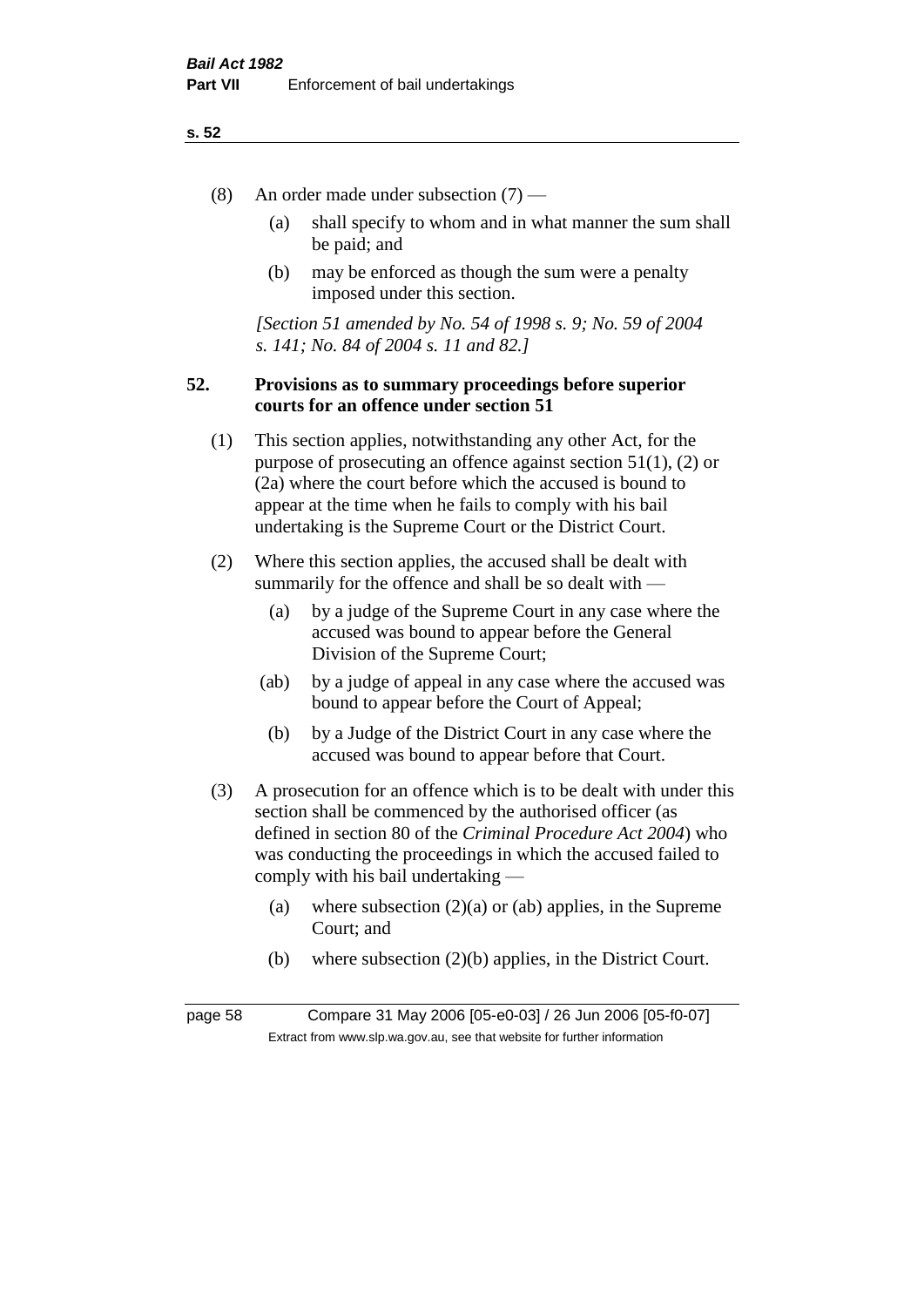- (4) Subject to section 51(3) and (5), a prosecution for an offence which is to be dealt with under this section is to be commenced and conducted under the *Criminal Procedure Act 2004* as if it were a prosecution of a simple offence in a court of summary jurisdiction.
- (5) If under section 51(6) or (7) the Supreme Court or the District Court imposes a pecuniary penalty the court may make an order under section 59 of the *Sentencing Act 1995* in respect of the amount payable.

*[Section 52 amended by No. 92 of 1994 s. 6; No. 78 of 1995 s. 8; No. 54 of 1998 s. 10; No. 45 of 2004 s. 28(2) and (4); No. 59 of 2004 s. 141; No. 84 of 2004 s. 11 and 82.]* 

#### **53. Appeals against decisions made under s. 52**

- (1) A person who is dissatisfied with a decision (as defined in section 6 of the *Criminal Appeals Act 2004*) made under section 52 may, with the leave of the Court of Appeal, appeal against it.
- (2) For the purposes of subsection (1), Part 2 of the *Criminal Appeals Act 2004*, with any necessary changes, applies as if —
	- (a) the decision referred to in subsection (1) were a decision of a court of summary jurisdiction;
	- (b) a reference in that Part to a court of summary jurisdiction were a reference to the court that made the decision referred to in subsection (1); and
	- (c) a reference in that Part to commencing an appeal were a reference to applying for leave to appeal.
- (3) Despite section 13(1) of the *Criminal Appeals Act 2004*, the appeal is to be dealt with by the Court of Appeal.

*[Section 53 inserted by No. 45 of 2004 s. 28(3); amended by No. 84 of 2004 s. 11 and 82.]*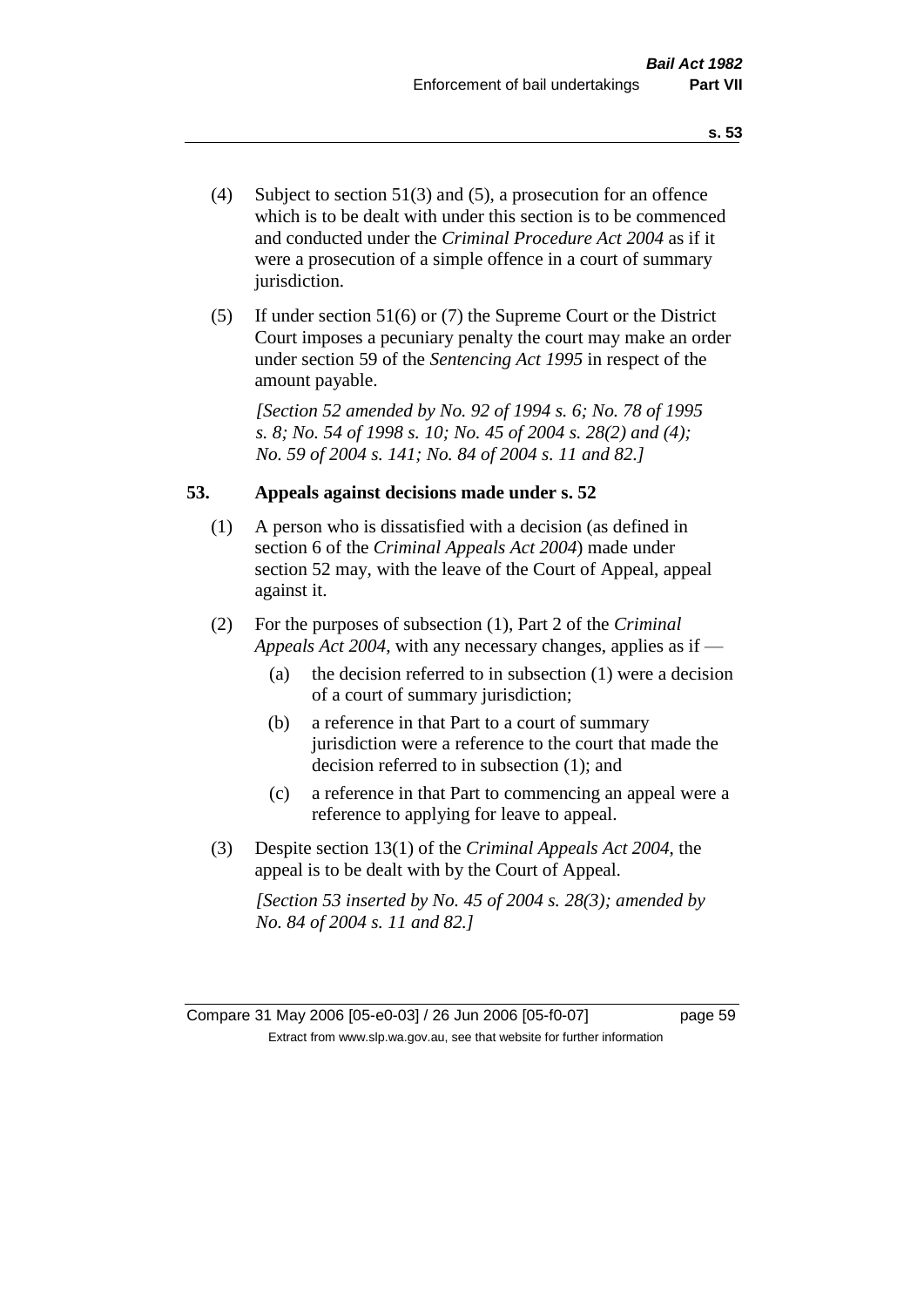## **54. Accused on bail may be taken before a judicial officer for variation or revocation of bail**

- (1) A police officer may cause an accused who has been released on bail to appear before an appropriate judicial officer to show cause why his bail should not be varied or revoked if the police officer —
	- (a) has reasonable grounds to believe, or is notified in writing by a surety for the accused that the surety has reasonable grounds to believe, that the accused —
		- (i) is not likely to comply with any requirement of his bail undertaking mentioned in section  $28(2)(a)$  or (b);
		- (ii) is, or has been, or is likely to be in breach of any condition of his bail undertaking mentioned in section  $28(2)(c)$ ; or
		- (iii) is, or has been, in breach of a home detention condition mentioned in section 28(2)(d);
	- (b) has reasonable grounds to believe that
		- (i) any surety for the accused's appearance is no longer suitable under section 39 to be a surety, or is dead;
		- (ii) for any reason any security required under Part D of Schedule 1 is no longer sufficient; or
		- (iii) in a case where the accused has been granted bail for the purposes of an appeal, the accused has discontinued the appeal or has not prosecuted it with all due diligence.
- (2) For the purpose of causing an accused to appear before an appropriate judicial officer as provided in subsection (1) a police officer may —
	- (a) arrest the accused without warrant and bring him before an appropriate judicial officer; or

page 60 Compare 31 May 2006 [05-e0-03] / 26 Jun 2006 [05-f0-07] Extract from www.slp.wa.gov.au, see that website for further information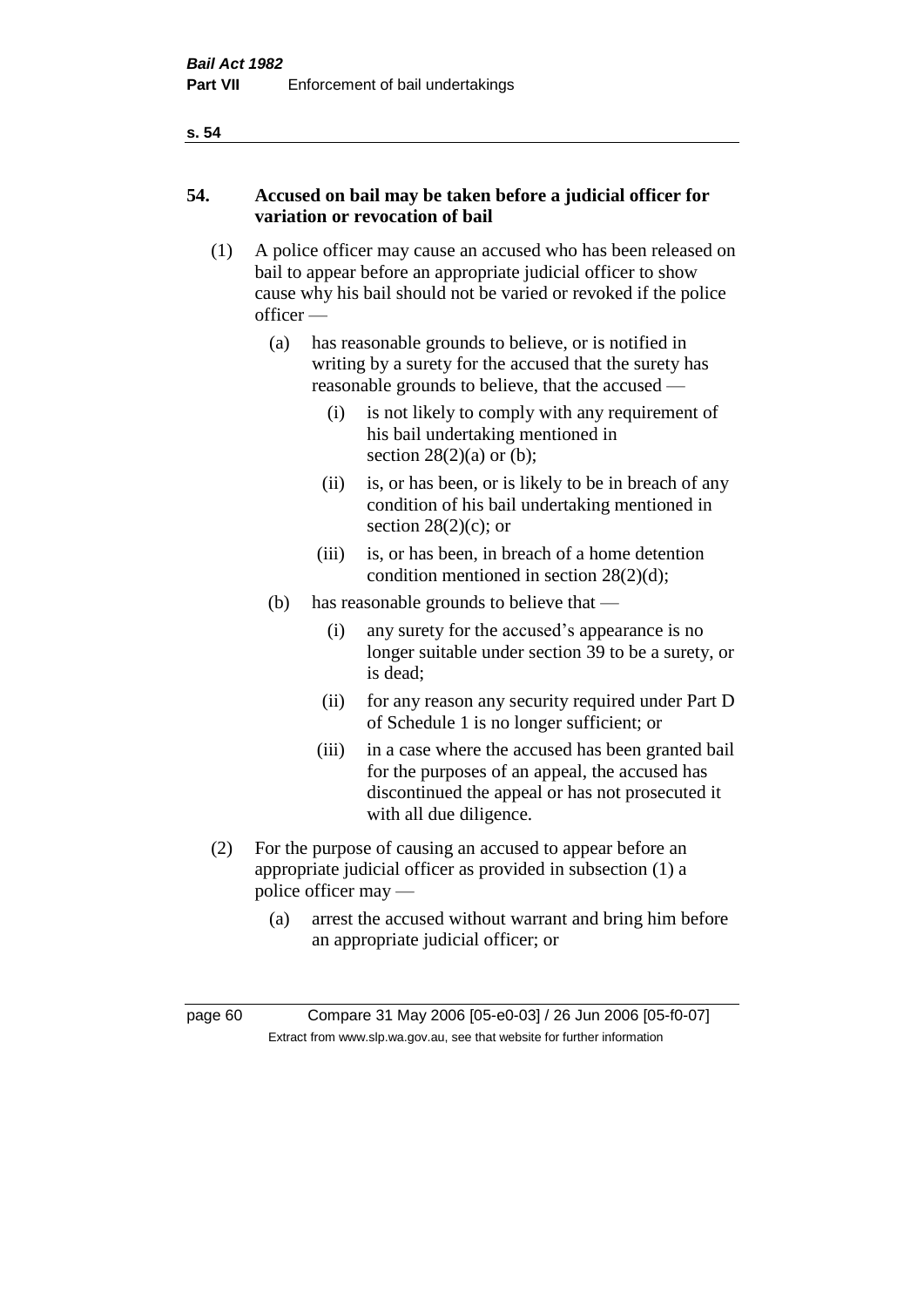- (b) apply to an appropriate judicial officer for a summons or warrant on any ground specified in subsection (1).
- (3) An application under subsection (2)(b) must be made, and proceedings on it are to be conducted —
	- (a) in a court of summary jurisdiction in accordance with regulations made under the *Criminal Procedure Act 2004*;
	- (b) in the Supreme Court or the District Court  $-\text{in}$ accordance with rules of court made under the *Criminal Procedure Act 2004*.
- (4) An accused arrested under this section shall be taken as soon as is practicable before an appropriate judicial officer unless he is arrested less than 24 hours before the time at which he is due to appear in accordance with his bail undertaking, in which case he shall be held in custody and brought before an appropriate judicial officer at that time.
- *[(5) repealed]*

*[Section 54 amended by No. 33 of 1989 s. 18; No. 61 of 1990 s. 12; No. 45 of 1993 s. 12; No. 59 of 2004 s. 141; No. 84 of 2004 s. 9, 11 and 82.]* 

#### **55. Powers of judicial officer to revoke or vary bail**

- (1) If the judicial officer before whom an accused appears under section 54 is satisfied that —
	- (a) the accused is not likely to comply with any requirement of his bail undertaking mentioned in section 28(2)(a) or (b);
	- (b) he is, or has been, or is likely to be, in breach of any condition of his bail undertaking mentioned in section  $28(2)(c)$ ;
	- (ba) he is, or has been, in breach of a home detention condition mentioned in section 28(2)(d); or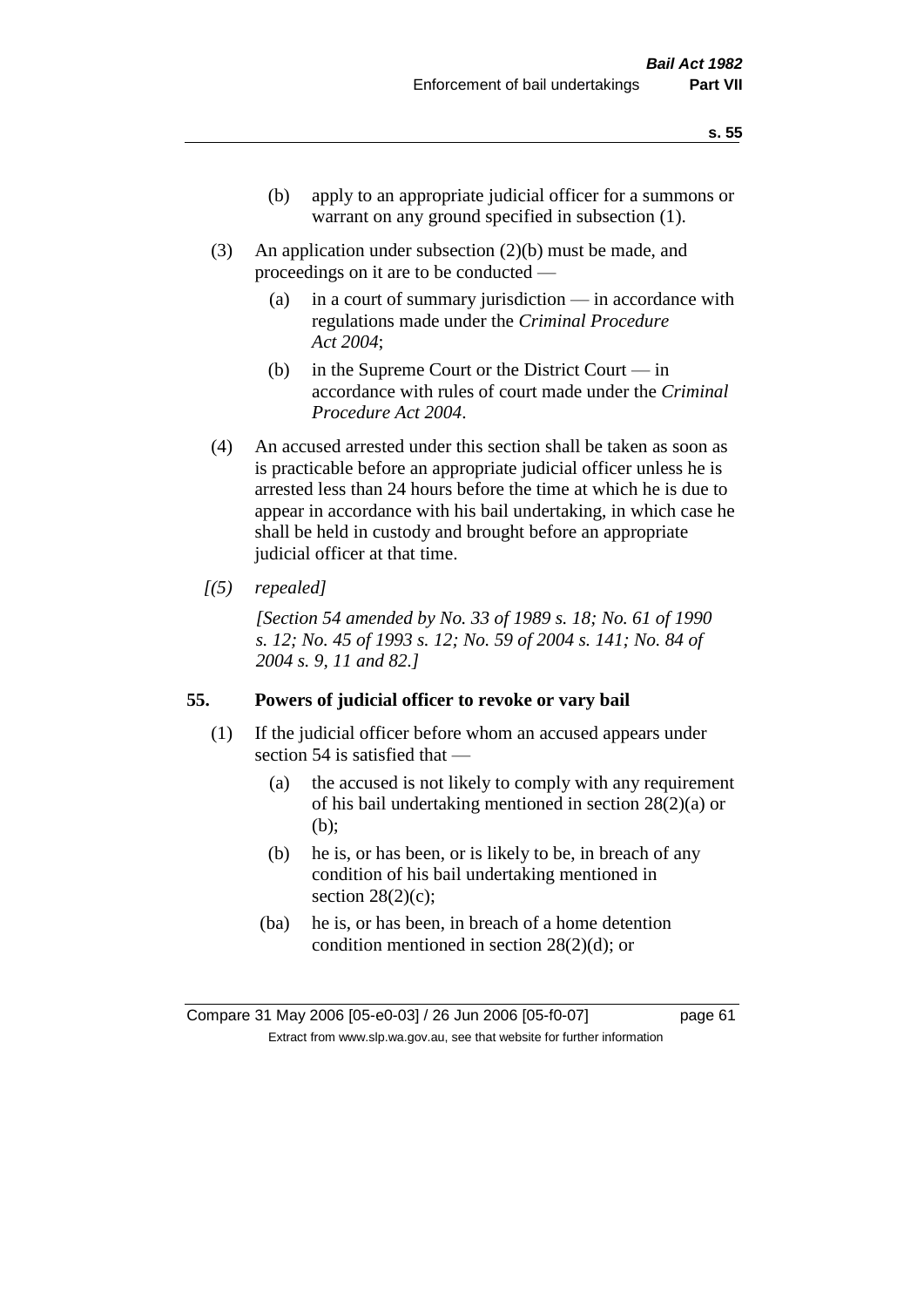(c) any of the grounds set out in section  $54(1)(b)$  has been established,

#### he may —

- (d) revoke the bail and remand the accused in custody to appear at the time and place specified, or deemed by section 31(3) to be specified, in his bail undertaking; or
- (e) revoke the bail and grant fresh bail to the accused in accordance with this Act, other than clause 2 of Part B of Schedule 1.
- (2) If the judicial officer before whom the accused so appears is not satisfied as to any of the matters mentioned in subsection (1)(a), (b), or (c) he shall release the accused on his existing bail undertaking and, with the consent in writing of the surety, on any existing surety undertaking.

*[Section 55 amended by No. 61 of 1990 s. 13; No. 45 of 1993 s. 12; No. 84 of 2004 s. 82.]* 

## **56. Warrant for arrest of absconding accused**

Where at any time after that specified in his bail undertaking for his appearance an accused has failed to comply with the requirements of his bail undertaking mentioned in section  $28(2)(a)$  or (b), the court before which he was required to appear may issue a warrant to arrest the accused and bring him before that court or a court of like jurisdiction.

*[Section 56 amended by No. 15 of 1988 s. 16; No. 84 of 2004 s. 82.]* 

#### **57. Forfeiture of money under bail undertaking**

(1) Where an accused is convicted of an offence against section  $51(1)$ , (2) or (2a), the court by which he is convicted shall, whether or not an application is made therefor by the prosecutor, order that the full amount agreed to be forfeited, in the accused's bail undertaking, be forfeited to the State.

page 62 Compare 31 May 2006 [05-e0-03] / 26 Jun 2006 [05-f0-07] Extract from www.slp.wa.gov.au, see that website for further information

#### **s. 56**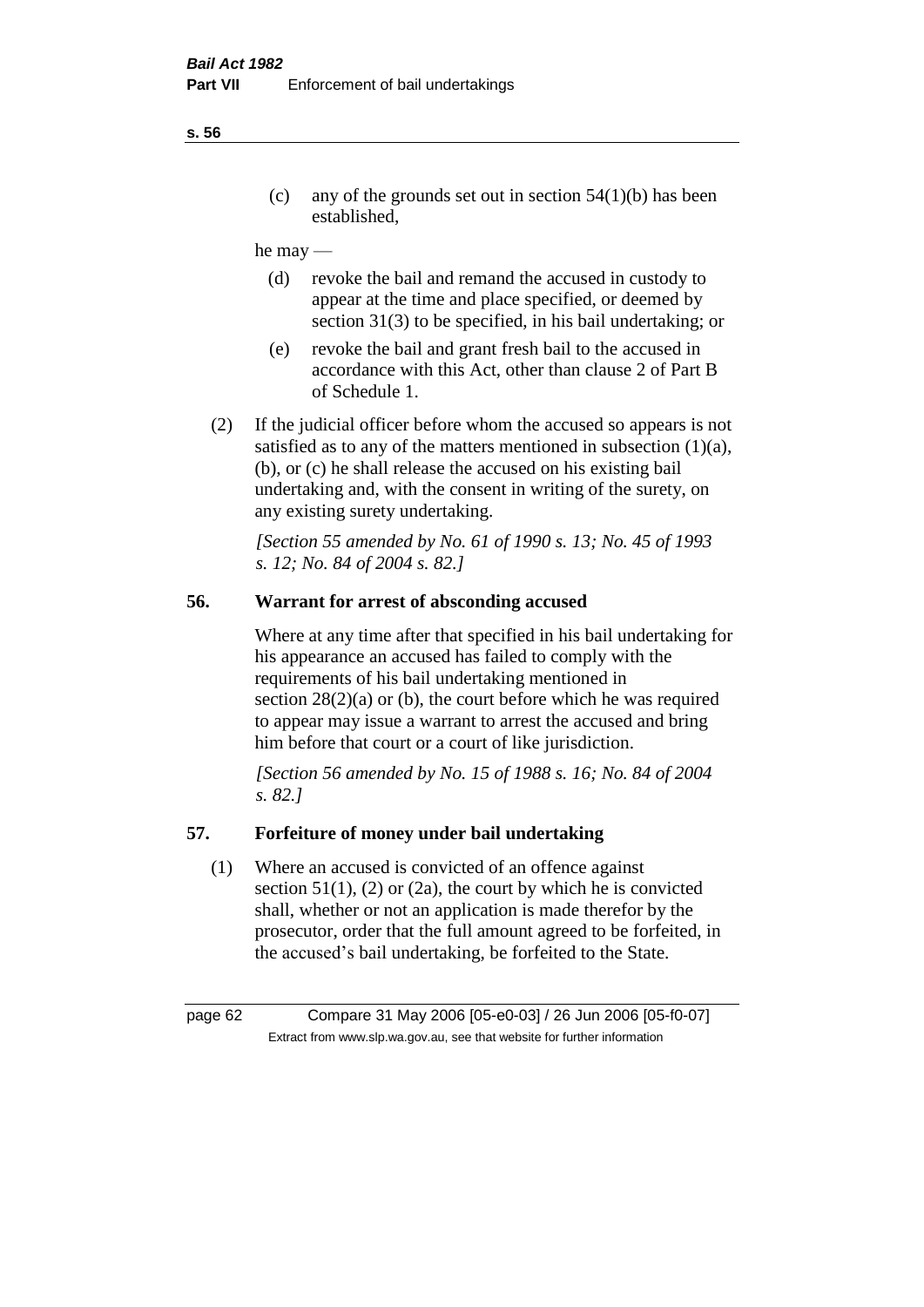- (2) Notwithstanding subsection (1), the court may decline to make an order thereunder or may order forfeiture in part only where the accused shows to the satisfaction of the judicial officer —
	- (a) that, by reason of a change of circumstances since the bail undertaking was entered into, an order for forfeiture, or for forfeiture in full (as the case may be), would cause excessive hardship to the accused or his dependants; and
	- (b) that such hardship would not be relieved by the exercise of one of the powers conferred by section 59.
- (3) Without prejudice to the recovery of such an amount as a civil debt due to the State, any amount to be paid under an order made under this section is to be paid, and its payment may be enforced under Part 5 of the *Fines, Penalties and Infringement Notices Enforcement Act 1994*, unless an order has been made under subsection (4).
- (4) If under this section the Supreme Court or the District Court makes an order requiring the payment of money, the court may make an order under section 59 of the *Sentencing Act 1995* in respect of the amount payable and for that purpose that section, with any necessary changes, applies as if the amount were a fine imposed on the accused.

*[Section 57 amended by No. 74 of 1984 s. 19; No. 92 of 1994 s. 7; No. 78 of 1995 s. 8; No. 54 of 1998 s. 11; No. 65 of 2003 s. 121(3) ; No. 84 of 2004 s. 82.]* 

## **58. Automatic forfeiture on expiration of one year after absconding**

- (1) If after the expiration of one year from the day on which the accused is required to appear in court in accordance with the requirement of his bail undertaking mentioned in section  $28(2)(a)$  he has not —
	- (a) been arrested under section 56; or
	- (b) appeared in court in accordance with the requirement of his bail undertaking mentioned in section 28(2)(b)(ii); or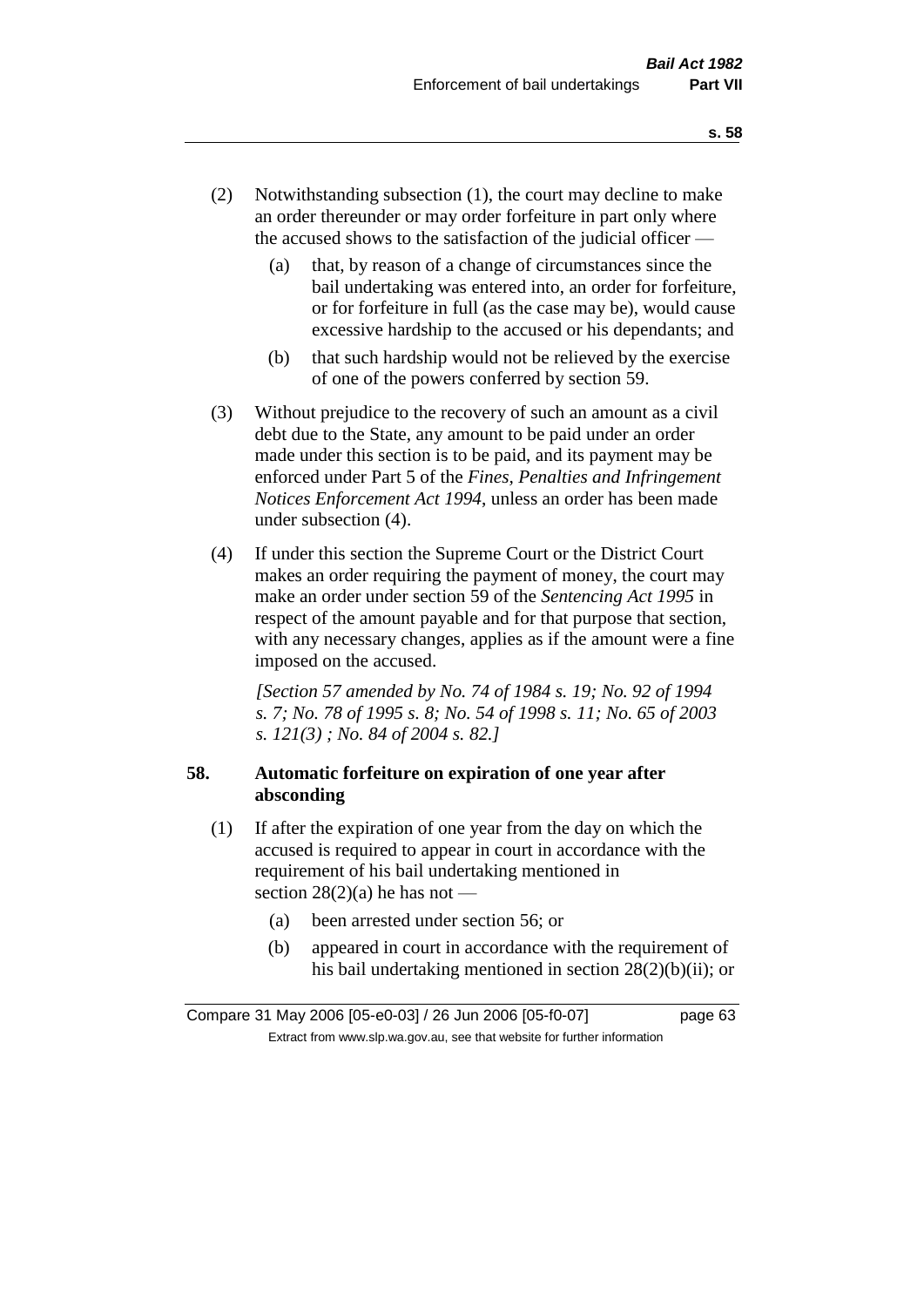(c) otherwise surrendered himself or been taken into custody to be dealt with on the charge or charges for which the bail undertaking was entered into,

the full amount specified in the bail undertaking shall, on the expiration of the said period, be forfeited to the State by virtue of this section without any order of the court or other formality.

(2) Upon the occurrence of a forfeiture under subsection (1) any security given by the accused may be resorted to by the State as if an order of forfeiture had been made under section 57(1).

*[Section 58 amended by No. 65 of 2003 s. 121(3); No. 84 of 2004 s. 82.]*

page 64 Compare 31 May 2006 [05-e0-03] / 26 Jun 2006 [05-f0-07] Extract from www.slp.wa.gov.au, see that website for further information

**s. 58**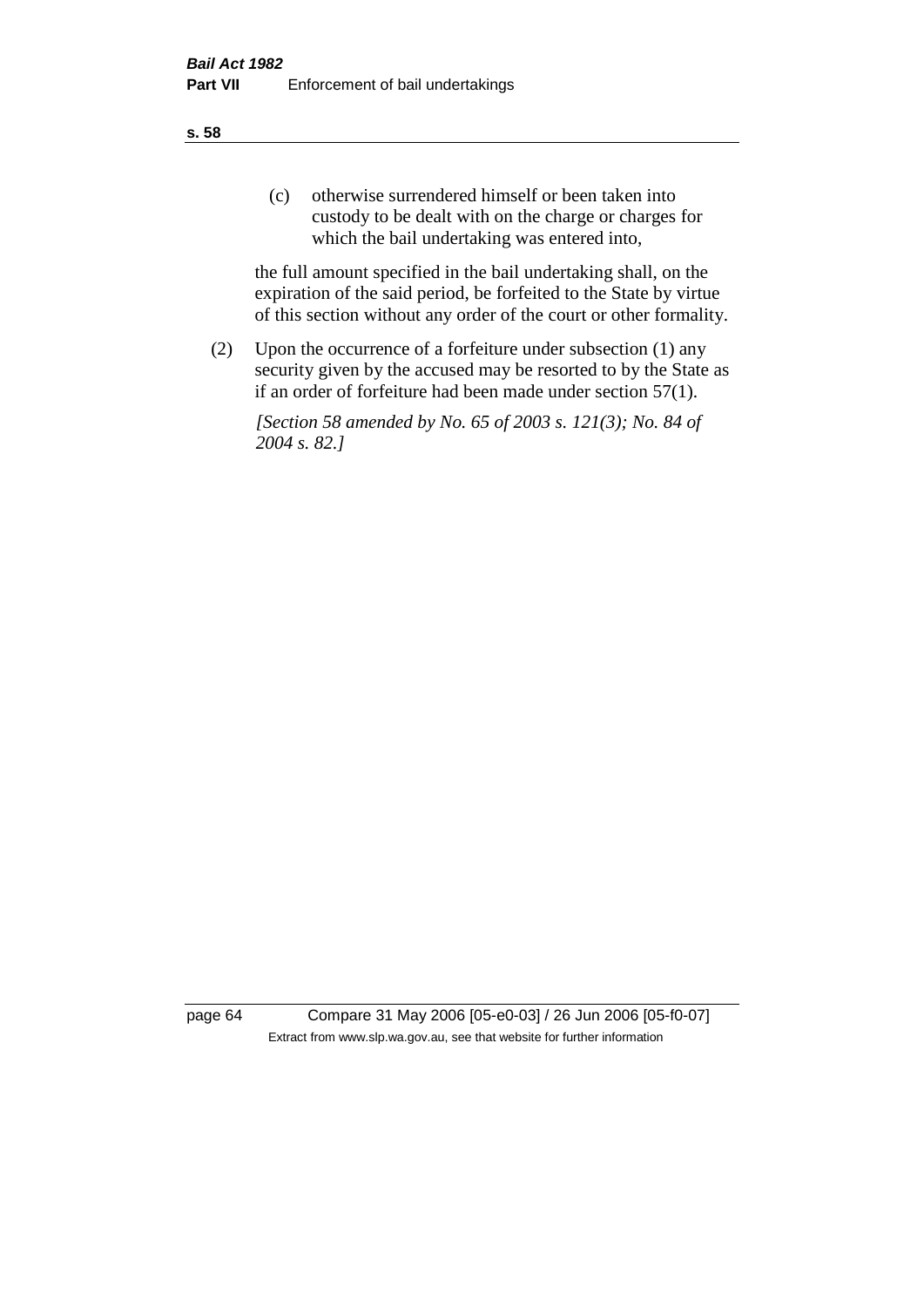# **Part VIII — Miscellaneous**

### **59. Further power of judicial officer in relation to enforcement of undertakings**

A court or an appropriate judicial officer who makes an order for forfeiture under section 49 or 57 may, when doing so, or at any time thereafter, further order —

- (a) that payment of any sum be made by specified instalments or be postponed to a specified date;
- (b) that any security given be applied in or towards payment of the sum forfeited; or
- (c) that the accused or the surety, as the case may be, do all such things and execute all such documents as may be necessary, or as may be specified in the order, for the purpose of vesting any security in the State or enabling the State to realize the same or to resort thereto to recover the sum forfeited,

and the court or an appropriate judicial officer may at any time vary or revoke an order made under paragraph (a), (b), or (c).

*[Section 59 amended by No. 65 of 2003 s. 121(3); No. 84 of 2004 s. 82.]*

#### **60. Accused and surety to notify any change of address**

Where —

- (a) an accused who has been released on bail; or
- (b) a surety,

changes his place of residence, employment, or business from that appearing on his bail undertaking or surety undertaking he shall forthwith, in writing, notify details of the change to the registrar of the court before which, at the time when the change occurs, the accused is required to appear, and if without reasonable cause he fails to do so he commits an offence.

Penalty: \$1 000.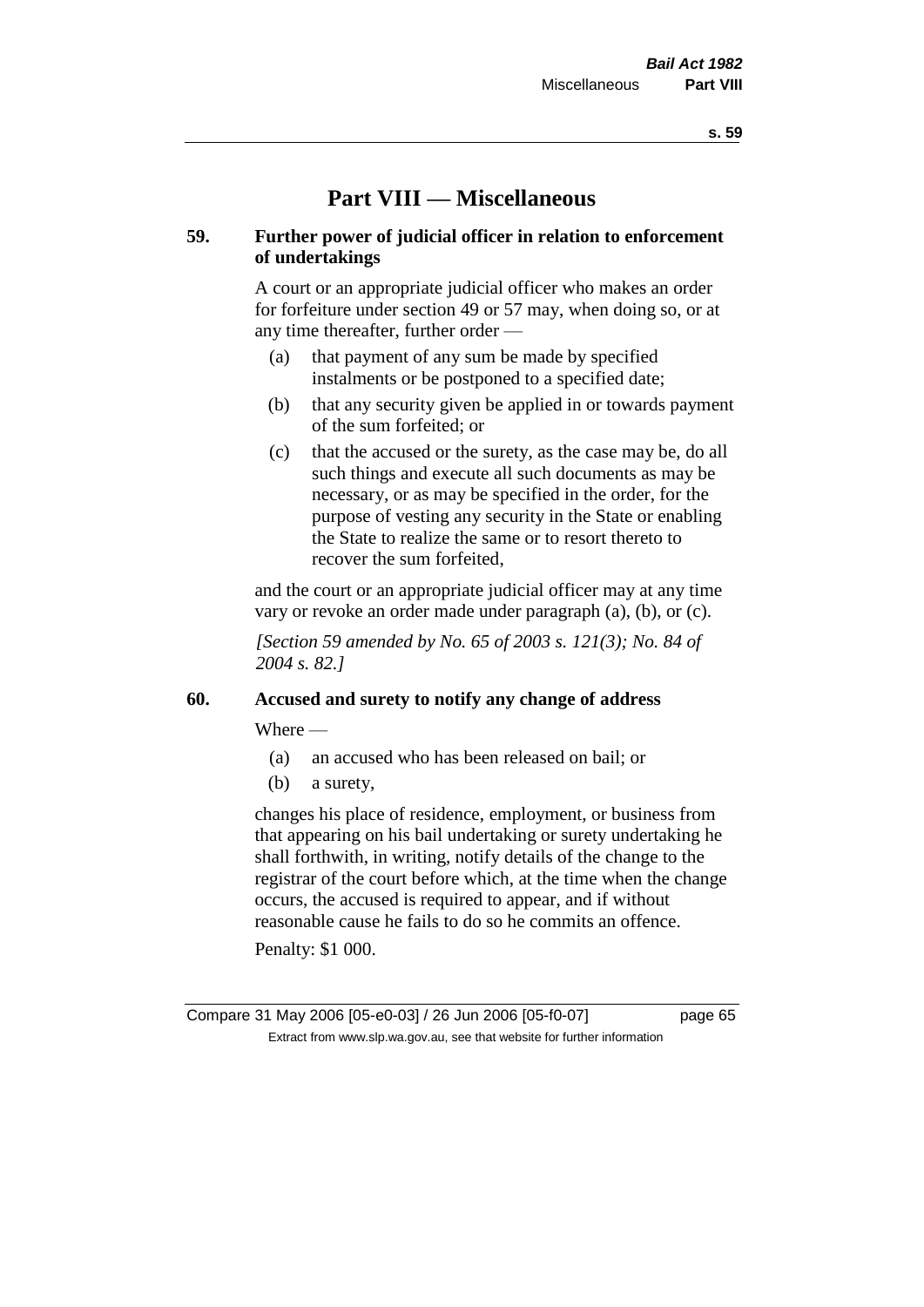*[Section 60 amended by No. 50 of 2003 s. 37(5); No. 59 of 2004 s. 141; No. 84 of 2004 s. 82.]*

## **61. Offence of failing to bring arrested person before court or person able to grant bail**

- (1) A person to whom this section applies commits an offence if, having arrested another for an offence, he wilfully and without reasonable excuse fails to take that other person, or cause him to be taken, as soon as is practicable —
	- (a) before an authorised officer or judicial officer empowered by this Act to grant bail for that offence; or
	- (b) before a court.

Penalty: \$1 000 or imprisonment for 12 months or both.

- (2) This section applies to a person who
	- (a) is not empowered by this Act to grant bail for the offence or by reason of section 16; or
	- (b) being so empowered, elects to act under section 6(2a).

*[Section 61 amended by No. 15 of 1988 s. 17.]* 

## **62. Offence to give false information for bail purposes**

A person who for the purpose of obtaining —

- (a) a grant of bail for himself or a variation of the terms and conditions thereof; or
- (b) approval of himself as a surety,

makes any statement which he knows is false in a material particular, or recklessly makes any statement which is false in a material particular, commits an offence.

Penalty: \$1 000 or imprisonment for 12 months or both.

#### **63. Protection of persons carrying out this Act**

A person shall not be liable in civil proceedings on account of anything done, or omitted to be done, by him in good faith in

page 66 Compare 31 May 2006 [05-e0-03] / 26 Jun 2006 [05-f0-07] Extract from www.slp.wa.gov.au, see that website for further information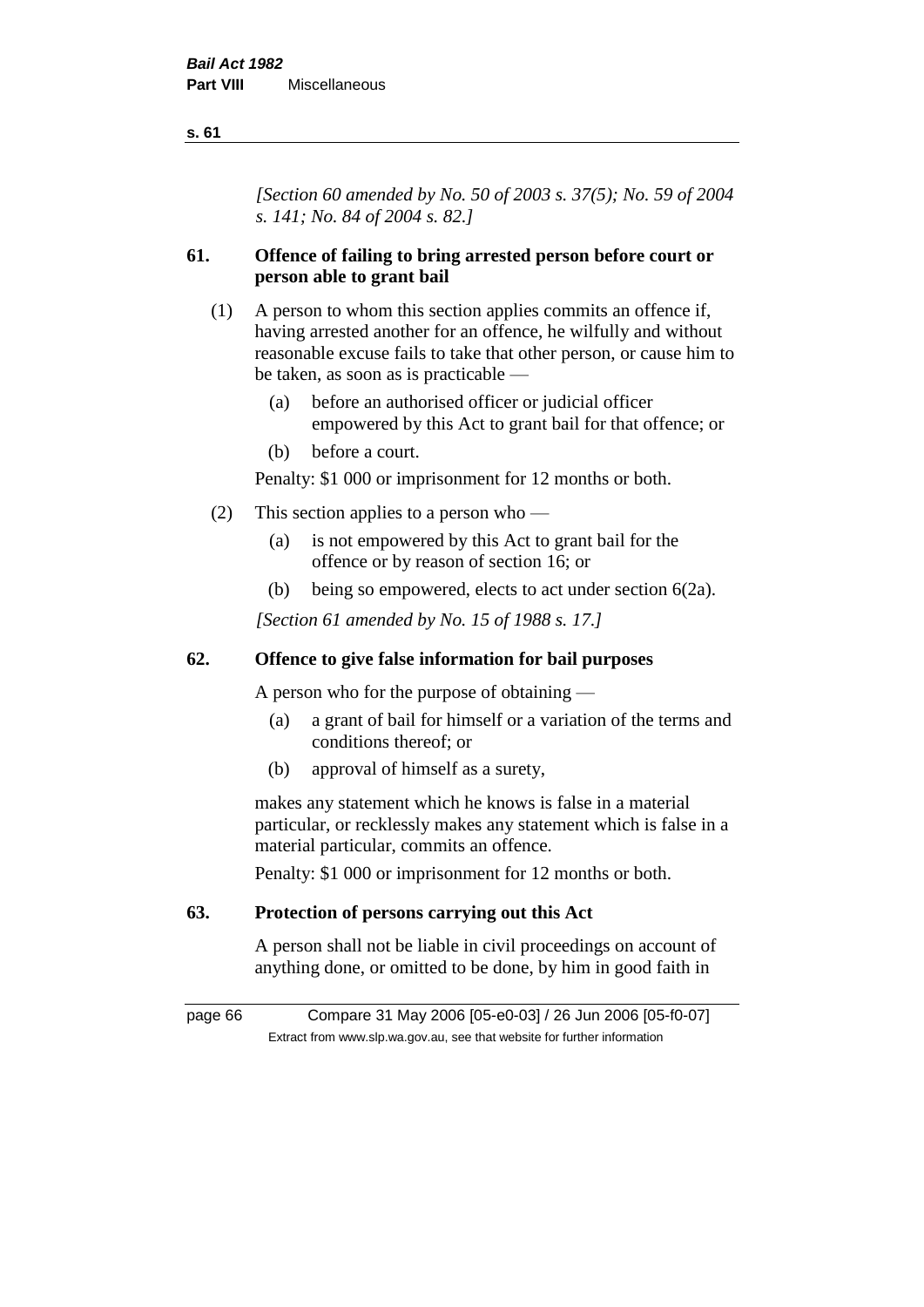the course of carrying out any provision of this Act, or purporting to be so done or omitted; but the liability (if any) of any other person (including the State or the Commonwealth) as his employer is not affected by this section and shall be determined as if it had not been passed.

*[Section 63 amended by No. 65 of 2003 s. 121(4).]*

#### **64. Evidence of non-appearance, etc., by an accused**

Where it is required for the purposes of this Act to prove —

- (a) that an accused did not appear before a particular court, at a particular place, on a particular day, at a particular time or during a particular period; or
- (b) the day, time or period when or during which an accused did appear before a particular court at a particular place,

a certificate as to any such matter, purporting to be signed by a judicial officer or registrar of the court before which the accused was required to appear, shall be evidence of the matter so certified.

*[Section 64 amended by No. 59 of 2004 s. 141; No. 84 of 2004 s. 82.]* 

## **65. Bail undertakings by minors**

A bail undertaking entered into by a person who is under the age of 18 years shall bind him as if he were of full age.

#### **66. Abolition of other powers to grant bail**

- (1) Any power or duty that, at the commencement of this Act, exists apart from statute to grant bail to an accused awaiting an appearance in court for an offence, is abolished.
- (2) Subsection (1) has effect notwithstanding anything in section 16 of the *Supreme Court Act 1935*.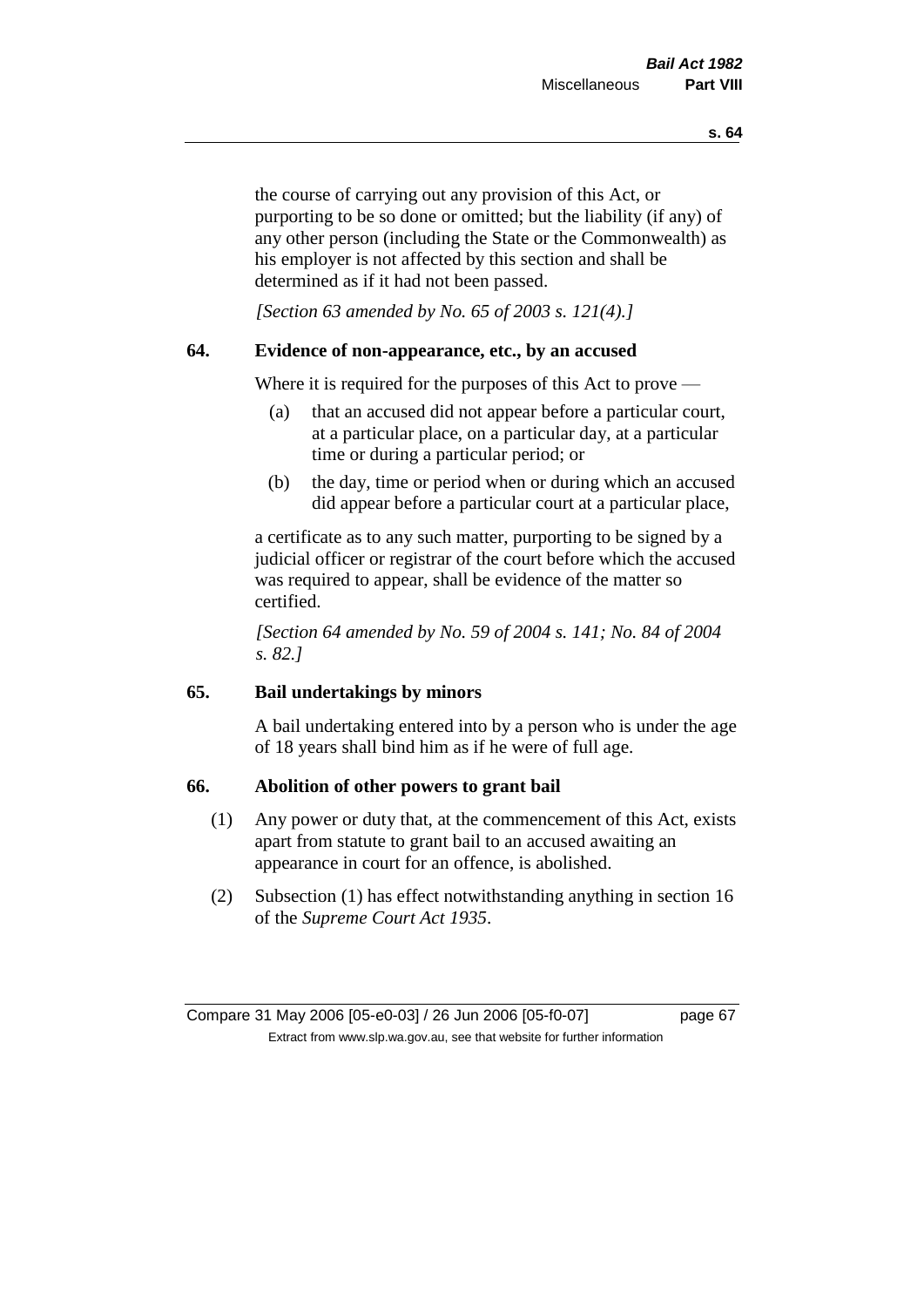#### **s. 66A**

(3) In subsection (1) **"statute"** means an Act of the Parliament of Western Australia, other than the *Supreme Court Act 1935*.

*[Section 66 amended by No. 84 of 2004 s. 82.]*

## **66A. Delegation by registrar**

- (1) The registrar of a court may, either generally or as otherwise provided by the instrument of delegation, by instrument signed by him, delegate to an officer of that court any function conferred on him by or under this Act other than —
	- (a) this power of delegation; or
	- (b) any function that a judicial officer has required him to perform personally.
- (2) The superintendent of a detention centre may, either generally or as otherwise provided by the instrument of delegation, by instrument signed by him, delegate to an officer of the department of which the CEO (Justice) is the chief executive officer any function conferred on him by or under this Act, other than this power of delegation.

*[Section 66A inserted by No. 15 of 1988 s. 18; amended by No. 49 of 1988 s. 89; No. 31 of 1993 s. 8; No. 59 of 2004 s. 141.]* 

## **67. Regulations**

- (1) The Governor may make regulations, not inconsistent with this Act, prescribing such things as are required or permitted by this Act to be prescribed or as it is necessary or expedient to prescribe for the purposes thereof.
- (2) Without limiting the generality of subsection (1) regulations  $may -$ 
	- (a) make provision for or with respect to the making of applications —
		- (i) for or in relation to bail;

page 68 Compare 31 May 2006 [05-e0-03] / 26 Jun 2006 [05-f0-07] Extract from www.slp.wa.gov.au, see that website for further information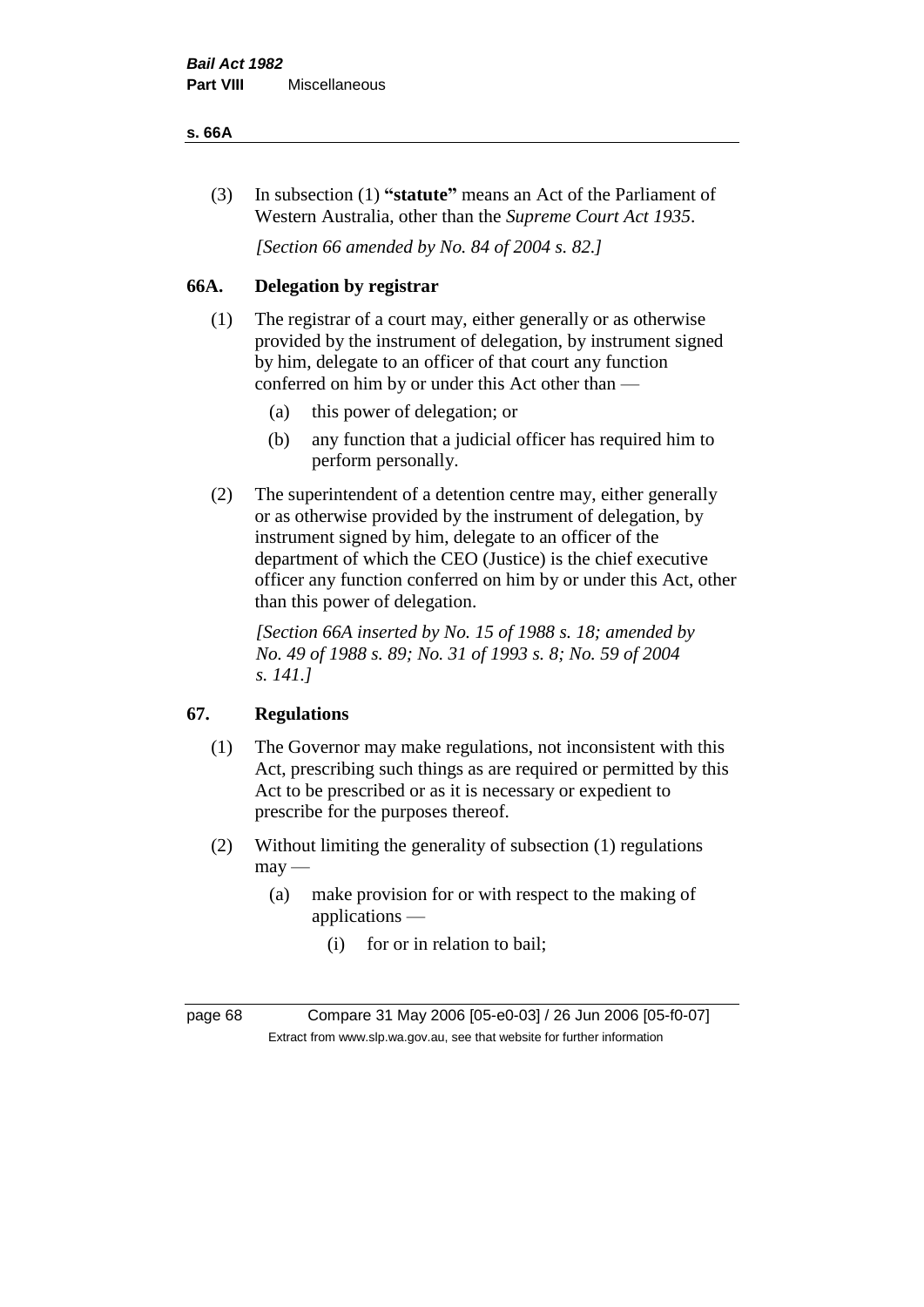- (ii) for the approval of sureties;
- (iii) for the approval of security to be given by accused persons and sureties;
- (iv) for the cancellation of a surety undertaking,

and for the manner in which such applications are to be made and the procedure to be followed on such applications;

- (b) for the purposes of clause 5 of Part A of Schedule 1, prescribe the officer or officers who may grant bail for any prescribed appearance or class of appearance in court by a defendant who is in custody;
- (c) make provision for, or with respect to the management, control, supervision and good order of premises established for the accommodation of persons to whom bail has been granted.
- (3) Regulations made under this section may provide that a contravention or failure to comply with a regulation constitutes an offence and may provide for penalties not exceeding a fine of \$500 for offences against the regulations.

*[Section 67 amended by No. 45 of 1993 s. 12; No. 84 of 2004 s. 83(3).]* 

*[68. Omitted under the Reprints Act 1984 s. 7(4)(g).]*

Compare 31 May 2006 [05-e0-03] / 26 Jun 2006 [05-f0-07] page 69 Extract from www.slp.wa.gov.au, see that website for further information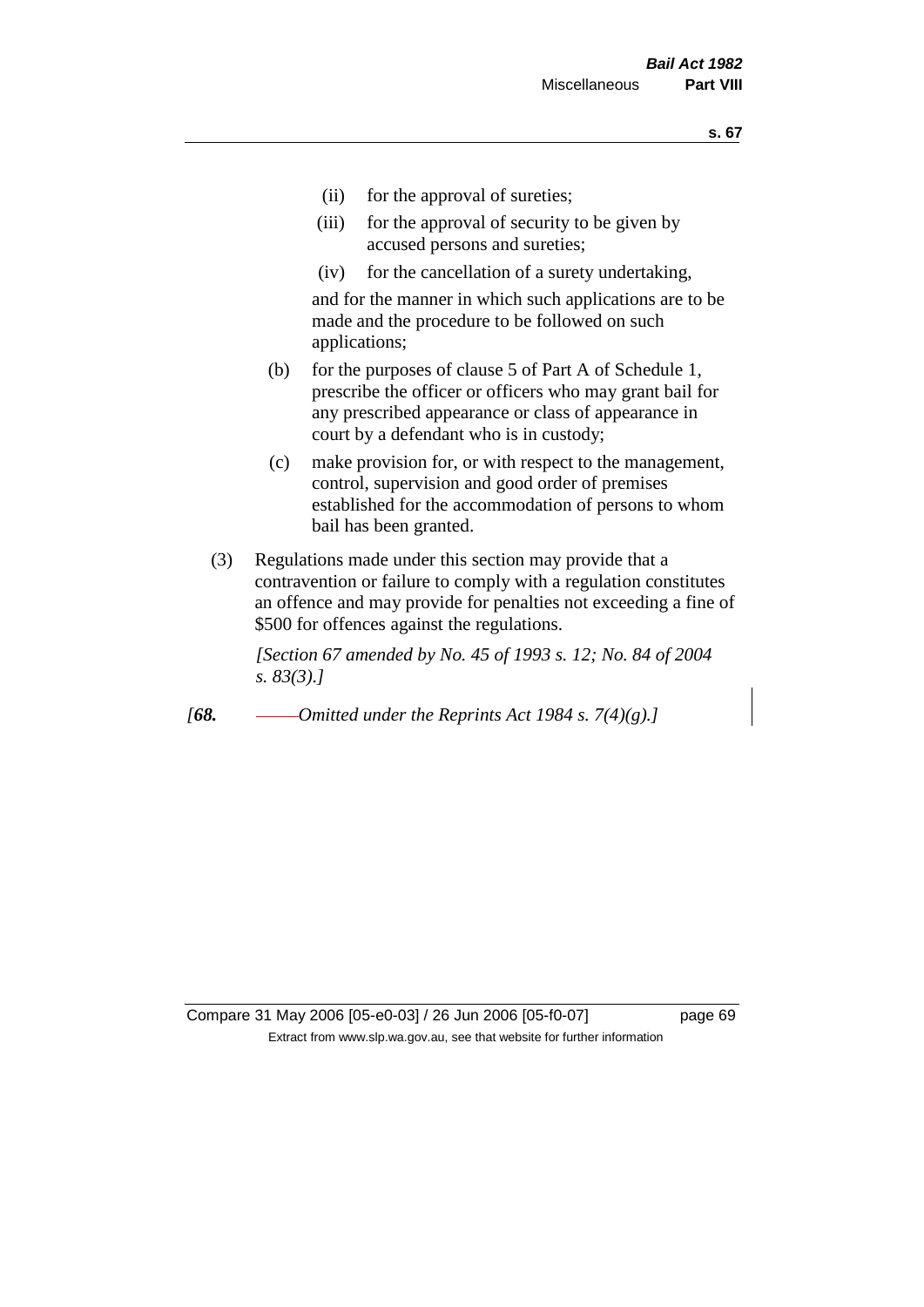#### **Schedule 1**

## **Schedule 1**

*[Heading amended by No. 45 of 1993 s. 10(1).]*

[Sections 13 and 17]

## **Part A — Jurisdiction to grant bail**

| <b>First Column</b>           | <b>Second Column</b> |
|-------------------------------|----------------------|
| Appearances in court referred | By whom bail may be  |
| to in section 13              | granted              |

#### **1. Initial appearance**

| (1) | The initial appearance in a<br>court of summary<br>jurisdiction or the Children's<br>Court by an accused in, or in<br>connection with,     | In any case $-$<br>a justice; or<br>(a)<br>an authorised police<br>(b)<br>officer; and     |
|-----|--------------------------------------------------------------------------------------------------------------------------------------------|--------------------------------------------------------------------------------------------|
|     | proceedings for an offence.                                                                                                                | in addition, in the case of a child,<br>an authorised community<br>services officer.       |
| (2) | The initial appearance in the<br>District Court or the<br>Supreme Court, not being<br>the initial appearance to<br>which clause 3 applies. | A judge of the District Court or a<br>judge of the Supreme Court, as<br>the case requires. |

*[Clause 1 amended by No. 15 of 1988 s. 19; No. 49 of 1988 s. 90(a)(i); No. 59 of 2004 s. 141; No. 84 of 2004 s. 10(1) and 82.]*

*[Clause 2 amended by No. 84 of 2004 s. 82.]*

page 70 Compare 31 May 2006 [05-e0-03] / 26 Jun 2006 [05-f0-07] Extract from www.slp.wa.gov.au, see that website for further information

**<sup>2.</sup> Appearance after adjournment** Appearance in any court or before a judicial officer by an accused after any adjournment of proceedings for an offence, not being a committal under clause 3. The judicial officer who orders the adjournment.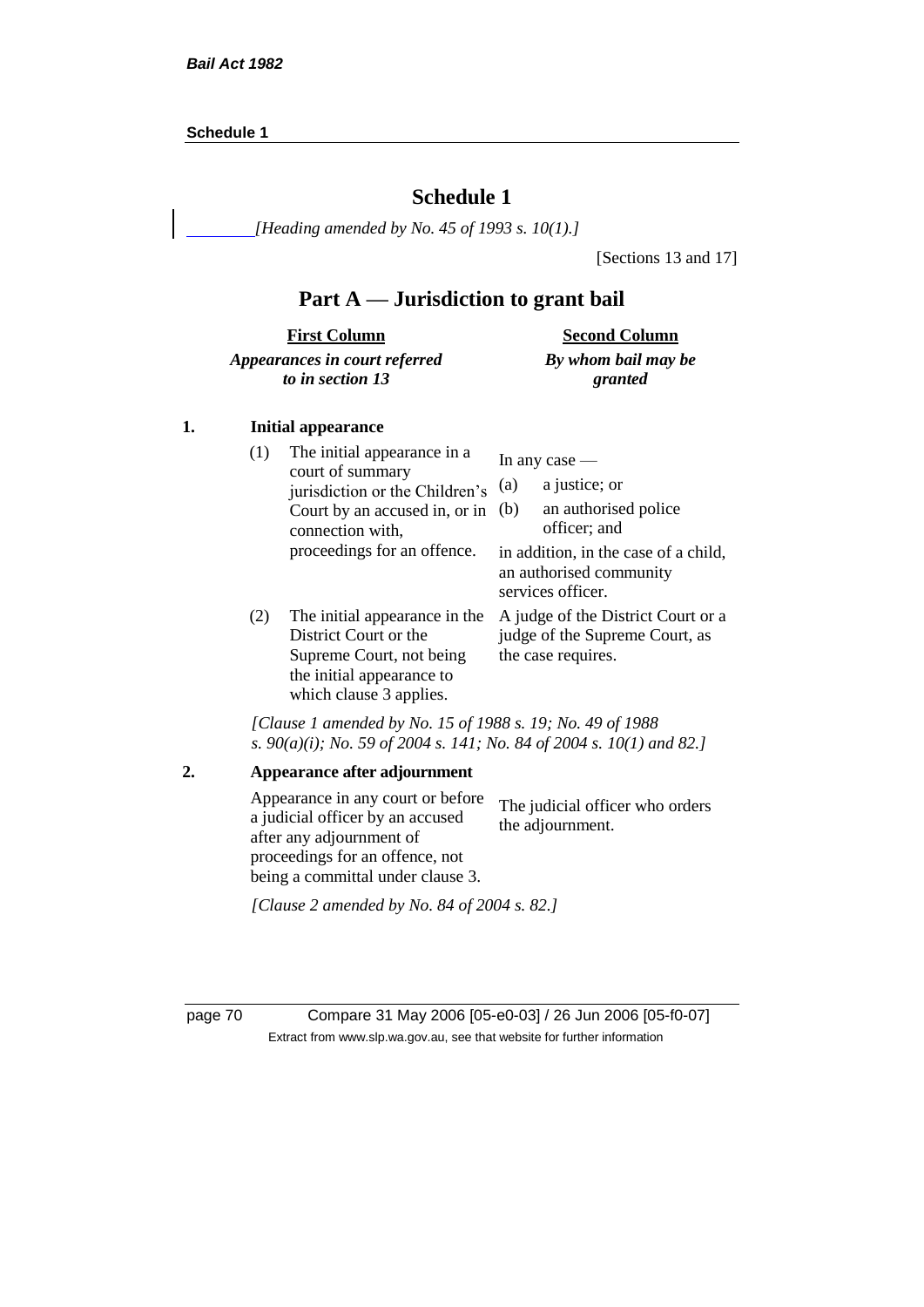| <b>First Column</b>           |
|-------------------------------|
| Appearances in court referred |
| to in section 13              |

**Second Column** *By whom bail may be granted*

## **3. Appearance on committal to Supreme Court or District Court**

The initial appearance by an accused in the Supreme Court or District Court after he has been committed thereto under any Act to be tried or sentenced or otherwise dealt with. The judicial officer who orders the committal.

*[Clause 3 amended by No. 84 of 2004 s. 82.]*

## **4. Appearance in connection with appeal etc.**

| (1) | Appearance in connection<br>with an application or appeal<br>made under the <i>Criminal</i><br><i>Appeals Act 2004</i> or with                          | If the appeal is being determined<br>by a single judge of the Supreme<br>Court, a single judge of the<br>Supreme Court; |  |  |
|-----|---------------------------------------------------------------------------------------------------------------------------------------------------------|-------------------------------------------------------------------------------------------------------------------------|--|--|
|     | any order made in<br>determining the application<br>or appeal.                                                                                          | If the appeal is being determined<br>by the Court of Appeal, the Court<br>of Appeal or a single judge of<br>appeal.     |  |  |
| (2) | Appearance in connection<br>with a rehearing of<br>proceedings ordered under<br>section 28 of the Children's<br>Court of Western Australia<br>Act 1988. | The Children's Court.                                                                                                   |  |  |
| (3) | Appearance in connection<br>with the reconsideration of<br>an order under section 40 of<br>the Children's Court of<br>Western Australia Act 1988.       | The Children's Court constituted<br>by the President.                                                                   |  |  |
|     | [Clause 4 inserted by No. 84 of 2004 s. 10(2).]                                                                                                         |                                                                                                                         |  |  |

Compare 31 May 2006 [05-e0-03] / 26 Jun 2006 [05-f0-07] page 71 Extract from www.slp.wa.gov.au, see that website for further information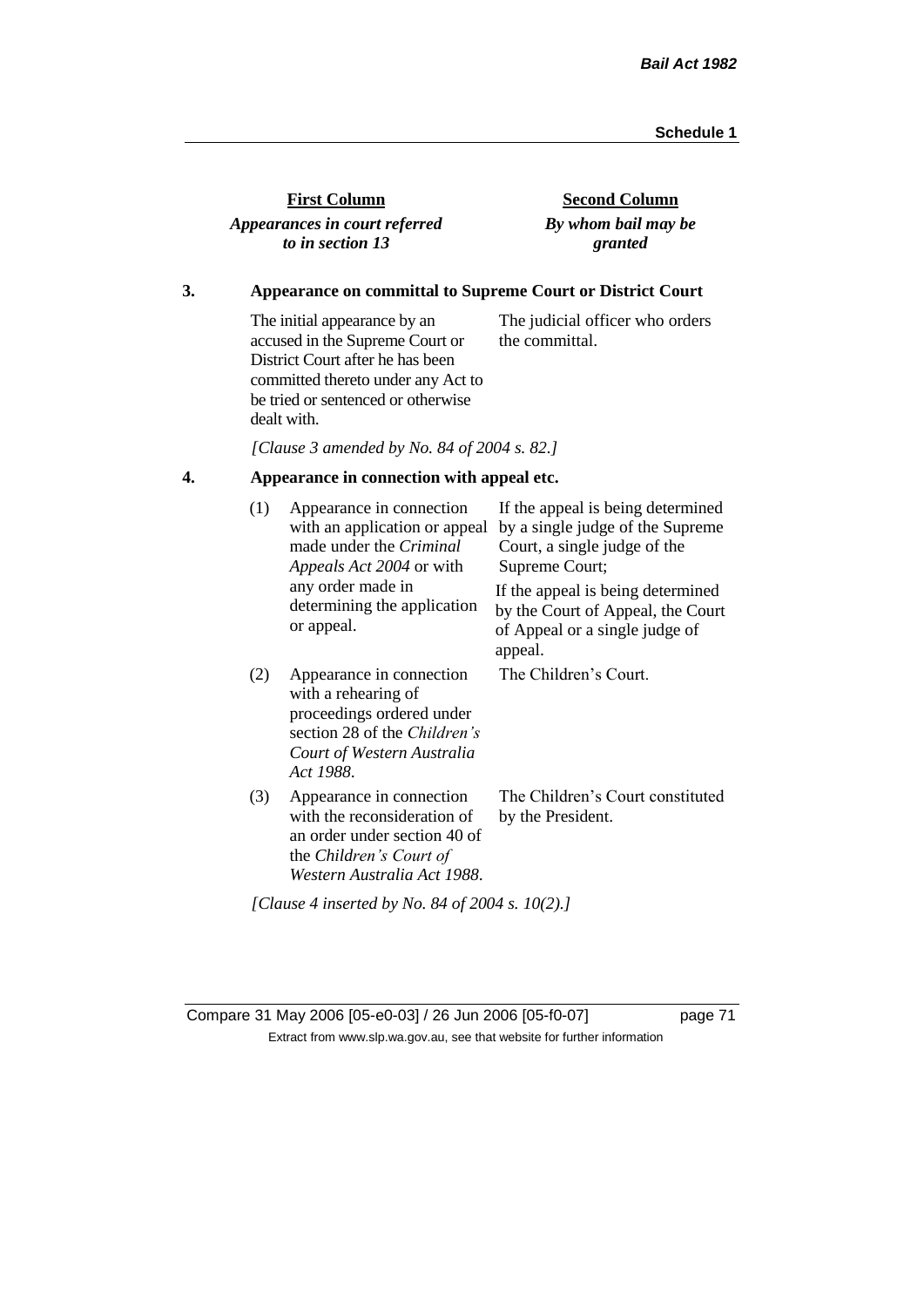| <b>First Column</b>           | <b>Second Column</b> |
|-------------------------------|----------------------|
| Appearances in court referred | By whom bail may be  |
| to in section 13              | granted              |

#### **5. Appearance prescribed by regulation**

Appearance in a court for any other purpose or following any prescribed by such regulations. other occurrence prescribed by regulations under this Act. The judicial or other officer

#### **6. Appearances not otherwise provided for**

Any appearance in a court not otherwise provided for in this Part or by regulations under this Act. The judicial officer who, or court which, orders the appearance.

#### **7. Interpretation in this Part**

In this Part, unless the contrary intention appears —

**"proceedings for an offence"** in clause 2 (but not in clause 1) includes any of the following proceedings relating to that offence —

- (a) appeal proceedings;
- (b) proceedings on a writ of *habeas corpus*; and
- (c) proceedings on the re-appearance of an offender under section 50 of the *Sentencing Act 1995*.

*[Clause 7 inserted by No. 84 of 2004 s. 10(3).]*

## **Part B — Cessation of power to grant bail**

## **1. Upon decision by Judge, power of other officers ceases**

After a Judge of the Supreme Court has granted or refused bail for an appearance by an accused the power to grant bail for that appearance ceases to be vested in any judicial officer whose jurisdiction is inferior to that of such Judge or in any authorised officer.

*[Clause 1 amended by No. 84 of 2004 s. 82.]*

page 72 Compare 31 May 2006 [05-e0-03] / 26 Jun 2006 [05-f0-07] Extract from www.slp.wa.gov.au, see that website for further information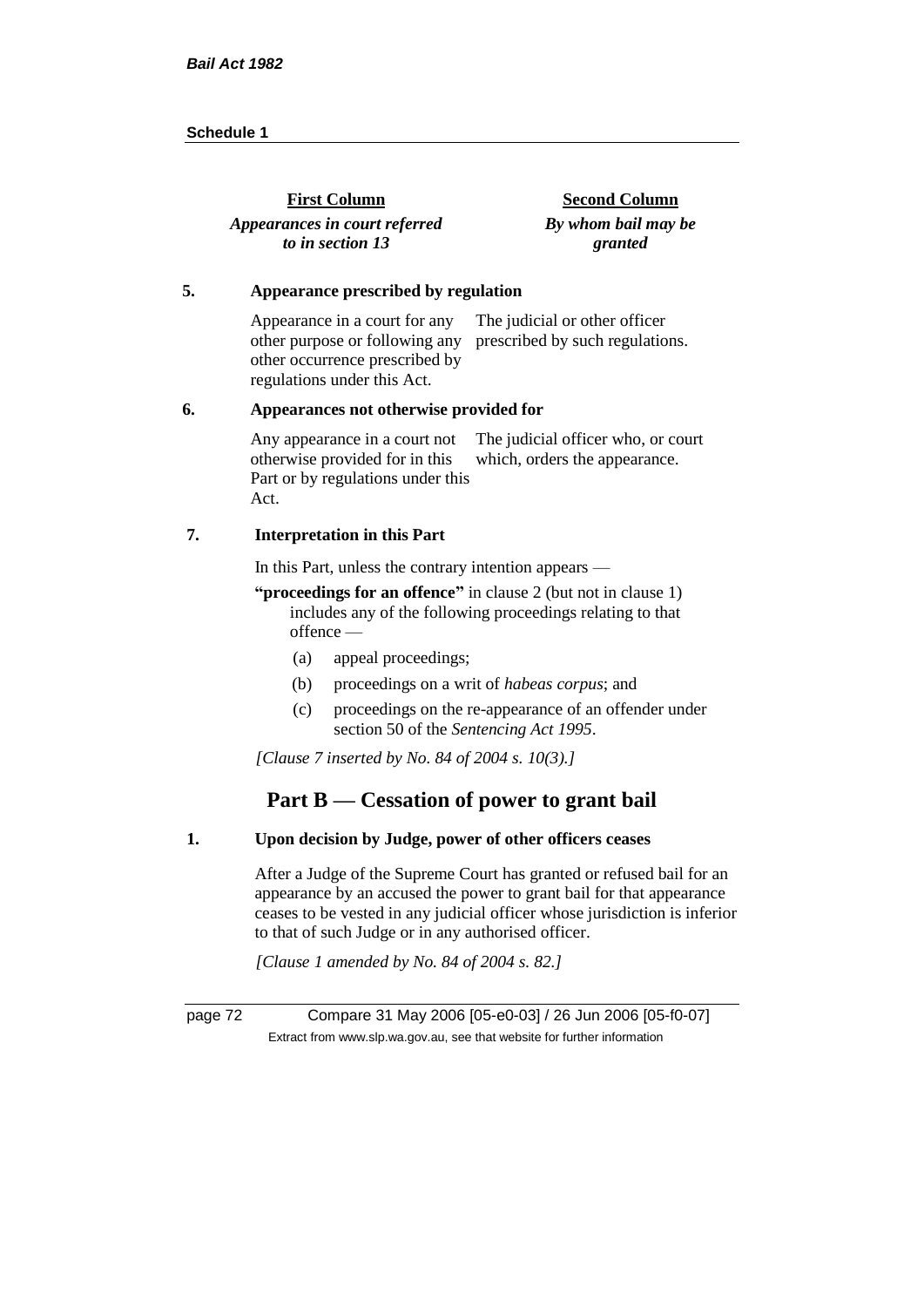## **2. Upon decision by judicial officer, his power and that of his peers ceases**

Except where clause 4 applies, the power to grant bail for an appearance by an accused ceases to be vested in any judicial officer (including a Judge of the Supreme Court) after he, or another judicial officer whose jurisdiction is co-extensive with his, has granted or refused bail for that appearance.

*[Clause 2 amended by No. 84 of 2004 s. 82.]*

## **3. Upon refusal by justice power of authorised officer or justice ceases**

After a justice has refused bail for an initial appearance by an accused, the power to grant bail for that appearance ceases to be vested in an authorised officer or another justice, but an authorised officer or a justice may grant bail for an initial appearance notwithstanding that one or more other authorised officers have previously refused bail for that appearance.

*[Clause 3 amended by No. 34 of 1988 s. 90(b); No. 59 of 2004 s. 141; No. 84 of 2004 s. 82.]*

## **4. Judicial officer's powers where accused proves new facts or changed circumstances**

Notwithstanding clause 2, where an accused has been refused bail for an appearance or has been granted bail therefor on terms or conditions with which he is unable or unwilling to comply, the judicial officer who granted or refused bail or another judicial officer whose jurisdiction is co-extensive with his has power to grant bail for that appearance or to vary the terms or conditions of bail previously granted therefor if the accused makes application and satisfies him  $that -$ 

- (a) new facts have been discovered, new circumstances have arisen or the circumstances have changed since bail was previously granted or refused for that appearance;
- (b) he failed to adequately present his case for bail on the previous occasion when it was considered; or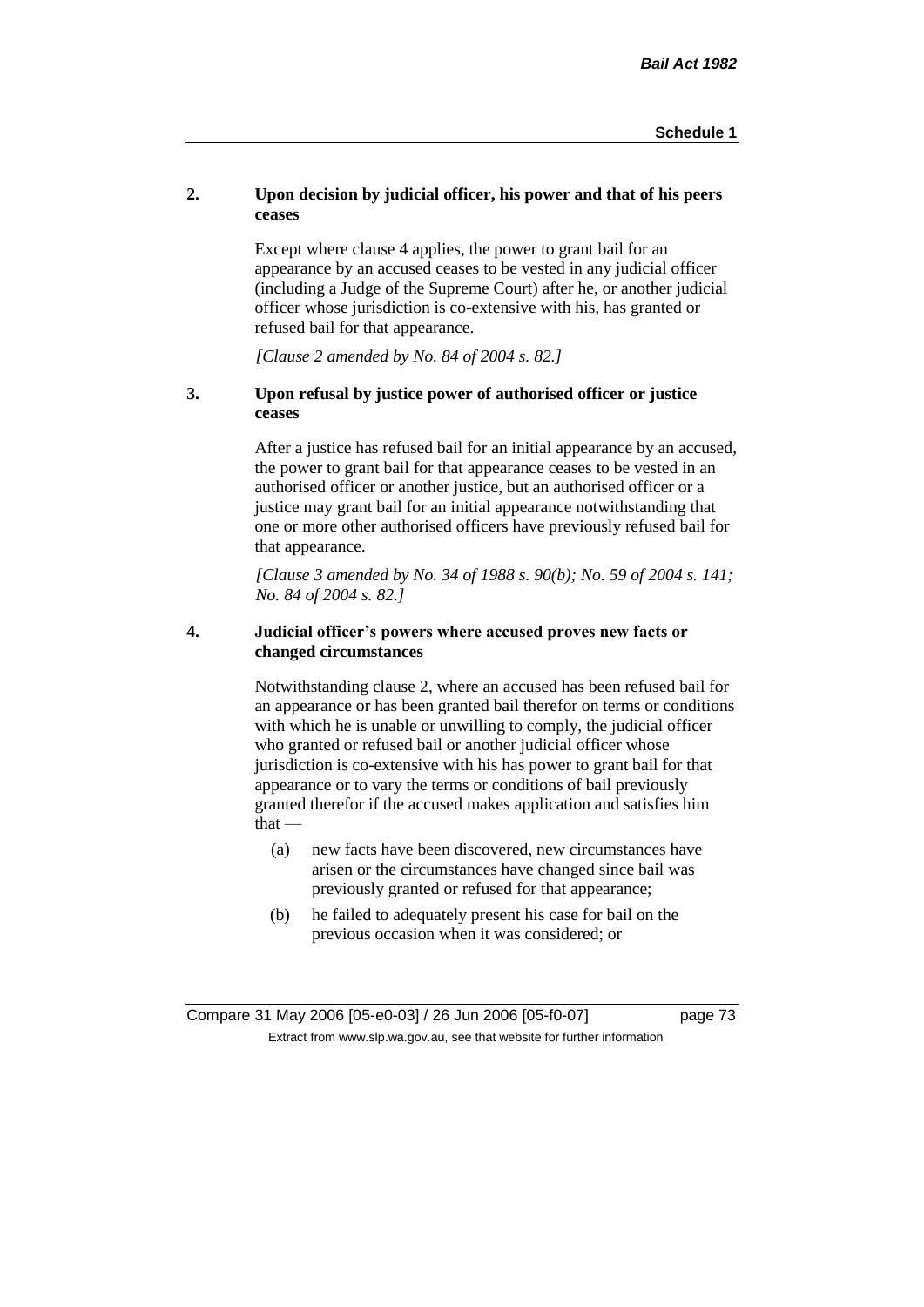(c) where bail was granted subject to a home detention condition, he has, since the previous occasion when his case for bail was considered, complied with the home detention condition for a period of one month or more.

*[Clause 4 amended by No. 61 of 1990 s. 14; No. 84 of 2004 s. 82.]*

## **Part C — Manner in which jurisdiction to be exercised**

Principles governing grant or refusal of bail

### **1. Bail before conviction to be at discretion of bail authority, except for a child**

Subject to clause 3A, the grant or refusal of bail to an accused, other than a child, who is in custody awaiting an appearance in court before conviction for an offence shall be at the discretion of the judicial officer or authorised officer in whom jurisdiction is vested, and that discretion shall be exercised having regard to the following questions as well as to any others which he considers relevant —

- (a) whether, if the accused is not kept in custody, he may
	- (i) fail to appear in court in accordance with his bail undertaking;
	- (ii) commit an offence;
	- (iii) endanger the safety, welfare, or property of any person; or
	- (iv) interfere with witnesses or otherwise obstruct the course of justice, whether in relation to himself or any other person;
- (b) whether the accused needs to be held in custody for his own protection;
- (c) whether the prosecutor has put forward grounds for opposing the grant of bail;
- (d) whether, as regards the period when the accused is on trial, there are grounds for believing that, if he is not kept in custody, the proper conduct of the trial may be prejudiced;

page 74 Compare 31 May 2006 [05-e0-03] / 26 Jun 2006 [05-f0-07] Extract from www.slp.wa.gov.au, see that website for further information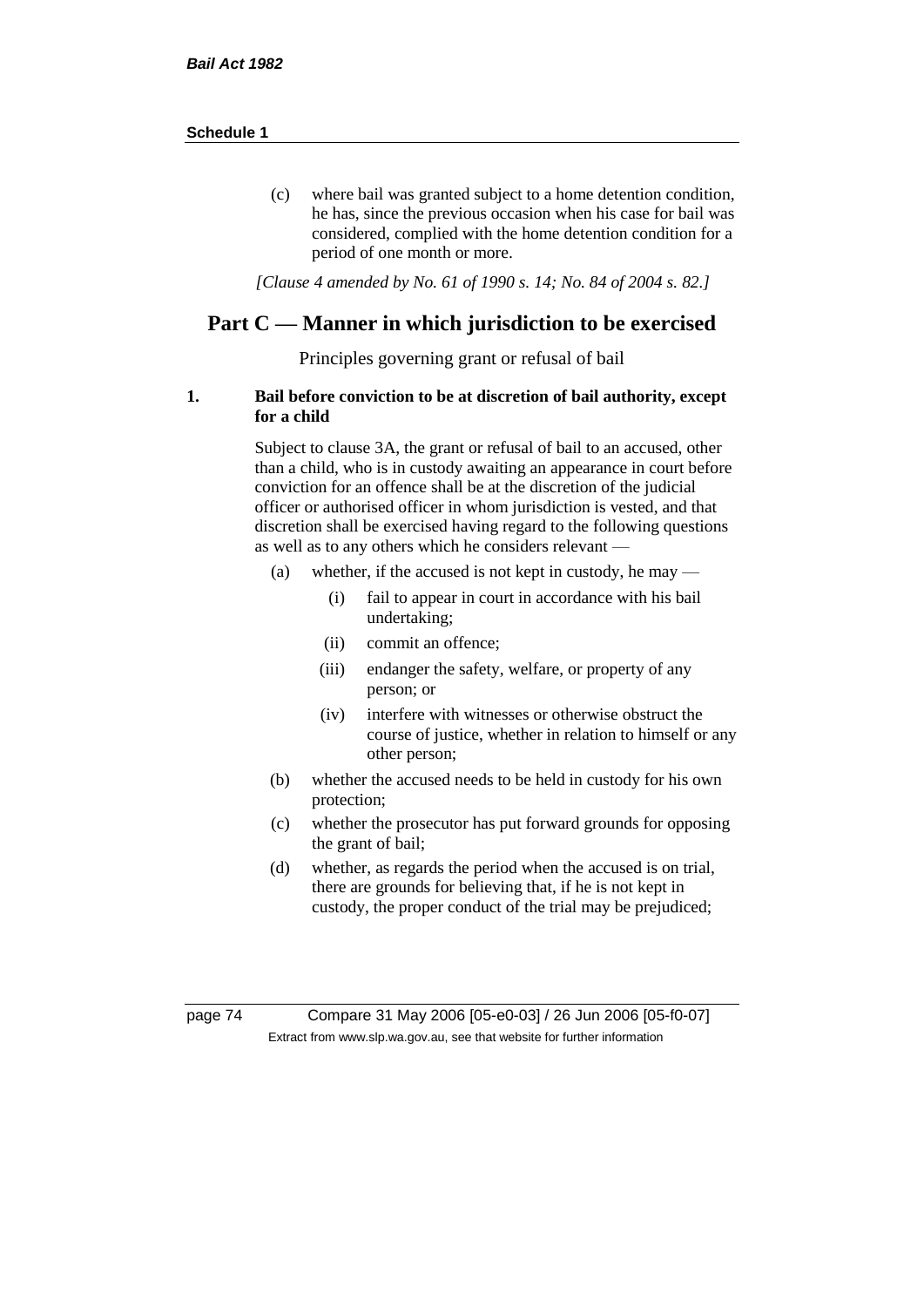- (e) whether there is any condition which could reasonably be imposed under Part D which would —
	- (i) sufficiently remove the possibility referred to in paragraphs (a) and (d);
	- (ii) obviate the need referred to in paragraph (b); or
	- (iii) remove the grounds for opposition referred to in paragraph (c);
- (f) where the accused is charged with an offence that is alleged to have been committed in respect of a child, whether a condition should be imposed under Part D requiring the accused to reside at a place other than the place where the child resides;
- (g) whether the alleged circumstances of the offence or offences amount to wrongdoing of such a serious nature as to make a grant of bail inappropriate.

*[Clause 1 amended by No. 14 of 1992 s. 11; No. 45 of 1993 s. 10(2)(a); No. 54 of 1998 s. 8(a) and (b); No. 84 of 2004 s. 82.]*

## **2. Child to have qualified right to bail**

 $(1)$  In this clause —

**"responsible person"** means a parent, relative, employer or other person who, in the opinion of the judicial officer or authorised officer, is in a position to both influence the conduct of the child and provide the child with support and direction.

- (2) Subject to subclause (3), a child accused who is in custody awaiting an appearance in court before conviction for an offence has a right to be granted bail unless —
	- (a) in the opinion of the judicial officer or authorised officer in whom jurisdiction is vested —
		- (i) one or more of the questions set out in clause  $1(a)$ , (b), (d) and (g) must be answered in the affirmative; and
		- (ii) there is no condition which he could reasonably impose under Part D which would satisfy the relevant provision of clause 1(e);
		- or

Compare 31 May 2006 [05-e0-03] / 26 Jun 2006 [05-f0-07] page 75 Extract from www.slp.wa.gov.au, see that website for further information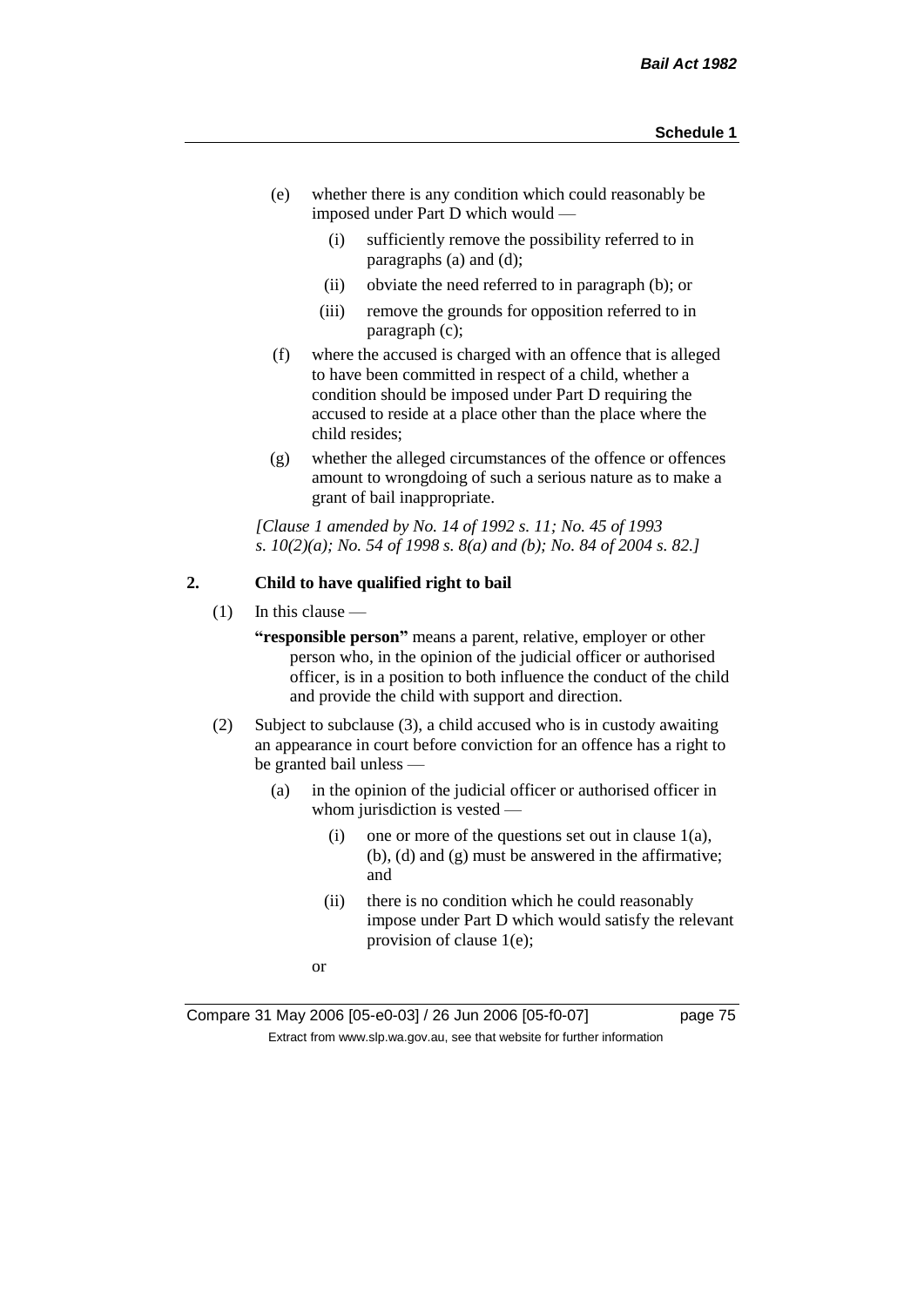(b) there is no responsible person willing to enter into an undertaking of the kind described in subclause (3)(c),

and if the child is refused bail he shall be dealt with in accordance with section 19(2) of the *Young Offenders Act 1994*.

- (3) The right of a child accused under subclause (2) is subject to
	- (a) clause 3A; and
	- *[(b) deleted]*

 $\overline{a}$ 

- (c) there being imposed as a condition on the grant of bail a requirement that before the release of the child on bail a responsible person undertakes in writing in the prescribed form to ensure that the child complies with any requirement of his bail undertaking mentioned in section 28(2)(a), (b), (c) and (d).
- (4) Subclauses (2)(b) and (3)(c) do not apply to a child accused if it appears to the judicial officer or authorised officer that the accused —
	- (a) is over the age of 17 years; and
	- (b) has sufficient maturity to live independently without the guidance or control of a parent or guardian.
- (5) For the purposes of this clause, the provisions of sections 46, 47, 48, 54, 55(2), 60 and  $67(2)(a)(iv)$  apply with all necessary changes as  $if -$ 
	- (a) references in those provisions to a surety and a surety undertaking were references to a responsible person and to an undertaking referred to in subclause (3)(c) respectively; and
	- (b) section  $54(1)(b)(i)$  read as follows
		- (i) a person who has entered into an undertaking referred to in clause 2(3)(c) of Part C of Schedule 1 should no longer be regarded as a responsible person for the purposes of that clause, or is dead;

".

page 76 Compare 31 May 2006 [05-e0-03] / 26 Jun 2006 [05-f0-07] Extract from www.slp.wa.gov.au, see that website for further information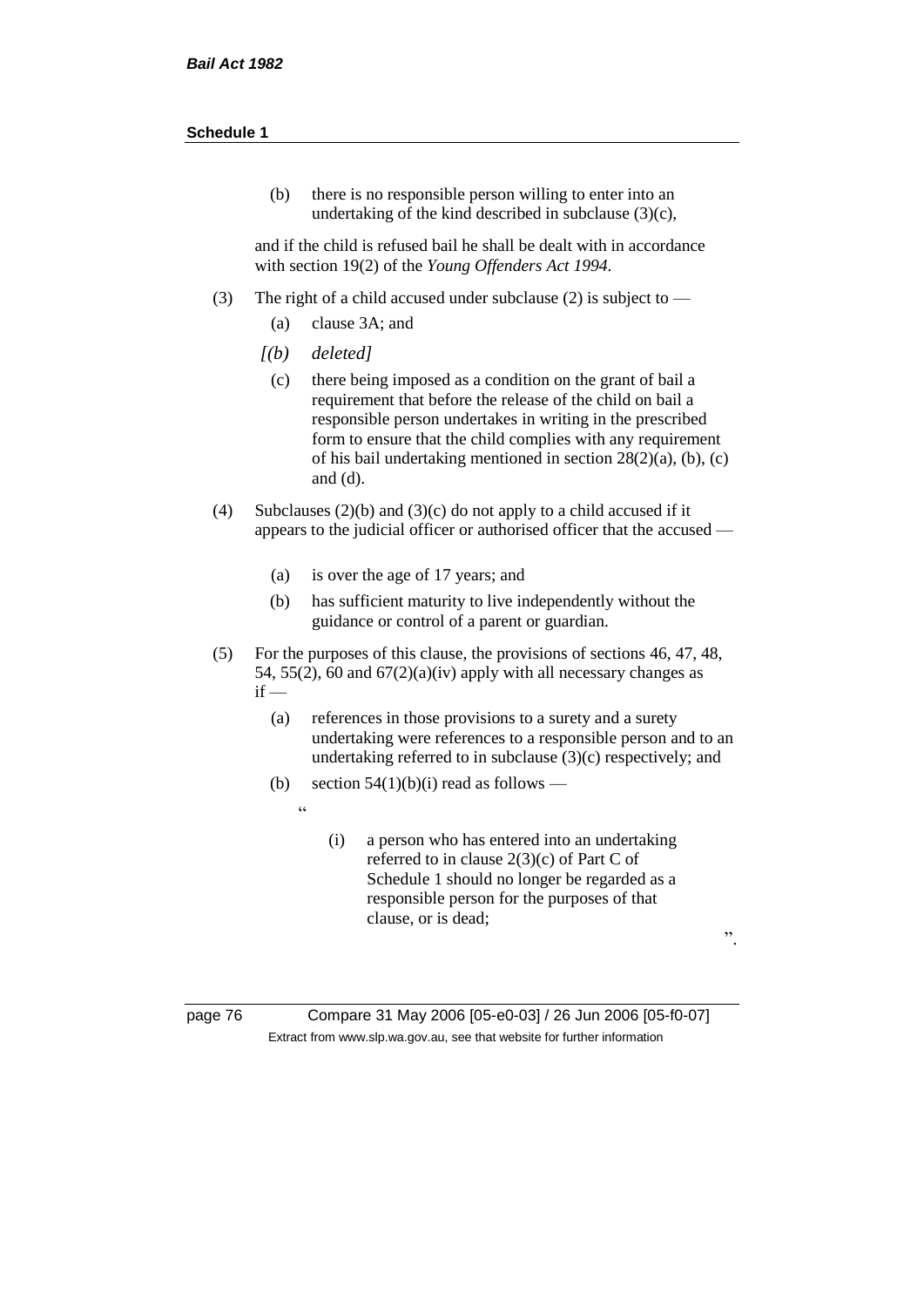(6) Where a child accused is released on bail his right to be at liberty is subject to the exercise of the powers in section 17A.

*[Clause 2 inserted by No. 45 of 1993 s. 10(2)(b); amended by No. 57 of 1997 s. 21(3)(a); No. 54 of 1998 s. 8(c); No. 34 of 2004 s. 251; No. 84 of 2004 s. 82.]*

## **3. Matters relevant to consideration of clause 1(a)**

In considering whether an accused may do any of the things mentioned in clause 1(a), the judicial officer or authorised officer shall have regard to the following matters, as well as to any others which he considers relevant —

- (a) the nature and seriousness of the offence or offences (including any other offence or offences for which he is awaiting trial) and the probable method of dealing with the accused for it or them, if he is convicted;
- (b) the character, previous convictions, antecedents, associations, home environment, background, place of residence, and financial position of the accused;
- (c) the history of any previous grants of bail to him; and
- (d) the strength of the evidence against him.

*[Clause 3 amended by No. 84 of 2004 s. 82.]*

### **3A. Bail where serious offence committed while accused on bail for another serious offence**

- (1) Notwithstanding clause 1 or 2 or any other provision of this Act, where —
	- (a) an accused is in custody awaiting an appearance in court before conviction for a serious offence; and
	- (b) the serious offence is alleged to have been committed while the accused was —
		- (i) on bail for; or
		- (ii) at liberty under an early release order made in respect of,

another serious offence,

Compare 31 May 2006 [05-e0-03] / 26 Jun 2006 [05-f0-07] page 77 Extract from www.slp.wa.gov.au, see that website for further information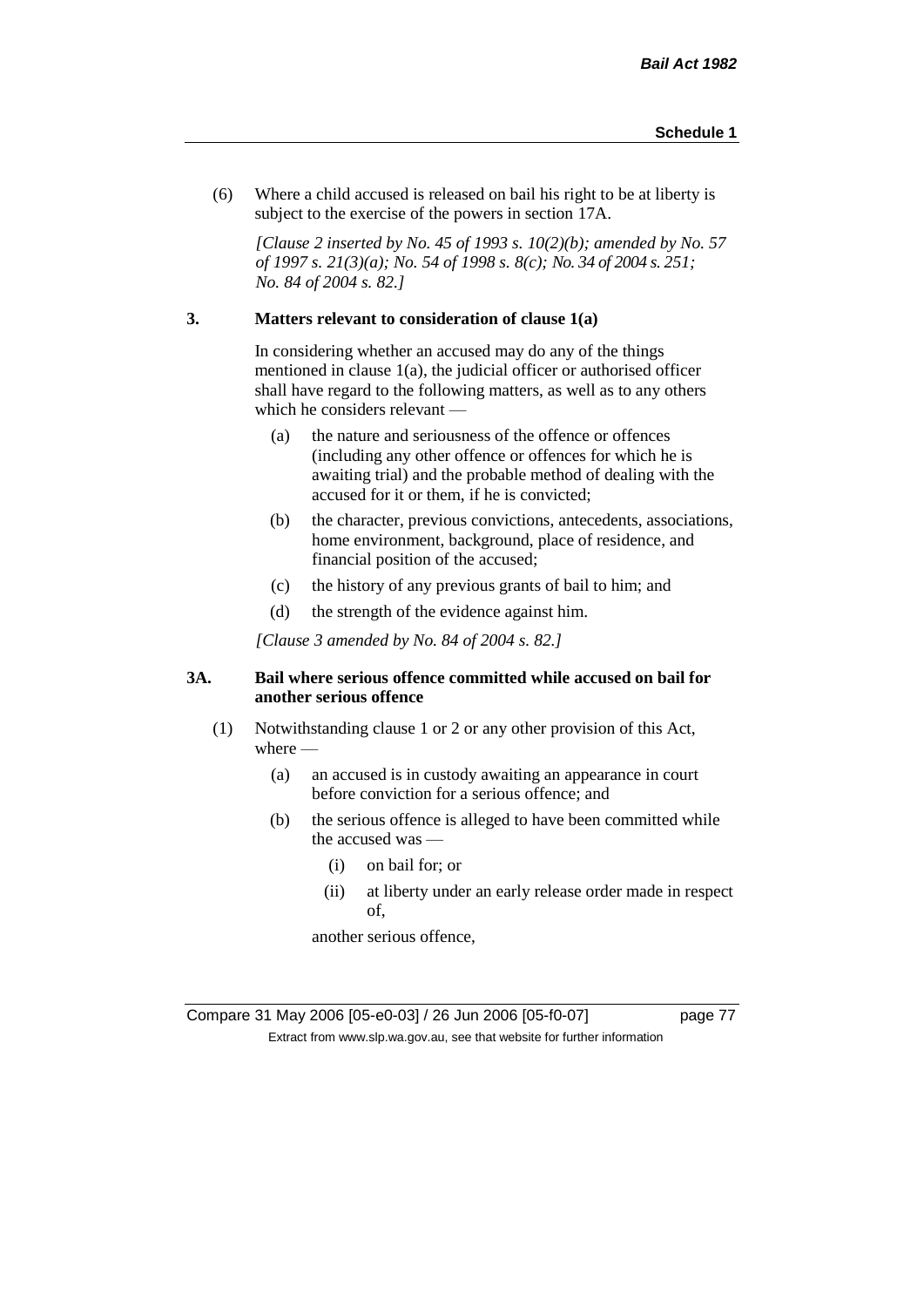the judicial officer or (if section 16A does not apply) the authorised officer in whom jurisdiction is vested shall refuse to grant bail for the serious offence referred to in paragraph (a) unless the judicial officer or authorised officer —

- (c) is satisfied that there are exceptional reasons why the accused should not be kept in custody and, if clause 3B applies, is so satisfied only after complying with that clause; and
- (d) is also satisfied that bail may properly be granted having regard to the provisions of clauses 1 and 3 or, in the case of a child accused, clauses 2 and 3.
- (2) Notwithstanding section 7(1), where an accused is refused bail under subclause (1) for an appearance for a serious offence his case for bail need not be considered again under that subsection for an appearance for that offence unless he satisfies the judicial officer who may order his detention that —
	- (a) new facts have been discovered, new circumstances have arisen or the circumstances have changed since bail was refused; or
	- (b) he failed to adequately present his case for bail on the occasion of that refusal.
- (3) Where a child accused is refused bail under subclause (1) he shall be dealt with in accordance with section 19(2) of the *Young Offenders Act 1994*.

*[Clause 3A inserted by No. 45 of 1993 s. 10(2)(c); amended by No. 57 of 1997 s. 21(3)(b); No. 54 of 1998 s. 7 and 13(1); No.84 of 2004 s. 82.]*

## **3B. Determination of exceptional reasons under clause 3A(1)**

- (1) This clause applies where it appears to the judicial officer or (if section 16A does not apply) the authorised officer that all or any of the acts alleged to constitute a serious offence referred to in clause 3A(1)(b) would, if proved in the appropriate proceedings, amount to a breach by the accused of a protective condition or order.
- (2) The judicial officer or authorised officer shall, before making a decision that there are exceptional reasons for the purposes of

page 78 Compare 31 May 2006 [05-e0-03] / 26 Jun 2006 [05-f0-07] Extract from www.slp.wa.gov.au, see that website for further information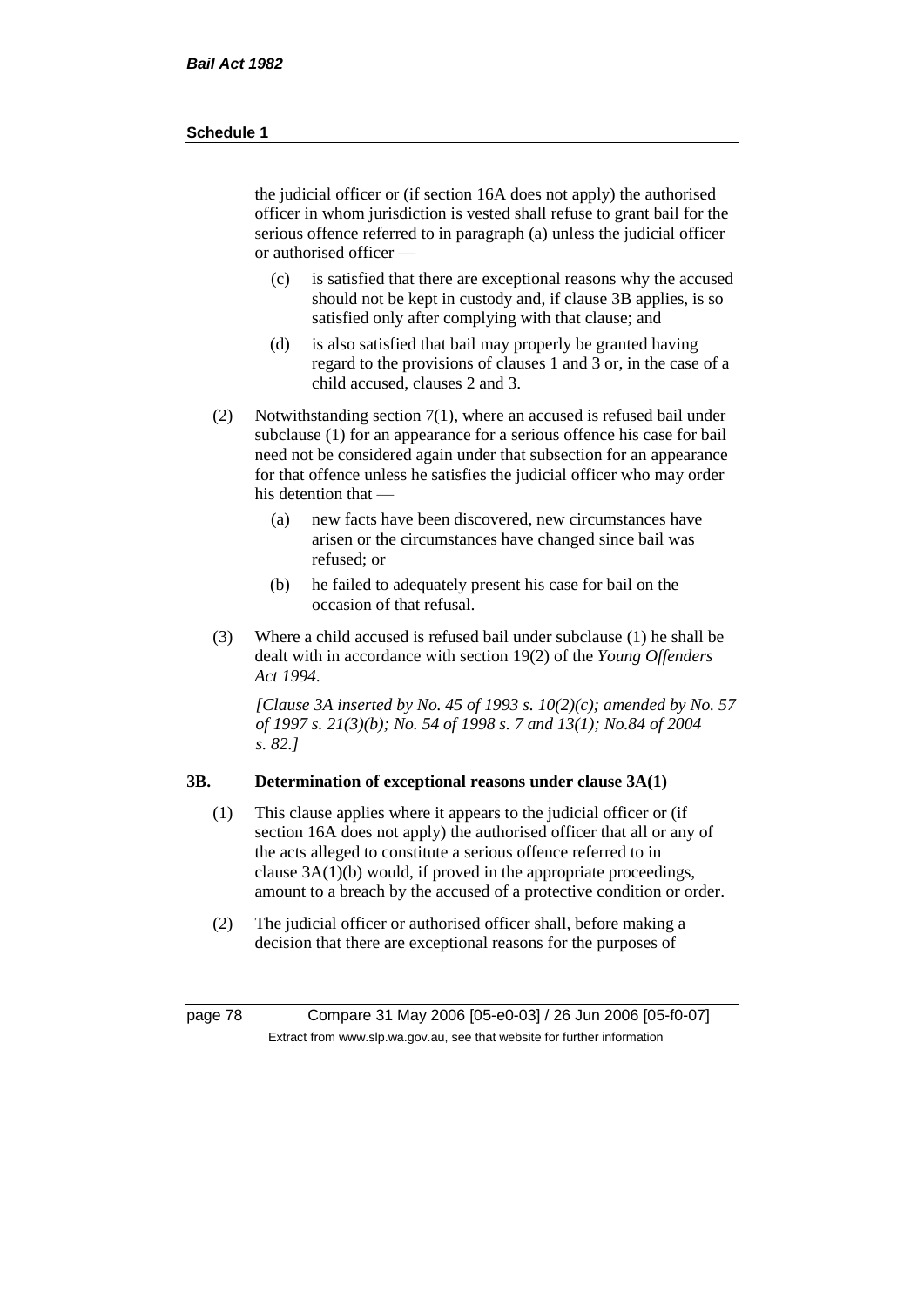clause 3A(1)(c), make enquiry, or cause enquiry to be made, whether there has already been —

- (a) any breach by the accused of the protective condition or order that has been proved in proceedings;
- (b) any alleged breach by the accused of the protective condition or order that has not been so proved, including an allegation that has not been the subject of a prosecution or any other communication to any relevant official; or
- (c) any alleged breach by the accused of any other protective condition or order that has been the subject of a prosecution.
- (3) On becoming aware of any such alleged breach, the judicial officer or authorised officer shall give each person for whose protection a protective condition or order referred to in subclause (2) was imposed or made (a **"relevant person"**) a reasonable opportunity to give evidence by affidavit on matters relating to that protective condition or order.
- (4) The judicial officer or authorised officer shall in making any decision for the purposes of clause  $3A(1)(c)$  —
	- (a) give due weight to  $\equiv$ 
		- (i) any evidence given under subclause (3);
		- (ii) any adverse effect that a grant of bail to the accused would have on a relevant person; and
		- (iii) any difficulty that a relevant person might have in proving any future breach of a protective condition or order;
	- (b) consider whether it would be appropriate to refuse bail and make a hospital order under section 5 of the *Criminal Law (Mentally Impaired Accused) Act 1996*;
	- (c) in the case of a condition imposed for a purpose mentioned in clause 2(2)(c) or (d) of Part D, treat any alleged breach of the condition as a serious matter even if the conduct alleged to amount to the breach in itself appears to be trivial; and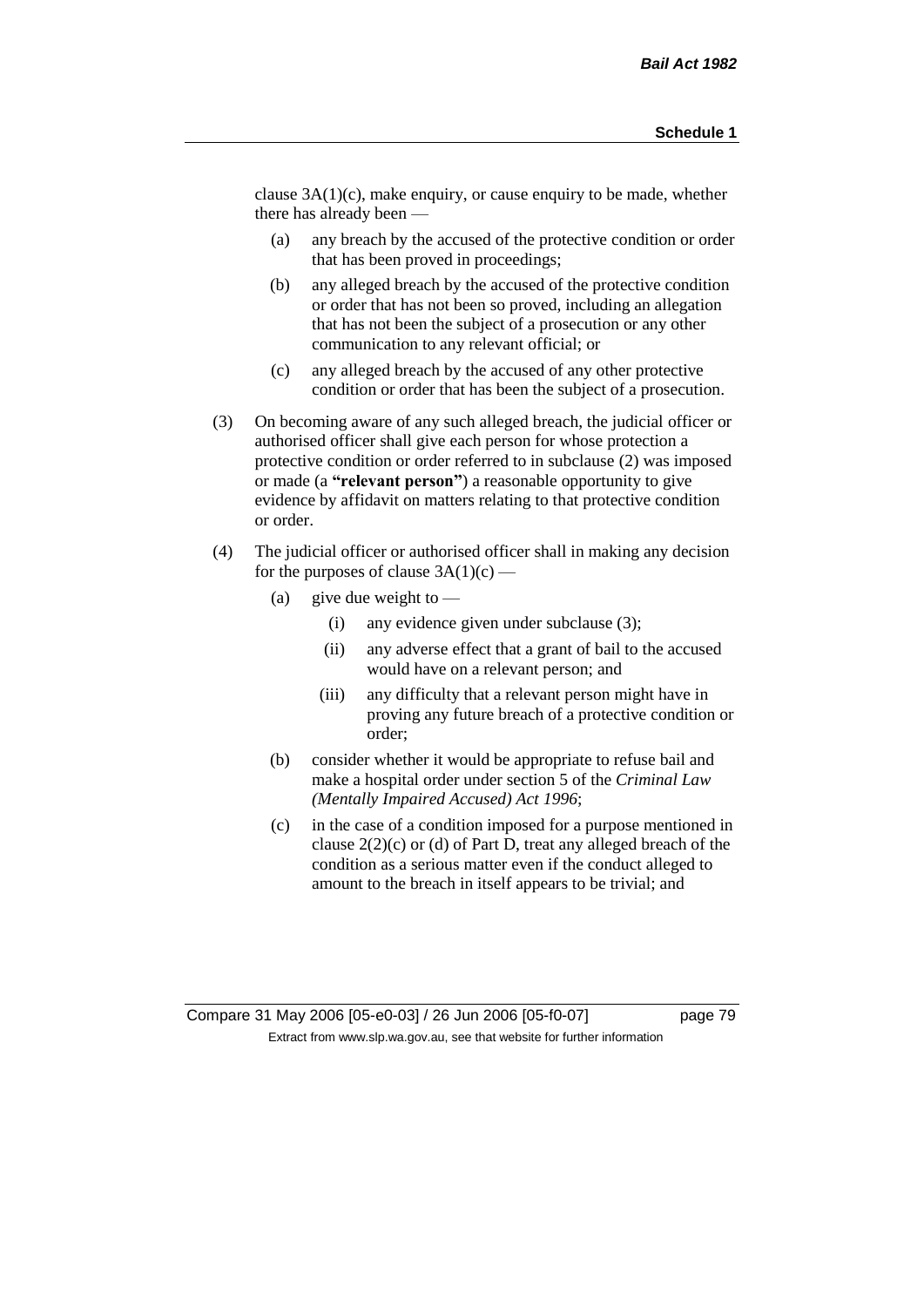- (d) consider whether any alleged breach of a protective condition or order that has occurred shows that the purpose of the condition or order has not been achieved and that the accused should be kept in custody.
- (5) The provisions of this clause do not limit the matters that the judicial officer or authorised officer may take into account for the purposes of clause  $3A(1)(c)$ .
- $(6)$  In this clause —

#### **"protective condition or order"** means —

- (a) a condition imposed for a purpose mentioned in clause  $2(2)(c)$  or (d) of Part D;
- (b) a violence restraining order or a police order under the *Restraining Orders Act 1997*; or
- (c) a Part VII order under the *Justices Act 1902*
	- (i) that under section 86 of the *Restraining Orders Act 1997* is taken to be a misconduct restraining order under that Act; and
	- (ii) that shows on the face of the order that the causing or threatening of personal injury by the accused was a ground for the making of the order.

*[Clause 3B inserted by No. 54 of 1998 s. 13(2); amended by No. 38 of 2004 s. 60; No. 59 of 2004 s. 141; No. 84 of 2004 s. 11 and 82.]*

## **4. When bail to be granted after conviction**

In deciding whether or not to grant bail to an accused who is in custody waiting to be sentenced or otherwise dealt with for an offence of which he has been convicted or awaiting the disposal of appeal proceedings, the judicial officer shall, subject to clauses 5 and 6, consider whether -

- (a) in the case of an accused waiting to be sentenced, there is a strong likelihood that he will impose a non-custodial sentence; or
- (b) in either case, there are exceptional reasons why the accused should not be kept in custody,

page 80 Compare 31 May 2006 [05-e0-03] / 26 Jun 2006 [05-f0-07] Extract from www.slp.wa.gov.au, see that website for further information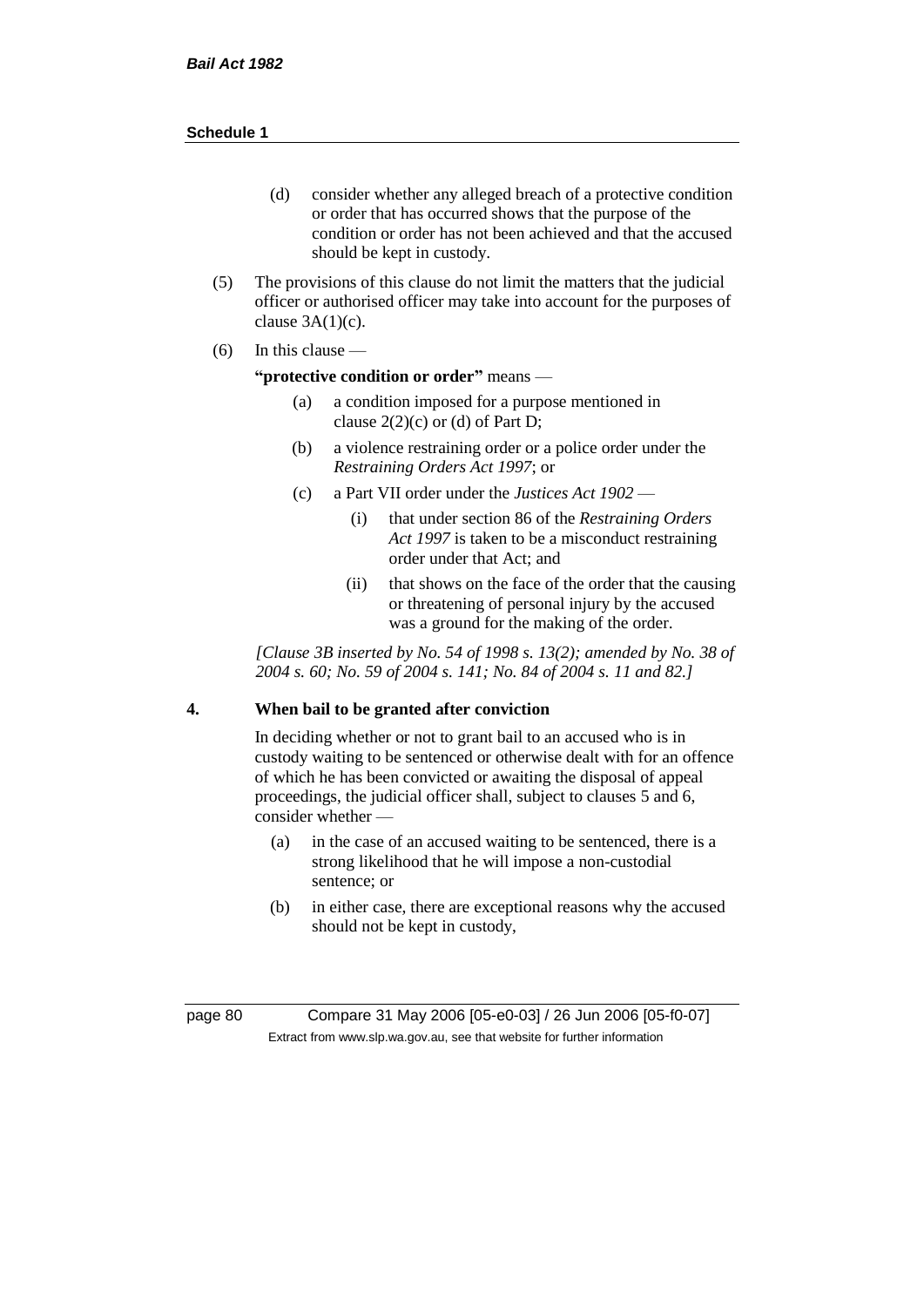and shall only grant bail to him if he is satisfied that —

- (c) in the case of an accused waiting to be sentenced, at least one of those reasons exists and, in the case of an appellant, the reason mentioned in paragraph (b) exists; and
- (d) he may properly do so having regard to the provisions of clauses 1 and 3 or, in the case of a child, clauses 2 and 3.

*[Clause 4 amended by No. 84 of 2004 s. 82.]*

### **5. Exception for bail for an appeal under the** *Criminal Procedure (Summary)Appeals Act 19022004* **Part 2**

Clause 4 does not apply to the bail of a person who is awaiting the disposal of appeal proceedings under Part 2 of the *Criminal Appeals Act 2004*; such a person shall be deemed for the purposes of this Part to be awaiting an appearance in court before conviction for an offence.

*[Clause 5 inserted by No. 33 of 1989 s. 18; amended by No. 59 of 2004 s. 141; No. 84 of 2004 s. 11 and 82.]*

## **6. Bail of people on community orders, etc.**

For the purpose of determining whether clause 4 applies, a person in custody —

- (a) under section 50, 79, 84E, 128, 129 or 132 of the *Sentencing Act 1995* in connection with a possible breach of a conditional release order, a sentence of suspended imprisonment or conditional suspended imprisonment or a community order imposed under that Act; or
- (b) under section 43 of the *Young Offenders Act 1994* in respect of an alleged breach of a youth community based order, an intensive youth supervision order or a conditional release order made under that Act,

is to be taken as not having been convicted of the offence for which the sentence was imposed.

*[Clause 6 inserted by No. 78 of 1995 s. 8; amended by No. 27 of 2004 s. 13(3).]*

Compare 31 May 2006 [05-e0-03] / 26 Jun 2006 [05-f0-07] page 81 Extract from www.slp.wa.gov.au, see that website for further information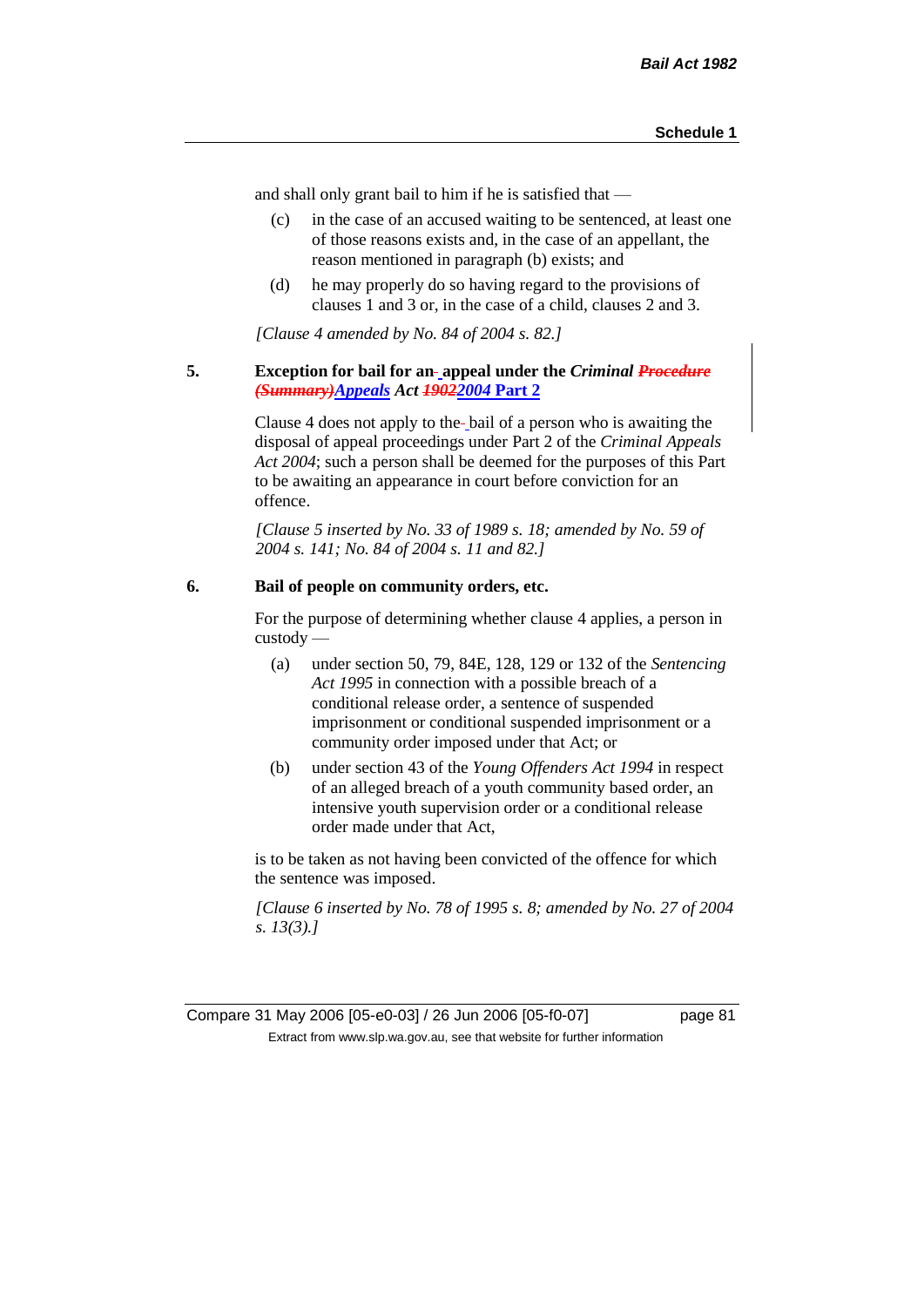Limitation on period of bail

## **7. Bail for initial appearance to be for not more than 7 days**

In fixing the terms of bail of an accused for his initial appearance in court for an offence, a justice or an authorised officer shall require him to make the appearance within the period of 7 days commencing on and including the day on which the accused was arrested for the offence.

*[Clause 7 amended by No. 84 of 2004 s. 82.]*

## **8. Bail on adjournment in petty sessionscourt of summary jurisdiction to be for not more than 30 days except by consent**

In fixing the terms of bail of an accused for an appearance in court after an adjournment of proceedings for an offence, a judicial officer sitting as a court of summary jurisdiction shall require him to make the appearance within the period of 30 days commencing on and including the day on which the proceedings are adjourned, unless the accused consents to appear on a later day.

*[Clause 8 amended by No. 49 of 1988 s. 90(c); No. 59 of 2004 s. 141; No. 84 of 2004 s. 82.]*

## **9. Provision as to calculation of time**

The periods specified in clauses 7 and 8 shall be calculated to include any Sunday or public holiday.

## **Part D — Conditions which may be imposed on a grant of bail**

## **1. Conditions as to forfeiture and giving security may be imposed on the accused and sureties**

- (1) A judicial officer or authorised officer, on a grant of bail, may impose conditions under this clause if he considers that it is desirable to do so to ensure the performance of the accused's bail undertaking.
- (2) If a judicial officer or authorised officer considers that it is desirable as mentioned in subclause (1), he may in addition to releasing the

page 82 Compare 31 May 2006 [05-e0-03] / 26 Jun 2006 [05-f0-07] Extract from www.slp.wa.gov.au, see that website for further information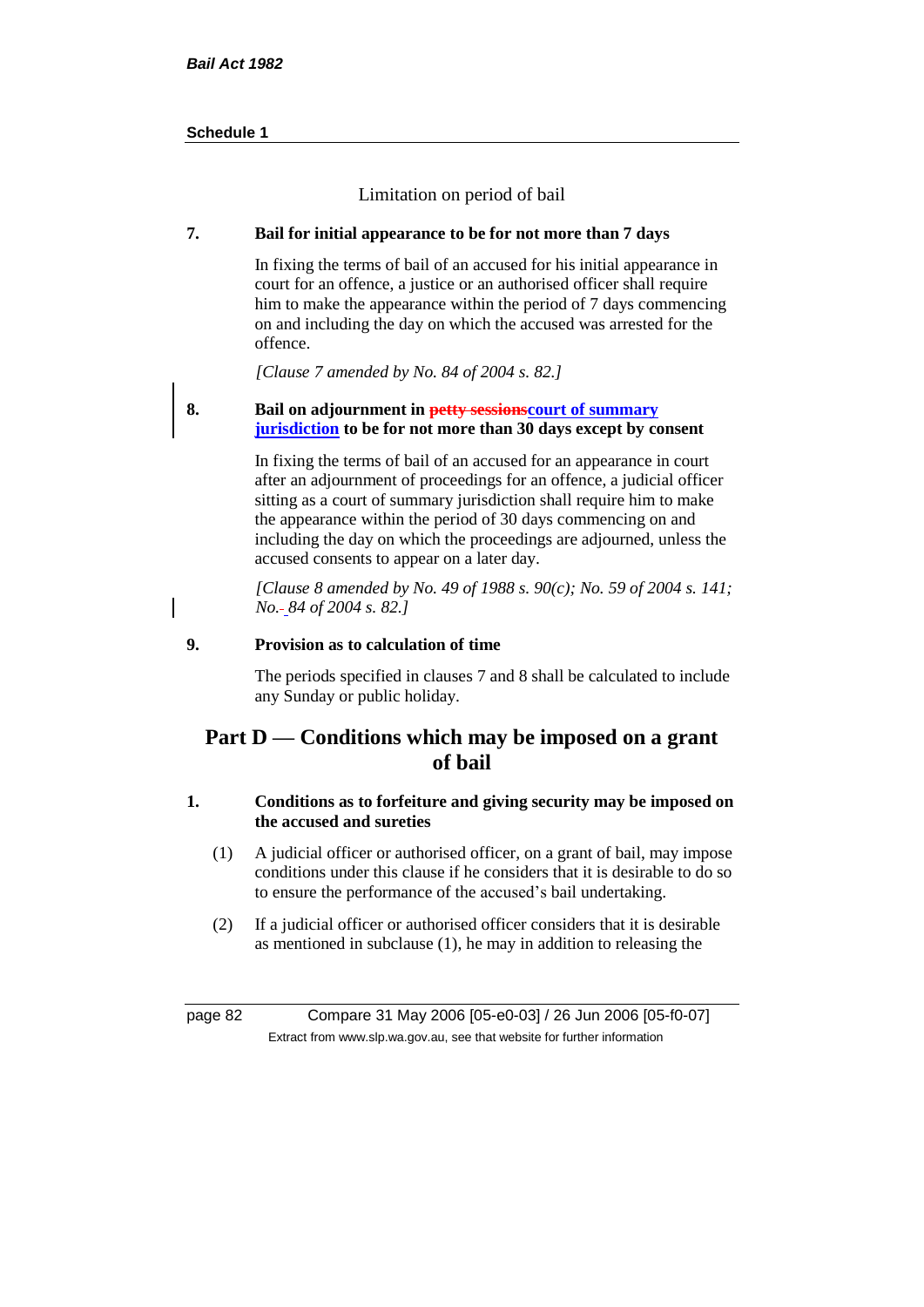accused on his bail undertaking impose any one or more of the following conditions —

- (a) that the accused in his bail undertaking agree to forfeit a specified amount of money if he fails to comply with any requirement of his bail undertaking mentioned in section  $28(2)(a)$  or  $(b)(ii)$ ;
- (b) that a surety or a specified number of sureties enter into a surety undertaking or surety undertakings whereby he or they agree to forfeit a specified amount or specified amounts of money if the accused fails to comply with any requirement of his bail undertaking mentioned in section  $28(2)(a)$  or (b)(ii);
- (c) that any of them the accused and the surety or sureties give security of a specified value, including the deposit of a specified amount of cash, for the performance of their respective obligations;
- (d) that any of them the accused and the surety or sureties deposit with a specified officer any specified passbook or document relating to the title to, or ownership of, any account or other asset offered as security for the performance of their respective obligations; or
- (e) that any of them the accused and the surety or sureties, at his or their own expense or otherwise, enter into such mortgage, charge, assignment or other transaction, or take such other step, as may be required, including completion of the necessary documents, to render any security effective and enforceable by the State.
- (3) The nature and sufficiency of any security, and the documentation therefor, required under subclause (2) shall be determined by the judicial officer or authorised officer who imposed the condition or, if no determination is so made —
	- (a) by the person before whom the bail undertaking is entered into, where the security is to be given by the accused; and
	- (b) where the security is to be given by a surety, by any person authorised under section 36 to approve the surety or before whom the surety undertaking is entered into.
- (4) When a bail undertaking ceases to have effect as provided in section 34(a) to (d), or upon an accused being acquitted of a charge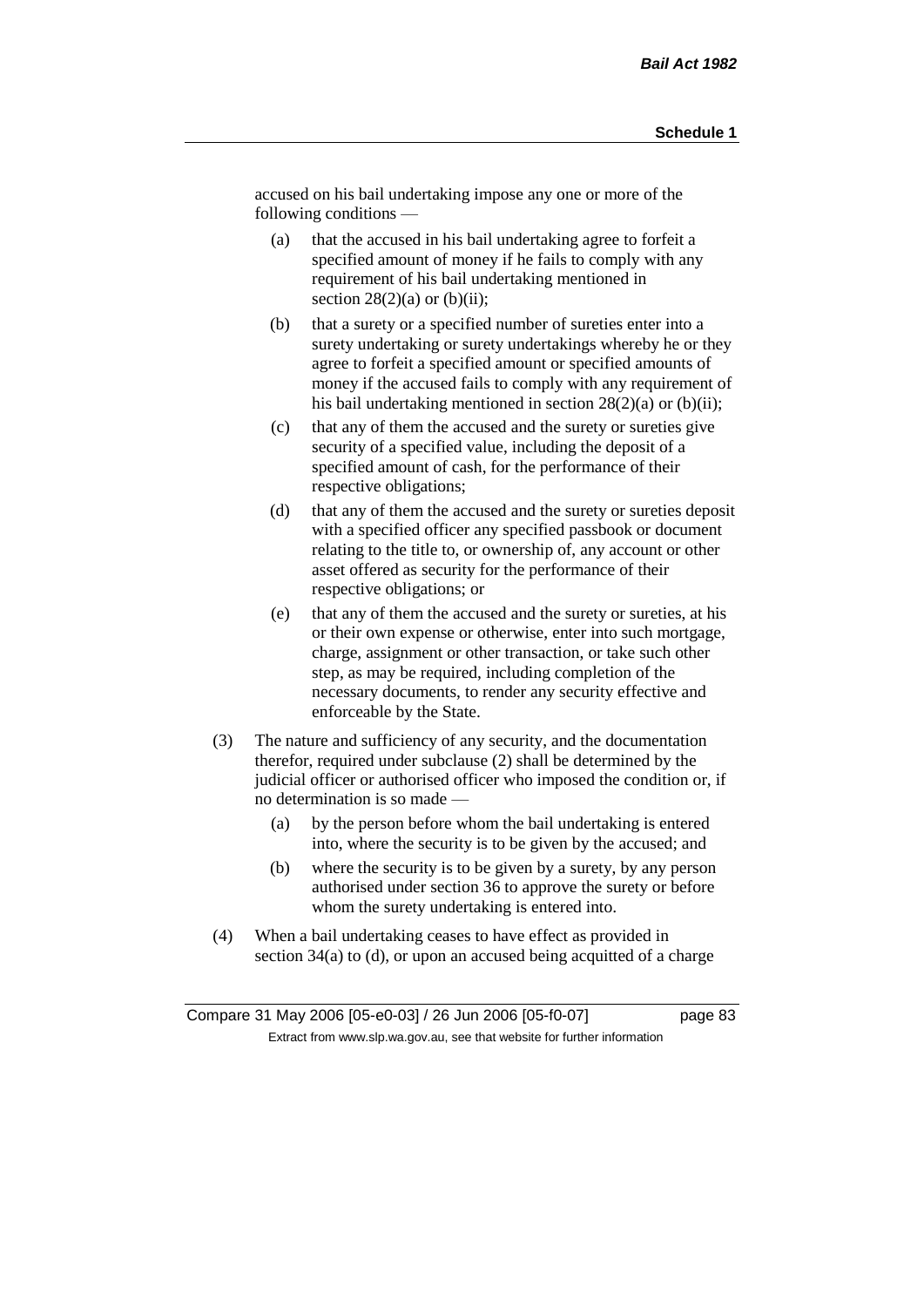under section  $51(1)$  or (2) or discharged from further proceedings therefor, each of them the accused, or where section 34(b) applies his personal representative, and any surety is entitled to have returned to him any security given under subclause (2).

(5) When a surety undertaking ceases to have effect as provided in section 47(a) to (f), a surety is entitled to have returned to him any security given under subclause (2).

*[Clause 1 amended by No. 65 of 2003 s. 121(3); No. 84 of 2004 s. 82.]*

## **2. Other conditions which may be imposed**

- (1) A judicial officer or authorised officer, on a grant of bail, may impose conditions —
	- (a) to be complied with before the accused is released on bail or while the accused is on bail;
	- (b) as to the accused's conduct while on bail; or
	- (c) as to where the accused shall reside while on bail,

if he considers that it is desirable for any purpose mentioned in subclause (2), (2b), (3) or (4).

- (1a) Without limiting subclause (1), a judicial officer or authorised officer shall, on a grant of bail to a child accused, consider whether it is desirable for any purpose mentioned in subclause (2) to impose a condition as to —
	- (a) any period in each day during which the child is to remain at a particular place;
	- (b) any person with whom the child is not to associate or communicate;
	- (c) any place that the child is not to frequent;
	- (d) the attendance by the child at a school or other educational institution; or
	- (e) any other matter,

and the judicial officer or authorised officer may impose any such condition.

page 84 Compare 31 May 2006 [05-e0-03] / 26 Jun 2006 [05-f0-07] Extract from www.slp.wa.gov.au, see that website for further information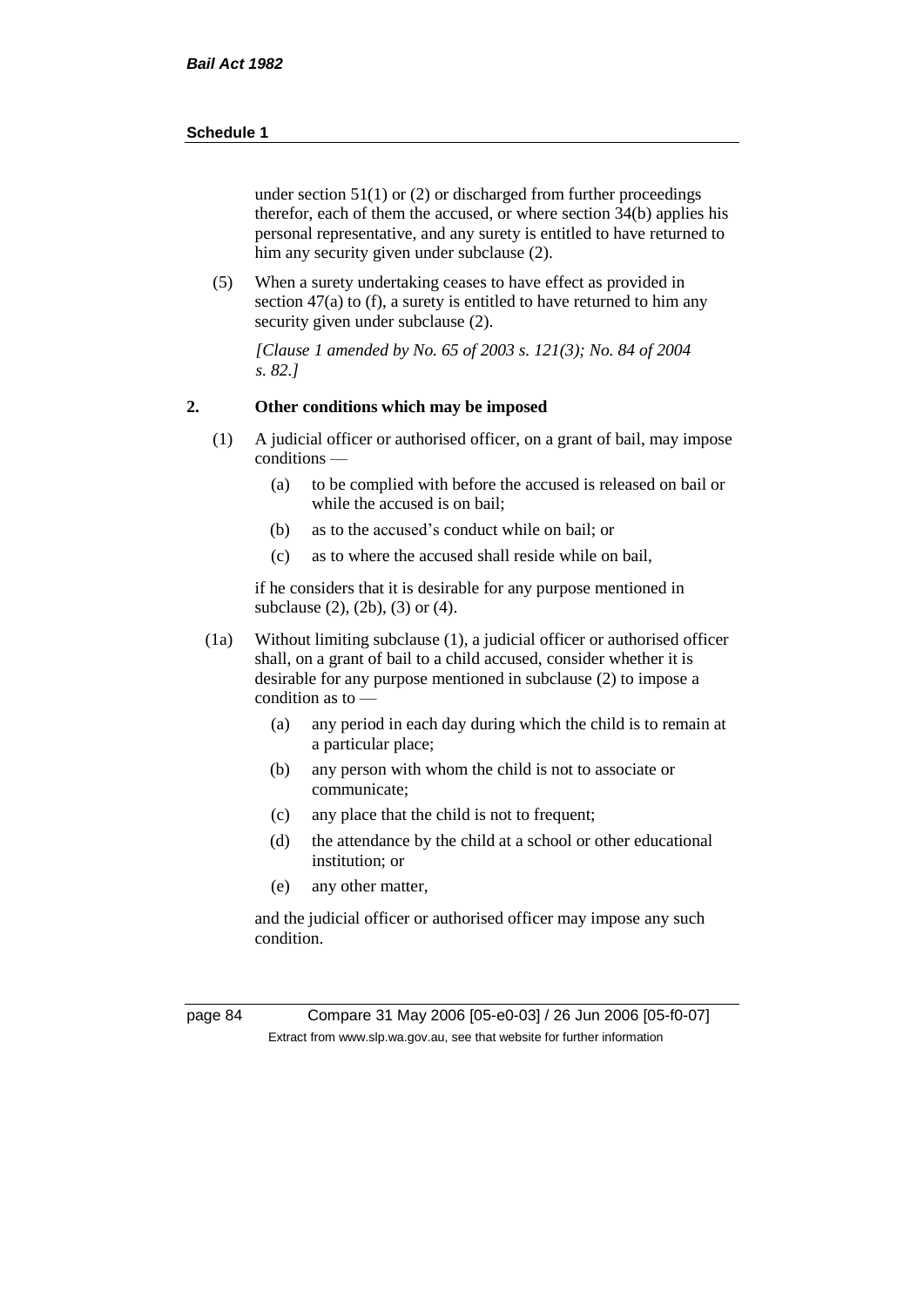- (2) Any condition may be imposed under subclause (1) or (1a) to ensure that an accused —
	- (a) appears in court in accordance with his bail undertaking;
	- (b) does not while on bail commit an offence;
	- (c) does not endanger the safety, welfare or property of any person;
	- (d) does not interfere with witnesses or otherwise obstruct the course of justice, whether in relation to himself or any other person; or
	- (e) as regards the period when the accused is on trial, does not prejudice the proper conduct of the trial.
- (2a) Before imposing a condition on a grant of bail for a purpose mentioned in subclause (2)(c) or (d) a judicial officer or authorised officer is to consider whether that purpose would be better served, or could be better assisted, by a restraining order made under the *Restraining Orders Act 1997* and whether, in the case of a judicial officer, to exercise the power in section 63 of that Act or, in the case of an authorised officer, to make a telephone application under that Act.
- (2b) Where a judicial officer is of the opinion that the accused should while on bail -
	- (a) be counselled for a behavioural problem; or
	- (b) attend a course or programme that may assist with such a problem,

the judicial officer may under subclause (1) impose a condition for that purpose that requires the accused to —

- (c) attend a prescribed person to be counselled; or
- (d) attend a prescribed course or programme,

that is specified by the judicial officer in the condition.

(3) Where a judicial officer who grants bail to an accused is of the opinion that the accused's physical condition ought to be examined the officer may, under subclause (1), impose any condition which the officer considers desirable for the purpose of ensuring that the accused is examined by a medical practitioner.

Compare 31 May 2006 [05-e0-03] / 26 Jun 2006 [05-f0-07] page 85 Extract from www.slp.wa.gov.au, see that website for further information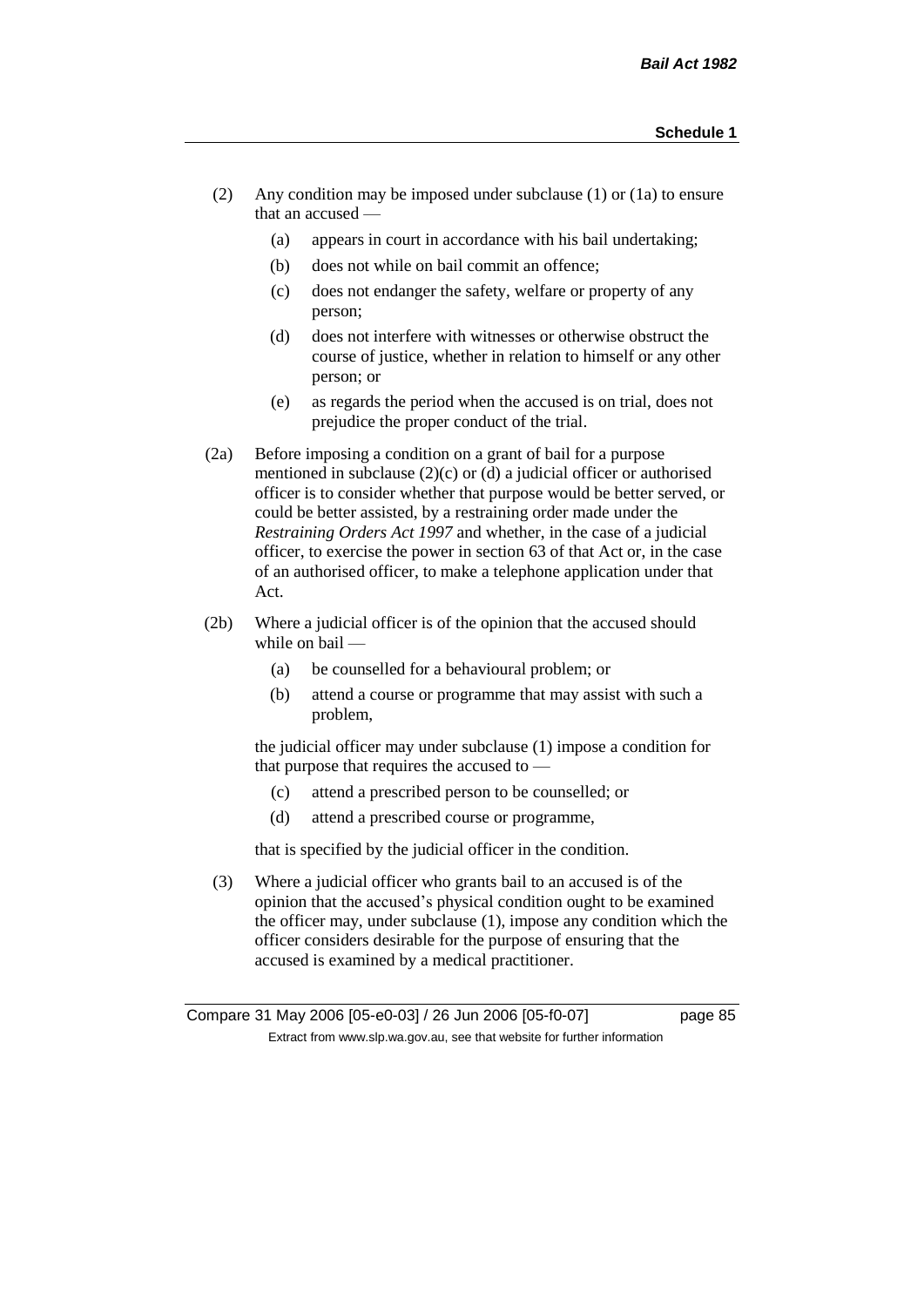- (3a) Where a judicial officer who grants bail to an accused is of the opinion that the accused's mental condition ought to be examined the officer may, under subclause (1), impose any condition which the officer considers desirable for the purpose of ensuring that the accused's mental condition is examined including a condition —
	- (a) that the accused be examined by a medical practitioner or an authorised mental health practitioner (as defined in the *Mental Health Act 1996*) for the purpose of deciding whether to make a referral under section 29 of that Act;
	- (b) that the accused be admitted to an authorised hospital (as defined in the *Mental Health Act 1996*);
	- (c) that the accused be examined by a psychiatrist.
- (4) Where a judicial officer is of the opinion that an accused is suffering from alcohol or drug abuse and is in need of care or treatment either on that account, or to enable him to be prepared for his trial, the judicial officer may, under subclause (1), impose any condition which he considers desirable for the purpose of ensuring that the accused receives such care or treatment, including that he lives in, or from time to time attends at, a specified institution or place in order to receive such care or treatment.
- (5) Where a judicial officer imposes a condition for a purpose mentioned in subclause (2b), (3), (3a) or (4), the judicial officer shall cause to be sent to the person who is to counsel or examine the accused, or the place at which the accused is to attend, a statement of the reasons for imposing the condition.
- (6) Where a condition is imposed under this clause that an accused shall reside in premises established for the accommodation of persons to whom bail has been granted, that condition shall be deemed to include a further condition that the accused shall comply with such rules as are for the time being laid down for the maintenance of the good order of those premises, whether such rules are made under section 67 or by the authority responsible for the good order of the premises.
- (7) In this clause —

**"medical practitioner"** means a medical practitioner within the meaning of the *Medical Act 1894*; and

page 86 Compare 31 May 2006 [05-e0-03] / 26 Jun 2006 [05-f0-07] Extract from www.slp.wa.gov.au, see that website for further information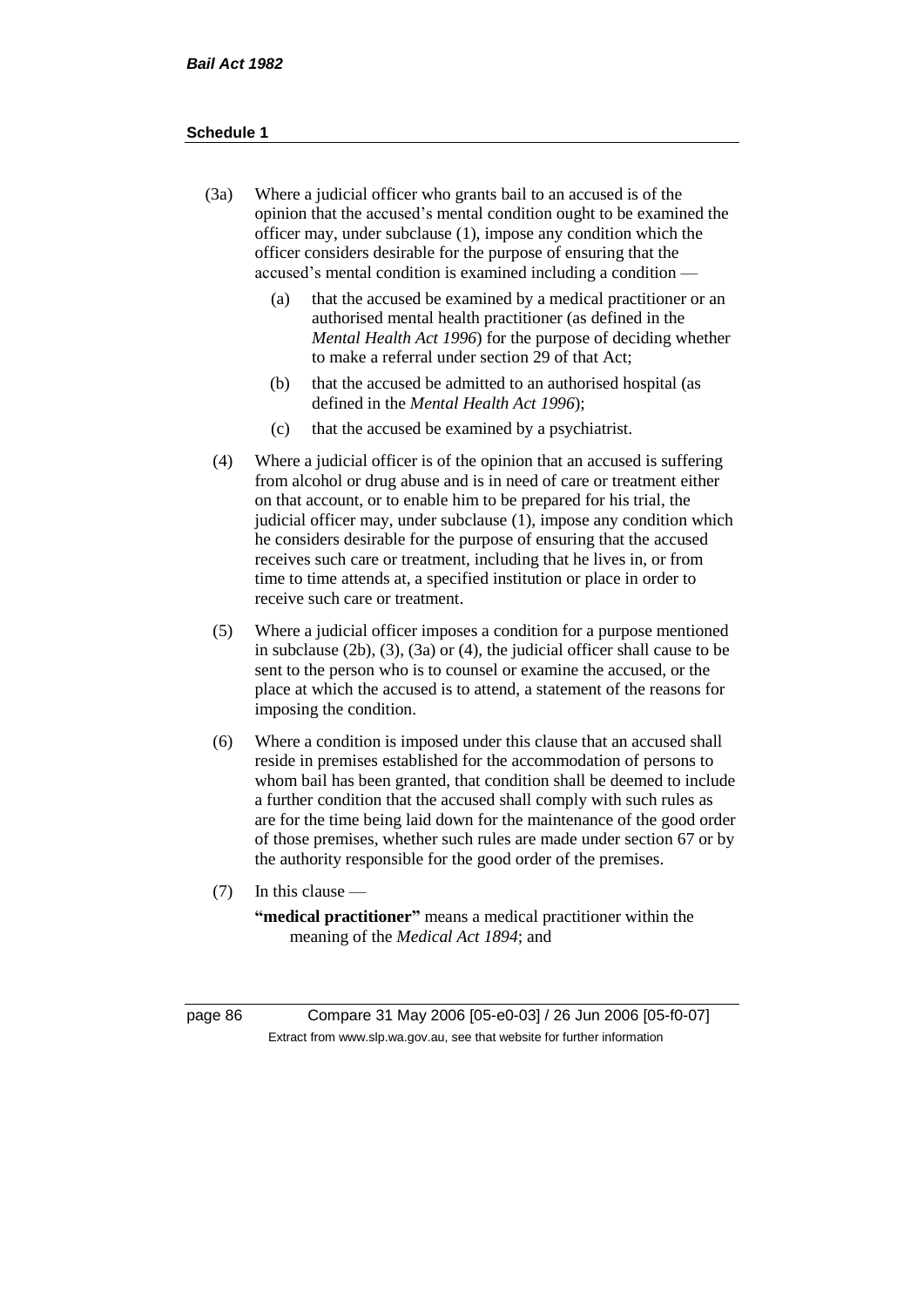**"psychiatrist"** has the same meaning as it has in the *Mental Health Act 1996*.

*[Clause 2 amended by No. 45 of 1993 s. 10(3); No. 69 of 1996 s. 3; No. 54 of 1998 s. 12; No. 84 of 2004 s. 82.]*

### **3. Home detention condition may be imposed**

- (1) A judicial officer may, subject to this clause, impose a home detention condition as a condition on a grant of bail.
- (2) A home detention condition shall not be imposed unless the accused is over the age of 17 years and the judicial officer is satisfied —
	- (a) after considering a report from a community corrections officer about the accused and his circumstances, that the accused is suitable to be subject to a home detention condition;
	- (b) that the place where it is proposed the accused will remain while subject to the home detention condition is a suitable place; and
	- (c) that unless a home detention condition is imposed, the accused will not be released on bail.
- (3) A home detention condition is a condition that while the accused is on bail the accused shall —
	- (a) remain at and not leave the place specified in the bail record form and in the bail undertaking (or in a notice under section 50E) until the time specified, or deemed by section 31(3) to be specified, in the bail undertaking except —
		- (i) to work in gainful employment approved by a community corrections officer;
		- (ii) with the approval of a community corrections officer, to seek gainful employment;
		- (iii) to obtain urgent medical or dental treatment for the accused;
		- (iv) for the purpose of averting or minimizing a serious risk of death or injury to the accused or to another person;

Compare 31 May 2006 [05-e0-03] / 26 Jun 2006 [05-f0-07] page 87 Extract from www.slp.wa.gov.au, see that website for further information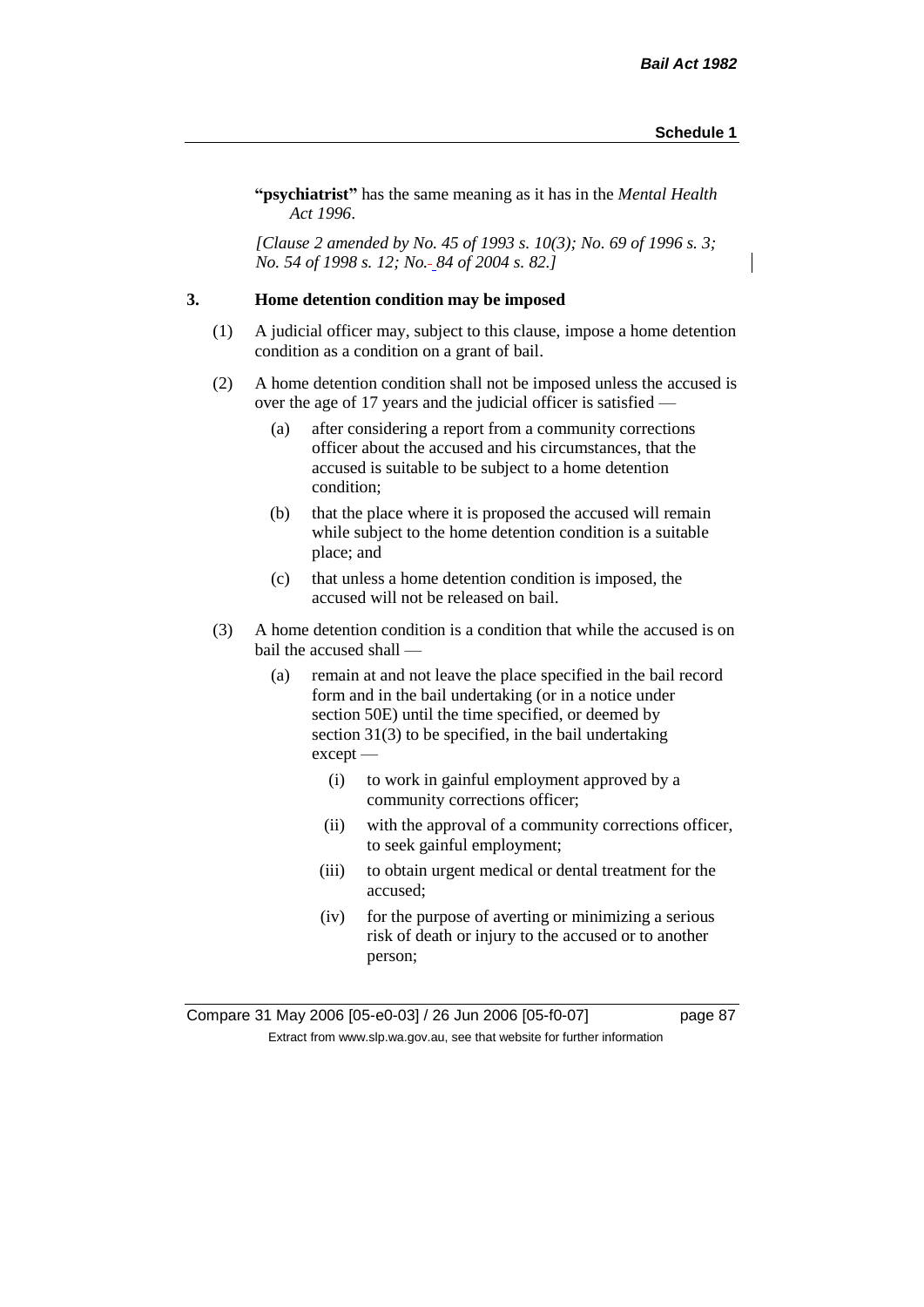| (v) | to obey an order issued under a written law (such as a |
|-----|--------------------------------------------------------|
|     | summons) requiring the accused's presence              |
|     | elsewhere:                                             |

- (vi) for a purpose approved of by a community corrections officer; or
- (vii) on the direction of a community corrections officer;
- (b) not leave the State;
- (c) comply with every reasonable direction of a community corrections officer;
- (d) comply with such of the conditions specified in the list provided under section 24A(4) as may be specified in a notice given under section 50E(b); and
- (e) when requested to do so, produce a copy of his bail undertaking and any notice by the CEO (Justice) under section 50E for inspection by a community corrections officer or a member of the Police Force.

*[Clause 3 inserted by No. 61 of 1990 s. 15; amended by No. 31 of 1993 s. 9; No. 84 of 2004 s. 82.]*

page 88 Compare 31 May 2006 [05-e0-03] / 26 Jun 2006 [05-f0-07] Extract from www.slp.wa.gov.au, see that website for further information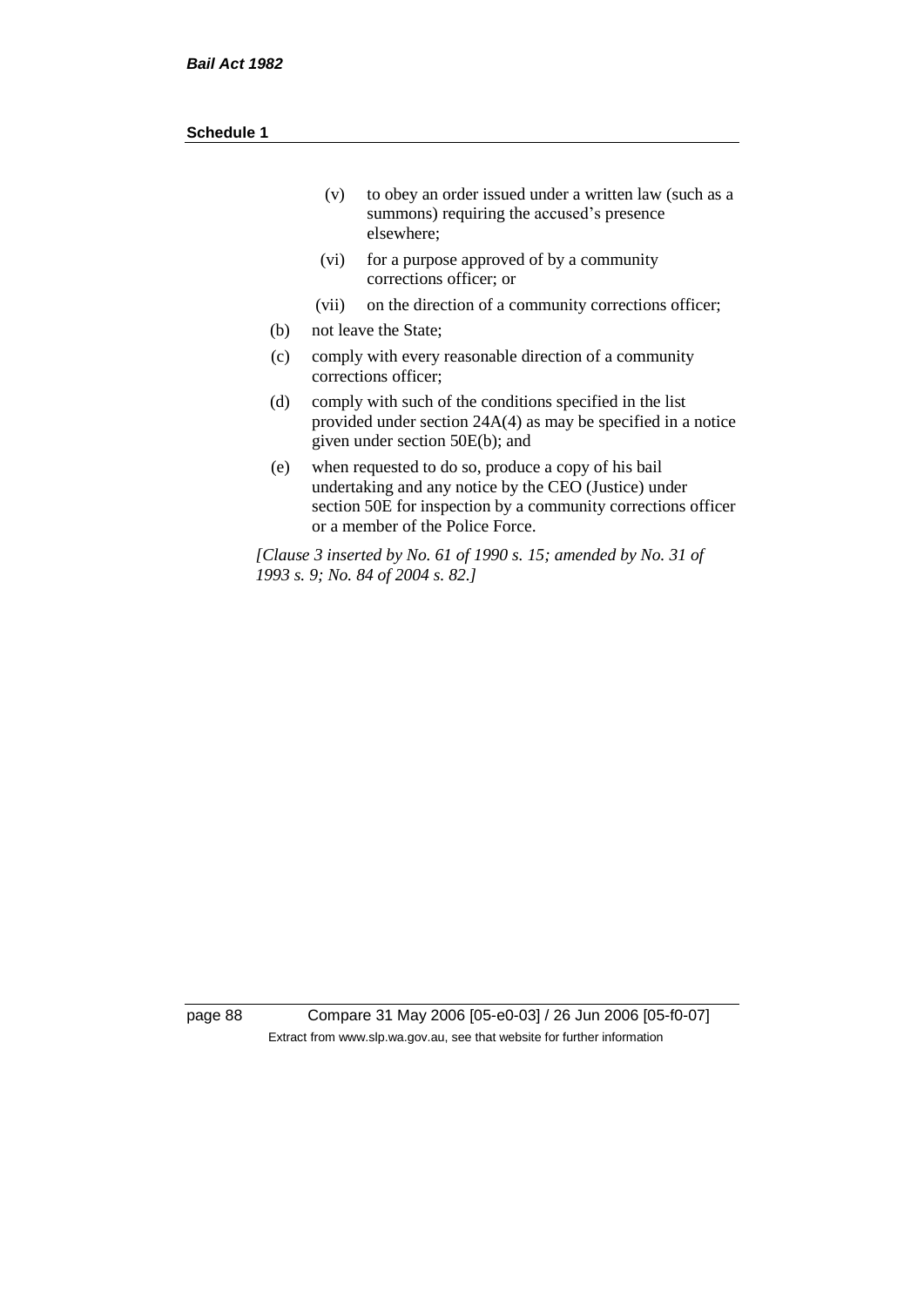# **Schedule 2**

*[Heading inserted by No. 45 of 1993 s. 11.]*

[Section 3(1)]

## **Serious offences**

|    | <b>Enactment</b>             | <b>Description of offence</b>                                                    |
|----|------------------------------|----------------------------------------------------------------------------------|
| 1. | <b>The Criminal Code</b>     |                                                                                  |
|    | s. 278 (as read with s. 282) | Wilful murder                                                                    |
|    | s. 279 (as read with s. 282) | Murder                                                                           |
|    | s. 280 (as read with s. 287) | Manslaughter                                                                     |
|    | s. 292                       | Disabling in order to commit<br>indictable offence                               |
|    | s. 294                       | Acts intended to cause grievous<br>bodily harm or to resist or prevent<br>arrest |
|    | s. 297                       | Grievous bodily harm                                                             |
|    | s. 301                       | Wounding and similar acts                                                        |
|    | s. $304(2)$                  | Acts or omissions, with intent to<br>harm, causing bodily harm or<br>danger      |
|    | s. 317                       | Assault occasioning bodily harm                                                  |
|    | s. $317A(a)$                 | Assault with intent to commit or<br>facilitate a crime                           |
|    | s. $317A(b)$                 | Assault with intent to do grievous<br>bodily harm                                |
|    | s. 318                       | Serious assaults                                                                 |
|    | s. 323                       | Indecent assault                                                                 |
|    | s. 324                       | Aggravated indecent assault                                                      |
|    | s. 325                       | Sexual penetration without consent                                               |
|    |                              |                                                                                  |

Compare 31 May 2006 [05-e0-03] / 26 Jun 2006 [05-f0-07] page 89 Extract from www.slp.wa.gov.au, see that website for further information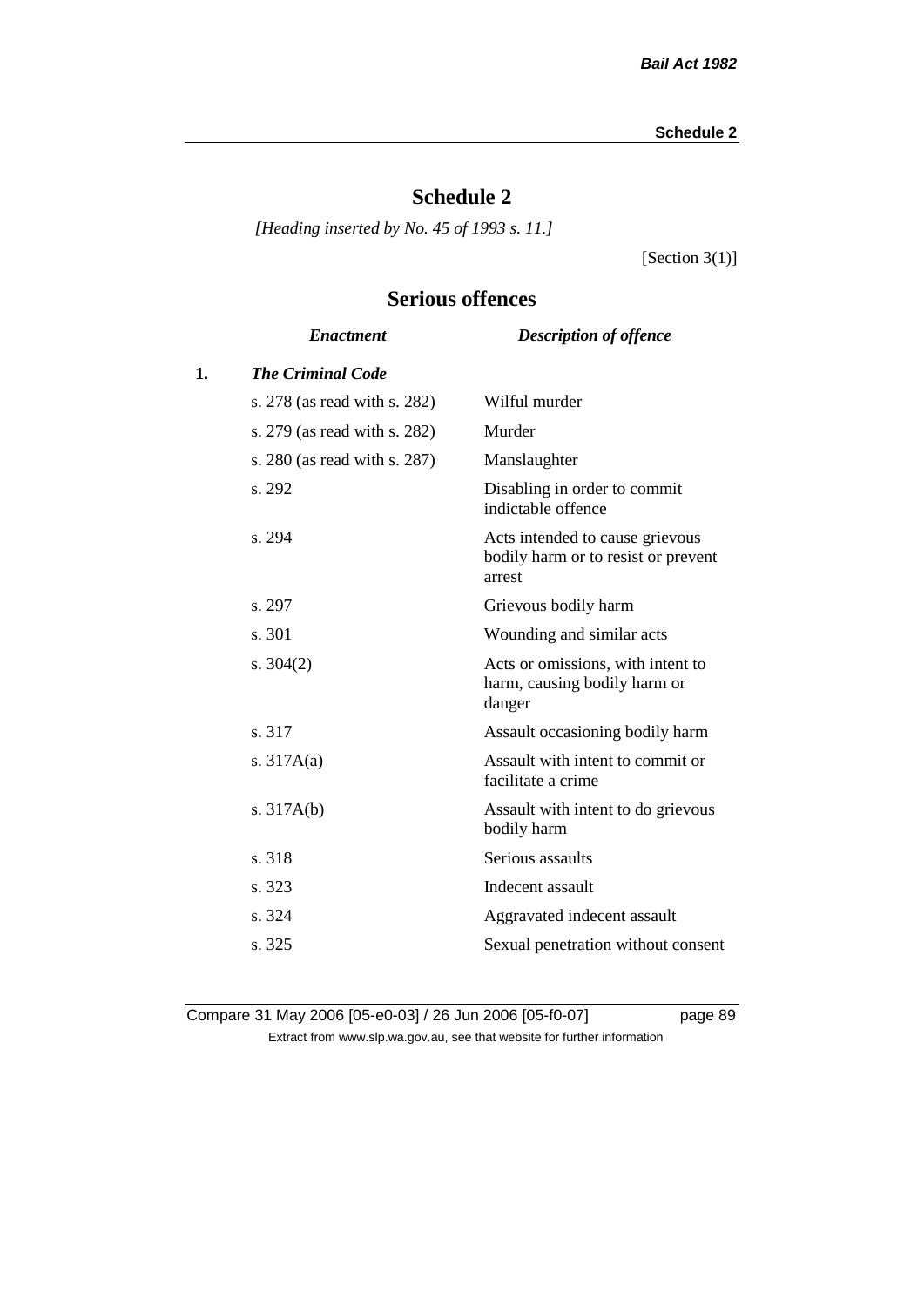|     | <b>Enactment</b>                | <b>Description of offence</b>                                                                                                                      |
|-----|---------------------------------|----------------------------------------------------------------------------------------------------------------------------------------------------|
|     | s. 326                          | Aggravated sexual penetration<br>without consent                                                                                                   |
|     | s. 331B                         | Sexual servitude                                                                                                                                   |
|     | s. 331C                         | Conducting business involving<br>sexual servitude                                                                                                  |
|     | s. 331D                         | Deceptive recruiting for<br>commercial sexual services                                                                                             |
|     | s. 332                          | Kidnapping                                                                                                                                         |
|     | s. 333                          | Deprivation of liberty                                                                                                                             |
|     | s. 338E                         | <b>Stalking</b>                                                                                                                                    |
|     | s. 378                          | Stealing a motor vehicle                                                                                                                           |
|     | s. 392                          | Robbery                                                                                                                                            |
|     | s. 393                          | Assault with intent to rob                                                                                                                         |
|     | s. 401                          | <b>Burglary</b>                                                                                                                                    |
|     | s. 444                          | Criminal damage, if the property is<br>destroyed or damaged by fire                                                                                |
| 2.  | <b>Bush Fires Act 1954</b>      |                                                                                                                                                    |
|     | s. 32                           | Wilfully lighting a fire or causing a<br>fire to be lit under such<br>circumstances as to be likely to<br>injure or damage a person or<br>property |
| 2a. | <b>Misuse of Drugs Act 1981</b> |                                                                                                                                                    |
|     | s. $6(1)$                       | Offences concerned with<br>prohibited drugs generally                                                                                              |
|     | s. $7(1)$                       | Offences concerned with<br>prohibited plants generally                                                                                             |
|     | s. $33(1)(a)$                   | Attempting to commit an offence<br>under section $6(1)$ or $7(1)$                                                                                  |
|     |                                 |                                                                                                                                                    |

## page 90 Compare 31 May 2006 [05-e0-03] / 26 Jun 2006 [05-f0-07] Extract from www.slp.wa.gov.au, see that website for further information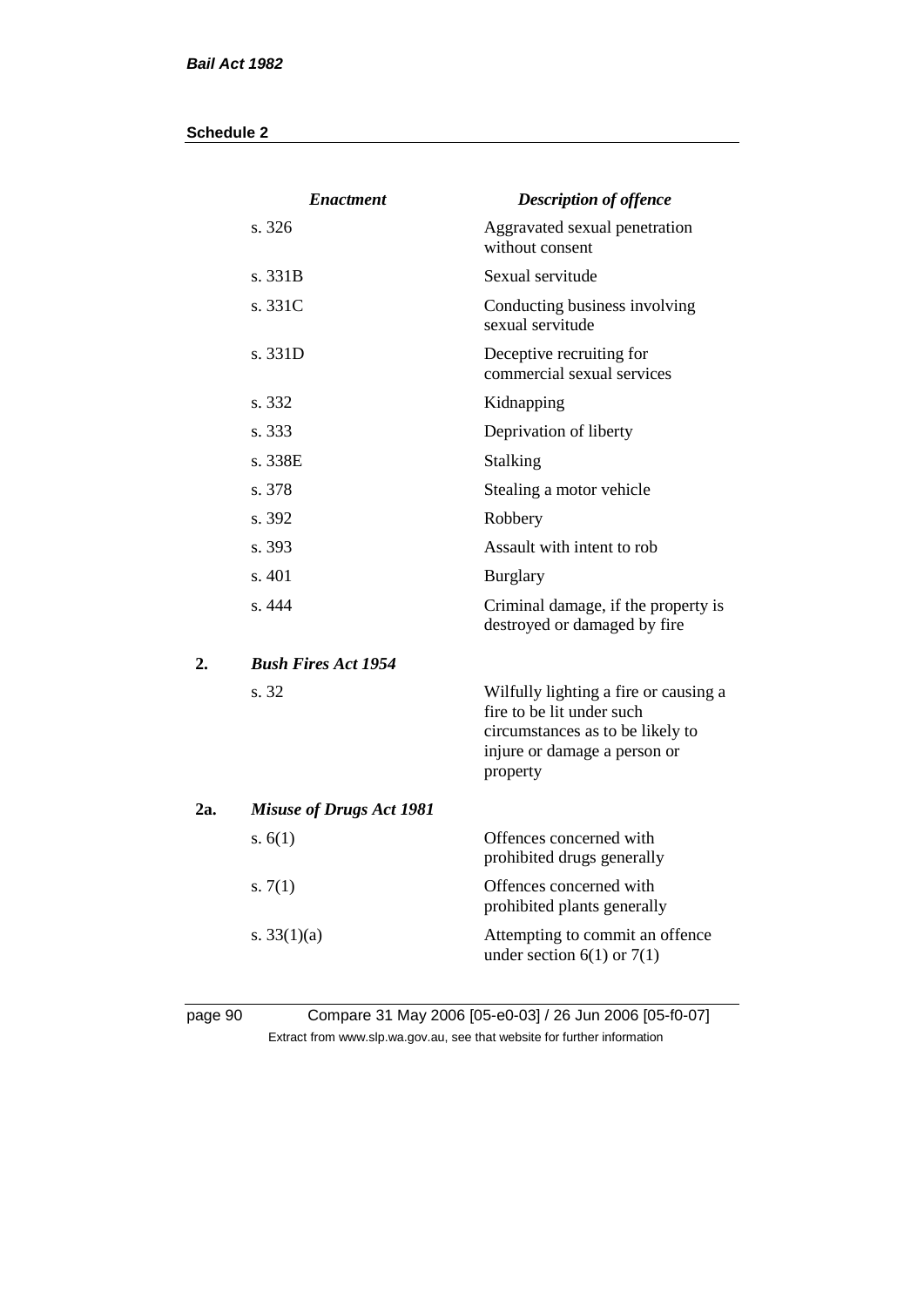|     | <b>Enactment</b>                                                           |                                                             | <b>Description of offence</b>                                                                                                                                  |  |
|-----|----------------------------------------------------------------------------|-------------------------------------------------------------|----------------------------------------------------------------------------------------------------------------------------------------------------------------|--|
|     | s. $33(2)(a)$                                                              |                                                             | Conspiracy to commit an offence<br>under s. $6(1)$ or $7(1)$                                                                                                   |  |
| 2b. | <b>Restraining Orders Act 1997</b>                                         |                                                             |                                                                                                                                                                |  |
|     | s. $61(1)$                                                                 | order                                                       | Breach of a violence restraining                                                                                                                               |  |
|     | s. $61(2a)$                                                                |                                                             | Breach of a police order                                                                                                                                       |  |
|     | s. $86(2)$                                                                 | Breach of a Part VII order under<br>the Justices Act 1902 - |                                                                                                                                                                |  |
|     |                                                                            | (a)                                                         | that under section 86 of the<br><b>Restraining Orders Act 1997</b><br>is taken to be a misconduct<br>restraining order under that<br>Act; and                  |  |
|     |                                                                            | (b)                                                         | that shows on the face of the<br>order that the causing or<br>threatening of personal<br>injury by the accused was a<br>ground for the making of the<br>order. |  |
| 3.  | <b>Road Traffic Act 1974</b>                                               |                                                             |                                                                                                                                                                |  |
|     | s. 59                                                                      |                                                             | Dangerous driving causing death,<br>injury, etc.                                                                                                               |  |
|     | s. 59A                                                                     | harm                                                        | Dangerous driving causing bodily                                                                                                                               |  |
|     | [Schedule 2 inserted by No. 45 of 1993 $\epsilon$ 11: amended by No. 82 of |                                                             |                                                                                                                                                                |  |

*[Schedule 2 inserted by No. 45 of 1993 s. 11; amended by No. 82 of 1994 s. 13; No. 38 of 1998 s. 4(2); No. 54 of 1998 s. 15; No. 23 of 2001 s. 10(1); No. 4 of 2004 s. 24 and 26; No. 38 of 2004 s. 61; No. 62 of 2004 s. 9(1); No. 84 of 2004 s. 82.]* 

## Compare 31 May 2006 [05-e0-03] / 26 Jun 2006 [05-f0-07] page 91 Extract from www.slp.wa.gov.au, see that website for further information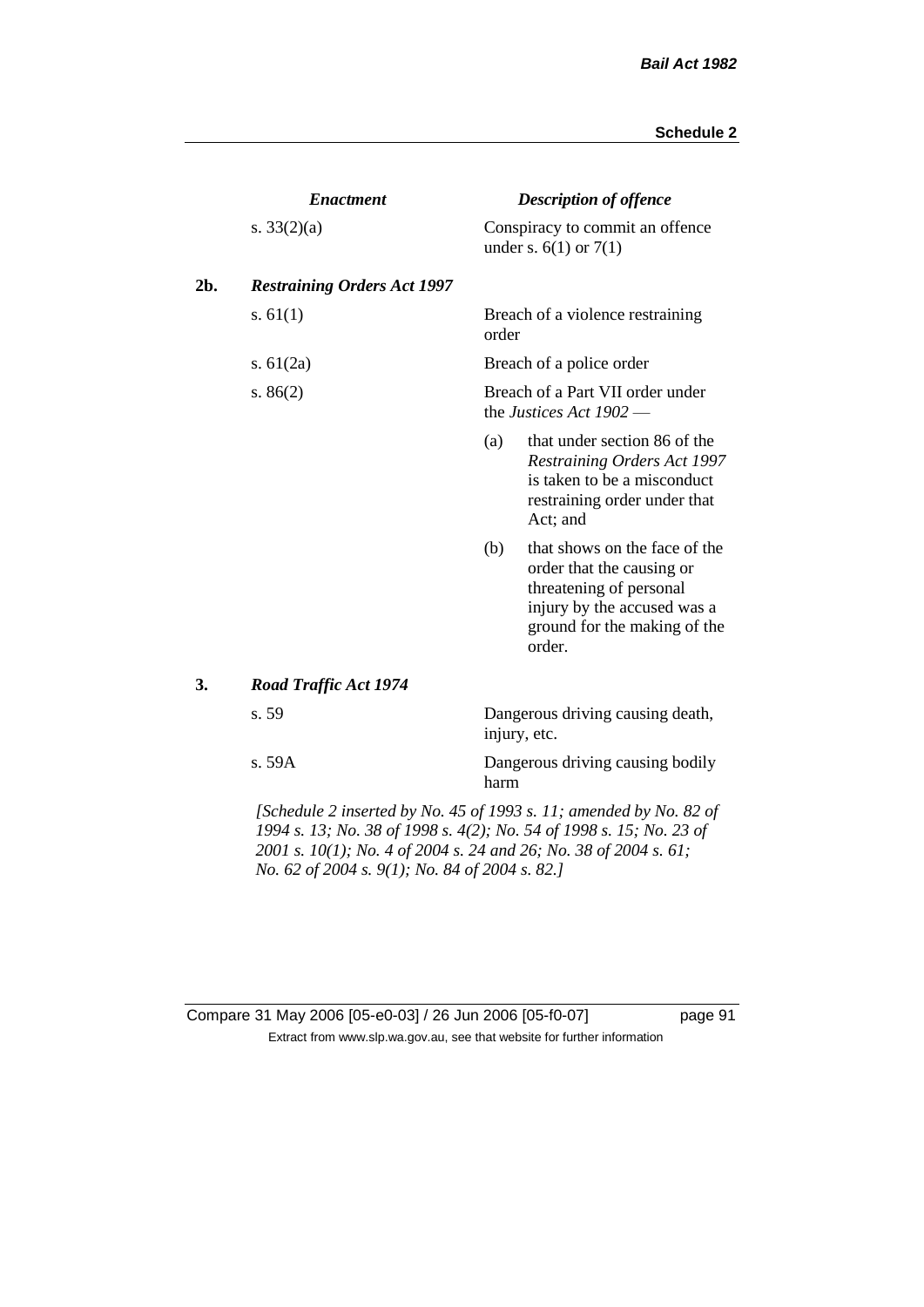## **Notes**

<sup>1</sup> This is a compilation of the *Bail Act 1982* and includes the amendments made by the other written laws referred to in the following table  $\frac{1}{n}$ . The table also contains information about any reprint.

## **Compilation table**

| <b>Short title</b>                                                          | <b>Number</b><br>and year | Assent     | <b>Commencement</b>                                                        |
|-----------------------------------------------------------------------------|---------------------------|------------|----------------------------------------------------------------------------|
| Bail Act 1982                                                               | 86 of 1982                |            | 18 Nov 1982 6 Feb 1989 (see s. 2 and<br><i>Gazette</i> 27 Jan 1989 p. 263) |
| Acts Amendment<br>(Abolition of Capital)<br>Punishment) Act 1984<br>Pt. III | 52 of 1984                | 5 Sep 1984 | 3 Oct 1984                                                                 |
| <b>Bail Amendment</b><br>Act 1984 $^{2}$                                    | 74 of 1984                |            | 29 Nov 1984 6 Feb 1989 (see s. 2 and<br><i>Gazette</i> 27 Jan 1989 p. 263) |
| <b>Bail Amendment</b><br>Act 1988                                           | 15 of 1988                | 6 Sep 1988 | 6 Feb 1989 (see s. 2 and<br><i>Gazette</i> 27 Jan 1989 p. 263)             |

**Reprint of the** *Bail Act 1982* **under the Reprints Act 1984 and s. 21 of the Bail Amendment Act 1988** <sup>3</sup> (includes amendments listed above)

| Criminal Law<br>Amendment Act 1988<br>Pt.4                                        | 70 of 1988 | 15 Dec 1988 | 6 Feb 1989 (see s. $2(2)(b)$ ) and<br>Gazette 27 Jan 1989 p. 263) |
|-----------------------------------------------------------------------------------|------------|-------------|-------------------------------------------------------------------|
| <b>Acts Amendment</b><br>(Children's Court)<br>Act 1988 Pt. 13                    | 49 of 1988 | 22 Dec 1988 | 1 Dec 1989 (see s. 2 and<br><i>Gazette</i> 24 Nov 1989 p. 4327)   |
| Justices Amendment<br>Act 1989 s. 18                                              | 33 of 1989 | 22 Dec 1989 | 1 Jun 1991 (see s. 2 and<br><i>Gazette</i> 17 May 1991 p. 2455)   |
| <b>Community Corrections</b><br><b>Legislation Amendment</b><br>Act 1990 Pt. 2    | 61 of 1990 | 17 Dec 1990 | 3 Apr 1991 (see s. 2 and<br><i>Gazette</i> 22 Mar 1991 p. 1209)   |
| Child Welfare<br>Amendment Act (No. 2)<br>1990 s. 15                              | 83 of 1990 | 22 Dec 1990 | 1 Aug 1991 (see s. 2 and<br><i>Gazette</i> 1 Aug 1991 p. 3983)    |
| Children's Court of<br>Western Australia<br>Amendment Act<br>$(No. 2)$ 1991 s. 21 | 15 of 1991 | 21 Jun 1991 | 9 Aug 1991 (see s. 2(2) and<br><i>Gazette</i> 9 Aug 1991 p. 4101) |

**Reprint of the** *Bail Act 1982* **as at 17 Oct 1991** (includes amendments listed above)

page 92 Compare 31 May 2006 [05-e0-03] / 26 Jun 2006 [05-f0-07] Extract from www.slp.wa.gov.au, see that website for further information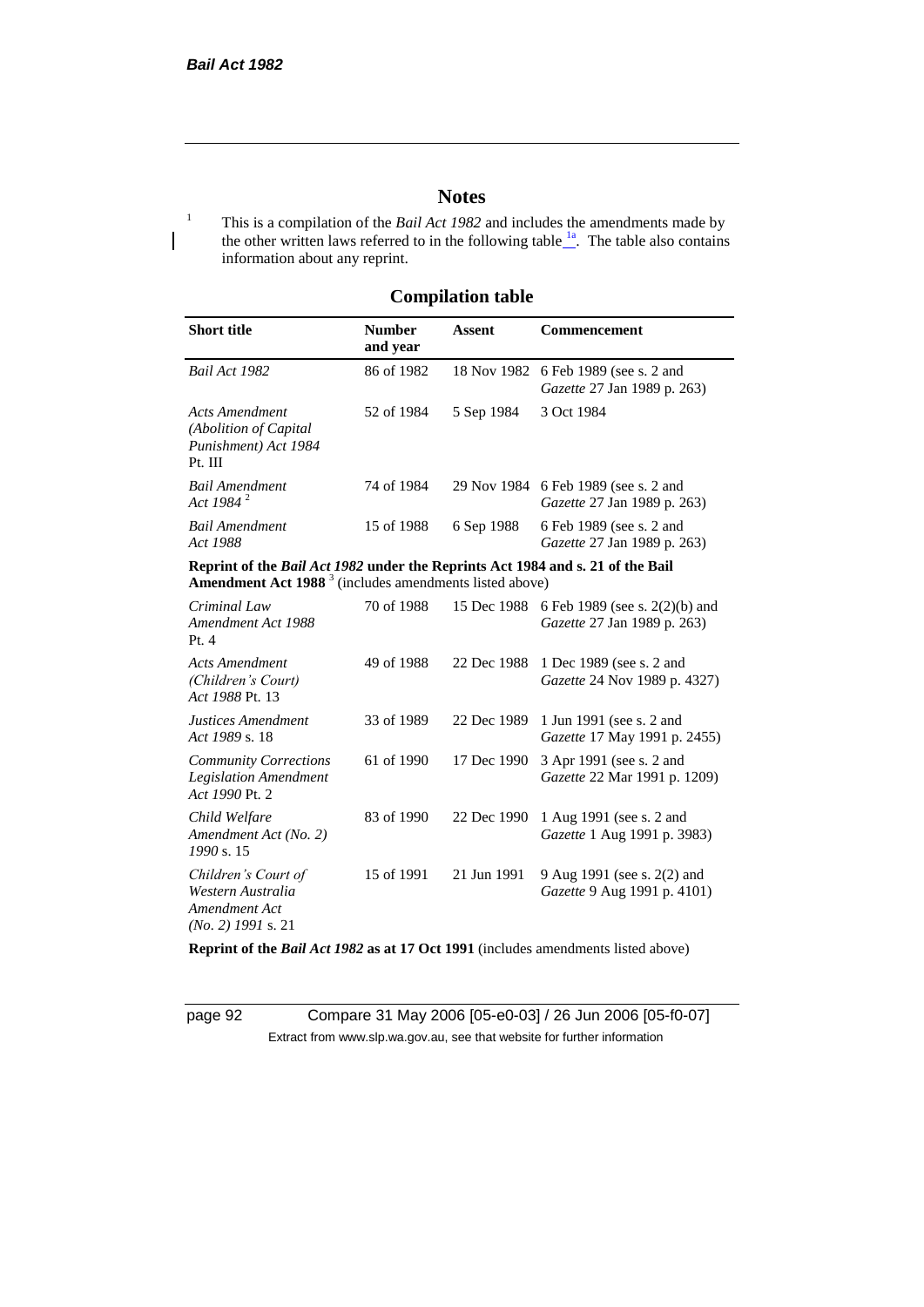| <b>Short title</b>                                                                                                                                                                                                                                                             | <b>Number</b><br>and year | <b>Assent</b> | <b>Commencement</b>                                                                                                                                                        |  |
|--------------------------------------------------------------------------------------------------------------------------------------------------------------------------------------------------------------------------------------------------------------------------------|---------------------------|---------------|----------------------------------------------------------------------------------------------------------------------------------------------------------------------------|--|
| <b>Acts Amendment (Sexual</b><br>Offences) Act 1992 Pt. 3                                                                                                                                                                                                                      | 14 of 1992                | 17 Jun 1992   | 1 Aug 1992 (see s. 2 and<br>Gazette 28 Jul 1992 p. 3671)                                                                                                                   |  |
| <b>Acts Amendment</b><br>(Ministry of Justice)<br>Act 1993 Pt. 3 <sup>4</sup>                                                                                                                                                                                                  | 31 of 1993                | 15 Dec 1993   | 1 Jul 1993 (see s. 2)                                                                                                                                                      |  |
| Criminal Procedure<br>Amendment Act 1993<br>Pt. $2^5$                                                                                                                                                                                                                          | 45 of 1993                | 20 Dec 1993   | Act other than s. 7-9 and<br>$10(2)(b)$ : 17 Jan 1994 (see<br>s. $2(1)$ ;<br>s. 7-9 and $10(2)(b)$ : 4 Mar 1994<br>(see s. $2(2)$ and <i>Gazette</i><br>4 Mar 1994 p. 915) |  |
| Criminal Law<br>Amendment Act 1994<br>s. $13(1)$ and $(2)$                                                                                                                                                                                                                     | 82 of 1994                | 23 Dec 1994   | 20 Jan 1995 (see s. 2(2))                                                                                                                                                  |  |
| <b>Acts Amendment (Fines,</b><br>Penalties and<br><b>Infringement Notices</b> )<br>Act 1994 Pt. 3                                                                                                                                                                              | 92 of 1994                | 23 Dec 1994   | 1 Jan 1995 (see s. 2(1) and<br>Gazette 30 Dec 1994 p. 7211)                                                                                                                |  |
| Sentencing<br>(Consequential<br>Provisions) Act 1995<br>Pt. 5                                                                                                                                                                                                                  | 78 of 1995                | 16 Jan 1996   | 4 Nov 1996 (see s. 2 and<br>Gazette 25 Oct 1996 p. 5632)                                                                                                                   |  |
| Coroners Act 1996 s. 61                                                                                                                                                                                                                                                        | 2 of 1996                 |               | 24 May 1996 7 Apr 1997 (see s. 2 and<br>Gazette 18 Mar 1997 p. 1529)                                                                                                       |  |
| <b>Mental Health</b><br>(Consequential<br>Provisions) Act 1996<br>Pt. 2                                                                                                                                                                                                        | 69 of 1996                |               | 13 Nov 1996 13 Nov 1997 (see s. 2)                                                                                                                                         |  |
| <b>Reprint of the Bail Act 1982 as at 13 Mar 1997</b> (includes amendments listed above<br>except those in the Coroners Act 1996 and the Mental Health (Consequential Provisions)<br>Act 1996) (corrections to reprint in Gazette 25 Jul 1997 p. 3909 and 14 Nov 1997 p. 6426) |                           |               |                                                                                                                                                                            |  |

| Statutes (Repeals and<br>Minor Amendments)<br><i>Act 1997 s. 21</i> |            |                         | 57 of 1997 15 Dec 1997 15 Dec 1997 (see s. 2(1)) |
|---------------------------------------------------------------------|------------|-------------------------|--------------------------------------------------|
| Criminal Law<br>Amendment Act (No. 1)<br>$1998$ s. 4(2)             | 38 of 1998 | 25 Sep 1998 23 Oct 1998 |                                                  |

Compare 31 May 2006 [05-e0-03] / 26 Jun 2006 [05-f0-07] page 93 Extract from www.slp.wa.gov.au, see that website for further information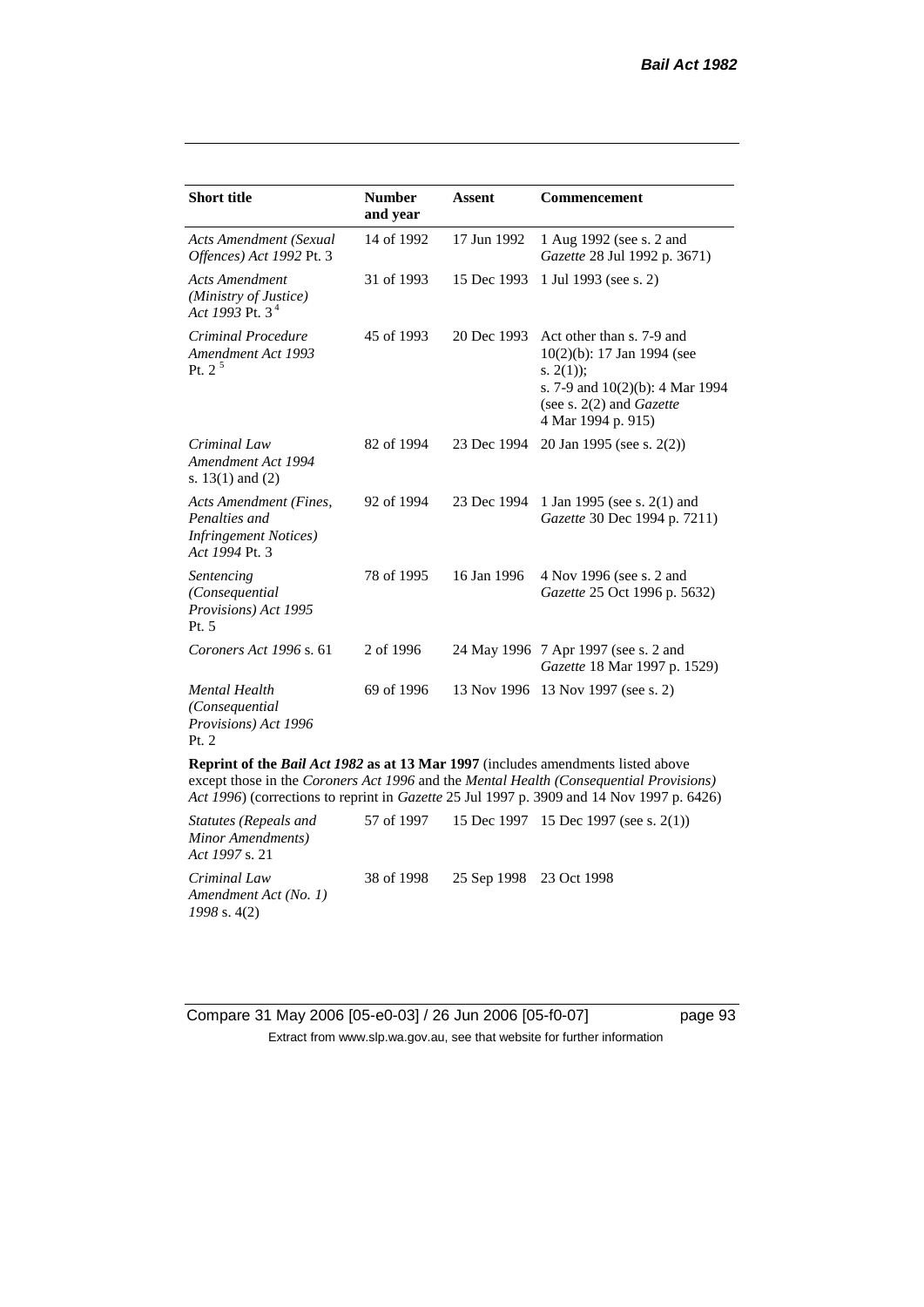| <b>Short title</b>                                                                                 | <b>Number</b><br>and year | <b>Assent</b>           | Commencement                                                                                                                                                                                                                                                                                                       |  |  |
|----------------------------------------------------------------------------------------------------|---------------------------|-------------------------|--------------------------------------------------------------------------------------------------------------------------------------------------------------------------------------------------------------------------------------------------------------------------------------------------------------------|--|--|
| <b>Bail Amendment</b><br>Act 1998 <sup>6</sup>                                                     | 54 of 1998                | 11 Jan 1999             | Pt. 4 and 7: 15 May 1999<br>(see s. 2 and Gazette<br>11 May 1999 p. 1905);<br>Pt. 2, 3 and 5 (other than s. 12):<br>8 Mar 2000 (see s. 2 and<br>Gazette 7 Mar 2000 p. 1039);<br>s. 12: 1 Sep 2000 (see s. 2 and<br>Gazette 29 Aug 2000 p. 4985);<br>Pt. 6: 4 Dec 2000 (see s. 2 and<br>Gazette 4 Dec 2000 p. 6799) |  |  |
| Reprint of the Bail Act 1982 as at 27 Aug 1999 (includes amendments listed above)                  |                           |                         |                                                                                                                                                                                                                                                                                                                    |  |  |
| Court Security and<br><b>Custodial Services</b><br>(Consequential<br>Provisions) Act 1999<br>Pt. 3 | 47 of 1999                | 8 Dec 1999              | 18 Dec 1999 (see s. 2 and<br>Gazette 17 Dec 1999 p. 6175-6)                                                                                                                                                                                                                                                        |  |  |
| Criminal Law Amendment<br>Act 2001 s. 10(1)                                                        | 23 of 2001                | 26 Nov 2001 24 Dec 2001 |                                                                                                                                                                                                                                                                                                                    |  |  |
| Criminal Investigation<br>(Identifying People)<br>Act 2002 s. 96                                   | 6 of 2002                 | 4 Jun 2002              | 20 Nov 2002 (see s. 2 and<br>Gazette 19 Nov 2002 p. 5505)                                                                                                                                                                                                                                                          |  |  |
| Criminal Law (Procedure)<br>Amendment Act 2002 Pt. 4<br>Div. 1                                     | 27 of 2002                | 25 Sep 2002             | 27 Sep 2002 (see s. 2 and<br>Gazette 27 Sep 2002 p. 4875)                                                                                                                                                                                                                                                          |  |  |
| Sentencing Legislation<br>Amendment and Repeal<br>Act 2003 s. 29(3) and 37                         | 50 of 2003                | 9 Jul 2003              | s. 29(3): 31 Aug 2003 (see s. 2<br>and Gazette 29 Aug 2003<br>p. 3833);<br>s. 37: 15 May 2004 (see s. 2 and<br>Gazette 14 May 2004 p. 1445)                                                                                                                                                                        |  |  |
| Acts Amendment and<br>Repeal (Courts and Legal<br>Practice) Act 2003 s. 88,<br>97, 121             | 65 of 2003                | 4 Dec 2003              | 1 Jan 2004 (see s. 2 and <i>Gazette</i><br>30 Dec 2003 p. 5722)                                                                                                                                                                                                                                                    |  |  |
| <b>Statutes (Repeals and</b><br>Minor Amendments)<br>Act 2003 s. 29                                | 74 of 2003                | 15 Dec 2003             | 15 Dec 2003 (see s. 2)                                                                                                                                                                                                                                                                                             |  |  |
| Criminal Code Amendment<br>Act 2004 s. 24, 26 and 58                                               | 4 of 2004                 | 23 Apr 2004             | 21 May 2004 (see s. 2)                                                                                                                                                                                                                                                                                             |  |  |
| Sentencing Legislation<br>Amendment Act 2004 s. 13                                                 | 27 of 2004                | 14 Oct 2004             | 31 May 2006 (see s. 2 and<br>Gazette 30 May 2006 p. 1965)                                                                                                                                                                                                                                                          |  |  |

page 94 Compare 31 May 2006 [05-e0-03] / 26 Jun 2006 [05-f0-07] Extract from www.slp.wa.gov.au, see that website for further information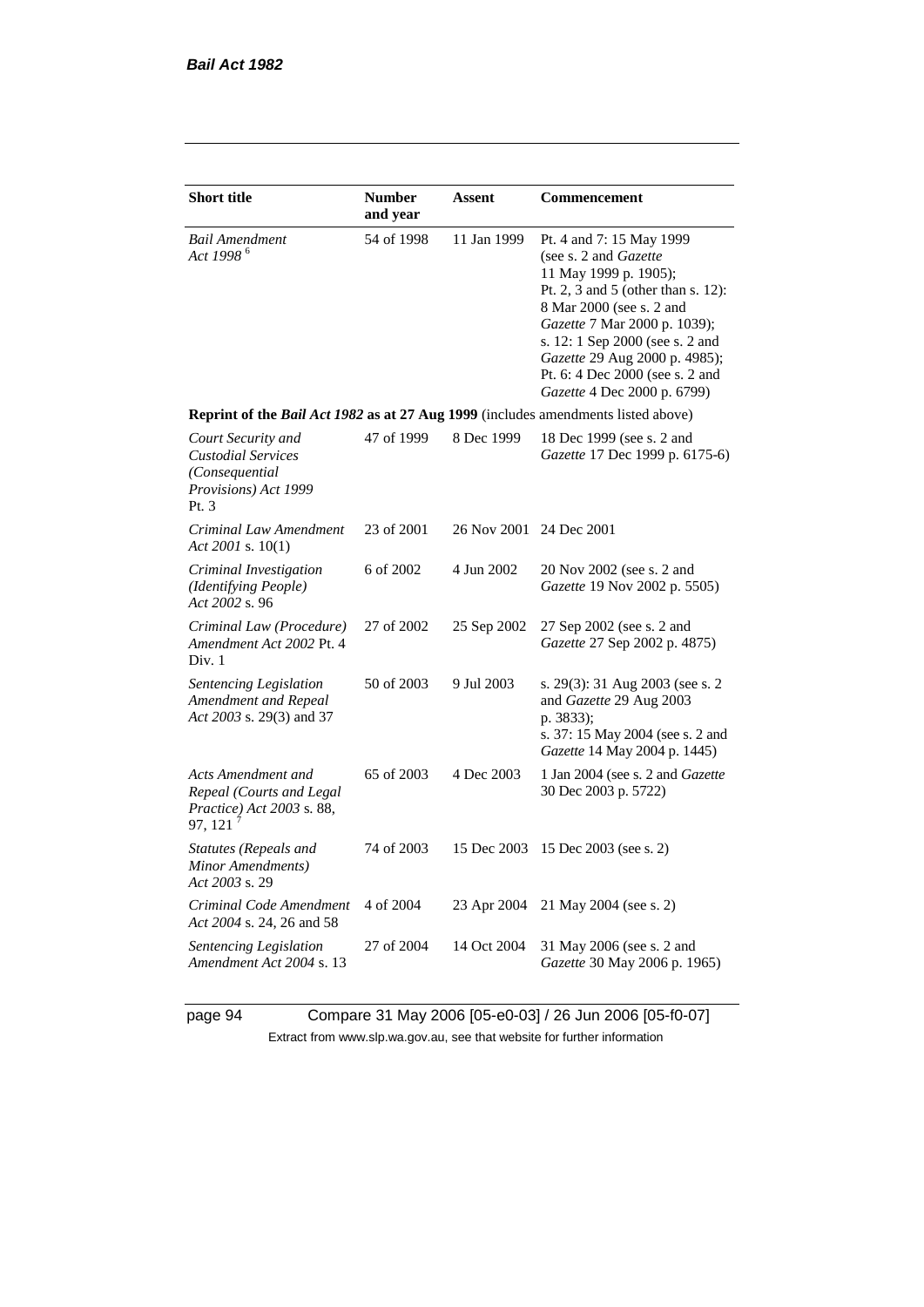| <b>Short title</b>                                                                                           | <b>Number</b><br>and year | <b>Assent</b> | <b>Commencement</b>                                                                                                                                                                                                                                     |  |  |
|--------------------------------------------------------------------------------------------------------------|---------------------------|---------------|---------------------------------------------------------------------------------------------------------------------------------------------------------------------------------------------------------------------------------------------------------|--|--|
| <b>Acts Amendment (Family</b><br>and Domestic Violence)<br>Act 2004 Pt. 3                                    | 38 of 2004                | 9 Nov 2004    | 1 Dec 2004 (see s. 2 and<br>Gazette 26 Nov 2004 p. 5309)                                                                                                                                                                                                |  |  |
| Children and Community<br><i>Services Act 2004 s. 251</i>                                                    | 34 of 2004                | 20 Oct 2004   | 1 Mar 2006 (see s. 2 and<br>Gazette 14 Feb 2006 p. 695)                                                                                                                                                                                                 |  |  |
| Acts Amendment (Court of<br>Appeal) Act 2004 s. 28                                                           | 45 of 2004                | 9 Nov 2004    | s. $28(1)$ , (2) and (4) (other than<br>the amendment to s. $7A(1)$ :<br>1 Feb 2005 (see. s. 2 and<br>Gazette 14 Jan 2005 p. 163)<br>s. $28(3)$ and $(4)$ (the<br>amendment to s. $7A(1)$ : 2 May<br>2005 (see. s. 2 and Gazette<br>14 Jan 2005 p. 163) |  |  |
| Courts Legislation<br>Amendment and Repeal<br>Act 2004 s. 141                                                | 59 of 2004                | 23 Nov 2004   | 1 May 2005 (see s. 2 and<br>Gazette 31 Dec 2004 p. 7128)                                                                                                                                                                                                |  |  |
| Misuse of Drugs<br>Amendment Act 2004<br>s. $9(1)$                                                           | 62 of 2004                | 24 Nov 2004   | 1 Jan 2005 (see s. 2 and <i>Gazette</i><br>10 Dec 2004 p. 5965)                                                                                                                                                                                         |  |  |
| Criminal Procedure and<br>Appeals (Consequential and<br>Other Provisions) Act 2004<br>Pt. 3 and s. 82 and 83 | 84 of 2004                | 16 Dec 2004   | 2 May 2005 (see s. 2 and<br>Gazette 31 Dec 2004 p. 7129<br>(correction in Gazette 7 Jan<br>$2005$ p. 53))                                                                                                                                               |  |  |
| Reprint 5: The Bail Act 1982 as at 1 Apr 2005 (includes amendments listed above except                       |                           |               |                                                                                                                                                                                                                                                         |  |  |

those in the *Sentencing Legislation Amendment Act 2004* s. 13, the *Acts Amendment (Court of Appeal) Act 2004* s. 28(3) and (4) (the amendment to s. 7A(1)), the *Children and Community Services Act 2004*, the *Courts Legislation Amendment and Repeal Act 2004* and the *Criminal Procedure and Appeals (Consequential and Other Provisions) Act 2004*)

*Planning and Development (Consequential and Transitional Provisions) Act 2005* s. 15 12 Dec 2005 9 Apr 2006 (see s. 2 and *Gazette* 21 Mar 2006 p. 1078)

<sup>1a</sup> On the date as at which this compilation was prepared, provisions referred to in the following table had not come into operation and were therefore not included in this compilation. For the text of the provisions see the endnotes referred to in the table.

**Provisions that have not come into operation**

| <b>Short title</b> | <b>Number</b> | Assent | <b>Commencement</b> |
|--------------------|---------------|--------|---------------------|
|                    |               |        |                     |

Compare 31 May 2006 [05-e0-03] / 26 Jun 2006 [05-f0-07] page 95

Extract from www.slp.wa.gov.au, see that website for further information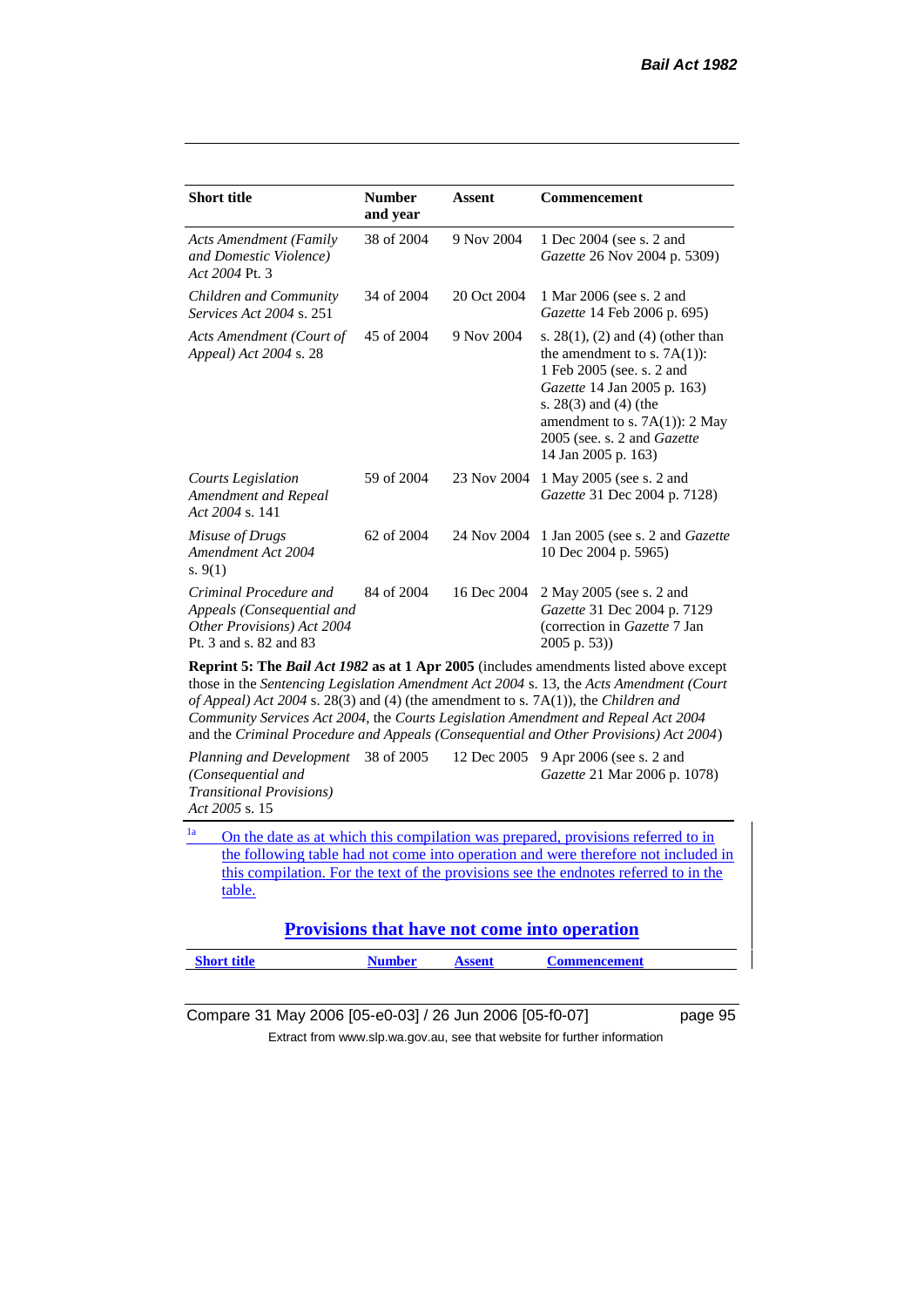**and Year** *Machinery of Government (Miscellaneous Amendments) Act 2006* Pt. 3 Div.  $1<sup>1</sup>$ 28 of 2006 26 Jun 2006 To be proclaimed (see s. 2)

- <sup>2</sup> The *Bail Amendment Act 1984* s. 10 and 11 were repealed by the *Bail Amendment Act 1988* s. 20.
- <sup>3</sup> The *Bail Act 1982* was not in operation at the time when the reprint was compiled, but the reprinting was authorised by s. 21 of the *Bail Amendment Act 1988*.
- <sup>4</sup> The *Acts Amendment (Ministry of Justice) Act 1993* Pt.-19 is a transitional provision that is of no further effect.
- <sup>5</sup> The *Criminal Procedure Amendment Act 1993* s. 13 reads as follows:

#### **13. Transitional**

- (1) The amendments to the principal Act effected by a provision of this Part apply in relation to —
	- (a) a child arrested for any offence; and
	- (b) a person, other than a child, arrested for a serious offence,

on or after the day on which that provision comes into operation.

".

".

- (2) In subsection (1) **"child"** and **"serious offence"** have the same meanings as in the principal Act.
- <sup>6</sup> The *Bail Amendment Act 1998* s. 6(2) reads as follows:
- $\epsilon$

 $\epsilon$ 

 $\epsilon$ 

- (2) Section 16A inserted by subsection (1) applies to persons arrested for an offence referred to in subsection  $(2)(a)$  or  $(3)$  of that section on or after the day on which this section comes into operation.
- <sup>7</sup> The *Acts Amendment and Repeal (Courts and Legal Practice) Act 2003* s. 97 reads as follows:

#### **97. References to Crown Solicitor**

If in a written law or other document or instrument there is a reference to the Crown Solicitor that reference may, where the context so requires, be read as if it had been amended to be a reference to the State Solicitor.

page 96 Compare 31 May 2006 [05-e0-03] / 26 Jun 2006 [05-f0-07] Extract from www.slp.wa.gov.au, see that website for further information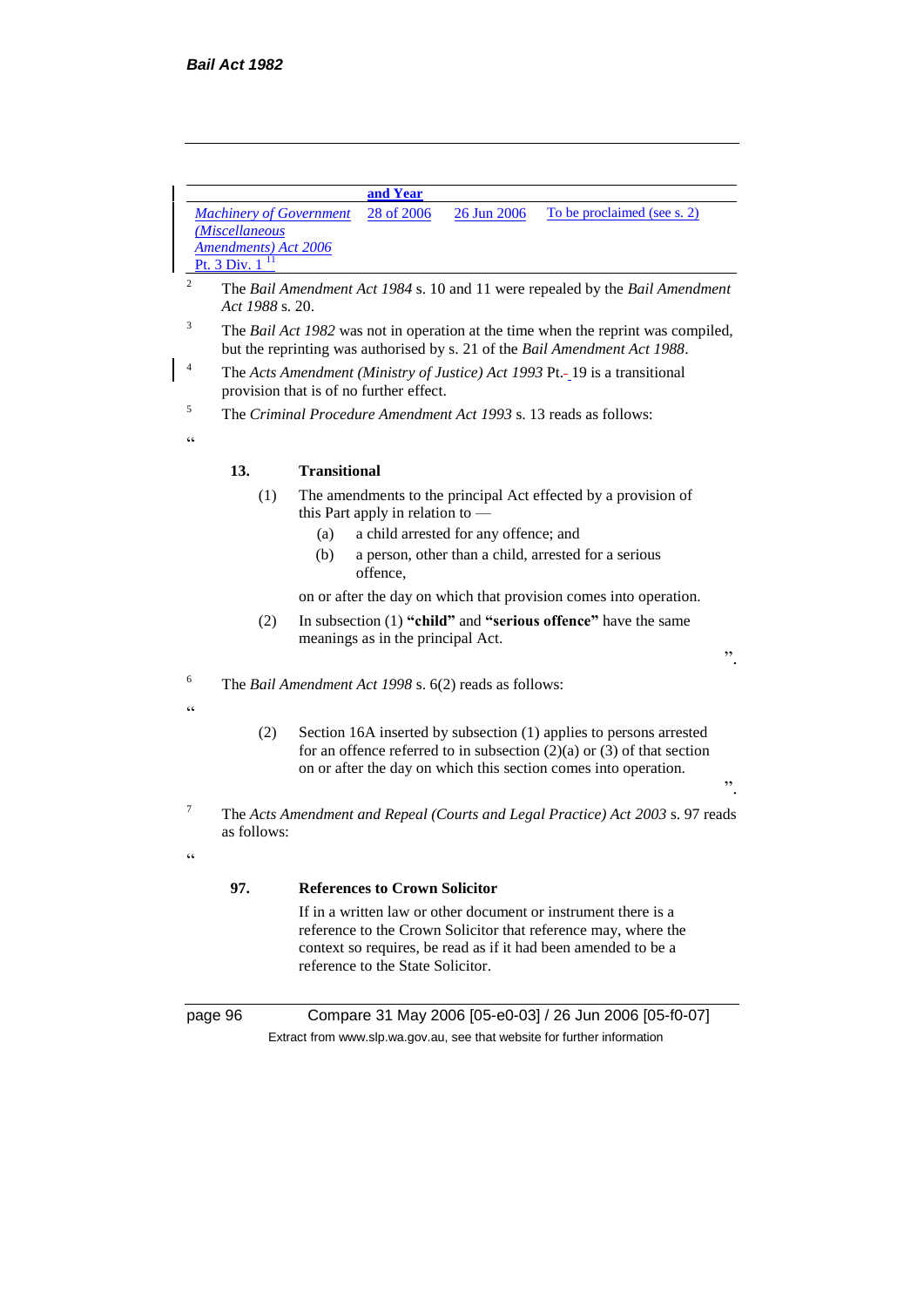

Compare 31 May 2006 [05-e0-03] / 26 Jun 2006 [05-f0-07] page 97 Extract from www.slp.wa.gov.au, see that website for further information